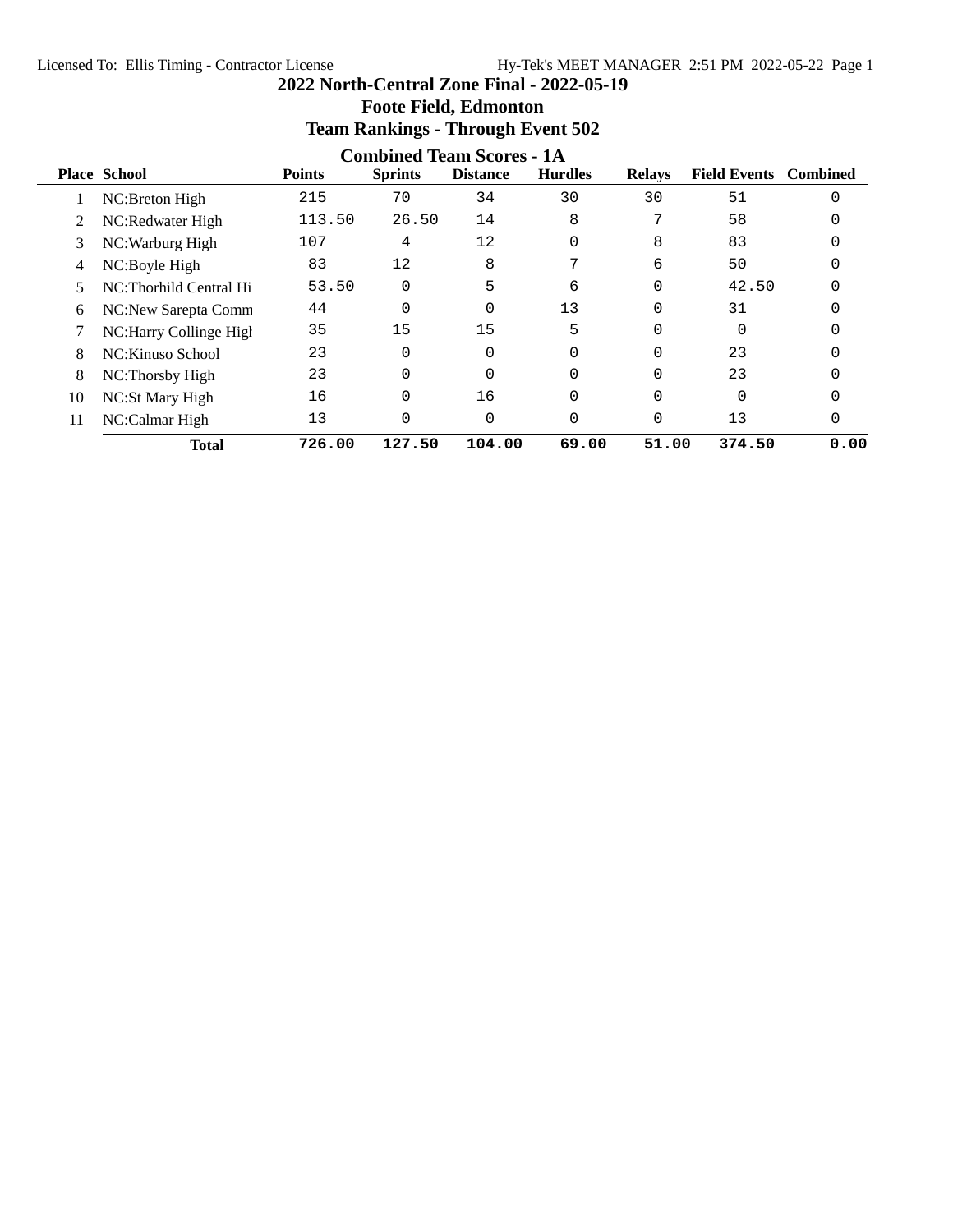# **2022 North-Central Zone Final - 2022-05-19 Foote Field, Edmonton Team Rankings - Through Event 502**

|   | <b>Combined Team Scores - 2A</b> |               |                |                 |                |               |                              |       |  |  |
|---|----------------------------------|---------------|----------------|-----------------|----------------|---------------|------------------------------|-------|--|--|
|   | <b>Place School</b>              | <b>Points</b> | <b>Sprints</b> | <b>Distance</b> | <b>Hurdles</b> | <b>Relays</b> | <b>Field Events</b> Combined |       |  |  |
|   | NC: John Maland High             | 238           | 73             | 36              | 28             | 8             | 93                           |       |  |  |
|   | NC:Mayerthorpe High              | 112           | 30             | 11              | 0              | 8             | 63                           |       |  |  |
|   | NC: Holy Redeemer Hig            | 108.50        | 20.50          | 15              | 4              | 14            | 39                           | 16    |  |  |
| 4 | NC:St Joseph High                | 58            | 16             | 8               | 5              |               | 29                           |       |  |  |
|   | NC:Grand Trunk High              | 54            | 6              | $\Omega$        | 9              | 13            | 26                           |       |  |  |
| 6 | NC:Onoway High                   | 26            | 5              | 13              | 0              |               | 8                            |       |  |  |
|   | <b>Total</b>                     | 596.50        | 150.50         | 83.00           | 46.00          | 43.00         | 258.00                       | 16.00 |  |  |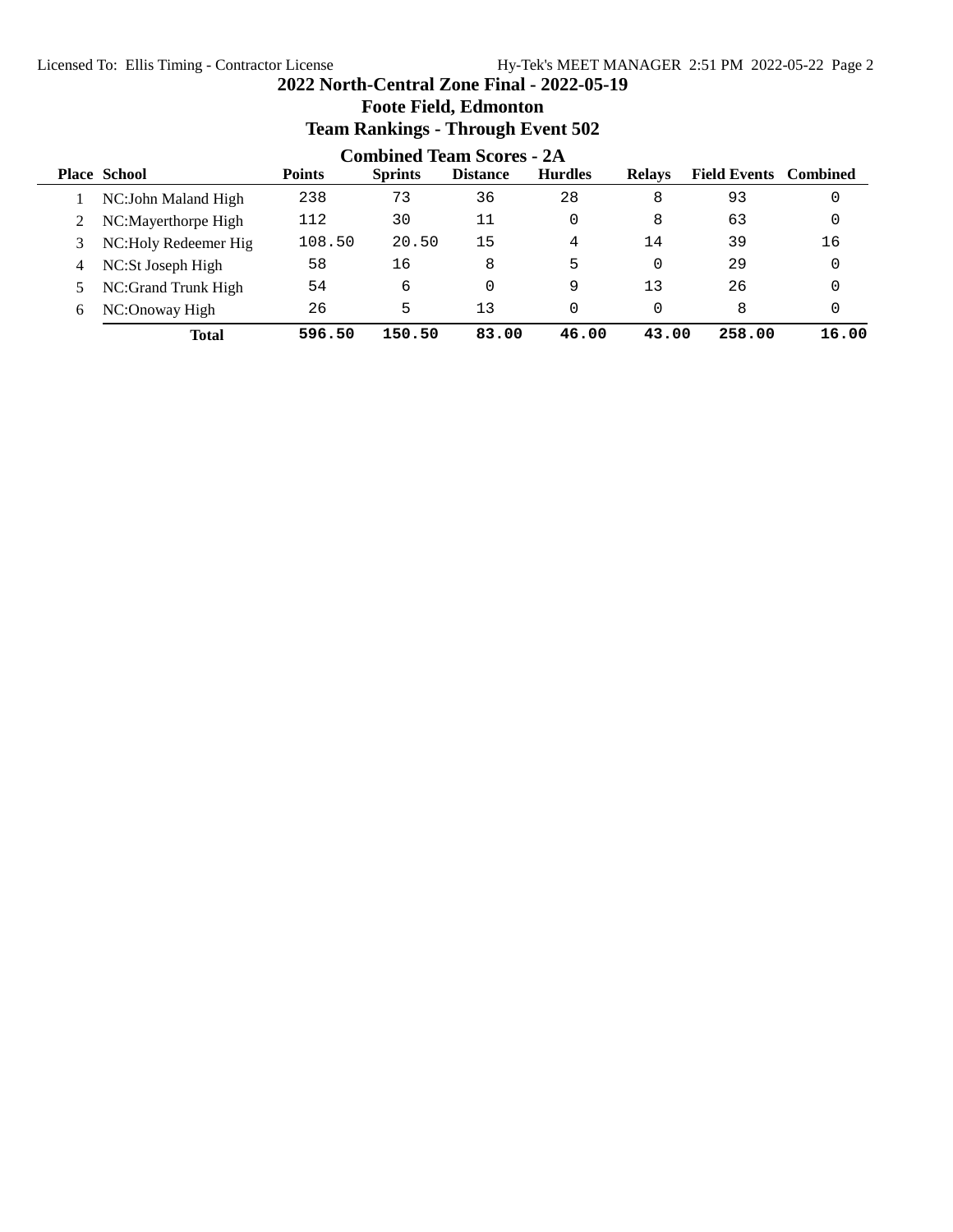|   | Team Rankings - Through Event 502 |               |                |                 |                |               |                     |                 |  |  |  |
|---|-----------------------------------|---------------|----------------|-----------------|----------------|---------------|---------------------|-----------------|--|--|--|
|   | <b>Combined Team Scores - 3A</b>  |               |                |                 |                |               |                     |                 |  |  |  |
|   | <b>Place School</b>               | <b>Points</b> | <b>Sprints</b> | <b>Distance</b> | <b>Hurdles</b> | <b>Relays</b> | <b>Field Events</b> | <b>Combined</b> |  |  |  |
|   | NC:R.F. Staples High              | 264.50        | 45             | 41              | 21             | 19            | 138.50              | 0               |  |  |  |
|   | NC:Morinville Commur              | 243           | 56             | 30              | 11             | 14            | 125                 | 7               |  |  |  |
| 3 | NC:Barrhead Composite             | 180           | 64             | 23              | 0              | 12            | 81                  | 0               |  |  |  |
| 4 | NC: Parkland Composite            | 160           | 29             | 19              | 9              | 22            | 81                  | 0               |  |  |  |
|   | NC:Hilltop High                   | 115           | 33             | 0               | 8              | 0             | 74                  | 0               |  |  |  |
| 6 | NC:Roland, Michener S             | 70            | 16             | 28              | 0              | 5             | 14                  |                 |  |  |  |
|   | NC: Edwin Parr Compos             | 67            | 29             | 7               | 8              | 0             | 23                  | 0               |  |  |  |
| 8 | NC: Frank Maddock Hig             | 64            | 10             | 14              | 5              | 0             | 35                  | 0               |  |  |  |
|   | Total                             | 1,163.50      | 282.00         | 162.00          | 62.00          | 72.00         | 571.50              | 14.00           |  |  |  |

## **Foote Field, Edmonton Team Rankings - Through Event 502**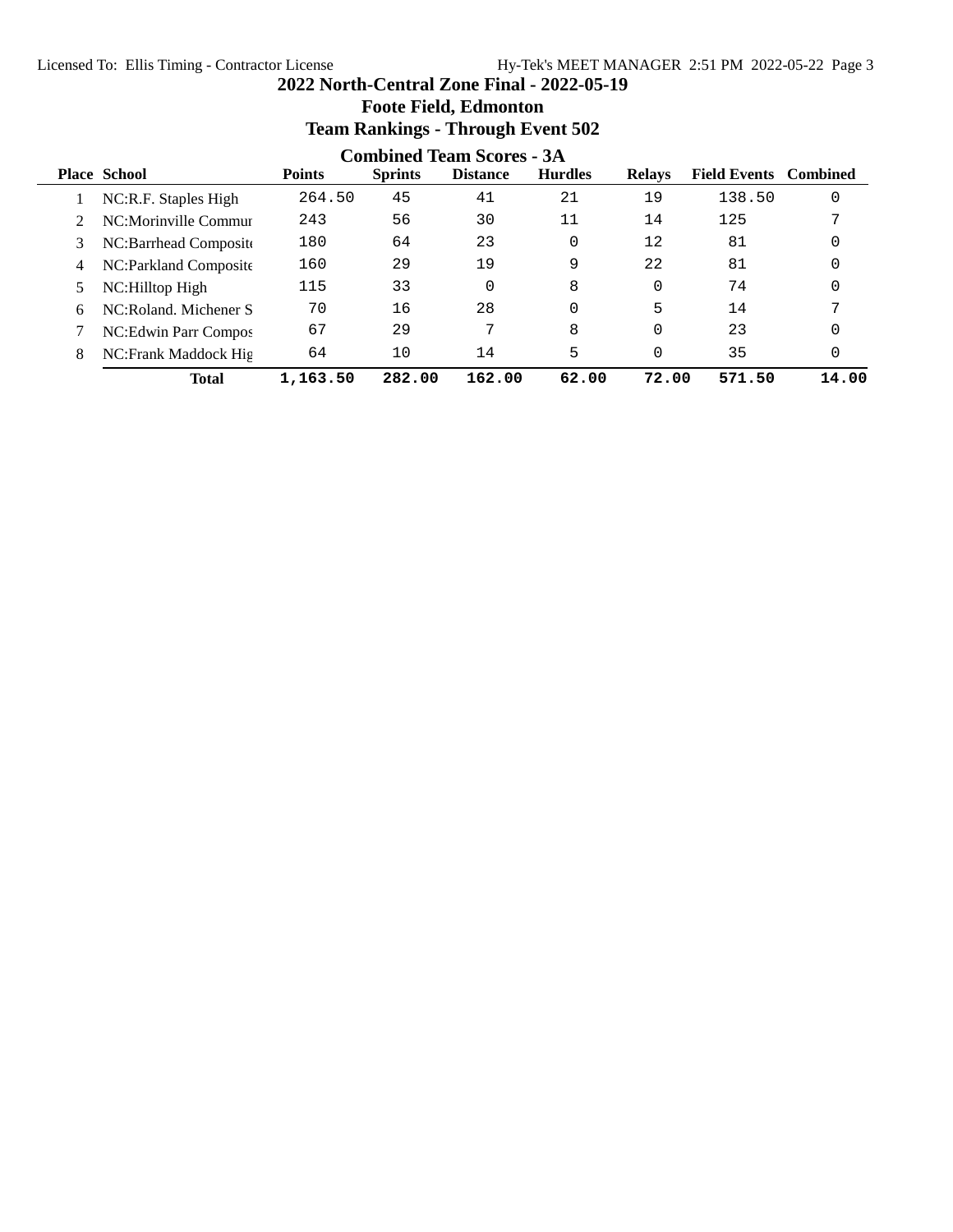# **Female Team Scores - 1A**<br>Sprints Distance Hurdles **Place School Points Sprints Distance Hurdles Relays Field Events Combined** 1 NC:Breton High 114 32 26 22 12 22 0 2 NC:Boyle High 48 5 8 7 6 22 0 3 NC:Redwater High 43.50 17.50 0 1 7 18 0 4 NC:New Sarepta Comm 29 0 0 6 0 23 0 5 NC: Warburg High 24 0 6 0 0 18 0 6 NC: Harry Collinge High 20 15 0 5 0 0 0 7 NC:St Mary High 16 0 16 0 0 0 0 8 NC:Thorhild Central Hi 10 0 0 0 0 10 0 8 NC: Kinuso School 10 0 0 0 0 10 0 10 NC:Thorsby High 7 0 0 0 0 7 0 **Total 321.50 69.50 56.00 41.00 25.00 130.00 0.00**

# **2022 North-Central Zone Final - 2022-05-19 Foote Field, Edmonton Team Rankings - Through Event 502**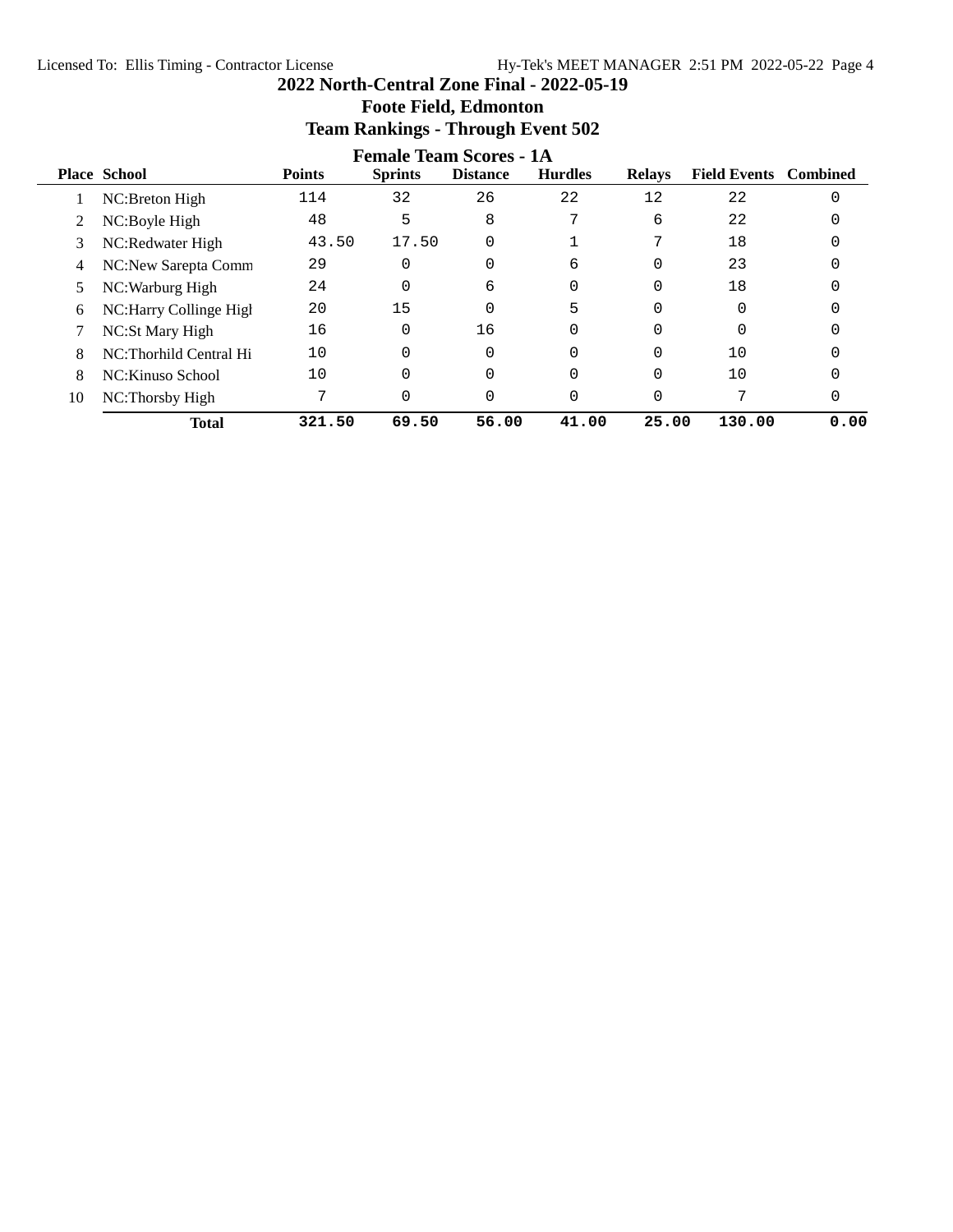# **2022 North-Central Zone Final - 2022-05-19 Foote Field, Edmonton Team Rankings - Through Event 502**

|   | <b>Female Team Scores - 2A</b> |               |                |                 |                |               |                              |      |  |
|---|--------------------------------|---------------|----------------|-----------------|----------------|---------------|------------------------------|------|--|
|   | <b>Place School</b>            | <b>Points</b> | <b>Sprints</b> | <b>Distance</b> | <b>Hurdles</b> | <b>Relays</b> | <b>Field Events</b> Combined |      |  |
|   | NC: John Maland High           | 146.50        | 30.50          | 30              | 12             | 8             | 66                           |      |  |
|   | NC:Mayerthorpe High            | 75            | 23             | 11              |                | 8             | 33                           |      |  |
|   | NC: Holy Redeemer Hig          | 50            |                | ヮ               | 4              | 6             | 25                           | 8    |  |
| 4 | NC:St Joseph High              | 31            |                | 8               | 5              | 0             | 18                           |      |  |
|   | NC:Grand Trunk High            | 25            |                |                 | 9              | 5             | 8                            |      |  |
|   | <b>Total</b>                   | 327.50        | 56.50          | 56.00           | 30.00          | 27.00         | 150.00                       | 8.00 |  |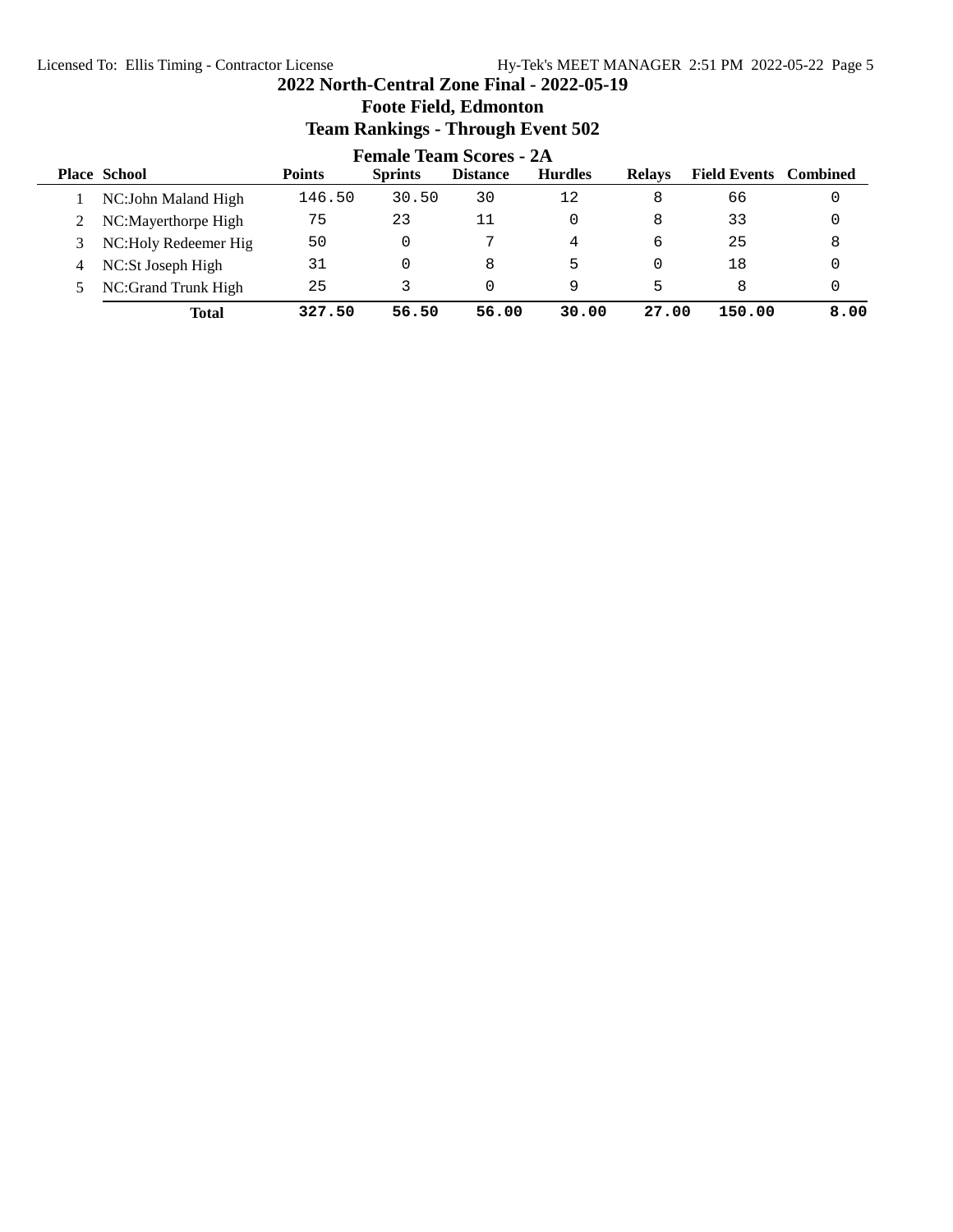# **Foote Field, Edmonton Team Rankings - Through Event 502 Female Team Scores - 3A**<br>Sprints Distance Hurdles **Place School Points Sprints Distance Hurdles Relays Field Events Combined** 1 NC:Morinville Commun 189 44 20 11 14 93 7 2 NC:R.F. Staples High 113 27 22 6 7 51 0 3 NC:Parkland Composite 93 19 5 2 8 59 0 4 NC:Barrhead Composite 56 18 0 0 4 34 0 5 NC: Edwin Parr Compos 54 29 7 8 0 10 0 6 NC:Frank Maddock Hig 53 10 6 5 0 32 0 7 NC: Hilltop High 38 0 0 8 0 30 0 8 NC:Roland. Michener S 14 0 0 0 0 14 0 **Total 610.00 147.00 60.00 40.00 33.00 323.00 7.00**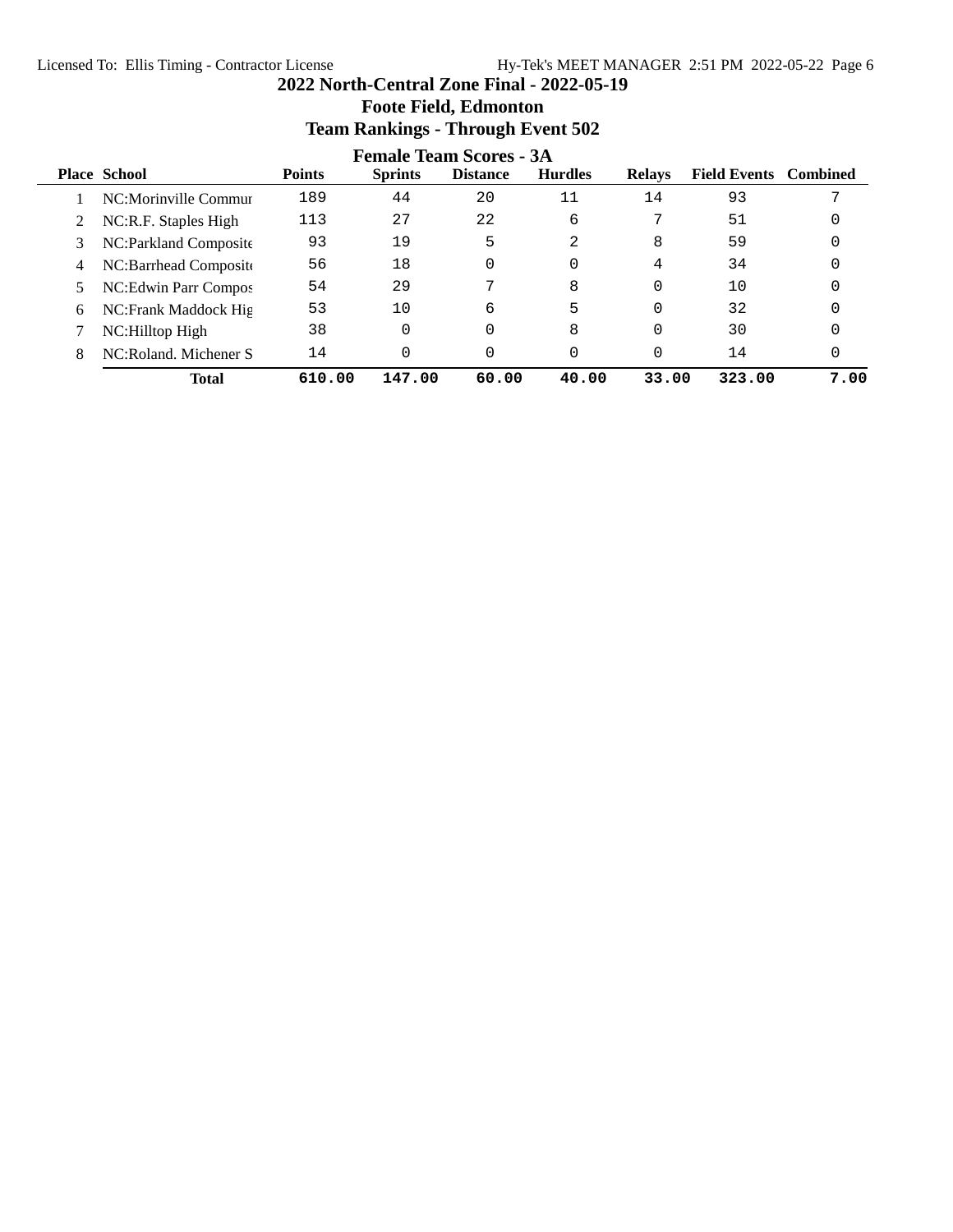# **2022 North-Central Zone Final - 2022-05-19 Foote Field, Edmonton**

**Team Rankings - Through Event 502**

|    |                        |               |                | <b>Male Team Scores - 1A</b> |                |               |                              |      |
|----|------------------------|---------------|----------------|------------------------------|----------------|---------------|------------------------------|------|
|    | <b>Place School</b>    | <b>Points</b> | <b>Sprints</b> | <b>Distance</b>              | <b>Hurdles</b> | <b>Relays</b> | <b>Field Events</b> Combined |      |
|    | NC:Breton High         | 101           | 38             | 8                            | 8              | 18            | 29                           |      |
| 2  | NC: Warburg High       | 83            | 4              | 6                            |                | 8             | 65                           |      |
| 3  | NC:Redwater High       | 70            | 9              | 14                           | ⇁              | 0             | 40                           |      |
| 4  | NC:Thorhild Central Hi | 43.50         | $\Omega$       | 5                            | 6              | 0             | 32.50                        |      |
| 5. | NC:Boyle High          | 35            | 7              | $\Omega$                     |                | 0             | 28                           |      |
| 6  | NC:Thorsby High        | 16            | $\Omega$       | $\Omega$                     |                | 0             | 16                           |      |
|    | NC:Harry Collinge High | 15            | 0              | 15                           | 0              | 0             | 0                            |      |
|    | NC:New Sarepta Comm    | 15            | $\Omega$       | $\Omega$                     |                | 0             | 8                            |      |
| 9  | NC:Calmar High         | 13            | 0              |                              |                | 0             | 13                           |      |
| 9  | NC: Kinuso School      | 13            | 0              |                              |                | 0             | 13                           |      |
|    | <b>Total</b>           | 404.50        | 58.00          | 48.00                        | 28.00          | 26.00         | 244.50                       | 0.00 |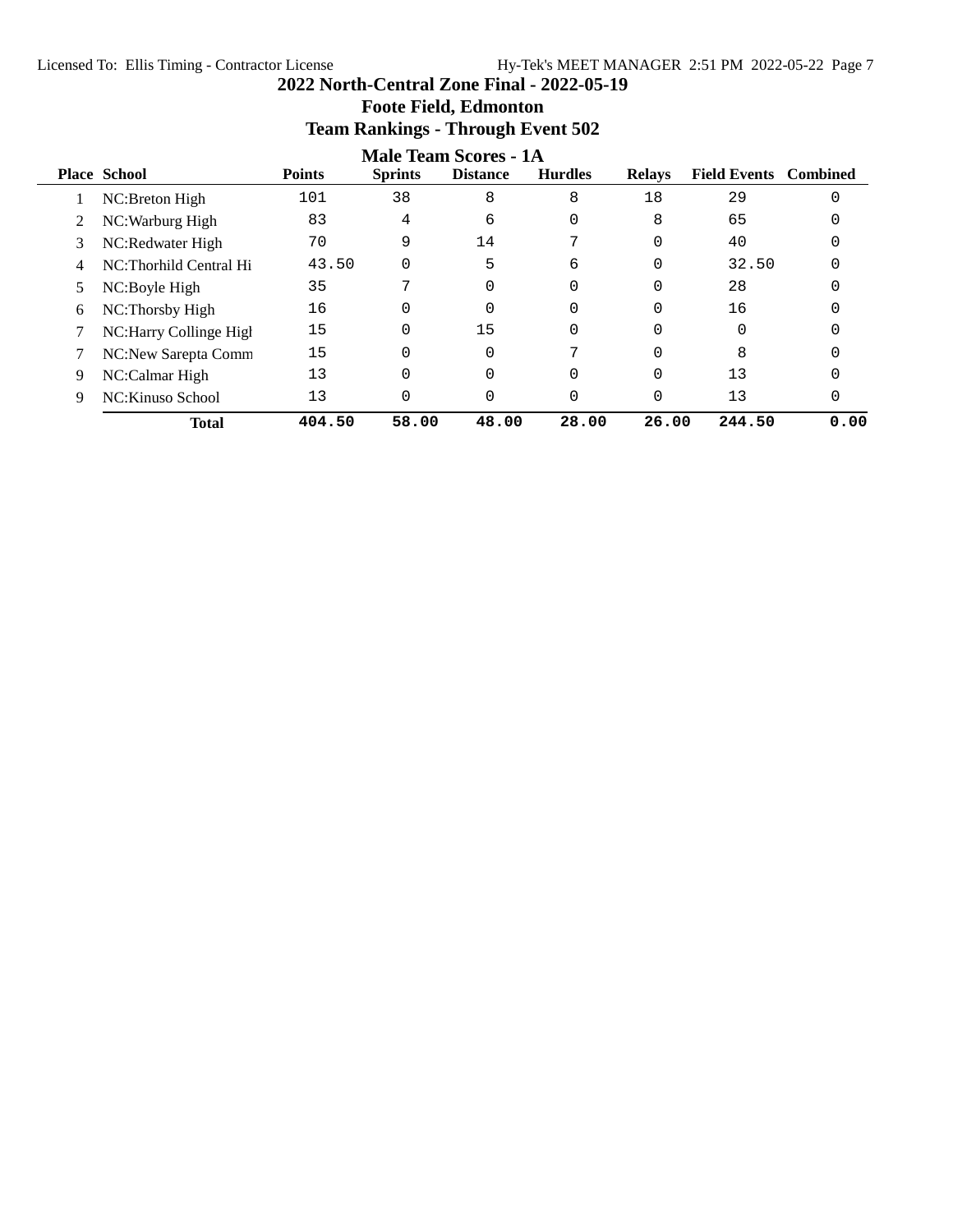# **2022 North-Central Zone Final - 2022-05-19 Foote Field, Edmonton Team Rankings - Through Event 502**

|   | <b>Male Team Scores - 2A</b> |               |                |                 |                |               |                              |      |  |
|---|------------------------------|---------------|----------------|-----------------|----------------|---------------|------------------------------|------|--|
|   | <b>Place School</b>          | <b>Points</b> | <b>Sprints</b> | <b>Distance</b> | <b>Hurdles</b> | <b>Relays</b> | <b>Field Events</b> Combined |      |  |
|   | NC: John Maland High         | 91.50         | 42.50          | 6               | 16             |               | 27                           | 0    |  |
|   | NC: Holy Redeemer Hig        | 58.50         | 20.50          | 8               | 0              | 8             | 14                           | 8    |  |
|   | NC:Mayerthorpe High          | 37            | 7              | 0               | 0              | 0             | 30                           | 0    |  |
| 4 | NC:Grand Trunk High          | 29            |                |                 | 0              | 8             | 18                           | 0    |  |
|   | NC:St Joseph High            | 27            | 16             |                 | 0              |               | 11                           |      |  |
| 6 | NC:Onoway High               | 26            | 5              | 13              |                |               | 8                            |      |  |
|   | <b>Total</b>                 | 269.00        | 94.00          | 27.00           | 16.00          | 16.00         | 108.00                       | 8.00 |  |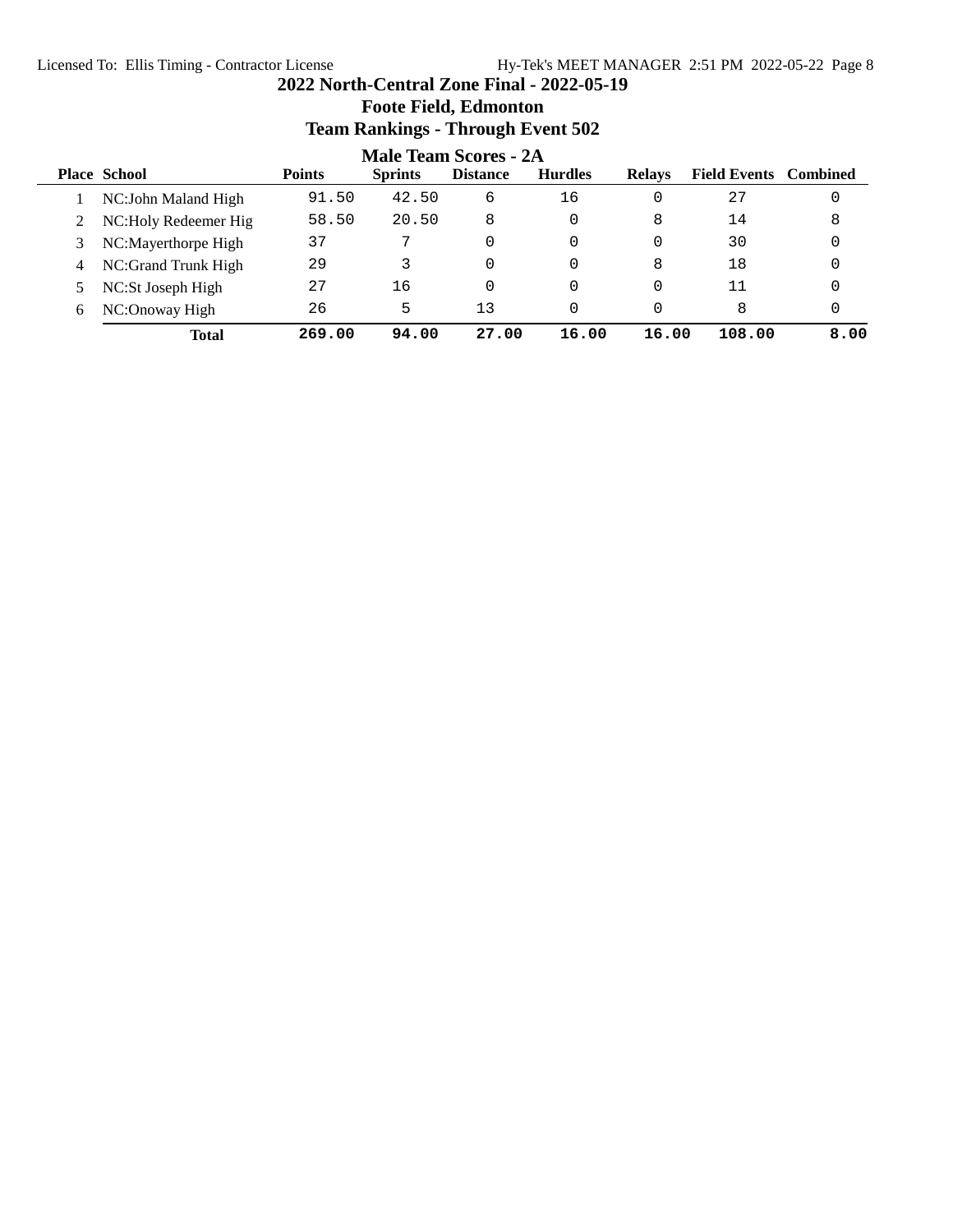# **Team Rankings - Through Event 502 Male Team Scores - 3A**<br>Sprints Distance Hurdles **Place School Points Sprints Distance Hurdles Relays Field Events Combined** 1 NC:R.F. Staples High 151.50 18 19 15 12 87.50 0 2 NC:Barrhead Composite 124 46 23 0 8 47 0 3 NC: Hilltop High 77 33 0 0 0 44 0 4 NC:Parkland Composite 67 10 14 7 14 22 0 5 NC:Roland. Michener S 56 16 28 0 5 0 7 6 NC:Morinville Commun 54 12 10 0 0 32 0 7 NC: Edwin Parr Compos 13 0 0 0 0 13 0 8 NC:Frank Maddock Hig 11 0 8 0 0 3 0 **Total 553.50 135.00 102.00 22.00 39.00 248.50 7.00**

# **Foote Field, Edmonton**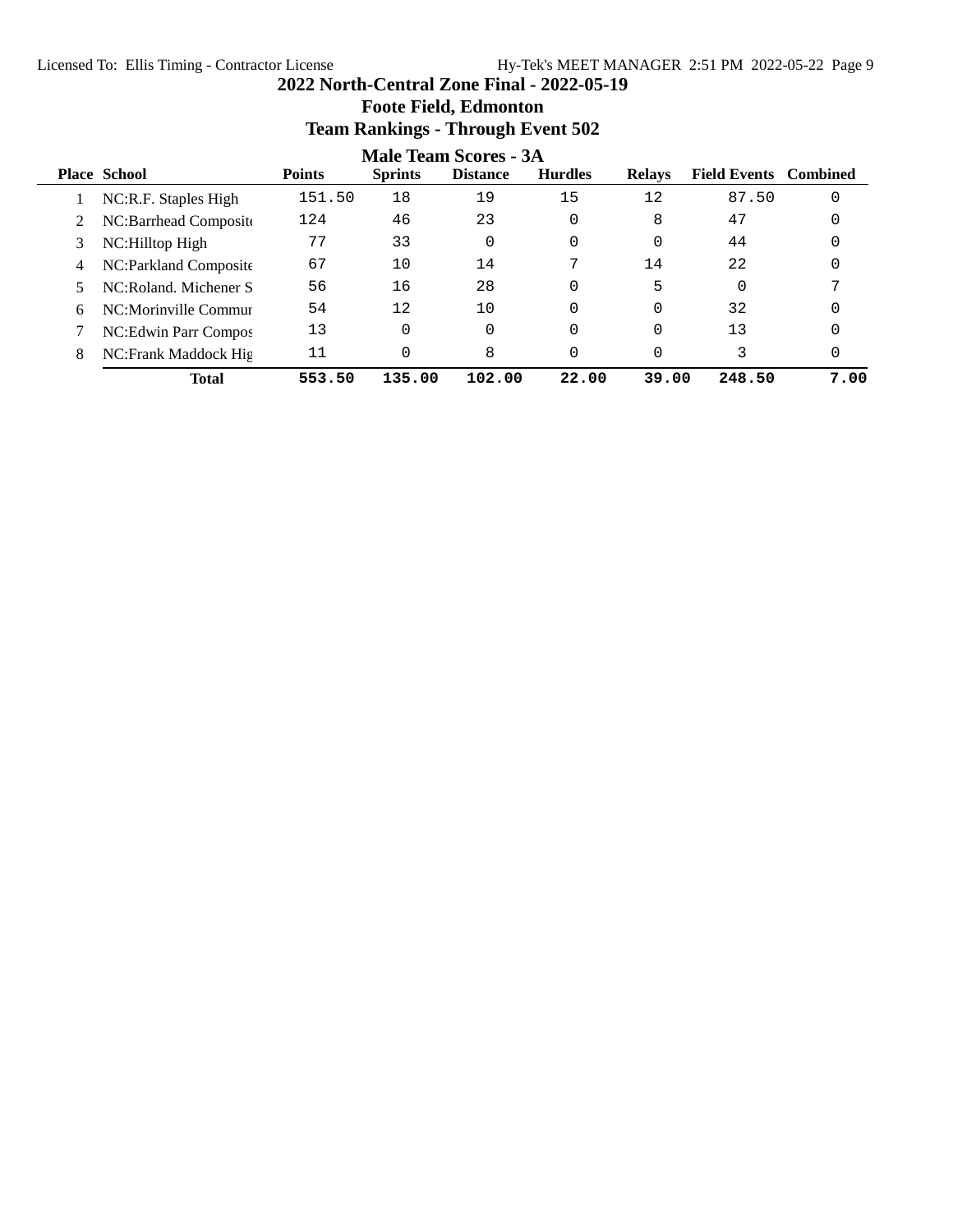|    | <b>Foote Field, Edmonton</b><br><b>Team Rankings - Through Event 502</b>                                                                                                                                   |        |                |        |          |             |                |      |  |  |
|----|------------------------------------------------------------------------------------------------------------------------------------------------------------------------------------------------------------|--------|----------------|--------|----------|-------------|----------------|------|--|--|
|    | <b>Combined Team Scores - 14 Junior Division</b><br><b>Place School</b><br><b>Hurdles</b><br><b>Field Events</b><br><b>Combined</b><br><b>Points</b><br><b>Sprints</b><br><b>Distance</b><br><b>Relays</b> |        |                |        |          |             |                |      |  |  |
| 1  | NC:Barrhead Composite                                                                                                                                                                                      | 105    | 36             | 16     | 0        | 8           | 45             | 0    |  |  |
| 2  | NC:Morinville Commur                                                                                                                                                                                       | 102    | 29             | 23     | $\Omega$ | 6           | 44             | U    |  |  |
| 3  | NC:Breton High                                                                                                                                                                                             | 101    | 29             | 20     | 7        | 13          | 32             | 0    |  |  |
| 4  | NC:Parkland Composite                                                                                                                                                                                      | 81     | 16             | 19     | 2        | 7           | 37             | U    |  |  |
| 5  | NC:Redwater High                                                                                                                                                                                           | 58     | 5              | 14     | 8        | 0           | 31             | 0    |  |  |
| 5  | NC:St Joseph High                                                                                                                                                                                          | 58     | 16             | 8      | 5        | $\Omega$    | 29             | 0    |  |  |
| 7  | NC:R.F. Staples High                                                                                                                                                                                       | 53.50  | 6              | 11     | 8        | 5           | 23.50          | 0    |  |  |
| 8  | NC:Edwin Parr Compos                                                                                                                                                                                       | 51     | 15             | 7      | 8        | 0           | 21             | 0    |  |  |
| 9  | NC:Mayerthorpe High                                                                                                                                                                                        | 44     | 12             | 0      | $\Omega$ | 8           | 24             | 0    |  |  |
| 10 | NC:Thorhild Central Hi                                                                                                                                                                                     | 37.50  | 0              | 5      | 6        | $\Omega$    | 26.50          | 0    |  |  |
| 11 | NC:Grand Trunk High                                                                                                                                                                                        | 36     | 6              | 0      | 9        | 5           | 16             | 0    |  |  |
| 12 | NC:Hilltop High                                                                                                                                                                                            | 32     | 0              | 0      | $\Omega$ | 0           | 32             | 0    |  |  |
| 13 | NC:Holy Redeemer Hig                                                                                                                                                                                       | 28.50  | 9.50           | 7      | 4        | $\Omega$    | 8              | 0    |  |  |
| 14 | NC: Warburg High                                                                                                                                                                                           | 26     | $\overline{a}$ | 6      | $\Omega$ | $\Omega$    | 18             | 0    |  |  |
| 15 | NC:John Maland High                                                                                                                                                                                        | 11.50  | 9.50           | 0      | $\Omega$ | 0           | $\overline{2}$ | 0    |  |  |
| 16 | NC:Frank Maddock Hig                                                                                                                                                                                       | 11     | 0              | 8      | 0        | 0           | 3              | 0    |  |  |
| 16 | NC:Boyle High                                                                                                                                                                                              | 11     | 0              | 0      | 0        | 0           | 11             | 0    |  |  |
| 18 | NC: Kinuso School                                                                                                                                                                                          | 10     | 0              | 0      | 0        | $\Omega$    | 10             | 0    |  |  |
| 19 | NC:New Sarepta Comm                                                                                                                                                                                        | 8      | 0              | 0      | $\Omega$ | 0           | 8              | 0    |  |  |
| 20 | NC:Thorsby High                                                                                                                                                                                            | 7      | 0              | 0      | $\Omega$ | $\mathbf 0$ | 7              | 0    |  |  |
|    | <b>Total</b>                                                                                                                                                                                               | 872.00 | 191.00         | 144.00 | 57.00    | 52.00       | 428.00         | 0.00 |  |  |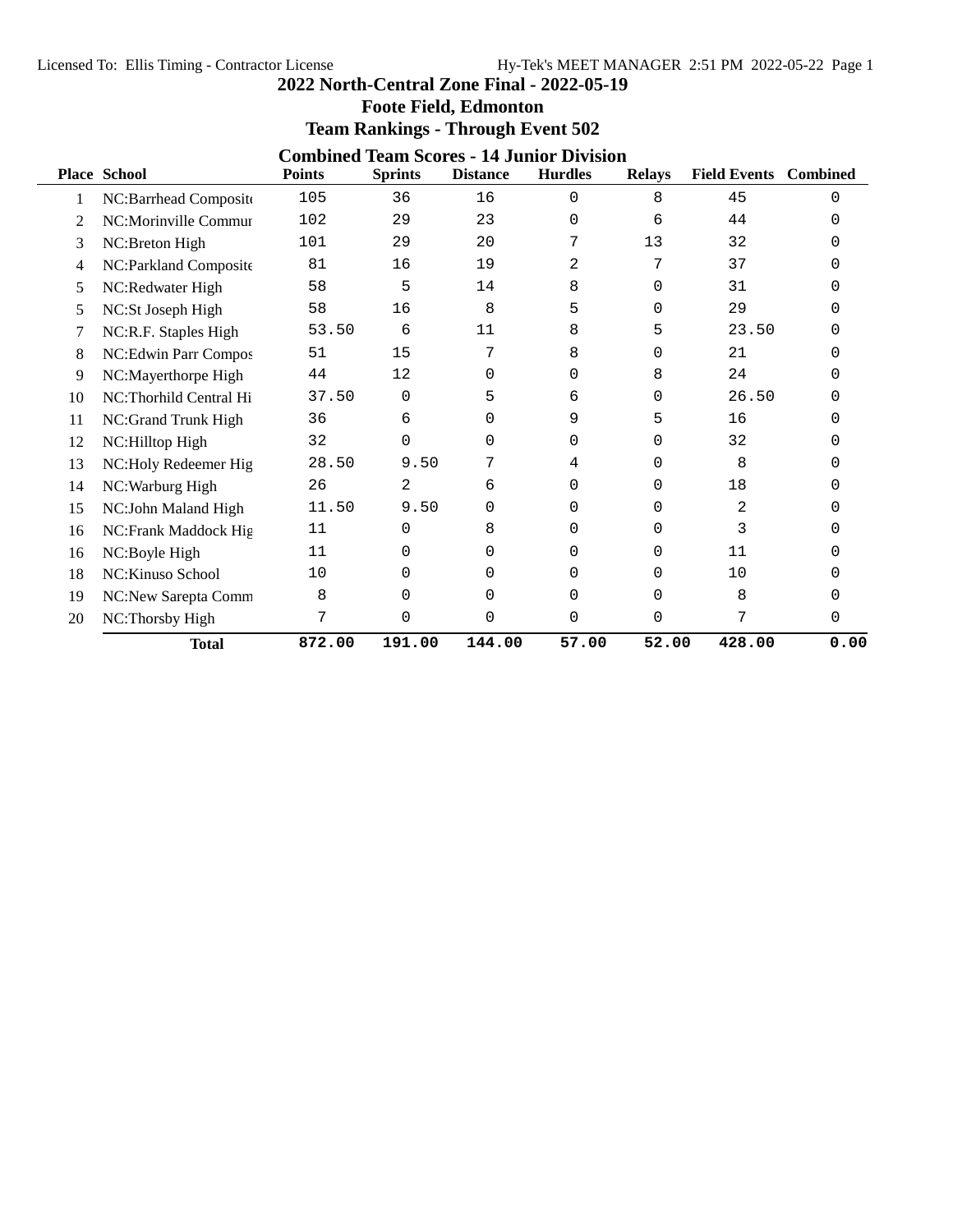# **Foote Field, Edmonton**

# **Team Rankings - Through Event 502**

|    | <b>Place School</b>    | <b>Combined Team Scores - 15 Intermediate Division</b><br><b>Points</b> | <b>Sprints</b> | <b>Distance</b> | <b>Hurdles</b> | <b>Relays</b> | <b>Field Events</b> | <b>Combined</b> |
|----|------------------------|-------------------------------------------------------------------------|----------------|-----------------|----------------|---------------|---------------------|-----------------|
|    |                        | 138.50                                                                  | 35.50          | 21              | 16             | 8             | 58                  | 0               |
|    | NC:John Maland High    |                                                                         |                |                 |                |               |                     |                 |
| 2  | NC:Morinville Commur   | 75                                                                      | 11             | $\Omega$        | 4              | $\Omega$      | 60                  | 0               |
| 3  | NC: Warburg High       | 58                                                                      | 2              | 6               | 0              | 8             | 42                  | 0               |
| 4  | NC:Breton High         | 53                                                                      | 29             | 14              | 0              | $\Omega$      | 10                  | 0               |
| 5  | NC:Redwater High       | 51.50                                                                   | 17.50          | 0               | $\Omega$       | 7             | 27                  | U               |
| 6  | NC:Hilltop High        | 48                                                                      | 22             | 0               | 0              | 0             | 26                  | 0               |
| 7  | NC:Roland. Michener S  | 43                                                                      | 9              | 20              | 0              | 0             | 14                  | 0               |
| 8  | NC:Mayerthorpe High    | 40                                                                      | 2              | 11              | 0              | $\Omega$      | 27                  | 0               |
| 9  | NC:Boyle High          | 39                                                                      | 12             | $\Omega$        | 7              | 6             | 14                  | U               |
| 10 | NC:R.F. Staples High   | 35                                                                      | 7              | 14              | 0              | 0             | 14                  | 0               |
| 11 | NC:Parkland Composite  | 33                                                                      | 6              | $\Omega$        | 7              | 0             | 20                  | U               |
| 12 | NC:Harry Collinge High | 30                                                                      | 15             | 15              | 0              | 0             | 0                   | 0               |
| 13 | NC:New Sarepta Comm    | 28                                                                      | 0              | $\Omega$        | 6              | $\Omega$      | 22                  | 0               |
| 14 | NC:Holy Redeemer Hig   | 22                                                                      | 11             | 0               | 0              | $\Omega$      | 11                  | 0               |
| 15 | NC:Edwin Parr Compos   | 16                                                                      | 14             | $\Omega$        | 0              | $\Omega$      | 2                   | 0               |
| 15 | NC:St Mary High        | 16                                                                      | 0              | 16              | 0              | $\Omega$      | $\Omega$            | U               |
| 15 | NC:Thorsby High        | 16                                                                      | 0              | $\Omega$        | 0              | $\Omega$      | 16                  | U               |
| 18 | NC:Onoway High         | 13                                                                      | 0              | 13              | 0              | $\Omega$      | $\Omega$            |                 |
| 19 | NC:Thorhild Central Hi | 12                                                                      | 0              | 0               | 0              | $\Omega$      | 12                  | 0               |
| 20 | NC:Frank Maddock Hig   | 11                                                                      | 0              | 6               | 5              | 0             | 0                   |                 |
| 21 | NC:Barrhead Composite  | 8                                                                       | 7              | 0               | 0              | $\Omega$      | 1                   | 0               |
| 22 | NC:Grand Trunk High    | 7                                                                       | 0              | $\mathbf 0$     | 0              | $\mathbf 0$   | 7                   | 0               |
|    | <b>Total</b>           | 793.00                                                                  | 200.00         | 136.00          | 45.00          | 29.00         | 383.00              | 0.00            |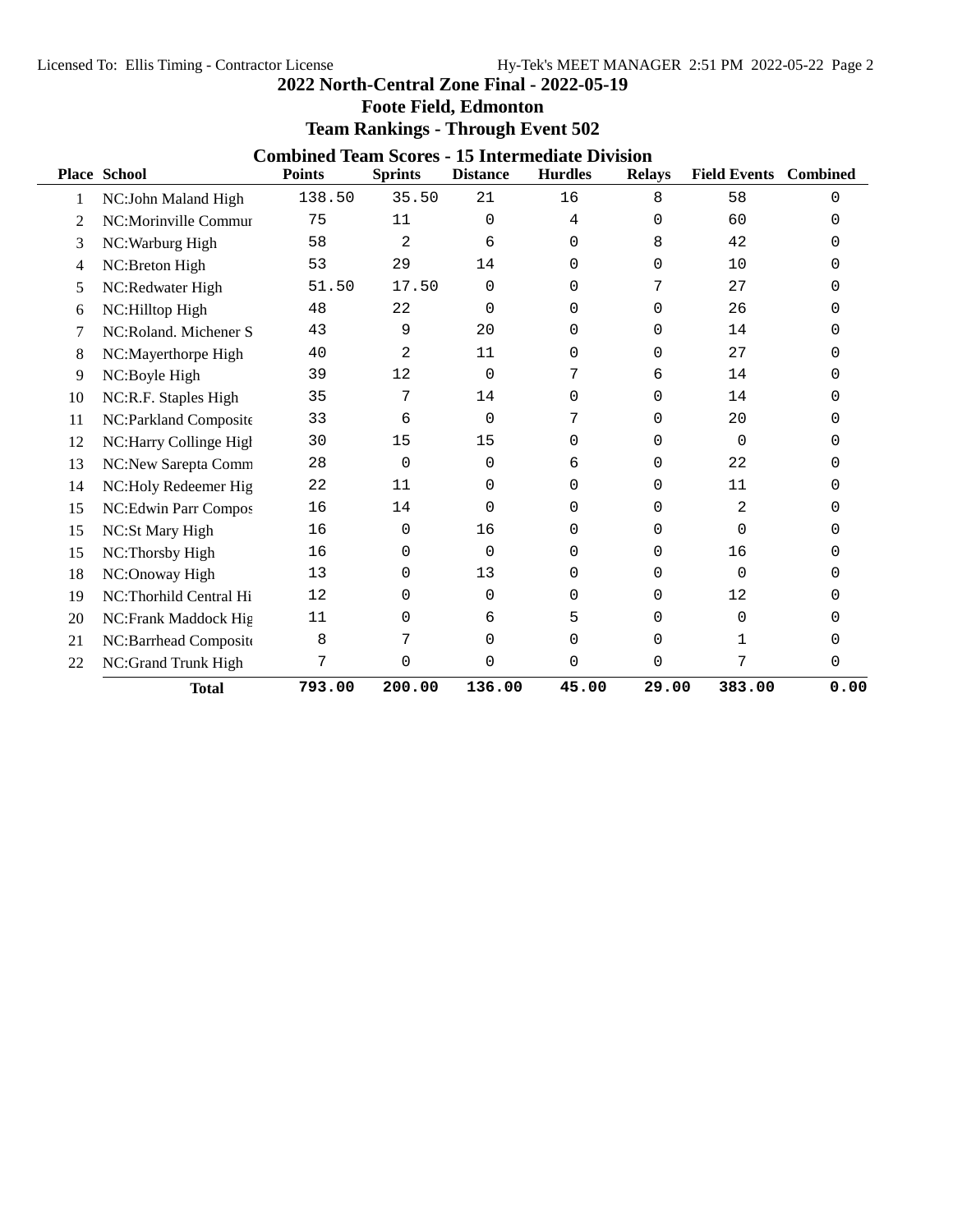# **Foote Field, Edmonton Team Rankings - Through Event 502**

|    | <b>Combined Team Scores - 16 Senior Division</b> |               |                |                 |                |               |                              |              |  |  |  |  |
|----|--------------------------------------------------|---------------|----------------|-----------------|----------------|---------------|------------------------------|--------------|--|--|--|--|
|    | <b>Place School</b>                              | <b>Points</b> | <b>Sprints</b> | <b>Distance</b> | <b>Hurdles</b> | <b>Relays</b> | <b>Field Events</b> Combined |              |  |  |  |  |
| 1  | NC:R.F. Staples High                             | 176           | 32             | 16              | 13             | 14            | 101                          | 0            |  |  |  |  |
| 2  | NC:John Maland High                              | 88            | 28             | 15              | 12             | $\Omega$      | 33                           | <sup>0</sup> |  |  |  |  |
| 3  | NC:Barrhead Composite                            | 67            | 21             | 7               | $\mathbf 0$    | 4             | 35                           | U            |  |  |  |  |
| 4  | NC:Morinville Commur                             | 59            | 16             | 7               | 7              | 8             | 21                           | U            |  |  |  |  |
| 5  | NC:Frank Maddock Hig                             | 42            | 10             | 0               | $\Omega$       | $\Omega$      | 32                           | U            |  |  |  |  |
| 5  | NC:Holy Redeemer Hig                             | 42            | 0              | 8               | $\Omega$       | 14            | 20                           | U            |  |  |  |  |
| 7  | NC:Hilltop High                                  | 35            | 11             | 0               | 8              | $\Omega$      | 16                           | U            |  |  |  |  |
| 8  | NC:Boyle High                                    | 33            | 0              | 8               | $\mathbf 0$    | $\Omega$      | 25                           | 0            |  |  |  |  |
| 9  | NC:Breton High                                   | 32            | 12             | 0               | 0              | 11            | 9                            | U            |  |  |  |  |
| 10 | NC:Parkland Composite                            | 31            | 7              | $\Omega$        | $\Omega$       | $\Omega$      | 24                           | U            |  |  |  |  |
| 11 | NC:Mayerthorpe High                              | 28            | 16             | 0               | $\Omega$       | $\Omega$      | 12                           | U            |  |  |  |  |
| 12 | NC: Warburg High                                 | 23            | 0              | 0               | 0              | 0             | 23                           | U            |  |  |  |  |
| 13 | NC:Roland. Michener S                            | 15            | 7              | 8               | 0              | 0             | 0                            | U            |  |  |  |  |
| 14 | NC:Onoway High                                   | 13            | 5              | 0               | $\Omega$       | $\Omega$      | 8                            | ∩            |  |  |  |  |
| 14 | NC:Calmar High                                   | 13            | 0              | 0               | 0              | 0             | 13                           | O            |  |  |  |  |
| 14 | NC:Kinuso School                                 | 13            | 0              | 0               | 0              | $\Omega$      | 13                           | U            |  |  |  |  |
| 17 | NC:Harry Collinge High                           | 5             | 0              | 0               | 5              | $\Omega$      | 0                            | 0            |  |  |  |  |
| 18 | NC:Thorhild Central Hi                           | 4             | 0              | <sup>0</sup>    | 0              | <sup>0</sup>  | 4                            |              |  |  |  |  |
| 18 | NC:Redwater High                                 | 4             | 4              | 0               | 0              | 0             | 0                            | U            |  |  |  |  |
| 20 | NC:Grand Trunk High                              | 3             | 0              | 0               | $\Omega$       | 0             | 3                            | 0            |  |  |  |  |
| 21 | NC:New Sarepta Comm                              | 1             | 0              | 0               | 0              | 0             | 1                            | 0            |  |  |  |  |
|    | <b>Total</b>                                     | 727.00        | 169.00         | 69.00           | 45.00          | 51.00         | 393.00                       | 0.00         |  |  |  |  |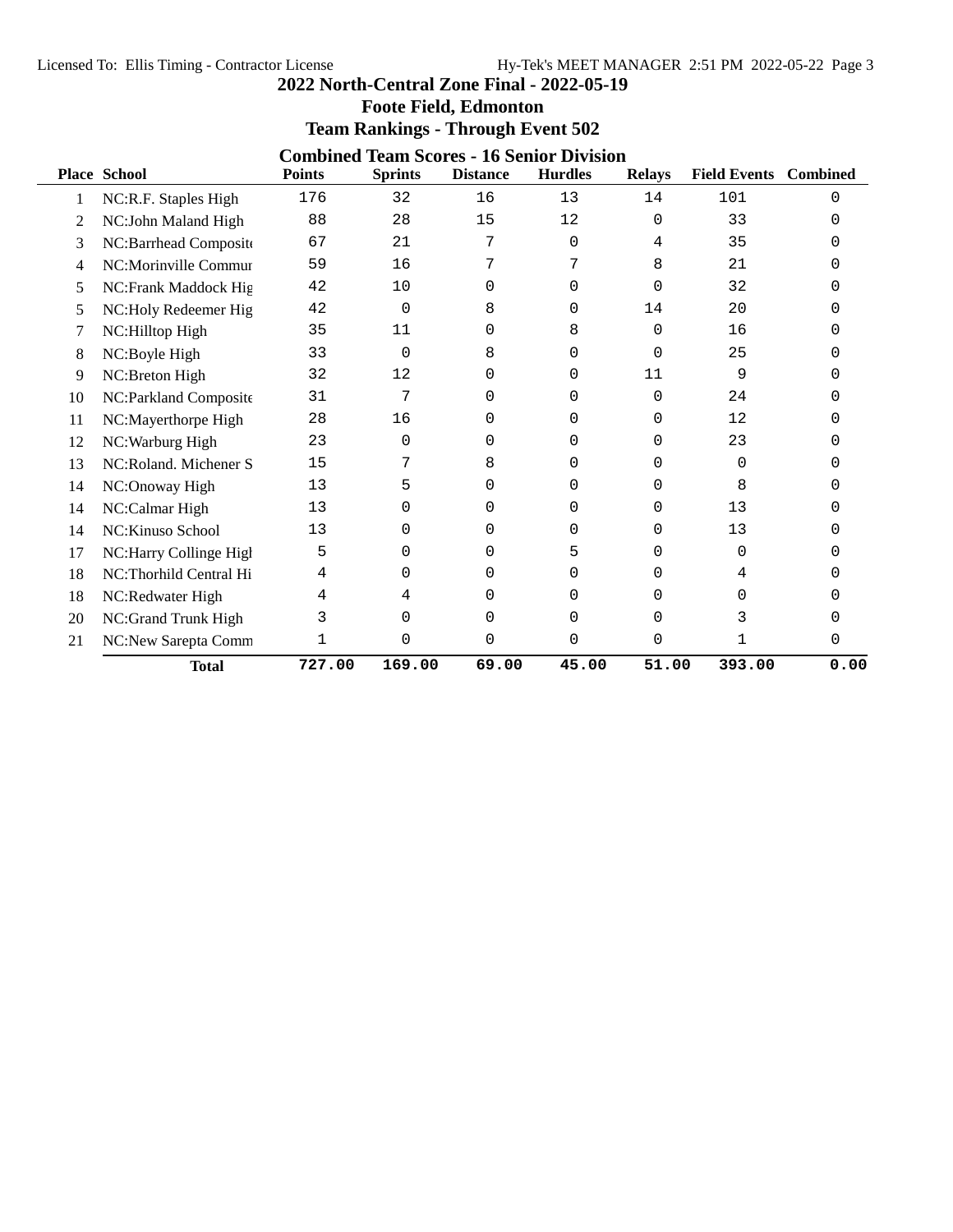# **Foote Field, Edmonton Team Rankings - Through Event 502**

|   | <b>Combined Team Scores - 30 Open Division</b> |               |                |                 |                |               |                              |       |  |  |
|---|------------------------------------------------|---------------|----------------|-----------------|----------------|---------------|------------------------------|-------|--|--|
|   | <b>Place School</b>                            | <b>Points</b> | <b>Sprints</b> | <b>Distance</b> | <b>Hurdles</b> | <b>Relays</b> | <b>Field Events</b> Combined |       |  |  |
|   | NC:Breton High                                 | 29            |                |                 | 23             | 6             |                              |       |  |  |
|   | NC: Holy Redeemer Hig                          | 16            |                |                 | 0              |               | 0                            | 16    |  |  |
|   | NC: Parkland Composite                         | 15            |                |                 |                | 15            |                              |       |  |  |
| 4 | NC:Roland, Michener S                          | 12            |                |                 |                | 5             |                              |       |  |  |
|   | NC:Grand Trunk High                            | 8             |                |                 |                | 8             |                              |       |  |  |
| 6 | NC:Morinville Commur                           |               |                |                 |                |               |                              |       |  |  |
| 6 | NC:New Sarepta Comm                            |               |                |                 |                |               |                              |       |  |  |
|   | Total                                          | 94.00         | 0.00           | 0.00            | 30.00          | 34.00         | 0.00                         | 30.00 |  |  |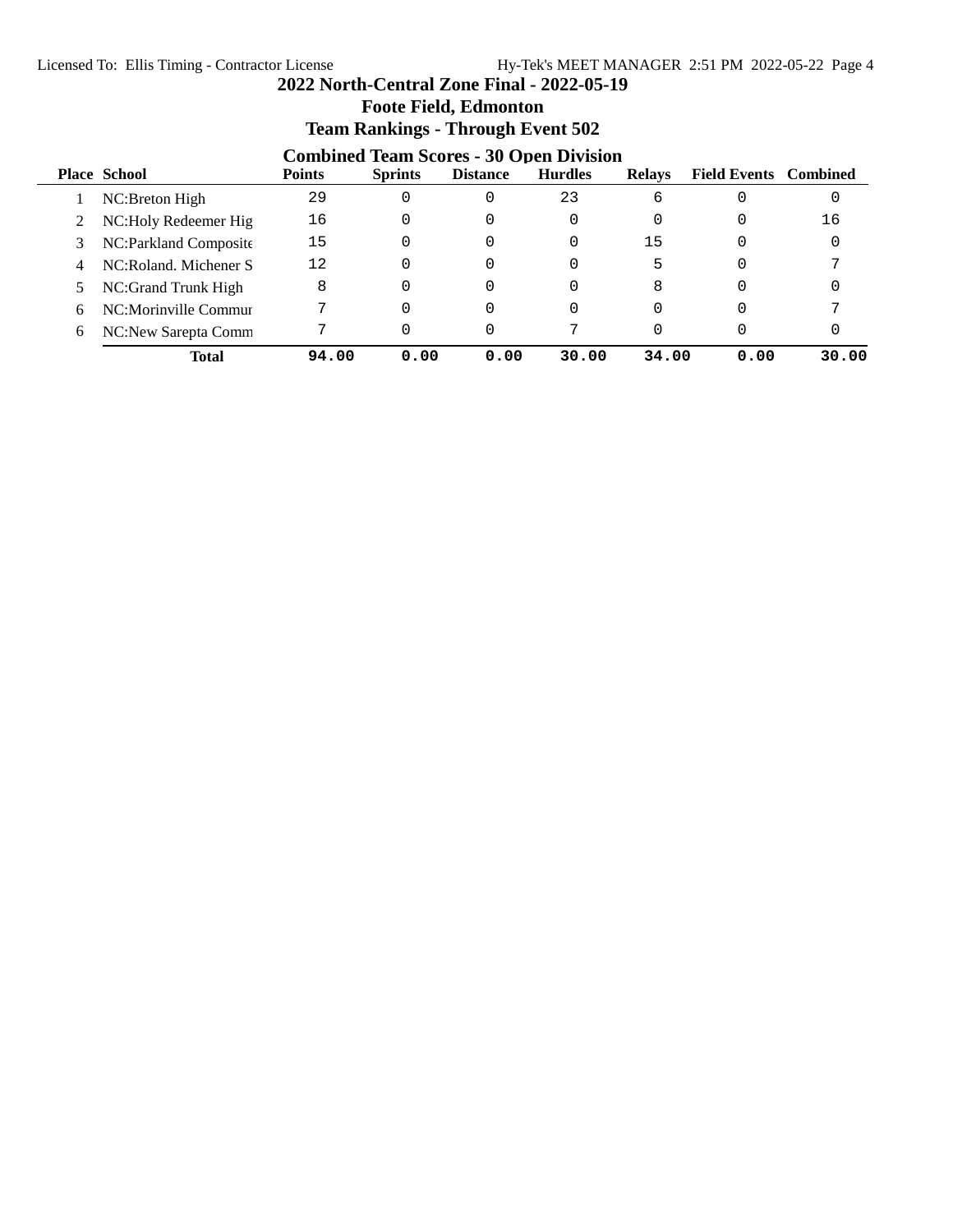# **Foote Field, Edmonton Team Rankings - Through Event 502**

|    | <b>Female Team Scores - 14 Junior Division</b> |               |                |                 |                |               |                              |      |  |  |  |  |
|----|------------------------------------------------|---------------|----------------|-----------------|----------------|---------------|------------------------------|------|--|--|--|--|
|    | <b>Place School</b>                            | <b>Points</b> | <b>Sprints</b> | <b>Distance</b> | <b>Hurdles</b> | <b>Relays</b> | <b>Field Events</b> Combined |      |  |  |  |  |
|    | NC:Breton High                                 | 69            | 15             | 20              | 7              |               | 20                           | ∩    |  |  |  |  |
|    | NC:Morinville Commur                           | 59            | 17             | 13              | 0              | 6             | 23                           |      |  |  |  |  |
| 3  | NC:Mayerthorpe High                            | 41            | 12             | $\Omega$        |                | 8             | 21                           |      |  |  |  |  |
| 4  | NC:Edwin Parr Compos                           | 38            | 15             |                 | 8              | U             | 8                            |      |  |  |  |  |
| 5  | NC:Barrhead Composite                          | 35            | 18             | 0               | 0              | 0             | 17                           |      |  |  |  |  |
| 6  | NC:St Joseph High                              | 31            | 0              | 8               | 5              |               | 18                           |      |  |  |  |  |
|    | NC:Parkland Composite                          | 30            |                | 5               | 2              | 0             | 16                           |      |  |  |  |  |
| 8  | NC:Grand Trunk High                            | 25            | 3              | $\Omega$        | 9              | 5             | 8                            |      |  |  |  |  |
| 9  | NC:Hilltop High                                | 22            | 0              | 0               | 0              | 0             | 22                           |      |  |  |  |  |
| 10 | NC: Holy Redeemer Hig                          | 19            | U              |                 | 4              | $\Omega$      | 8                            |      |  |  |  |  |
| 11 | NC:R.F. Staples High                           | 18            | 6              | 0               | O              | 0             | 12                           |      |  |  |  |  |
| 12 | NC:Boyle High                                  | 11            | $\Omega$       | O               | 0              | U             | 11                           |      |  |  |  |  |
| 13 | NC: Kinuso School                              | 10            | 0              | 0               | 0              | 0             | 10                           |      |  |  |  |  |
| 14 | NC: Warburg High                               | 9             | 0              | 6               | 0              |               |                              |      |  |  |  |  |
| 15 | NC:Thorsby High                                |               | 0              | 0               | 0              |               |                              |      |  |  |  |  |
| 16 | NC:Thorhild Central Hi                         | 6             |                |                 |                |               | 6                            |      |  |  |  |  |
| 16 | NC:Redwater High                               | 6             | 0              | 0               |                | 0             | 5                            | 0    |  |  |  |  |
|    | <b>Total</b>                                   | 436.00        | 93.00          | 66.00           | 36.00          | 26.00         | 215.00                       | 0.00 |  |  |  |  |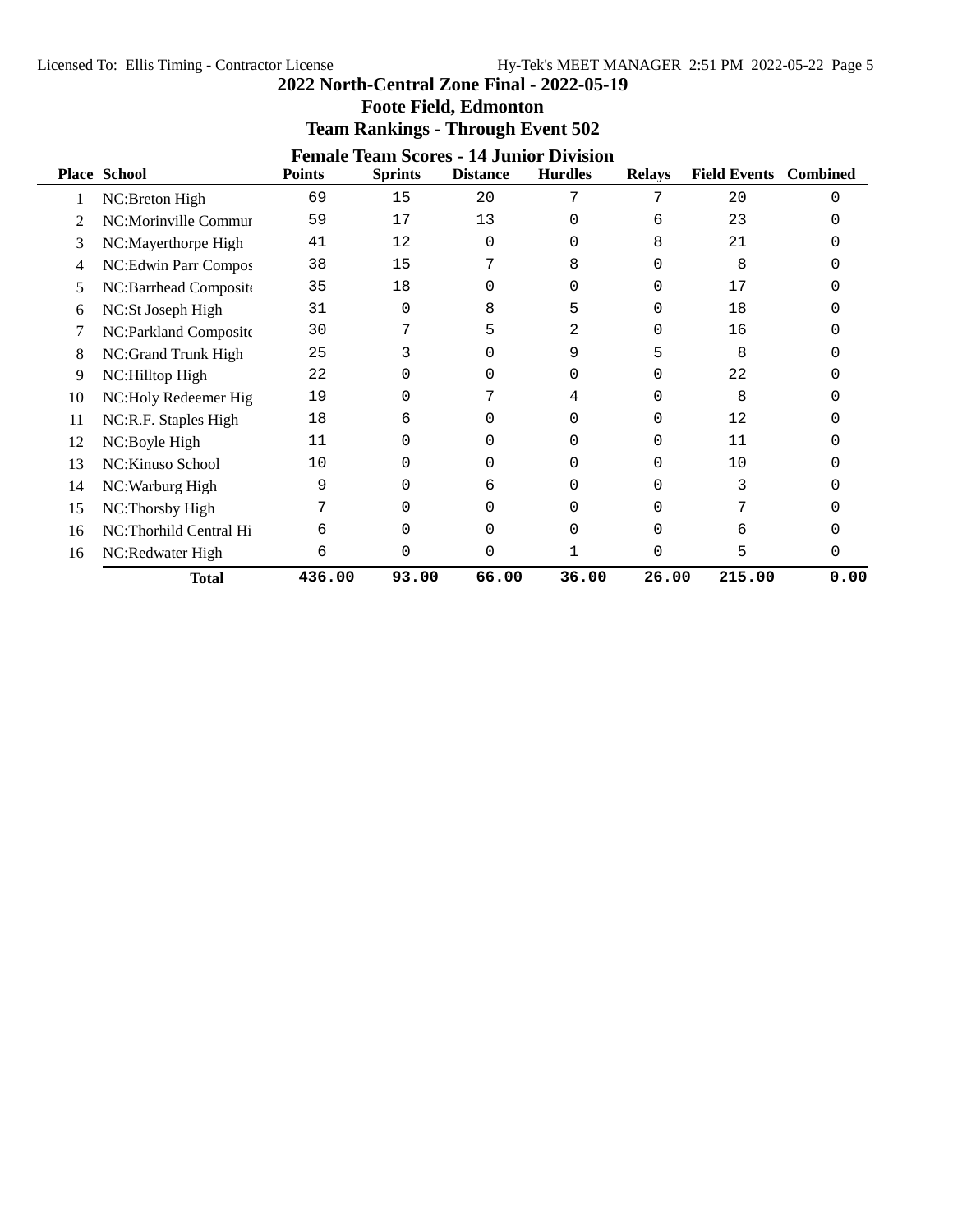|                                                      | <b>Foote Field, Edmonton</b> |               |                |                 |                                          |               |                              |  |  |  |  |
|------------------------------------------------------|------------------------------|---------------|----------------|-----------------|------------------------------------------|---------------|------------------------------|--|--|--|--|
|                                                      |                              |               |                |                 | <b>Team Rankings - Through Event 502</b> |               |                              |  |  |  |  |
| <b>Female Team Scores - 15 Intermediate Division</b> |                              |               |                |                 |                                          |               |                              |  |  |  |  |
|                                                      | <b>Place School</b>          | <b>Points</b> | <b>Sprints</b> | <b>Distance</b> | <b>Hurdles</b>                           | <b>Relays</b> | <b>Field Events</b> Combined |  |  |  |  |
|                                                      | NC:John Maland High          | 88.50         | 18.50          | -15             |                                          |               | 39                           |  |  |  |  |
|                                                      |                              |               |                |                 |                                          |               |                              |  |  |  |  |

|    | NC:John Maland High     | 88.50  | 18.50 | 15           | 8      | 8            | 39     |      |
|----|-------------------------|--------|-------|--------------|--------|--------------|--------|------|
|    | NC:Morinville Commur    | 75     | 11    | $\Omega$     | 4      | 0            | 60     |      |
| 3  | NC:Redwater High        | 37.50  | 17.50 | $\Omega$     | 0      |              | 13     |      |
| 4  | NC:New Sarepta Comm     | 28     | 0     | <sup>0</sup> | 6      | 0            | 22     |      |
| 5  | NC:Parkland Composite   | 24     | 5     | $\Omega$     | 0      | 0            | 19     |      |
| 6  | NC:R.F. Staples High    | 21     |       | 14           | U      | 0            | O      |      |
|    | NC:Boyle High           | 20     | 5     | ∩            |        | 6            | 2      |      |
| 8  | NC:Edwin Parr Compos    | 16     | 14    | ∩            | U      | <sup>0</sup> | 2.     |      |
| 8  | NC:St Mary High         | 16     | ∩     | 16           | U      | <sup>0</sup> | U      |      |
| 10 | NC: Warburg High        | 15     | ∩     | $\Omega$     | U      | 0            | 15     |      |
| 10 | NC: Harry Collinge High | 15     | 15    | $\Omega$     | $\cup$ | <sup>n</sup> | O      |      |
| 12 | NC:Roland. Michener S   | 14     | ∩     | $\Omega$     | 0      | 0            | 14     |      |
| 13 | NC:Breton High          | 13     | 5     | 6            | U      | 0            | 2      |      |
| 14 | NC:Mayerthorpe High     | 12     | U     | 11           | U      | 0            |        |      |
| 15 | NC:Frank Maddock Hig    | 11     | O     | 6            | 5      | <sup>n</sup> |        |      |
| 16 | NC:Holy Redeemer Hig    | 4      | ∩     | $\Omega$     | 0      | 0            |        |      |
| 17 | NC:Barrhead Composite   |        | 0     | $\Omega$     | U      | 0            |        |      |
|    | <b>Total</b>            | 411.00 | 98.00 | 68.00        | 30.00  | 21.00        | 194.00 | 0.00 |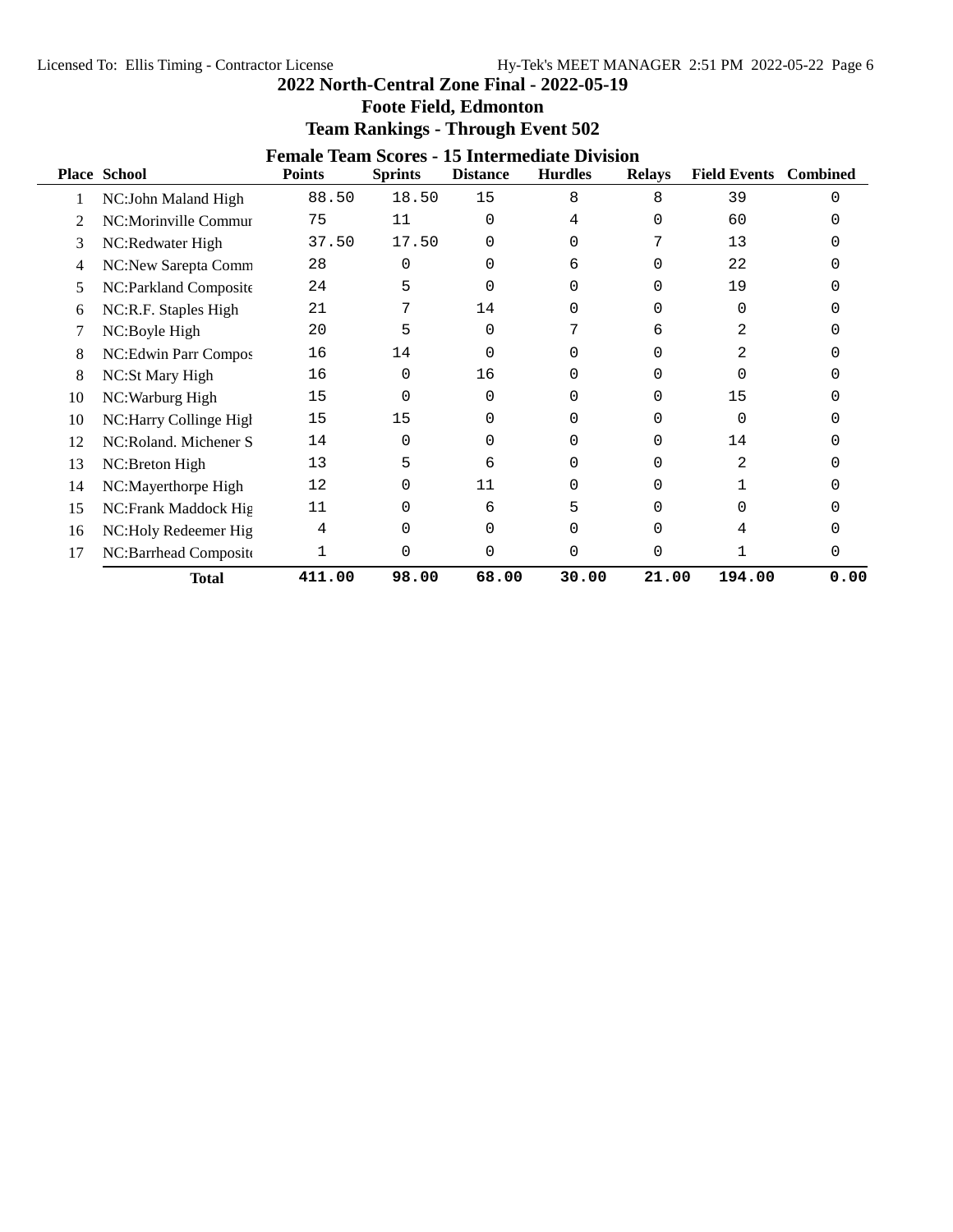| <b>Foote Field, Edmonton</b>                   |               |                |                 |                |               |                              |  |  |  |  |
|------------------------------------------------|---------------|----------------|-----------------|----------------|---------------|------------------------------|--|--|--|--|
| <b>Team Rankings - Through Event 502</b>       |               |                |                 |                |               |                              |  |  |  |  |
| <b>Female Team Scores - 16 Senior Division</b> |               |                |                 |                |               |                              |  |  |  |  |
| <b>Place School</b>                            | <b>Points</b> | <b>Sprints</b> | <b>Distance</b> | <b>Hurdles</b> | <b>Relavs</b> | <b>Field Events</b> Combined |  |  |  |  |
| $NCP F$ Staples High                           |               |                |                 |                |               |                              |  |  |  |  |

| 1 me | <b>DELIVUL</b>         | т оппер | рыше  | Distance | numu  | <b>Reduction</b> | т ки русню | <b>Compute</b> |
|------|------------------------|---------|-------|----------|-------|------------------|------------|----------------|
|      | NC:R.F. Staples High   | 74      | 14    | 8        | 6     |                  | 39         |                |
|      | NC:John Maland High    | 58      | 12    | 15       |       |                  | 27         |                |
| 3    | NC:Morinville Commur   | 48      | 16    |          |       | 8                | 10         |                |
| 4    | NC:Frank Maddock Hig   | 42      | 10    |          |       |                  | 32         |                |
| 5    | NC:Parkland Composite  | 31      |       |          |       |                  | 24         |                |
| 6    | NC:Mayerthorpe High    | 22      | 11    |          |       |                  | 11         |                |
|      | NC:Barrhead Composite  | 20      |       |          |       | 4                | 16         |                |
| 8    | NC:Holy Redeemer Hig   | 19      |       |          |       | 6                | 13         |                |
| 9    | NC:Boyle High          | 17      |       |          |       |                  |            |                |
| 9    | NC:Breton High         | 17      | 12    |          |       |                  |            |                |
| 11   | NC:Hilltop High        | 16      |       |          | Զ     |                  |            |                |
| 12   | NC:Harry Collinge High | 5       |       |          |       |                  |            |                |
| 13   | NC:Thorhild Central Hi | 4       |       |          |       |                  |            |                |
| 14   | NC:New Sarepta Comm    |         |       |          |       |                  |            |                |
|      | <b>Total</b>           | 374.00  | 82.00 | 38.00    | 30.00 | 30.00            | 194.00     | 0.00           |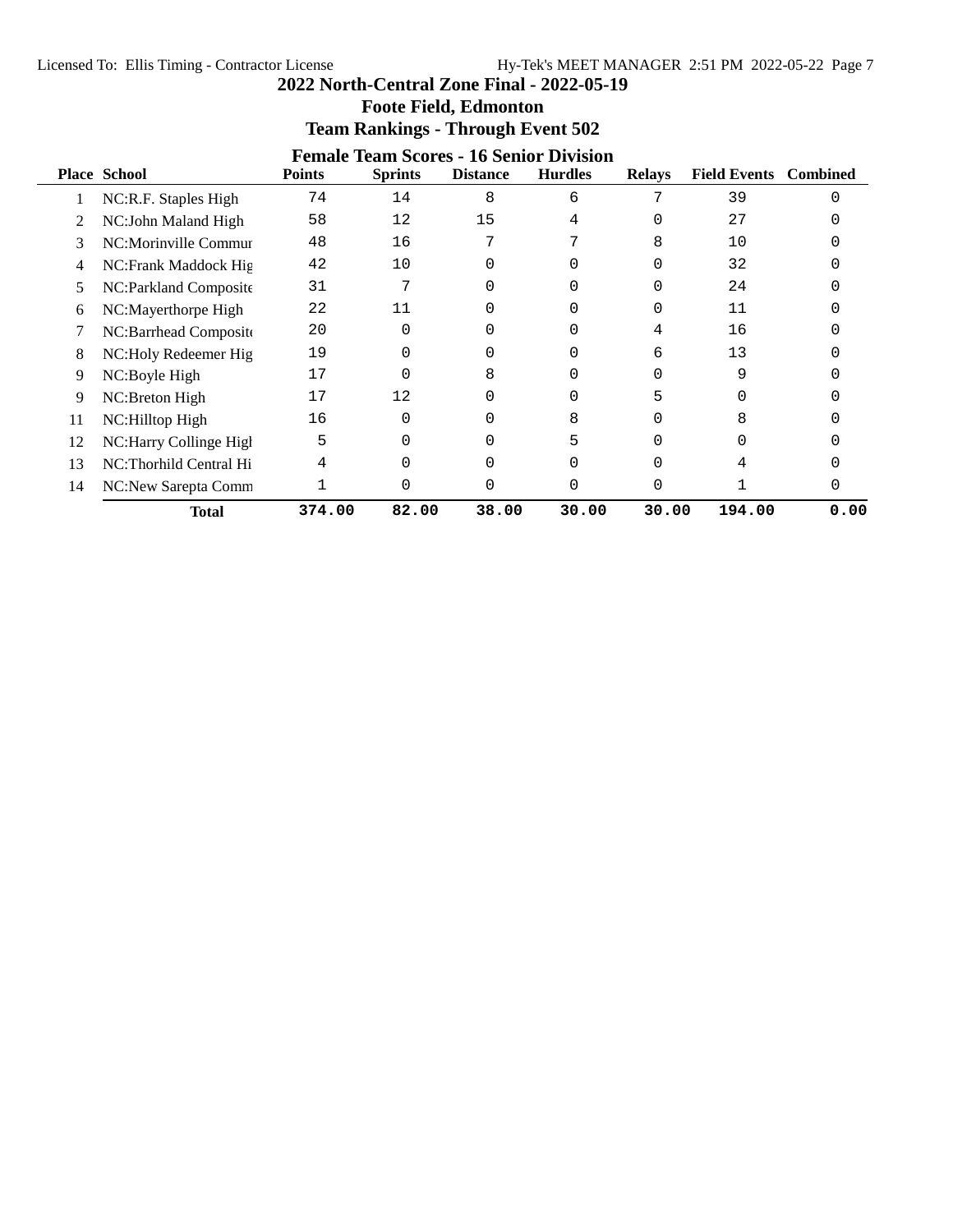# **Foote Field, Edmonton Team Rankings - Through Event 502 Female Team Scores - 30 Open Division**<br>Points **Distance** Hurdles **Place School Points Sprints Distance Hurdles Relays Field Events Combined**

|   | <b>Total</b>            | 38.00 | 0.00 | 0.00 | 15.00 | 8.00 | 0.00 | 15.00 |
|---|-------------------------|-------|------|------|-------|------|------|-------|
| 4 | NC:Morinville Commur    |       |      |      |       |      |      |       |
|   | 2 NC:Parkland Composite |       |      |      |       |      |      |       |
|   | 2 NC:Holy Redeemer Hig  |       |      |      |       |      |      |       |
|   | NC:Breton High          | ל ב   |      |      | 15    |      |      |       |
|   |                         |       |      |      |       |      |      |       |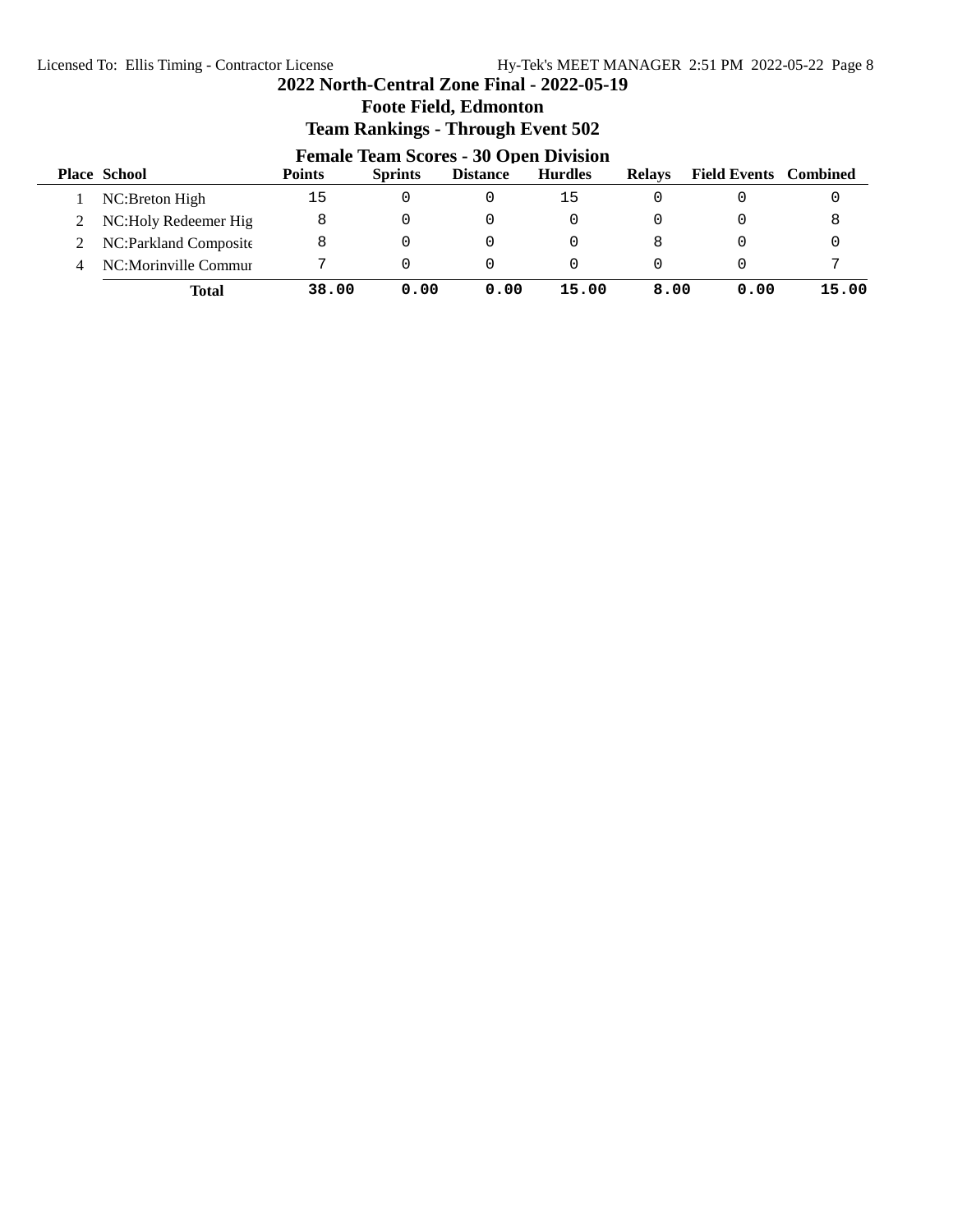|    | <b>Place School</b>    | <b>Points</b> | <b>Sprints</b> | <b>Distance</b> | <b>Male Team Scores - 14 Junior Division</b><br><b>Hurdles</b> | <b>Relays</b> | <b>Field Events</b> Combined |          |
|----|------------------------|---------------|----------------|-----------------|----------------------------------------------------------------|---------------|------------------------------|----------|
| 1  | NC:Barrhead Composite  | 70            | 18             | 16              | 0                                                              | 8             | 28                           | $\Omega$ |
| 2  | NC:Redwater High       | 52            | 5              | 14              |                                                                | 0             | 26                           |          |
| 3  | NC:Parkland Composite  | 51            | 9              | 14              | O                                                              |               | 21                           |          |
| 4  | NC:Morinville Commur   | 43            | 12             | 10              | 0                                                              | U             | 21                           |          |
| 5  | NC:R.F. Staples High   | 35.50         | $\Omega$       | 11              | 8                                                              | 5             | 11.50                        |          |
| h. | NC:Breton High         | 32            | 14             | $\Omega$        | 0                                                              | 6             | 12                           |          |
|    | NC:Thorhild Central Hi | 31.50         | 0              | 5               | 6                                                              | 0             | 20.50                        |          |
| 8  | NC:St Joseph High      | 27            | 16             | $\Omega$        | 0                                                              | 0             | 11                           |          |
| 9  | NC: Warburg High       | 17            | 2              | 0               | 0                                                              | 0             | 15                           |          |
| 10 | NC:Edwin Parr Compos   | 13            | 0              | 0               | O                                                              | 0             | 13                           |          |
| 11 | NC:John Maland High    | 11.50         | 9.50           | 0               | 0                                                              | 0             | 2                            |          |
| 12 | NC:Grand Trunk High    | 11            | 3              | $\Omega$        | 0                                                              | 0             | 8                            |          |
| 12 | NC:Frank Maddock Hig   | 11            | 0              | 8               | O                                                              | 0             | 3                            |          |
| 14 | NC:Hilltop High        | 10            | 0              | $\Omega$        | O                                                              | 0             | 10                           |          |
| 15 | NC:Holy Redeemer Hig   | 9.50          | 9.50           | 0               | 0                                                              | 0             | 0                            |          |
| 16 | NC:New Sarepta Comm    | 8             | 0              | O               | 0                                                              | U             | 8                            |          |
| 17 | NC:Mayerthorpe High    | 3             | 0              | $\Omega$        | $\Omega$                                                       | 0             | 3                            | 0        |
|    | <b>Total</b>           | 436.00        | 98.00          | 78.00           | 21.00                                                          | 26.00         | 213.00                       | 0.00     |

# **Team Rankings - Through Event 502**

**Foote Field, Edmonton**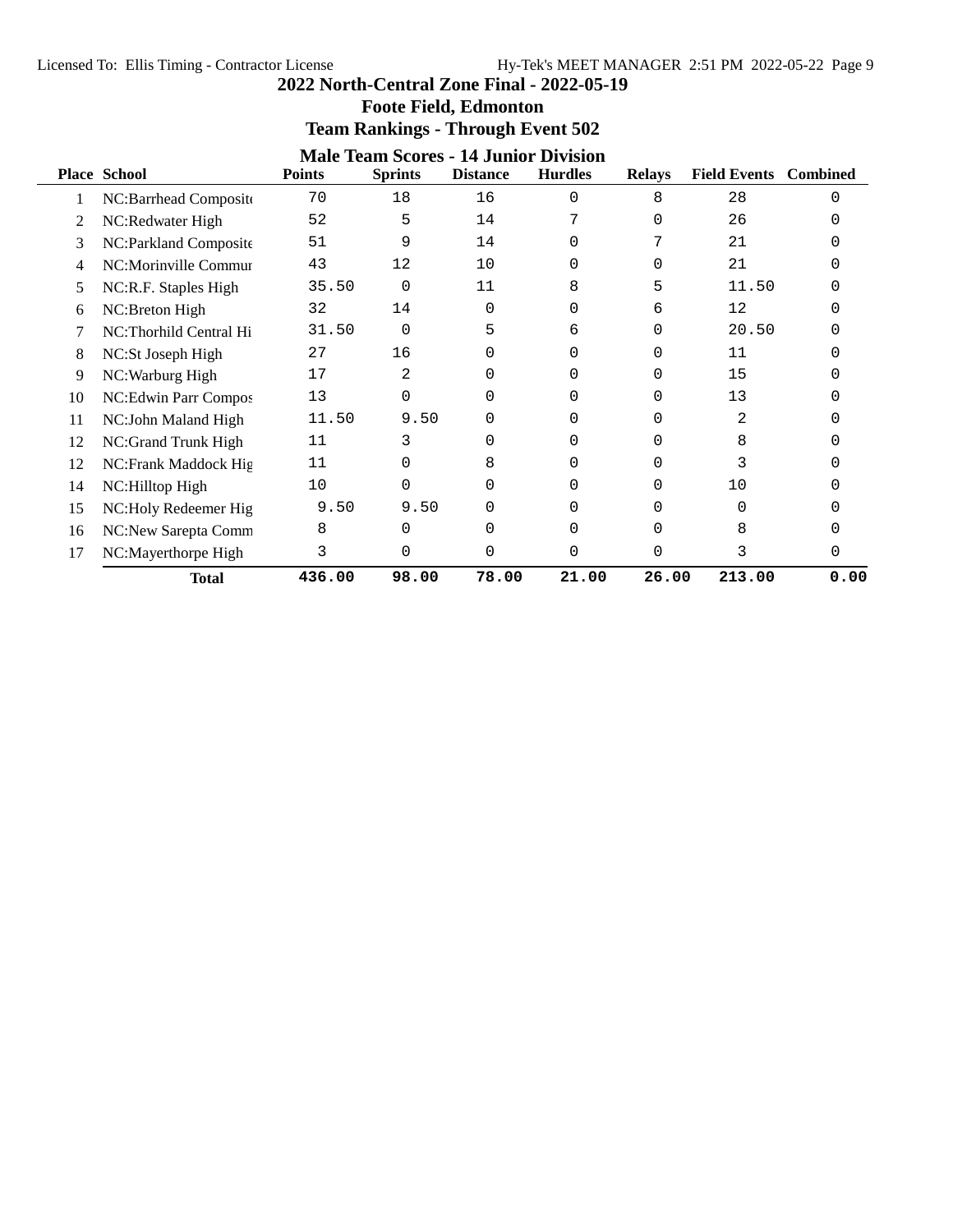| <b>Foote Field, Edmonton</b>             |  |
|------------------------------------------|--|
| <b>Team Rankings - Through Event 502</b> |  |

| <b>Male Team Scores - 15 Intermediate Division</b> |                         |               |                |                 |                |               |                     |                 |  |  |  |
|----------------------------------------------------|-------------------------|---------------|----------------|-----------------|----------------|---------------|---------------------|-----------------|--|--|--|
|                                                    | <b>Place School</b>     | <b>Points</b> | <b>Sprints</b> | <b>Distance</b> | <b>Hurdles</b> | <b>Relays</b> | <b>Field Events</b> | <b>Combined</b> |  |  |  |
|                                                    | NC:John Maland High     | 50            | 17             | 6               | 8              | 0             | 19                  | ∩               |  |  |  |
| 2                                                  | NC:Hilltop High         | 48            | 22             | ∩               | 0              |               | 26                  |                 |  |  |  |
| 3                                                  | NC: Warburg High        | 43            | 2              | 6               |                | 8             | 27                  |                 |  |  |  |
| 4                                                  | NC:Breton High          | 40            | 24             | 8               |                |               | 8                   |                 |  |  |  |
| 5                                                  | NC:Roland. Michener S   | 29            | 9              | 20              | 0              |               | <sup>0</sup>        |                 |  |  |  |
| 6                                                  | NC:Mayerthorpe High     | 28            | 2              | 0               | 0              |               | 26                  |                 |  |  |  |
|                                                    | NC:Boyle High           | 19            | 7              | ∩               | 0              |               | 12                  |                 |  |  |  |
| 8                                                  | NC:Holy Redeemer Hig    | 18            | 11             |                 | 0              |               | 7                   |                 |  |  |  |
| 9                                                  | NC:Thorsby High         | 16            | 0              | ∩               | 0              | 0             | 16                  |                 |  |  |  |
| 10                                                 | NC: Harry Collinge High | 15            | 0              | 15              | 0              |               | O                   |                 |  |  |  |
| 11                                                 | NC:Redwater High        | 14            | 0              | ∩               | 0              |               | 14                  |                 |  |  |  |
| 11                                                 | NC:R.F. Staples High    | 14            | 0              |                 |                |               | 14                  |                 |  |  |  |
| 13                                                 | NC:Onoway High          | 13            | 0              | 13              | 0              |               | <sup>0</sup>        |                 |  |  |  |
| 14                                                 | NC:Thorhild Central Hi  | 12            | 0              | $\Omega$        | 0              |               | 12                  |                 |  |  |  |
| 15                                                 | NC:Parkland Composite   | 9             |                | 0               |                |               |                     |                 |  |  |  |
| 16                                                 | NC:Barrhead Composite   |               |                |                 | U              |               | <sup>0</sup>        |                 |  |  |  |
| 16                                                 | NC:Grand Trunk High     | 7             | 0              |                 | 0              |               | 7                   |                 |  |  |  |
|                                                    | <b>Total</b>            | 382.00        | 102.00         | 68.00           | 15.00          | 8.00          | 189.00              | 0.00            |  |  |  |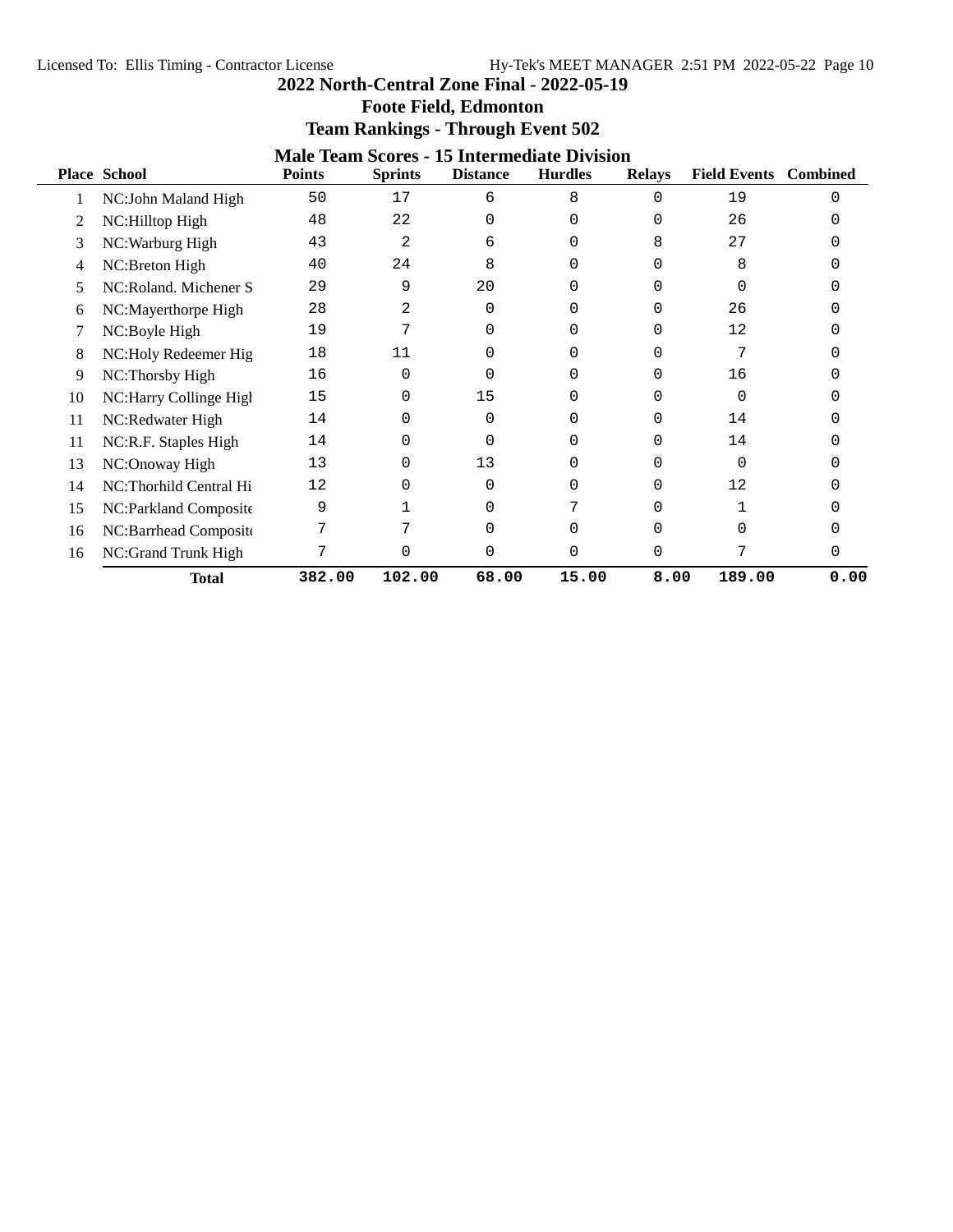| <b>Foote Field, Edmonton</b>             |  |
|------------------------------------------|--|
| <b>Team Rankings - Through Event 502</b> |  |

|    | <b>Male Team Scores - 16 Senior Division</b> |               |                |                 |                |               |                     |                 |  |  |  |
|----|----------------------------------------------|---------------|----------------|-----------------|----------------|---------------|---------------------|-----------------|--|--|--|
|    | <b>Place School</b>                          | <b>Points</b> | <b>Sprints</b> | <b>Distance</b> | <b>Hurdles</b> | <b>Relays</b> | <b>Field Events</b> | <b>Combined</b> |  |  |  |
|    | NC:R.F. Staples High                         | 102           | 18             | 8               | 7              |               | 62                  |                 |  |  |  |
|    | NC:Barrhead Composite                        | 47            | 21             |                 |                |               | 19                  |                 |  |  |  |
| 3  | NC:John Maland High                          | 30            | 16             |                 | 8              |               | 6                   |                 |  |  |  |
| 4  | NC: Holy Redeemer Hig                        | 23            | 0              | 8               |                | 8             |                     |                 |  |  |  |
| 4  | NC: Warburg High                             | 23            | $\Omega$       |                 |                |               | 23                  |                 |  |  |  |
| 6  | NC: Hilltop High                             | 19            | 11             |                 | Ω              |               | 8                   |                 |  |  |  |
|    | NC:Boyle High                                | 16            | 0              |                 | 0              |               | 16                  |                 |  |  |  |
| 8  | NC: Breton High                              | 15            | 0              |                 | 0              | 6             | 9                   |                 |  |  |  |
| 8  | NC:Roland. Michener S                        | 15            |                | 8               | U              |               |                     |                 |  |  |  |
| 10 | NC:Calmar High                               | 13            | O              |                 |                |               | 13                  |                 |  |  |  |
| 10 | NC:Onoway High                               | 13            | 5              |                 |                |               | 8                   |                 |  |  |  |
| 10 | NC: Kinuso School                            | 13            | O              |                 |                |               | 13                  |                 |  |  |  |
| 13 | NC:Morinville Commur                         | 11            | O              |                 |                |               | 11                  |                 |  |  |  |
| 14 | NC:Mayerthorpe High                          | 6             | 5              |                 |                |               |                     |                 |  |  |  |
| 15 | NC:Redwater High                             |               | 4              |                 | U              |               | U                   |                 |  |  |  |
| 16 | NC:Grand Trunk High                          | 3             | 0              | r               | 0              |               | 3                   |                 |  |  |  |
|    | <b>Total</b>                                 | 353.00        | 87.00          | 31.00           | 15.00          | 21.00         | 199.00              | 0.00            |  |  |  |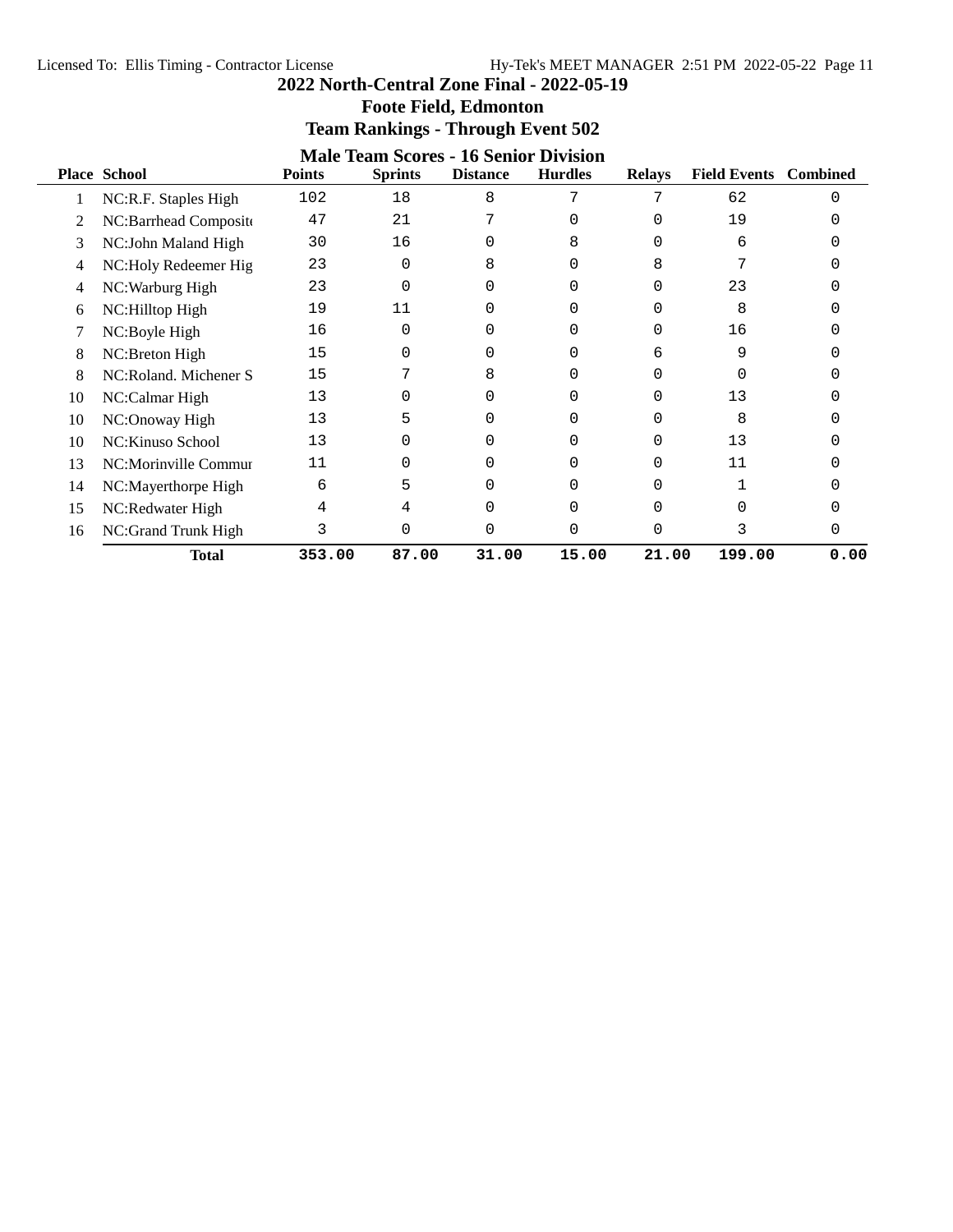# **Foote Field, Edmonton**

### **Team Rankings - Through Event 502**<br>Mala Trave Secure 20 Once Division **Male Team Scores - 30 Open Division**

|   | Male Team Scores - 30 Open Division |               |                |                 |                |               |                              |       |  |  |  |
|---|-------------------------------------|---------------|----------------|-----------------|----------------|---------------|------------------------------|-------|--|--|--|
|   | <b>Place School</b>                 | <b>Points</b> | <b>Sprints</b> | <b>Distance</b> | <b>Hurdles</b> | <b>Relays</b> | <b>Field Events</b> Combined |       |  |  |  |
|   | NC:Breton High                      | 14            | 0              |                 | 8              | 6             |                              | 0     |  |  |  |
|   | NC:Roland, Michener S               | 12            | 0              |                 |                | 5             |                              |       |  |  |  |
|   | NC:Grand Trunk High                 | 8             | 0              |                 |                | 8             |                              |       |  |  |  |
| 3 | NC: Holy Redeemer Hig               | 8             | 0              |                 | 0              |               |                              | 8     |  |  |  |
|   | NC:New Sarepta Comm                 |               | 0              |                 |                |               |                              |       |  |  |  |
|   | NC:Parkland Composite               |               | 0              |                 | O              |               |                              |       |  |  |  |
|   | <b>Total</b>                        | 56.00         | 0.00           | 0.00            | 15.00          | 26.00         | 0.00                         | 15.00 |  |  |  |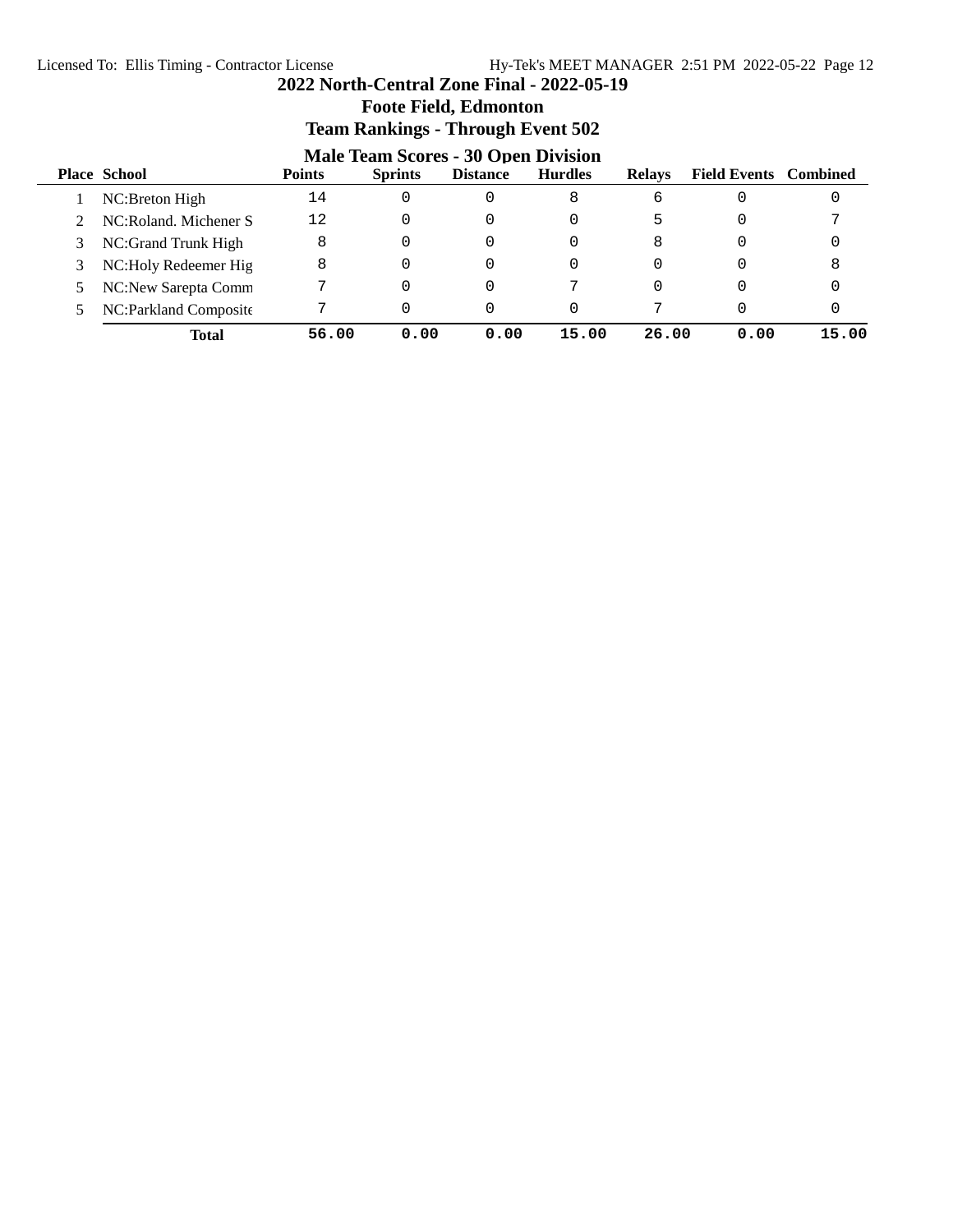# **2022 North-Central Zone Final - 2022-05-19 Foote Field, Edmonton Individual Rankings - Through Event 502**

# **Female - Individual Scores - 14 Junior Division**

| <b>Place Name</b>                  |                 |                  | Age School                                    |                              | <b>Points</b> |
|------------------------------------|-----------------|------------------|-----------------------------------------------|------------------------------|---------------|
| 1 MacNeil Jordynne                 |                 |                  | 16                                            | NC:Edwin Parr Composite      | 27            |
| 100 Dash<br>8                      | 80 Hurdles      | 8                | 200 Dash<br>7                                 | High Jump<br>$\overline{4}$  |               |
| 2 Meadow Drebert                   |                 |                  | NC:Breton High<br>16                          |                              | 24            |
| 400 Dash<br>8                      | 800 Run         | 8                | 1500 Run<br>8                                 |                              |               |
| 3 Aubree Sadoway                   |                 |                  | NC:Hilltop High<br>16                         |                              | 22            |
| High Jump<br>8                     | Long Jump       | $\tau$           | Triple Jump<br>7                              |                              |               |
| 4 Lunay Wepener                    |                 |                  | NC:Barrhead Composite<br>15                   |                              | 21            |
| Triple Jump<br>$8\phantom{.0}$     | High Jump       | $\boldsymbol{7}$ | 200 Dash<br>4                                 | Long Jump<br>2               |               |
| 5 Reyna Santos                     |                 |                  | NC:St Joseph High<br>16                       |                              | 20            |
| 3000 Run<br>8                      | 80 Hurdles      | 5                | Discus Throw 4                                | Javelin Throw 3              |               |
| 6 Sophie Chauvet<br>1500 Run       |                 |                  | 16                                            | NC:Morinville Community High | 17.50         |
| 6                                  | 200 Dash        | 5                | Long Jump<br>5                                | 400 Relay<br>1.5             |               |
| 7 Autumn Chittick<br>Shot Put<br>8 | Discus Throw 6  |                  | 16 NC:Mayerthorpe High<br>400 Relay           |                              | 16            |
| 8 Hiedi Rassmussen                 |                 |                  | NC:Breton High<br>16                          |                              | 15.75         |
| 400 Dash<br>7                      | Discus Throw 7  |                  | 400 Relay<br>1.7                              |                              |               |
| 9 Pisim Yellowbird                 |                 |                  | 16                                            | NC:Morinville Community High | 14.50         |
| 800 Run<br>7                       | 400 Dash        | 6                | 400 Relay<br>1.5                              |                              |               |
| 10 Lotus Eisener                   |                 |                  | NC:Barrhead Composite<br>16                   |                              | 14            |
| 200 Dash<br>8                      | 100 Dash        | 6                |                                               |                              |               |
| 11 Harvalee Tomlinson              |                 |                  | 15<br>NC:R.F. Staples High                    |                              | 12            |
| Discus Throw 8                     | Triple Jump     | $\overline{4}$   |                                               |                              |               |
| 11 Brielle Unger                   |                 |                  | NC:Parkland Composite<br>16                   |                              | 12            |
| Javelin Throw 7                    | Discus Throw 5  |                  |                                               |                              |               |
| 11 Chianne Manegre                 |                 |                  | NC:Mayerthorpe High<br>16                     |                              | 12            |
| 100 Dash<br>7                      | 200 Dash        | 3                | 400 Relay                                     |                              |               |
| 14 Keely Bowman                    |                 |                  | 15                                            | NC: Holy Redeemer High       | 11            |
| 3000 Run<br>7                      | 80 Hurdles      | $\overline{4}$   |                                               |                              |               |
| 14 Emily Paulik                    |                 |                  | 16                                            | NC:Morinville Community High | 11            |
| High Jump<br>6                     | Triple Jump     | 5                |                                               |                              |               |
| 14 Shae Mohr                       |                 |                  | NC:Breton High<br>16                          |                              | 11            |
| 80 Hurdles<br>7                    | 800 Run         | 4                |                                               |                              |               |
| 14 Bree Garnier                    |                 |                  | 15<br>NC:St Joseph High                       |                              | 11            |
| <b>Shot Put</b><br>6               | Javelin Throw 5 |                  |                                               |                              |               |
| 14 Paige Bechthold                 |                 |                  | NC:Boyle High<br>16                           |                              | 11            |
| Shot Put                           | Javelin Throw 4 |                  |                                               |                              |               |
| 14 Keira Jardine                   |                 |                  | 16                                            | NC:Edwin Parr Composite      | 11            |
| 1500 Run<br>7                      | Long Jump       | $\overline{4}$   |                                               |                              |               |
| 20 Wacey Nickel                    |                 |                  | NC:Grand Trunk High<br>16                     |                              | 10.25         |
| Long Jump<br>6<br>21 Ella Wolfe    | 100 Dash        | 3                | 400 Relay<br>1.2                              |                              |               |
| 100 Dash<br>5                      | Shot Put        |                  | NC:Parkland Composite<br>16<br>200 Dash<br>-1 |                              | 10            |
| 21 Rosalie McComb                  |                 | 4                | NC:Mayerthorpe High<br>16                     |                              | 10            |
| Javelin Throw 6                    | 100 Dash        | 2                | 400 Relay<br>2                                |                              |               |
| 21 Mckenzie Raymond                |                 |                  | NC: Kinuso School<br>16                       |                              | 10            |
| Long Jump<br>8                     | High Jump       | 2                |                                               |                              |               |
| 24 Ava Kerr                        |                 |                  | 16                                            | NC: Holy Redeemer High       | 8             |
| Javelin Throw 8                    |                 |                  |                                               |                              |               |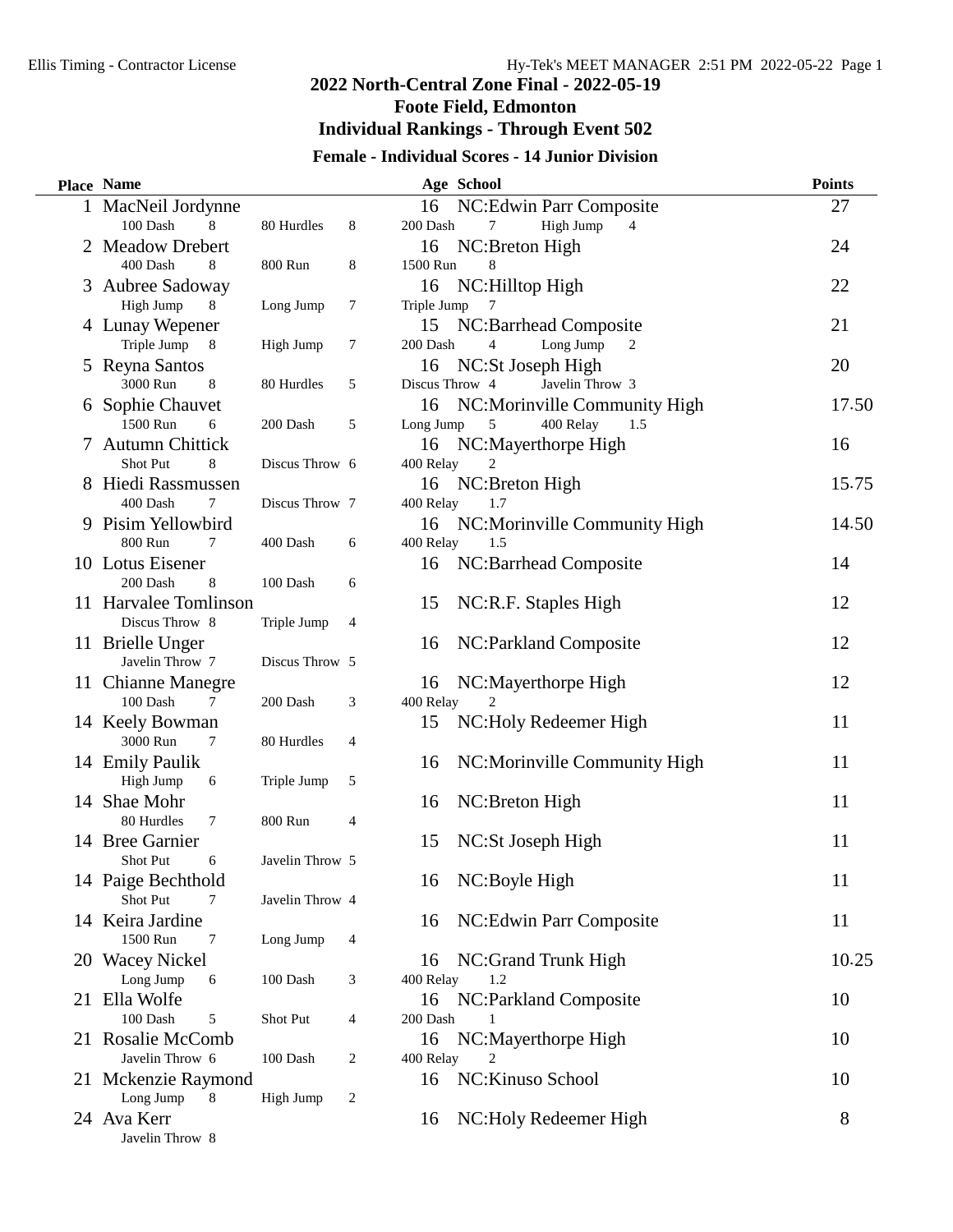# **Foote Field, Edmonton**

# **Individual Rankings - Through Event 502**

| 25 Renae Drebert                                    |                 |              | 16        | NC:Breton High               | 7.75           |
|-----------------------------------------------------|-----------------|--------------|-----------|------------------------------|----------------|
| Triple Jump<br>- 6<br>25 Tyanne Wirsig              | 400 Relay       | 1.7          | 16        | NC:Breton High               | 7.75           |
| High Jump<br>3                                      | Discus Throw 3  |              | 400 Relay | 1.7                          |                |
| Savannah Jardine                                    |                 |              | 15        | NC:Morinville Community High | 7.50           |
| 100 Dash<br>$\overline{4}$                          | 200 Dash        | 2            | 400 Relay | 1.5                          |                |
| 28 Elizabeth Riehl                                  |                 |              | 16        | NC:Grand Trunk High          | 7.25           |
| 80 Hurdles<br>6                                     | 400 Relay       | 1.2          |           |                              |                |
| 29 Anna-marie Lacasse                               |                 |              | 16        | NC:Parkland Composite        | 7              |
| 800 Run<br>5                                        | 80 Hurdles      | 2            |           |                              |                |
| 29 Jay-Cee Arcand                                   |                 |              | 16        | NC:Morinville Community High | 7              |
| Shot Put<br>5                                       | Discus Throw 2  |              |           |                              |                |
| 31 Ashley Kelto                                     |                 |              | 16        | NC: Warburg High             | 6              |
| 800 Run<br>6                                        |                 |              |           |                              |                |
| 31 Dorothy Letts                                    |                 |              | 16        | NC:R.F. Staples High         | 6              |
| 200 Dash<br>6                                       |                 |              |           |                              |                |
| 33 Jenna Rhody                                      |                 |              | 16        | NC: Thorsby High             | 5              |
| High Jump<br>5                                      |                 |              |           |                              |                |
| 34 Charlee Jackson                                  |                 |              | 16        | NC:Grand Trunk High          | 4.25           |
| 80 Hurdles<br>3                                     | 400 Relay       | 1.2          |           |                              |                |
| 35 Monica Blahun                                    |                 |              | 16        | NC:Grand Trunk High          | 3.25           |
| Javelin Throw 2                                     | 400 Relay       | 1.2          |           |                              |                |
| 36 Avery Graham<br>Triple Jump                      |                 |              | 15        | NC:Redwater High             | 3              |
| 2<br>36 Olivia Berry                                | 80 Hurdles      | $\mathbf{1}$ | 15        |                              | 3              |
| Shot Put<br>3                                       |                 |              |           | NC: Thorhild Central High    |                |
| 36 Nicole Nendze                                    |                 |              | 16        | NC:Thorhild Central High     | 3              |
| Long Jump<br>3                                      |                 |              |           |                              |                |
| 36 Janesa Gordey                                    |                 |              | 15        | NC:Redwater High             | 3              |
| Triple Jump<br>$\overline{\mathbf{3}}$              |                 |              |           |                              |                |
| 36 Jenna Lawrence                                   |                 |              | 16        | NC: Warburg High             | 3              |
| Shot Put<br>2                                       | Discus Throw 1  |              |           |                              |                |
| 41 Tyra Martin                                      |                 |              | 15        | NC:Thorsby High              | $\overline{2}$ |
| Long Jump<br>$\mathbf{1}$                           | Javelin Throw 1 |              |           |                              |                |
| 41 Molly Hagman                                     |                 |              | 16        | NC:Mayerthorpe High          | $\overline{2}$ |
| 400 Relay<br>2                                      |                 |              |           |                              |                |
| 43 Janika Gilbert                                   |                 |              | 16        | NC:Breton High               | 1.75           |
| 400 Relay<br>1.7                                    |                 |              |           |                              |                |
| 44 Hannah McDonald                                  |                 |              | 16        | NC:Morinville Community High | 1.50           |
| 400 Relay<br>1.5                                    |                 |              |           |                              |                |
| 45 Brooklynne Messerschmidt                         |                 |              | 16        | NC:Mayerthorpe High          | 1              |
| High Jump                                           |                 |              |           |                              |                |
| 45 Milne Jansen Van Rensburg                        |                 |              | 16        | NC: Parkland Composite       | 1              |
| 100 Dash<br>1                                       |                 |              |           |                              |                |
| 45 Mackenzie Johnson<br>Triple Jump<br>$\mathbf{1}$ |                 |              | 16        | NC:Breton High               | 1              |
|                                                     |                 |              |           |                              |                |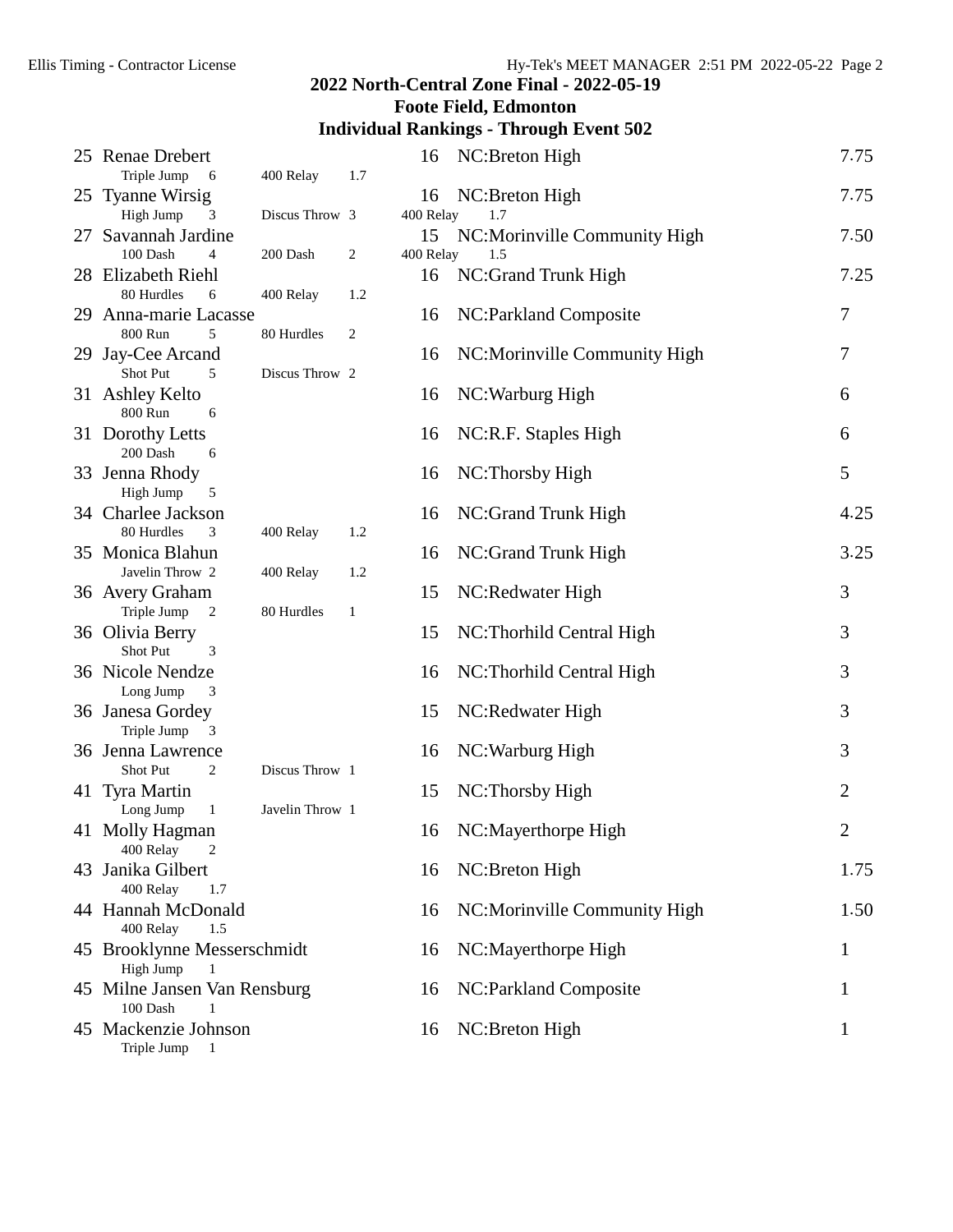$\overline{\phantom{0}}$ 

# **2022 North-Central Zone Final - 2022-05-19 Foote Field, Edmonton Individual Rankings - Through Event 502**

# **Male - Individual Scores - 14 Junior Division**

|    | Place Name                       |                 |                |                 | Age School                         | <b>Points</b> |
|----|----------------------------------|-----------------|----------------|-----------------|------------------------------------|---------------|
|    | 1 Gabriel Belley                 |                 |                |                 | 16 NC: Morinville Community High   | 22            |
|    | High Jump<br>8                   | 200 Dash        | 7              | 100 Dash        | 5<br>Long Jump<br>2                |               |
|    | 1 Kaden Tuininga                 |                 |                | 16              | NC:Barrhead Composite              | 22            |
|    | 1500 Run<br>8                    | 3000 Run        | 8              | Long Jump       | 400 Relay<br>4<br>2                |               |
| 3  | Marek Crawford                   |                 |                |                 | 16 NC:St Joseph High               | 19            |
|    | 400 Dash<br>7                    | Long Jump       | $\tau$         | Javelin Throw 4 | 100 Dash<br>1                      |               |
| 4  | Terran Ewasiw                    |                 |                | 16              | NC:Thorhild Central High           | 18            |
|    | 100 Hurdles 6                    | Discus Throw 6  |                | Triple Jump     | 3<br>Shot Put<br>3                 |               |
| 5  | Jordan Duong                     |                 |                | 15              | NC:Parkland Composite              | 17.75         |
|    | 100 Dash<br>8                    | Long Jump       | 8              | 400 Relay       | 1.7                                |               |
|    | 6 Brady Bremner                  |                 |                |                 | 16 NC: Warburg High                | 17            |
|    | Discus Throw 8                   | Javelin Throw 7 |                | 200 Dash        | 2                                  |               |
|    | Samuel Bowsfield                 |                 |                | 16              | NC:R.F. Staples High               | 16.25         |
|    | 100 Hurdles<br>8                 | High Jump       | 7              | 400 Relay       | 1.2                                |               |
|    | 8 Jamie Visser                   |                 |                | 16              | NC:Barrhead Composite              | 16            |
|    | 100 Dash<br>7                    | Discus Throw 7  |                | 400 Relay       | 2                                  |               |
|    | 9 Andrew Vander Haeghe           |                 |                | 16              | NC:Parkland Composite              | 14            |
|    | 8<br>800 Run                     | 1500 Run        | 6              |                 |                                    |               |
|    | 10 Nathon Tryon                  |                 |                | 16              | NC:Breton High                     | 13.50         |
|    | 400 Dash<br>6                    | Triple Jump     | 4              | High Jump       | $\overline{c}$<br>400 Relay<br>1.5 |               |
|    | 11 Luke Kristiansen              |                 |                | 16              | NC:Barrhead Composite              | 13            |
|    | Triple Jump<br>-7                | High Jump       | 6              |                 |                                    |               |
|    | 11 Adyn Jardine                  |                 |                | 15              | NC: Edwin Parr Composite           | 13            |
|    | Shot Put<br>7                    | Javelin Throw 6 |                |                 |                                    |               |
|    | 13 Matthew Dick                  |                 |                | 16              | NC:R.F. Staples High               | 12.25         |
|    | 3000 Run<br>7<br>14 Aidan Letwin | 1500 Run        | $\overline{4}$ | 400 Relay       | 1.2                                | 12            |
|    | 800 Run<br>6                     | Javelin Throw 5 |                | 15<br>1500 Run  | NC:Redwater High                   |               |
|    | 15 Austin Bolduc                 |                 |                | 15              | NC:Morinville Community High       | 11            |
|    | Triple Jump<br>- 6               | Long Jump       | 5              |                 |                                    |               |
|    | 15 Ryan Heuser                   |                 |                | 16              | NC:Redwater High                   | 11            |
|    | 1500 Run<br>7                    | Discus Throw 4  |                |                 |                                    |               |
| 17 | Mauricio Rabino                  |                 |                | 16              | NC:Barrhead Composite              | 10            |
|    | 5<br>200 Dash                    | 100 Dash        | $\overline{c}$ | 400 Relay       | 2<br>Long Jump<br>$\mathbf{1}$     |               |
| 17 | Mattias Kidd                     |                 |                | 16              | NC:Morinville Community High       | 10            |
|    | 800 Run<br>7                     | 1500 Run        | 3              |                 |                                    |               |
| 19 | Jesse Smith                      |                 |                | 16              | NC:Parkland Composite              | 9.75          |
|    | Javelin Throw 8                  | 400 Relay       | 1.7            |                 |                                    |               |
|    | 20 Wylie Smith                   |                 |                | 16              | NC:Breton High                     | 9.50          |
|    | 400 Dash<br>8                    | 400 Relay       | 1.5            |                 |                                    |               |
|    | 20 Parker Vanderveen             |                 |                | 16              | NC: Holy Redeemer High             | 9.50          |
|    | 200 Dash<br>6                    | 100 Dash        | 3.5            |                 |                                    |               |
|    | 22 Evan Hiemer                   |                 |                | 16              | NC:Thorhild Central High           | 9             |
|    | 1500 Run<br>5                    | Shot Put        | 4              |                 |                                    |               |
|    | 22 Taylor Denvir                 |                 |                | 16              | NC:Redwater High                   | 9             |
|    | Triple Jump<br>8                 | High Jump       | 1              |                 |                                    |               |
|    | 24 Dylan Wiley                   |                 |                | 16              | NC:St Joseph High                  | 8             |
|    | 200 Dash<br>8                    |                 |                |                 |                                    |               |
|    |                                  |                 |                |                 |                                    |               |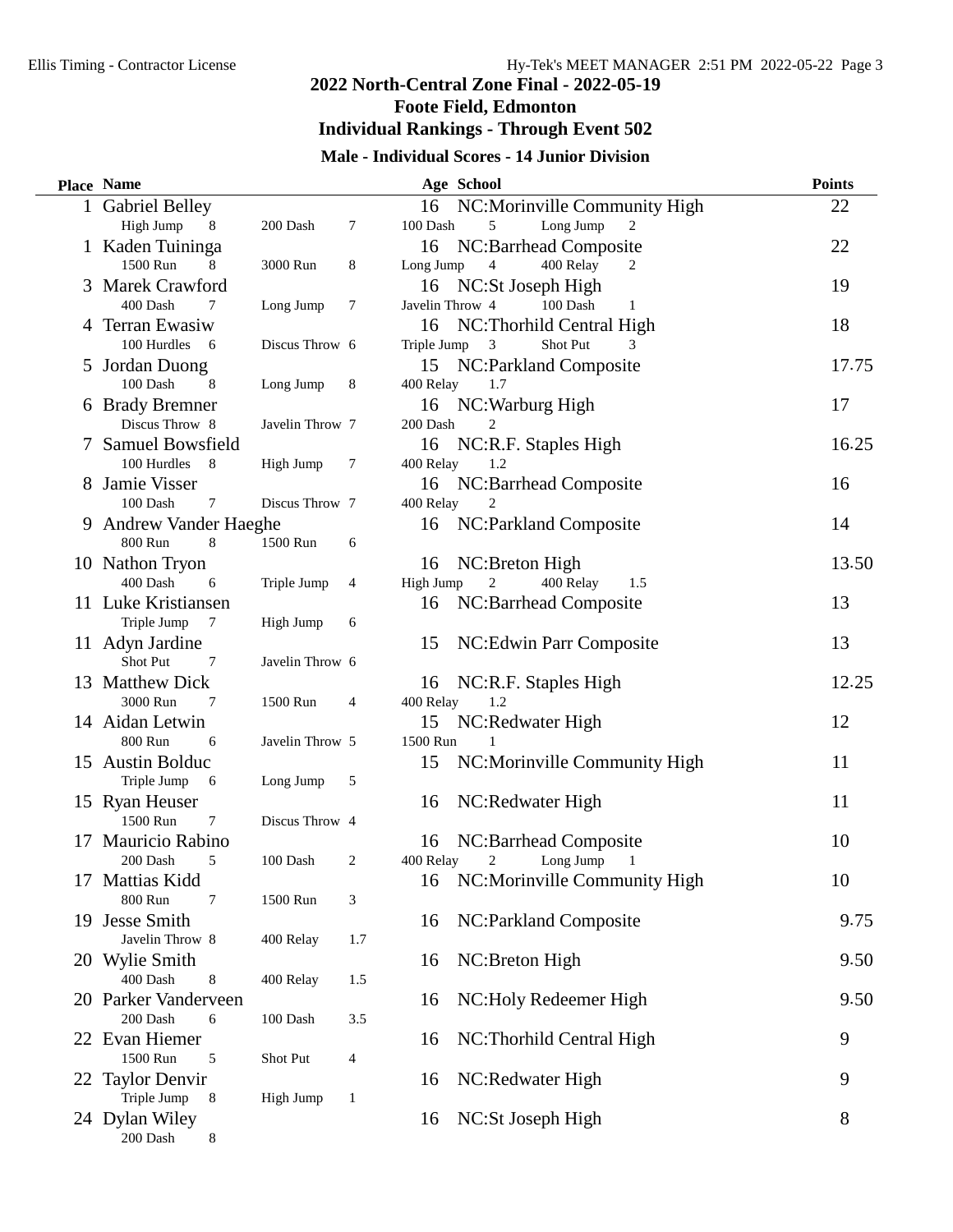# **Foote Field, Edmonton**

## **Individual Rankings - Through Event 502**

| 24 Safronovich Owen<br>3000 Run<br>6                  | 1500 Run    | 2   | 15             | NC: Frank Maddock High         | 8    |
|-------------------------------------------------------|-------------|-----|----------------|--------------------------------|------|
| 24 Leeland Hallett<br>Shot Put<br>8                   |             |     | 15             | NC:Grand Trunk High            | 8    |
| 27 Jacen Courtney<br>Discus Throw 5                   | 400 Relay   | 1.7 | 15<br>200 Dash | NC:Parkland Composite          | 7.75 |
| 28 Wyatt Kruhlack<br>100 Hurdles<br>7                 |             |     | 16             | NC:Redwater High               | 7    |
| 29 Parker Law<br>Shot Put<br>6                        |             |     | 16             | NC:Redwater High               | 6    |
| 29 Chase Oppebaum<br>Triple Jump<br>$\overline{5}$    | Shot Put    | 1   | 16             | NC:Breton High                 | 6    |
| 29 Kayden Rentz<br>200 Dash<br>4                      | 400 Relay   | 2   | 16             | NC:Barrhead Composite          | 6    |
| 29 Jacques Ngandu Ye,<br>100 Dash<br>- 6              |             |     | 16             | NC: John Maland High           | 6    |
| 29 Kyle Penuela<br>Long Jump<br>6                     |             |     | 16             | NC:Hilltop High                | 6    |
| 34 Matthew Lamarche<br>High Jump<br>4.5               | 400 Relay   | 1.2 | 16             | NC:R.F. Staples High           | 5.75 |
| 35 Jack Rouncville<br>Shot Put<br>5                   |             |     | 16             | NC:New Sarepta Community High  | 5    |
| 35 Tyler Mills<br>400 Dash<br>5                       |             |     | 16             | NC:Redwater High               | 5    |
| 37 Daniel Feledichuk<br>High Jump<br>4.5              |             |     | 16             | NC: Thorhild Central High      | 4.50 |
| 38 Connor Fibke<br>Javelin Throw 3                    | Triple Jump | 1   | 16             | NC: Hilltop High               | 4    |
| 39 Jacob Richardson<br>100 Dash<br>3.5                |             |     | 17             | NC: John Maland High           | 3.50 |
| 40 Thomas Thring<br>Long Jump<br>3                    |             |     | 16             | NC:Frank Maddock High          | 3    |
| 40 Ethan Grossenbacher<br>High Jump<br>3              |             |     | 16             | NC:Barrhead Composite          | 3    |
| 40 Kooper Volk<br>200 Dash<br>3                       |             |     | 16             | NC:Grand Trunk High            | 3    |
| 40 Carson Hinkle<br>Discus Throw 3                    |             |     | 16             | NC: New Sarepta Community High | 3    |
| 44 Aleks Maisonneuve<br>Triple Jump<br>$\overline{2}$ |             |     | 16             | NC:Redwater High               | 2    |
| 44 Damien King-Huppie<br>Shot Put<br>2                |             |     | 16             | NC: John Maland High           | 2    |
| 44 Mathew Smith<br>Javelin Throw 2                    |             |     | 15             | NC:Mayerthorpe High            | 2    |
| 47 Kyle Dickson<br>400 Relay<br>1.7                   |             |     | 16             | NC:Parkland Composite          | 1.75 |
| 48 Brady Bryanton<br>400 Relay<br>1.5                 |             |     | 15             | NC:Breton High                 | 1.50 |
| 48 Clayton Smith<br>400 Relay<br>1.5                  |             |     | 16             | NC:Breton High                 | 1.50 |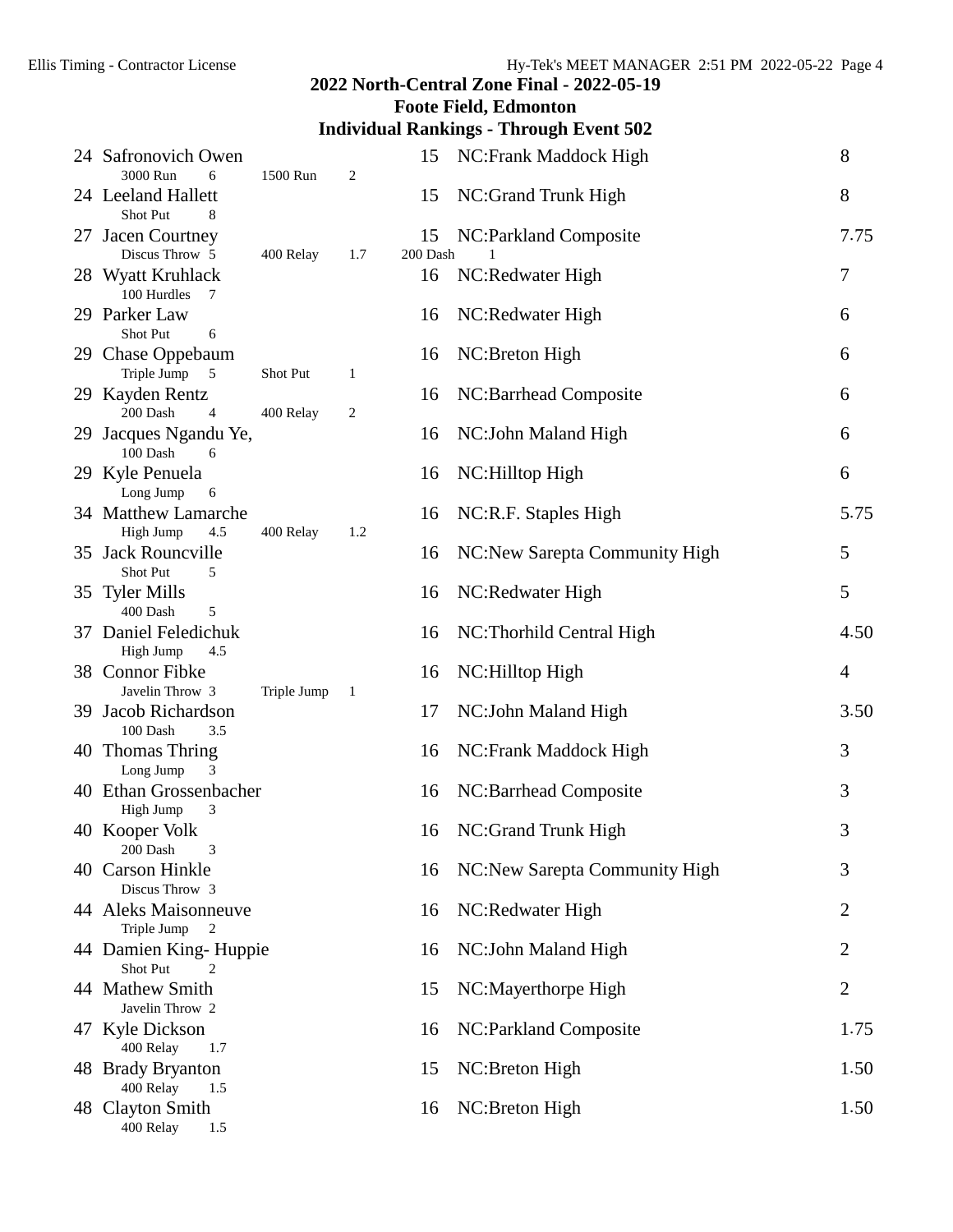# **2022 North-Central Zone Final - 2022-05-19 Foote Field, Edmonton Individual Rankings - Through Event 502**

| 50 Javan Breckenridge<br>400 Relav<br>1.2 | 16 NC:R.F. Staples High | 1.25 |
|-------------------------------------------|-------------------------|------|
| 51 Elizabeth (kaz), Pre Walsh             | 15 NC:Mayerthorpe High  |      |
| Javelin Throw 1                           |                         |      |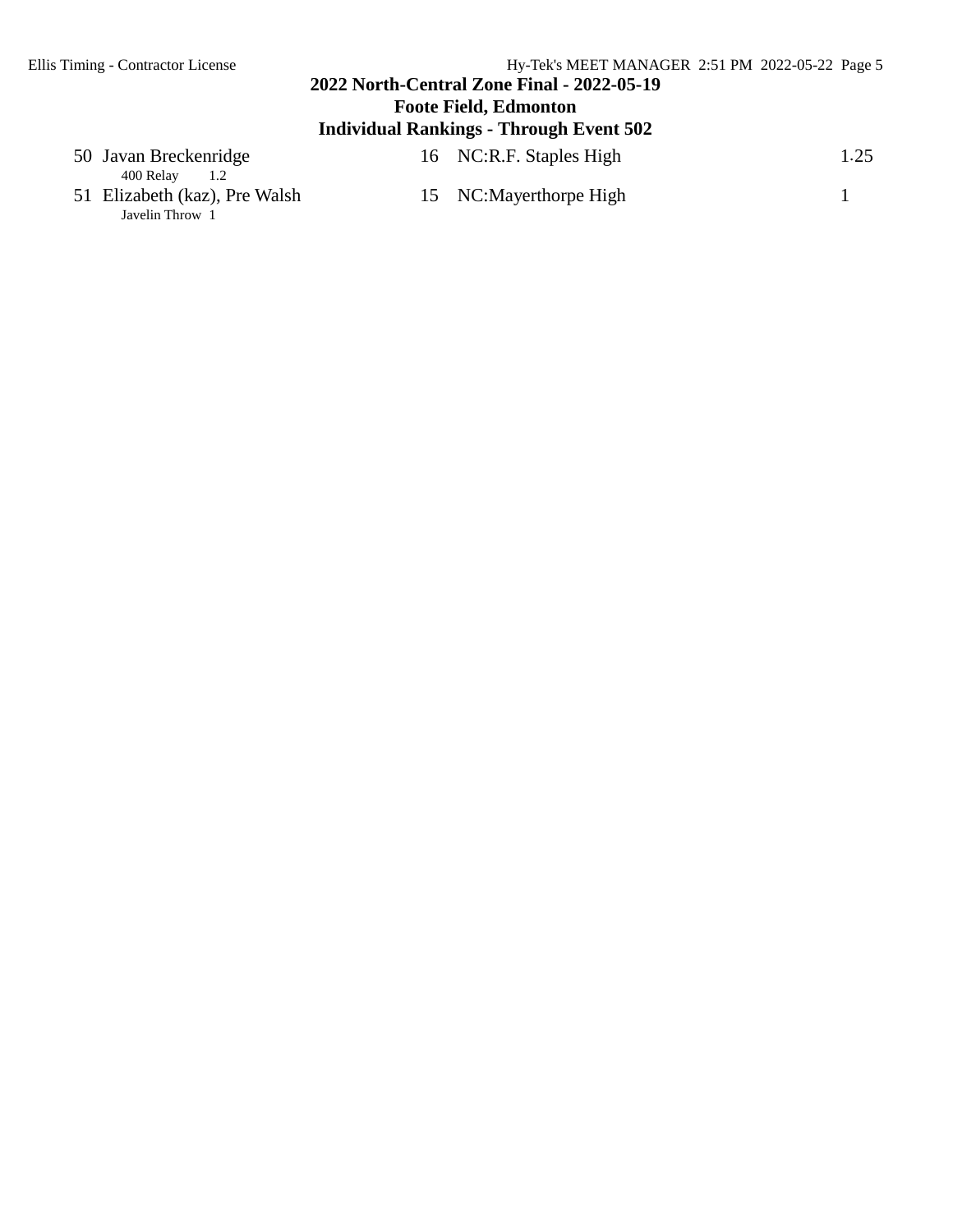$\overline{\phantom{0}}$ 

# **2022 North-Central Zone Final - 2022-05-19 Foote Field, Edmonton Individual Rankings - Through Event 502**

# **Female - Individual Scores - 15 Intermediate Division**

| NC:John Maland High<br>1 Payton Erick<br>17<br>24<br>200 Dash<br>800 Run<br>8<br>80 Hurdles<br>8<br>8<br>1 Mylie Thorsen<br>NC:John Maland High<br>17<br>24<br>Triple Jump<br>8<br>High Jump<br>7<br>Long Jump<br>400 Relay<br>7<br>2<br>22<br>Meara Clyne<br>NC: John Maland High<br>16<br>3<br>800 Run<br>Triple Jump<br>7<br>6<br>400 Relay<br>7<br>Long Jump<br>2<br>Kim Rosendahl<br>21<br>NC:Morinville Community High<br>17<br>400 Dash<br>Discus Throw 5<br>Javelin Throw 5<br>Shot Put<br>7<br>4<br>NC: Edwin Parr Composite<br>16<br><b>Sheppard Taylor</b><br>17<br>5<br>100 Dash<br>Shot Put<br>8<br>200 Dash<br>6<br>2<br>Janelle Romanuik<br>17<br>NC:St Mary High<br>16<br>5<br>1500 Run<br>8<br>3000 Run<br>8<br>5 Abby Christensen<br>NC:Morinville Community High<br>16<br>17<br>High Jump<br>$\,8\,$<br>Long Jump<br>8<br>15<br>8 Peyton Reimer<br>NC:New Sarepta Community High<br>17<br>Javelin Throw 8<br>Discus Throw 7<br>15<br>Jaimee McLean<br>NC: Harry Collinge High<br>17<br>400 Dash<br>8<br>200 Dash<br>7<br>15<br>8 Kyla Cygan<br>17<br>NC: Warburg High<br>Discus Throw 8<br>7<br>Shot Put<br>14.75<br>11 Chloe Boyko<br>NC:Redwater High<br>17<br>100 Dash<br>400 Relay<br>3<br>6<br>Triple Jump<br>4<br>Long Jump<br>1.7<br>12 Meladia Blundell<br>NC:Parkland Composite<br>14<br>17<br>Javelin Throw 6<br>Discus Throw 3<br>100 Dash<br>5<br>12 Chloe Bonnell<br>NC:Roland. Michener Secondary<br>14<br>17<br>Shot Put<br>Discus Throw 6<br>8<br>12 Victoria Brett<br>17<br>NC:R.F. Staples High<br>14<br>1500 Run<br>7<br>3000 Run<br>7<br>15 Paige Taylor<br>NC:New Sarepta Community High<br>13<br>17<br>Javelin Throw 7<br>80 Hurdles<br>6<br>11.50<br>16 Tianna Brockbank<br>17<br>NC:Boyle High<br>1.5<br>80 Hurdles<br>7<br>Long Jump<br>2<br>400 Relay<br>100 Dash<br>1<br>NC:Frank Maddock High<br>Trzaska Amber<br>11<br>17<br>17<br>800 Run<br>80 Hurdles<br>5<br>6<br>10.25<br>18 Alexa Gordey<br>17<br>NC:Redwater High<br>200 Dash<br>400 Relay<br>100 Dash<br>3.5<br>5<br>1.7<br>19 Makaya Bentley<br>NC:Parkland Composite<br>10<br>17<br>Shot Put<br>Triple Jump<br>2<br>Discus Throw 2<br>6<br>Shayla Herceg<br>17<br>NC:Morinville Community High<br>10<br>19<br>Triple Jump<br>6<br>Long Jump<br>4<br>21 Anjah Jagielski<br>NC:Redwater High<br>9.75<br>17<br>Triple Jump<br>200 Dash<br>400 Relay<br>5<br>3<br>1.7<br>22 Rebeca Penaloza<br>NC:John Maland High<br>9.50<br>16<br>Javelin Throw 4<br>100 Dash<br>3.5<br>400 Relay<br>2<br>NC:John Maland High<br>23 Kiara Robertson<br>17<br>9<br>100 Dash<br>7<br>400 Relay<br>2<br>Katelyn Rosendahl<br>NC:Morinville Community High<br>17<br>9<br>23<br>Shot Put<br>Discus Throw 4<br>5 | Place Name |  | Age School | <b>Points</b> |
|----------------------------------------------------------------------------------------------------------------------------------------------------------------------------------------------------------------------------------------------------------------------------------------------------------------------------------------------------------------------------------------------------------------------------------------------------------------------------------------------------------------------------------------------------------------------------------------------------------------------------------------------------------------------------------------------------------------------------------------------------------------------------------------------------------------------------------------------------------------------------------------------------------------------------------------------------------------------------------------------------------------------------------------------------------------------------------------------------------------------------------------------------------------------------------------------------------------------------------------------------------------------------------------------------------------------------------------------------------------------------------------------------------------------------------------------------------------------------------------------------------------------------------------------------------------------------------------------------------------------------------------------------------------------------------------------------------------------------------------------------------------------------------------------------------------------------------------------------------------------------------------------------------------------------------------------------------------------------------------------------------------------------------------------------------------------------------------------------------------------------------------------------------------------------------------------------------------------------------------------------------------------------------------------------------------------------------------------------------------------------------------------------------------------------------------------------------------------------------------------------------------------------------------------------------------------------------------------------------------------------------------------------------------------------------------------------|------------|--|------------|---------------|
|                                                                                                                                                                                                                                                                                                                                                                                                                                                                                                                                                                                                                                                                                                                                                                                                                                                                                                                                                                                                                                                                                                                                                                                                                                                                                                                                                                                                                                                                                                                                                                                                                                                                                                                                                                                                                                                                                                                                                                                                                                                                                                                                                                                                                                                                                                                                                                                                                                                                                                                                                                                                                                                                                                    |            |  |            |               |
|                                                                                                                                                                                                                                                                                                                                                                                                                                                                                                                                                                                                                                                                                                                                                                                                                                                                                                                                                                                                                                                                                                                                                                                                                                                                                                                                                                                                                                                                                                                                                                                                                                                                                                                                                                                                                                                                                                                                                                                                                                                                                                                                                                                                                                                                                                                                                                                                                                                                                                                                                                                                                                                                                                    |            |  |            |               |
|                                                                                                                                                                                                                                                                                                                                                                                                                                                                                                                                                                                                                                                                                                                                                                                                                                                                                                                                                                                                                                                                                                                                                                                                                                                                                                                                                                                                                                                                                                                                                                                                                                                                                                                                                                                                                                                                                                                                                                                                                                                                                                                                                                                                                                                                                                                                                                                                                                                                                                                                                                                                                                                                                                    |            |  |            |               |
|                                                                                                                                                                                                                                                                                                                                                                                                                                                                                                                                                                                                                                                                                                                                                                                                                                                                                                                                                                                                                                                                                                                                                                                                                                                                                                                                                                                                                                                                                                                                                                                                                                                                                                                                                                                                                                                                                                                                                                                                                                                                                                                                                                                                                                                                                                                                                                                                                                                                                                                                                                                                                                                                                                    |            |  |            |               |
|                                                                                                                                                                                                                                                                                                                                                                                                                                                                                                                                                                                                                                                                                                                                                                                                                                                                                                                                                                                                                                                                                                                                                                                                                                                                                                                                                                                                                                                                                                                                                                                                                                                                                                                                                                                                                                                                                                                                                                                                                                                                                                                                                                                                                                                                                                                                                                                                                                                                                                                                                                                                                                                                                                    |            |  |            |               |
|                                                                                                                                                                                                                                                                                                                                                                                                                                                                                                                                                                                                                                                                                                                                                                                                                                                                                                                                                                                                                                                                                                                                                                                                                                                                                                                                                                                                                                                                                                                                                                                                                                                                                                                                                                                                                                                                                                                                                                                                                                                                                                                                                                                                                                                                                                                                                                                                                                                                                                                                                                                                                                                                                                    |            |  |            |               |
|                                                                                                                                                                                                                                                                                                                                                                                                                                                                                                                                                                                                                                                                                                                                                                                                                                                                                                                                                                                                                                                                                                                                                                                                                                                                                                                                                                                                                                                                                                                                                                                                                                                                                                                                                                                                                                                                                                                                                                                                                                                                                                                                                                                                                                                                                                                                                                                                                                                                                                                                                                                                                                                                                                    |            |  |            |               |
|                                                                                                                                                                                                                                                                                                                                                                                                                                                                                                                                                                                                                                                                                                                                                                                                                                                                                                                                                                                                                                                                                                                                                                                                                                                                                                                                                                                                                                                                                                                                                                                                                                                                                                                                                                                                                                                                                                                                                                                                                                                                                                                                                                                                                                                                                                                                                                                                                                                                                                                                                                                                                                                                                                    |            |  |            |               |
|                                                                                                                                                                                                                                                                                                                                                                                                                                                                                                                                                                                                                                                                                                                                                                                                                                                                                                                                                                                                                                                                                                                                                                                                                                                                                                                                                                                                                                                                                                                                                                                                                                                                                                                                                                                                                                                                                                                                                                                                                                                                                                                                                                                                                                                                                                                                                                                                                                                                                                                                                                                                                                                                                                    |            |  |            |               |
|                                                                                                                                                                                                                                                                                                                                                                                                                                                                                                                                                                                                                                                                                                                                                                                                                                                                                                                                                                                                                                                                                                                                                                                                                                                                                                                                                                                                                                                                                                                                                                                                                                                                                                                                                                                                                                                                                                                                                                                                                                                                                                                                                                                                                                                                                                                                                                                                                                                                                                                                                                                                                                                                                                    |            |  |            |               |
|                                                                                                                                                                                                                                                                                                                                                                                                                                                                                                                                                                                                                                                                                                                                                                                                                                                                                                                                                                                                                                                                                                                                                                                                                                                                                                                                                                                                                                                                                                                                                                                                                                                                                                                                                                                                                                                                                                                                                                                                                                                                                                                                                                                                                                                                                                                                                                                                                                                                                                                                                                                                                                                                                                    |            |  |            |               |
|                                                                                                                                                                                                                                                                                                                                                                                                                                                                                                                                                                                                                                                                                                                                                                                                                                                                                                                                                                                                                                                                                                                                                                                                                                                                                                                                                                                                                                                                                                                                                                                                                                                                                                                                                                                                                                                                                                                                                                                                                                                                                                                                                                                                                                                                                                                                                                                                                                                                                                                                                                                                                                                                                                    |            |  |            |               |
|                                                                                                                                                                                                                                                                                                                                                                                                                                                                                                                                                                                                                                                                                                                                                                                                                                                                                                                                                                                                                                                                                                                                                                                                                                                                                                                                                                                                                                                                                                                                                                                                                                                                                                                                                                                                                                                                                                                                                                                                                                                                                                                                                                                                                                                                                                                                                                                                                                                                                                                                                                                                                                                                                                    |            |  |            |               |
|                                                                                                                                                                                                                                                                                                                                                                                                                                                                                                                                                                                                                                                                                                                                                                                                                                                                                                                                                                                                                                                                                                                                                                                                                                                                                                                                                                                                                                                                                                                                                                                                                                                                                                                                                                                                                                                                                                                                                                                                                                                                                                                                                                                                                                                                                                                                                                                                                                                                                                                                                                                                                                                                                                    |            |  |            |               |
|                                                                                                                                                                                                                                                                                                                                                                                                                                                                                                                                                                                                                                                                                                                                                                                                                                                                                                                                                                                                                                                                                                                                                                                                                                                                                                                                                                                                                                                                                                                                                                                                                                                                                                                                                                                                                                                                                                                                                                                                                                                                                                                                                                                                                                                                                                                                                                                                                                                                                                                                                                                                                                                                                                    |            |  |            |               |
|                                                                                                                                                                                                                                                                                                                                                                                                                                                                                                                                                                                                                                                                                                                                                                                                                                                                                                                                                                                                                                                                                                                                                                                                                                                                                                                                                                                                                                                                                                                                                                                                                                                                                                                                                                                                                                                                                                                                                                                                                                                                                                                                                                                                                                                                                                                                                                                                                                                                                                                                                                                                                                                                                                    |            |  |            |               |
|                                                                                                                                                                                                                                                                                                                                                                                                                                                                                                                                                                                                                                                                                                                                                                                                                                                                                                                                                                                                                                                                                                                                                                                                                                                                                                                                                                                                                                                                                                                                                                                                                                                                                                                                                                                                                                                                                                                                                                                                                                                                                                                                                                                                                                                                                                                                                                                                                                                                                                                                                                                                                                                                                                    |            |  |            |               |
|                                                                                                                                                                                                                                                                                                                                                                                                                                                                                                                                                                                                                                                                                                                                                                                                                                                                                                                                                                                                                                                                                                                                                                                                                                                                                                                                                                                                                                                                                                                                                                                                                                                                                                                                                                                                                                                                                                                                                                                                                                                                                                                                                                                                                                                                                                                                                                                                                                                                                                                                                                                                                                                                                                    |            |  |            |               |
|                                                                                                                                                                                                                                                                                                                                                                                                                                                                                                                                                                                                                                                                                                                                                                                                                                                                                                                                                                                                                                                                                                                                                                                                                                                                                                                                                                                                                                                                                                                                                                                                                                                                                                                                                                                                                                                                                                                                                                                                                                                                                                                                                                                                                                                                                                                                                                                                                                                                                                                                                                                                                                                                                                    |            |  |            |               |
|                                                                                                                                                                                                                                                                                                                                                                                                                                                                                                                                                                                                                                                                                                                                                                                                                                                                                                                                                                                                                                                                                                                                                                                                                                                                                                                                                                                                                                                                                                                                                                                                                                                                                                                                                                                                                                                                                                                                                                                                                                                                                                                                                                                                                                                                                                                                                                                                                                                                                                                                                                                                                                                                                                    |            |  |            |               |
|                                                                                                                                                                                                                                                                                                                                                                                                                                                                                                                                                                                                                                                                                                                                                                                                                                                                                                                                                                                                                                                                                                                                                                                                                                                                                                                                                                                                                                                                                                                                                                                                                                                                                                                                                                                                                                                                                                                                                                                                                                                                                                                                                                                                                                                                                                                                                                                                                                                                                                                                                                                                                                                                                                    |            |  |            |               |
|                                                                                                                                                                                                                                                                                                                                                                                                                                                                                                                                                                                                                                                                                                                                                                                                                                                                                                                                                                                                                                                                                                                                                                                                                                                                                                                                                                                                                                                                                                                                                                                                                                                                                                                                                                                                                                                                                                                                                                                                                                                                                                                                                                                                                                                                                                                                                                                                                                                                                                                                                                                                                                                                                                    |            |  |            |               |
|                                                                                                                                                                                                                                                                                                                                                                                                                                                                                                                                                                                                                                                                                                                                                                                                                                                                                                                                                                                                                                                                                                                                                                                                                                                                                                                                                                                                                                                                                                                                                                                                                                                                                                                                                                                                                                                                                                                                                                                                                                                                                                                                                                                                                                                                                                                                                                                                                                                                                                                                                                                                                                                                                                    |            |  |            |               |
|                                                                                                                                                                                                                                                                                                                                                                                                                                                                                                                                                                                                                                                                                                                                                                                                                                                                                                                                                                                                                                                                                                                                                                                                                                                                                                                                                                                                                                                                                                                                                                                                                                                                                                                                                                                                                                                                                                                                                                                                                                                                                                                                                                                                                                                                                                                                                                                                                                                                                                                                                                                                                                                                                                    |            |  |            |               |
|                                                                                                                                                                                                                                                                                                                                                                                                                                                                                                                                                                                                                                                                                                                                                                                                                                                                                                                                                                                                                                                                                                                                                                                                                                                                                                                                                                                                                                                                                                                                                                                                                                                                                                                                                                                                                                                                                                                                                                                                                                                                                                                                                                                                                                                                                                                                                                                                                                                                                                                                                                                                                                                                                                    |            |  |            |               |
|                                                                                                                                                                                                                                                                                                                                                                                                                                                                                                                                                                                                                                                                                                                                                                                                                                                                                                                                                                                                                                                                                                                                                                                                                                                                                                                                                                                                                                                                                                                                                                                                                                                                                                                                                                                                                                                                                                                                                                                                                                                                                                                                                                                                                                                                                                                                                                                                                                                                                                                                                                                                                                                                                                    |            |  |            |               |
|                                                                                                                                                                                                                                                                                                                                                                                                                                                                                                                                                                                                                                                                                                                                                                                                                                                                                                                                                                                                                                                                                                                                                                                                                                                                                                                                                                                                                                                                                                                                                                                                                                                                                                                                                                                                                                                                                                                                                                                                                                                                                                                                                                                                                                                                                                                                                                                                                                                                                                                                                                                                                                                                                                    |            |  |            |               |
|                                                                                                                                                                                                                                                                                                                                                                                                                                                                                                                                                                                                                                                                                                                                                                                                                                                                                                                                                                                                                                                                                                                                                                                                                                                                                                                                                                                                                                                                                                                                                                                                                                                                                                                                                                                                                                                                                                                                                                                                                                                                                                                                                                                                                                                                                                                                                                                                                                                                                                                                                                                                                                                                                                    |            |  |            |               |
|                                                                                                                                                                                                                                                                                                                                                                                                                                                                                                                                                                                                                                                                                                                                                                                                                                                                                                                                                                                                                                                                                                                                                                                                                                                                                                                                                                                                                                                                                                                                                                                                                                                                                                                                                                                                                                                                                                                                                                                                                                                                                                                                                                                                                                                                                                                                                                                                                                                                                                                                                                                                                                                                                                    |            |  |            |               |
|                                                                                                                                                                                                                                                                                                                                                                                                                                                                                                                                                                                                                                                                                                                                                                                                                                                                                                                                                                                                                                                                                                                                                                                                                                                                                                                                                                                                                                                                                                                                                                                                                                                                                                                                                                                                                                                                                                                                                                                                                                                                                                                                                                                                                                                                                                                                                                                                                                                                                                                                                                                                                                                                                                    |            |  |            |               |
|                                                                                                                                                                                                                                                                                                                                                                                                                                                                                                                                                                                                                                                                                                                                                                                                                                                                                                                                                                                                                                                                                                                                                                                                                                                                                                                                                                                                                                                                                                                                                                                                                                                                                                                                                                                                                                                                                                                                                                                                                                                                                                                                                                                                                                                                                                                                                                                                                                                                                                                                                                                                                                                                                                    |            |  |            |               |
|                                                                                                                                                                                                                                                                                                                                                                                                                                                                                                                                                                                                                                                                                                                                                                                                                                                                                                                                                                                                                                                                                                                                                                                                                                                                                                                                                                                                                                                                                                                                                                                                                                                                                                                                                                                                                                                                                                                                                                                                                                                                                                                                                                                                                                                                                                                                                                                                                                                                                                                                                                                                                                                                                                    |            |  |            |               |
|                                                                                                                                                                                                                                                                                                                                                                                                                                                                                                                                                                                                                                                                                                                                                                                                                                                                                                                                                                                                                                                                                                                                                                                                                                                                                                                                                                                                                                                                                                                                                                                                                                                                                                                                                                                                                                                                                                                                                                                                                                                                                                                                                                                                                                                                                                                                                                                                                                                                                                                                                                                                                                                                                                    |            |  |            |               |
|                                                                                                                                                                                                                                                                                                                                                                                                                                                                                                                                                                                                                                                                                                                                                                                                                                                                                                                                                                                                                                                                                                                                                                                                                                                                                                                                                                                                                                                                                                                                                                                                                                                                                                                                                                                                                                                                                                                                                                                                                                                                                                                                                                                                                                                                                                                                                                                                                                                                                                                                                                                                                                                                                                    |            |  |            |               |
|                                                                                                                                                                                                                                                                                                                                                                                                                                                                                                                                                                                                                                                                                                                                                                                                                                                                                                                                                                                                                                                                                                                                                                                                                                                                                                                                                                                                                                                                                                                                                                                                                                                                                                                                                                                                                                                                                                                                                                                                                                                                                                                                                                                                                                                                                                                                                                                                                                                                                                                                                                                                                                                                                                    |            |  |            |               |
|                                                                                                                                                                                                                                                                                                                                                                                                                                                                                                                                                                                                                                                                                                                                                                                                                                                                                                                                                                                                                                                                                                                                                                                                                                                                                                                                                                                                                                                                                                                                                                                                                                                                                                                                                                                                                                                                                                                                                                                                                                                                                                                                                                                                                                                                                                                                                                                                                                                                                                                                                                                                                                                                                                    |            |  |            |               |
|                                                                                                                                                                                                                                                                                                                                                                                                                                                                                                                                                                                                                                                                                                                                                                                                                                                                                                                                                                                                                                                                                                                                                                                                                                                                                                                                                                                                                                                                                                                                                                                                                                                                                                                                                                                                                                                                                                                                                                                                                                                                                                                                                                                                                                                                                                                                                                                                                                                                                                                                                                                                                                                                                                    |            |  |            |               |
|                                                                                                                                                                                                                                                                                                                                                                                                                                                                                                                                                                                                                                                                                                                                                                                                                                                                                                                                                                                                                                                                                                                                                                                                                                                                                                                                                                                                                                                                                                                                                                                                                                                                                                                                                                                                                                                                                                                                                                                                                                                                                                                                                                                                                                                                                                                                                                                                                                                                                                                                                                                                                                                                                                    |            |  |            |               |
|                                                                                                                                                                                                                                                                                                                                                                                                                                                                                                                                                                                                                                                                                                                                                                                                                                                                                                                                                                                                                                                                                                                                                                                                                                                                                                                                                                                                                                                                                                                                                                                                                                                                                                                                                                                                                                                                                                                                                                                                                                                                                                                                                                                                                                                                                                                                                                                                                                                                                                                                                                                                                                                                                                    |            |  |            |               |
|                                                                                                                                                                                                                                                                                                                                                                                                                                                                                                                                                                                                                                                                                                                                                                                                                                                                                                                                                                                                                                                                                                                                                                                                                                                                                                                                                                                                                                                                                                                                                                                                                                                                                                                                                                                                                                                                                                                                                                                                                                                                                                                                                                                                                                                                                                                                                                                                                                                                                                                                                                                                                                                                                                    |            |  |            |               |
|                                                                                                                                                                                                                                                                                                                                                                                                                                                                                                                                                                                                                                                                                                                                                                                                                                                                                                                                                                                                                                                                                                                                                                                                                                                                                                                                                                                                                                                                                                                                                                                                                                                                                                                                                                                                                                                                                                                                                                                                                                                                                                                                                                                                                                                                                                                                                                                                                                                                                                                                                                                                                                                                                                    |            |  |            |               |
|                                                                                                                                                                                                                                                                                                                                                                                                                                                                                                                                                                                                                                                                                                                                                                                                                                                                                                                                                                                                                                                                                                                                                                                                                                                                                                                                                                                                                                                                                                                                                                                                                                                                                                                                                                                                                                                                                                                                                                                                                                                                                                                                                                                                                                                                                                                                                                                                                                                                                                                                                                                                                                                                                                    |            |  |            |               |
|                                                                                                                                                                                                                                                                                                                                                                                                                                                                                                                                                                                                                                                                                                                                                                                                                                                                                                                                                                                                                                                                                                                                                                                                                                                                                                                                                                                                                                                                                                                                                                                                                                                                                                                                                                                                                                                                                                                                                                                                                                                                                                                                                                                                                                                                                                                                                                                                                                                                                                                                                                                                                                                                                                    |            |  |            |               |
|                                                                                                                                                                                                                                                                                                                                                                                                                                                                                                                                                                                                                                                                                                                                                                                                                                                                                                                                                                                                                                                                                                                                                                                                                                                                                                                                                                                                                                                                                                                                                                                                                                                                                                                                                                                                                                                                                                                                                                                                                                                                                                                                                                                                                                                                                                                                                                                                                                                                                                                                                                                                                                                                                                    |            |  |            |               |
|                                                                                                                                                                                                                                                                                                                                                                                                                                                                                                                                                                                                                                                                                                                                                                                                                                                                                                                                                                                                                                                                                                                                                                                                                                                                                                                                                                                                                                                                                                                                                                                                                                                                                                                                                                                                                                                                                                                                                                                                                                                                                                                                                                                                                                                                                                                                                                                                                                                                                                                                                                                                                                                                                                    |            |  |            |               |
|                                                                                                                                                                                                                                                                                                                                                                                                                                                                                                                                                                                                                                                                                                                                                                                                                                                                                                                                                                                                                                                                                                                                                                                                                                                                                                                                                                                                                                                                                                                                                                                                                                                                                                                                                                                                                                                                                                                                                                                                                                                                                                                                                                                                                                                                                                                                                                                                                                                                                                                                                                                                                                                                                                    |            |  |            |               |
|                                                                                                                                                                                                                                                                                                                                                                                                                                                                                                                                                                                                                                                                                                                                                                                                                                                                                                                                                                                                                                                                                                                                                                                                                                                                                                                                                                                                                                                                                                                                                                                                                                                                                                                                                                                                                                                                                                                                                                                                                                                                                                                                                                                                                                                                                                                                                                                                                                                                                                                                                                                                                                                                                                    |            |  |            |               |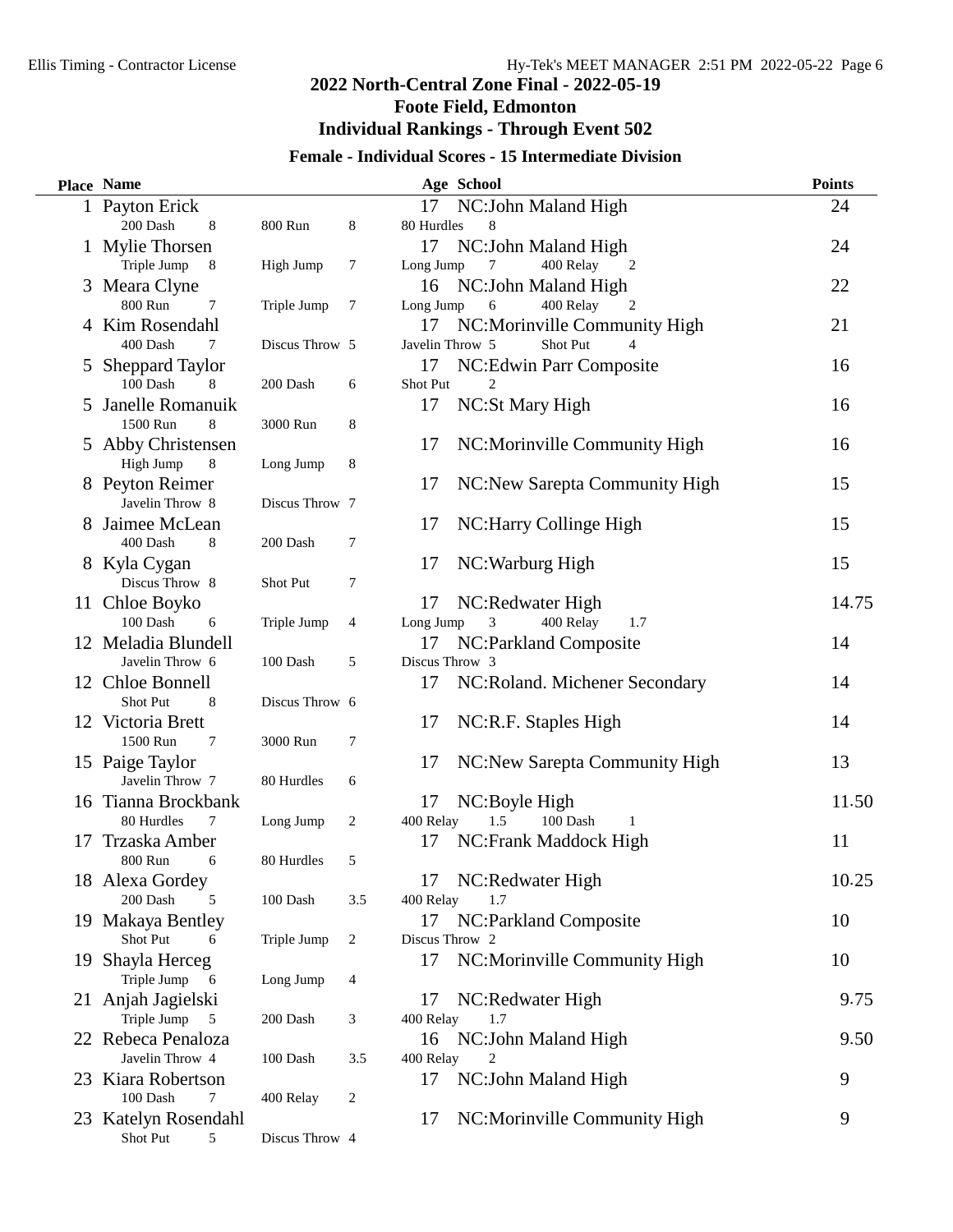|                                                     |                |     |    | <b>Foote Field, Edmonton</b>                   |                |
|-----------------------------------------------------|----------------|-----|----|------------------------------------------------|----------------|
|                                                     |                |     |    | <b>Individual Rankings - Through Event 502</b> |                |
| 25 Hailey Vanbrabant<br>Long Jump<br>5              | Shot Put       | 3   | 17 | NC:Morinville Community High                   | 8              |
| 26 Senko Breanna<br>80 Hurdles<br>4                 | Triple Jump    | 3   | 17 | NC:Morinville Community High                   | 7              |
| 26 Haley Ford<br>400 Dash<br>6                      | 200 Dash       | 1   | 16 | NC:R.F. Staples High                           | 7              |
| 28 Sarah Blasko<br>3000 Run<br>6                    |                |     | 17 | NC:Mayerthorpe High                            | 6              |
| 28 Cassie Boldt<br>1500 Run<br>6                    |                |     | 17 | NC:Breton High                                 | 6              |
| 30 Cheyenne Belhumeur<br>200 Dash<br>$\overline{4}$ | 400 Relay      | 1.5 | 16 | NC:Boyle High                                  | 5.50           |
| 31 Kadence Marshall<br>400 Dash<br>5                |                |     | 16 | NC:Breton High                                 | 5              |
| 31 McKenna Hillgardner<br>1500 Run<br>5             |                |     | 17 | NC:Mayerthorpe High                            | 5              |
| 33 Melvin Caelan<br>100 Dash<br>2                   | 200 Dash       | 2   | 16 | NC: Morinville Community High                  | $\overline{4}$ |
| 34 Janaye Wright<br>Javelin Throw 3                 |                |     | 17 | NC: Holy Redeemer High                         | 3              |
| 35 Lindsay Harrison<br>400 Relay<br>1.7             | Discus Throw 1 |     | 17 | NC:Redwater High                               | 2.75           |
| 36 Georgia Babcock<br>Javelin Throw 2               |                |     | 17 | NC:Breton High                                 | $\overline{2}$ |
| 37 Machenna Burt<br>400 Relay<br>1.5                |                |     | 16 | NC:Boyle High                                  | 1.50           |
| 37 Jenna Ewanciw<br>400 Relay<br>1.5                |                |     | 17 | NC:Boyle High                                  | 1.50           |
| 39 Tianna Deleeuw<br>Long Jump<br>-1                |                |     | 17 | NC: Holy Redeemer High                         | $\mathbf{1}$   |
| 39 Brooke Smith<br>Shot Put<br>1                    |                |     | 17 | NC:Mayerthorpe High                            | 1              |
| 39 Savannah Fern<br>Javelin Throw 1                 |                |     | 17 | NC:Barrhead Composite                          | 1              |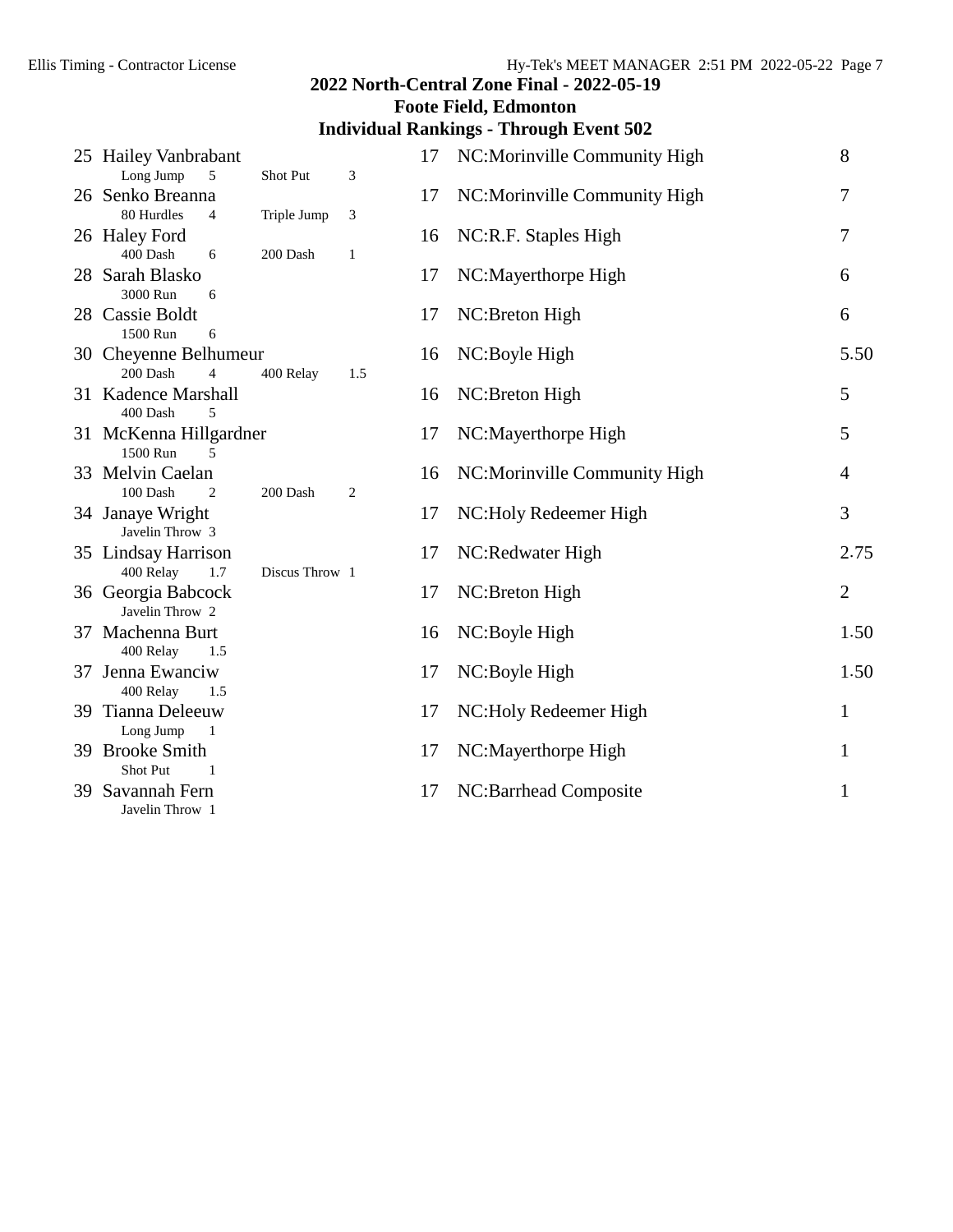$\overline{\phantom{0}}$ 

# **2022 North-Central Zone Final - 2022-05-19 Foote Field, Edmonton Individual Rankings - Through Event 502**

# **Male - Individual Scores - 15 Intermediate Division**

|     | Place Name                        |                 |   |                | Age School                     | <b>Points</b> |
|-----|-----------------------------------|-----------------|---|----------------|--------------------------------|---------------|
|     | 1 Cyler Larocque                  |                 |   | 17             | NC: John Maland High           | 27            |
|     | 100 Hurdles 8                     | High Jump       | 8 | Triple Jump    | Javelin Throw 4<br>7           |               |
| 2   | Kevin Lai                         |                 |   | 17             | NC:Hilltop High                | 19            |
|     | Long Jump<br>8                    | Triple Jump     | 5 | 100 Dash       | 200 Dash<br>3<br>3             |               |
|     | 3 Landon Smith                    |                 |   | 17             | NC: Holy Redeemer High         | 18            |
|     | Javelin Throw 7                   | 100 Dash        | 6 | 200 Dash       | 5                              |               |
|     | 4 Gaij Sarty                      |                 |   | 17             | NC:Roland. Michener Secondary  | 17            |
|     | 1500 Run<br>$\,8\,$               | 800 Run         | 5 | 400 Dash       | $\overline{4}$                 |               |
|     | 4 Matthew Kennedy                 |                 |   | 17             | NC: John Maland High           | 17            |
|     | 400 Dash<br>8                     | 100 Dash        | 5 | 200 Dash       | $\overline{4}$                 |               |
|     | 6 Aj Velasquez                    |                 |   | 17             | NC:Thorsby High                | 16            |
|     | Javelin Throw 8                   | Shot Put        | 8 |                |                                |               |
|     | 6 Kayden Nicholls                 |                 |   | 17             | NC:Hilltop High                | 16            |
|     | 100 Dash<br>8                     | 200 Dash        | 8 |                |                                |               |
|     | 8 Orrin Blackmore<br>8            |                 |   | 17             | NC:Breton High                 | 15            |
|     | 800 Run                           | 400 Dash        | 7 | 17             | NC:Harry Collinge High         | 15            |
|     | 8 Thomas Hengel<br>3000 Run<br>8  | 1500 Run        | 7 |                |                                |               |
|     | 10 Braydon Thorimbert             |                 |   | 17             | NC:Breton High                 | 14            |
|     | 200 Dash<br>6                     | 400 Dash        | 6 | Shot Put       | 2                              |               |
|     | 10 Tyson Cena                     |                 |   | 17             | NC:R.F. Staples High           | 14            |
|     | Discus Throw 8                    | Shot Put        | 6 |                |                                |               |
|     | 12 Keith Berube                   |                 |   | 17             | NC:Boyle High                  | 13            |
|     | 100 Dash<br>7                     | High Jump       | 6 |                |                                |               |
|     | 13 Jethro Green                   |                 |   | 17             | NC: Roland. Michener Secondary | 12            |
|     | 800 Run<br>$\tau$                 | 400 Dash        | 5 |                |                                |               |
|     | 13 Daniel Hunter                  |                 |   | 17             | NC: Warburg High               | 12            |
|     | High Jump<br>5                    | Shot Put        | 5 | 400 Relay      |                                |               |
|     | 15 Tyler Kelto                    |                 |   | 17             | NC: Warburg High               | 11            |
|     | Triple Jump<br>$\overline{4}$     | Long Jump       | 3 | 200 Dash       | 400 Relay<br>2<br>2            |               |
|     | 15 Sean Tapp                      |                 |   | 17             | NC:Hilltop High                | 11            |
|     | High Jump<br>$\tau$               | Long Jump       | 4 |                |                                |               |
| 17  | Ty Lange                          |                 |   | 17             | NC: Warburg High               | 10            |
|     | 800 Run<br>6                      | Long Jump       | 2 | 400 Relay      | 2                              |               |
|     | 17 Owen Hughes                    |                 |   | 17             | NC:Mayerthorpe High            | 10            |
|     | Discus Throw 6                    | Shot Put        | 4 |                |                                |               |
|     | 17 Nathan Akins                   |                 |   | 17             | NC: Warburg High               | 10            |
|     | Triple Jump<br>8<br>Xander Bushie | 400 Relay       | 2 |                |                                |               |
| 17. | High Jump<br>$\overline{4}$       | Javelin Throw 3 |   | 17<br>Shot Put | NC:Mayerthorpe High<br>3       | 10            |
|     | 21 Reese Homgren                  |                 |   | 17             | NC:Breton High                 | 9             |
|     | Long Jump<br>5                    | 100 Dash        | 4 |                |                                |               |
|     | 22 Carter Rosenberger             |                 |   | 17             | NC:Thorhild Central High       | 7             |
|     | Discus Throw 7                    |                 |   |                |                                |               |
|     | 22 Dane Pequin                    |                 |   | 17             | NC:Grand Trunk High            | 7             |
|     | Long Jump<br>6                    | Javelin Throw 1 |   |                |                                |               |
|     | 22 Ethan Dykans                   |                 |   | 17             | NC:Redwater High               | 7             |
|     | Shot Put<br>7                     |                 |   |                |                                |               |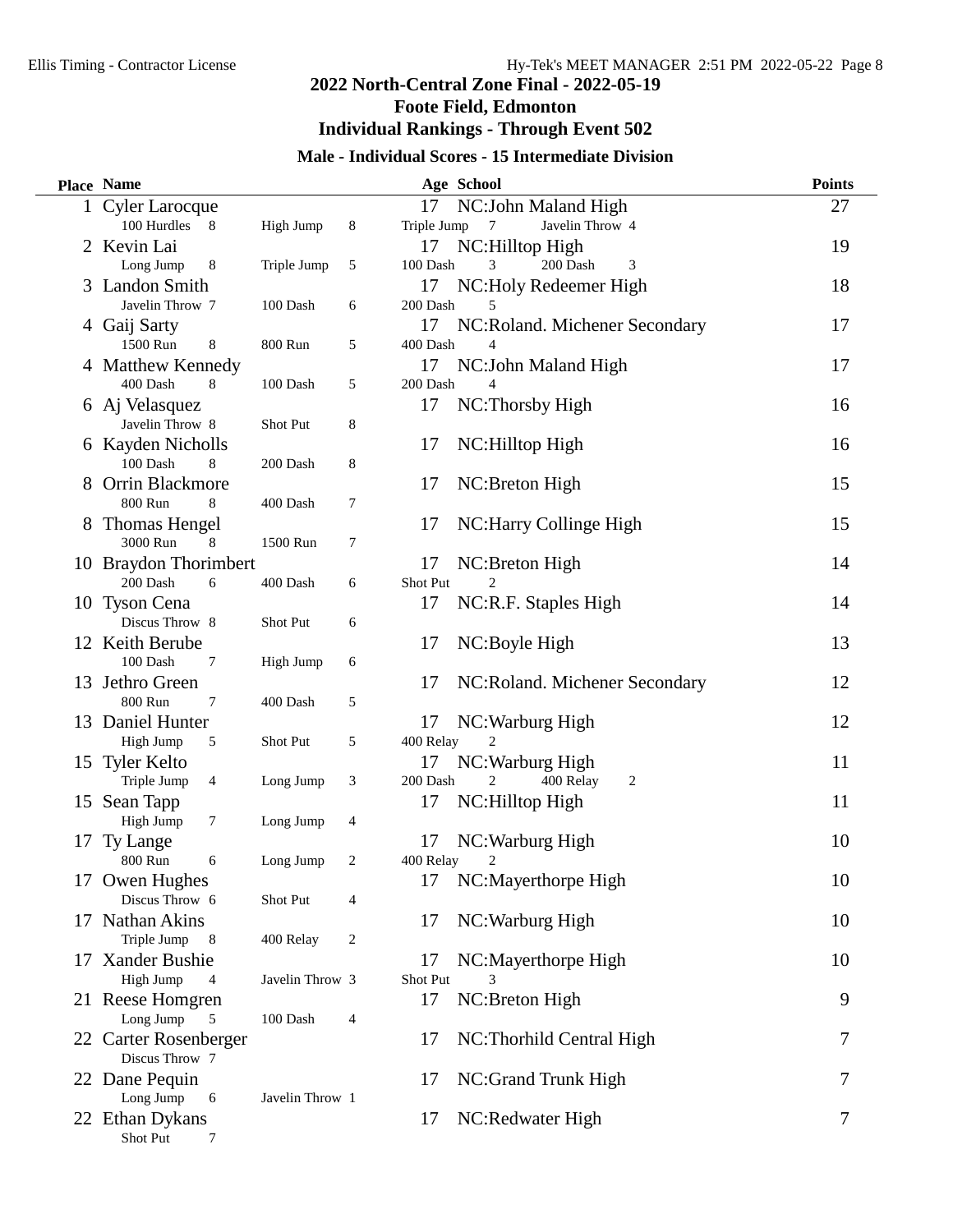|                                                |           |         | 2022 North-Central Zone Final - 2022-05-19 |                |  |  |  |  |  |
|------------------------------------------------|-----------|---------|--------------------------------------------|----------------|--|--|--|--|--|
|                                                |           |         | <b>Foote Field, Edmonton</b>               |                |  |  |  |  |  |
| <b>Individual Rankings - Through Event 502</b> |           |         |                                            |                |  |  |  |  |  |
| 22 Robert Preville<br>100 Hurdles<br>- 7       |           | 17      | NC: Parkland Composite                     | $\overline{7}$ |  |  |  |  |  |
| 22 Jude Oleksyn<br>Long Jump<br>7              |           | 17      | NC:Redwater High                           | $\overline{7}$ |  |  |  |  |  |
| 22 Devon Newman<br>3000 Run<br>7               |           | 17      | NC:Onoway High                             | 7              |  |  |  |  |  |
| 22 Nate Callihoo<br>200 Dash<br>7              |           | 17      | NC:Barrhead Composite                      | 7              |  |  |  |  |  |
| 29 Jacob Richardson<br>3000 Run<br>6           |           | 17      | NC: John Maland High                       | 6              |  |  |  |  |  |
| 29 Karcyn Radmanovich<br>Triple Jump<br>6      |           | 17      | NC:Boyle High                              | 6              |  |  |  |  |  |
| 29 Stewart Jerome<br>1500 Run<br>6             |           | 17      | NC:Onoway High                             | 6              |  |  |  |  |  |
| 29 Maxwell Gilroy<br>Javelin Throw 6           |           | 17      | NC:Mayerthorpe High                        | 6              |  |  |  |  |  |
| 33 Caleb Lega<br>Javelin Throw 5               |           | 17      | NC:Thorhild Central High                   | 5              |  |  |  |  |  |
| 34 Hunter Hansen<br>100 Dash<br>$\overline{2}$ |           | 17      | NC:Mayerthorpe High                        | $\overline{2}$ |  |  |  |  |  |
| 34 Tyrone Gallien-Jardine<br>Javelin Throw 2   |           | 17      | NC:Hilltop High                            | $\sqrt{2}$     |  |  |  |  |  |
| 34 Alexander Vick<br>100 Dash<br>1             | Long Jump | 17<br>1 | NC: Parkland Composite                     | $\overline{2}$ |  |  |  |  |  |
| 37 Jesse Gilberg<br>200 Dash                   |           | 17      | NC:Breton High                             | $\mathbf{1}$   |  |  |  |  |  |
| 37 Karter Hoffarth<br>Shot Put<br>1            |           | 16      | NC:Breton High                             | $\mathbf{1}$   |  |  |  |  |  |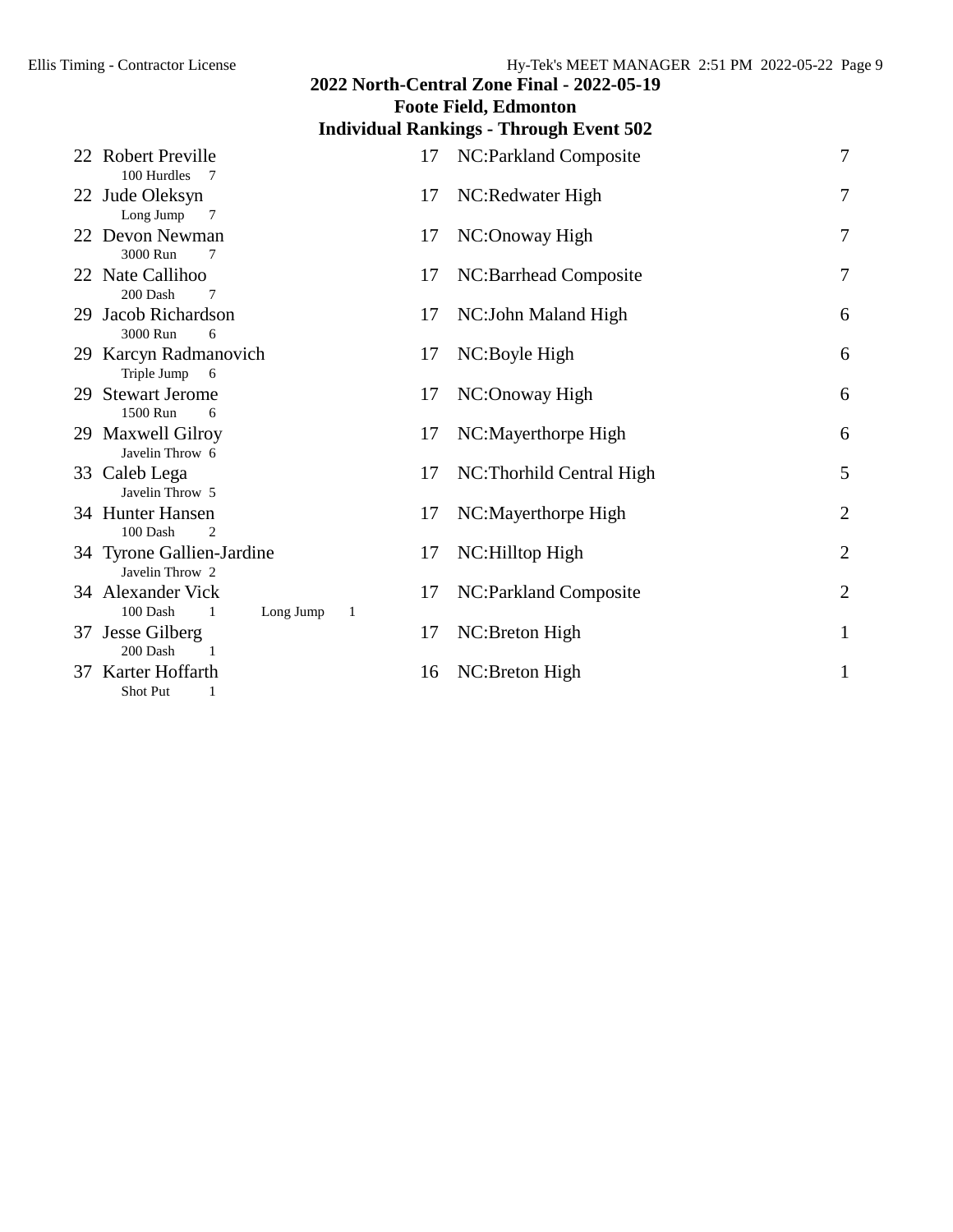$\overline{\phantom{0}}$ 

# **2022 North-Central Zone Final - 2022-05-19 Foote Field, Edmonton Individual Rankings - Through Event 502**

# **Female - Individual Scores - 16 Senior Division**

|    | <b>Place Name</b>                         |                 |                | Age School                                        | <b>Points</b> |
|----|-------------------------------------------|-----------------|----------------|---------------------------------------------------|---------------|
|    | 1 Aimee-Rae Morin                         |                 |                | 16<br>NC: John Maland High                        | 25            |
|    | 200 Dash<br>8                             | 3000 Run        | 8              | Long Jump<br>High Jump<br>6<br>3                  |               |
|    | Rebecca Felske                            |                 |                | 17<br>NC:R.F. Staples High                        | 24.25         |
|    | 800 Run<br>8                              | High Jump       | 7.5            | 400 Relay<br>400 Dash<br>7<br>1.7                 |               |
| 3  | Katie Krukowski                           |                 |                | 18<br>NC:Morinville Community High                | 23            |
|    | 400 Dash<br>8                             | 80 Hurdles      | $\tau$         | Discus Throw 6<br>400 Relay<br>2                  |               |
|    | 4 Rebecca Letts                           |                 |                | 18<br>NC:R.F. Staples High                        | 21.75         |
|    | 200 Dash<br>7                             | Long Jump       | $\tau$         | 80 Hurdles<br>6<br>400 Relay<br>1.7               |               |
|    | 5 Heidi Huppertz                          |                 |                | 18<br>NC:R.F. Staples High                        | 18.25         |
|    | High Jump<br>7.5                          | Triple Jump     | 7              | $\boldsymbol{2}$<br>400 Relay<br>Long Jump<br>1.7 |               |
|    | <b>Taurie MacPherson</b><br>100 Dash<br>7 | Triple Jump     |                | 18<br>NC:Parkland Composite<br>High Jump          | 18            |
|    |                                           |                 | 6              | 18                                                | 16            |
|    | 7 Kyleigh Baxter<br>80 Hurdles<br>8       | Long Jump       | 8              | NC:Hilltop High                                   |               |
| 8. | Amanda Davidson                           |                 |                | 18<br>NC: John Maland High                        | 15            |
|    | 3000 Run<br>$\tau$                        | 400 Dash        | $\overline{4}$ | 80 Hurdles<br>$\overline{4}$                      |               |
|    | 9 Alyssa Vankosky                         |                 |                | 18<br>NC:Holy Redeemer High                       | 14.50         |
|    | Shot Put<br>7                             | Long Jump       | 6              | 400 Relay<br>1.5                                  |               |
|    | 10 Mya Tenk                               |                 |                | NC: John Maland High<br>15                        | 14            |
|    | Discus Throw 8                            | Javelin Throw 6 |                |                                                   |               |
|    | 10 Abi Shima                              |                 |                | NC:Morinville Community High<br>18                | 14            |
|    | 100 Dash<br>8                             | Long Jump       | $\overline{4}$ | 400 Relay<br>2                                    |               |
|    | 12 Kendra Gilbert                         |                 |                | 18<br>NC:Breton High                              | 13.25         |
|    | 200 Dash<br>6                             | 400 Dash        | 6              | 1.2<br>400 Relay                                  |               |
| 13 | Ciara Hoetmer                             |                 |                | 18<br>NC:Boyle High                               | 13            |
|    | 1500 Run<br>8                             | Discus Throw 5  |                |                                                   |               |
|    | 13 Chloe Kemp                             |                 |                | 17<br>NC: Parkland Composite                      | 13            |
|    | Discus Throw 7                            | Triple Jump     | 3              | Shot Put                                          |               |
|    | 13 Katie Petterson                        |                 |                | 18<br>NC:Frank Maddock High                       | 13            |
|    | Triple Jump<br>8                          | Long Jump       | 5              |                                                   |               |
|    | 16 Abbigale Kirsch                        |                 |                | 18<br>NC:Frank Maddock High                       | 12            |
|    | Javelin Throw 7                           | Shot Put        | 5              |                                                   |               |
| 17 | Morgan Miller                             |                 |                | 18<br>NC:Mayerthorpe High                         | 11            |
|    | Shot Put<br>6<br>Christina Kuric          | 100 Dash        | 5              |                                                   | 11            |
| 17 | Javelin Throw 8                           | Shot Put        | 2              | NC:Barrhead Composite<br>17<br>400 Relay          |               |
|    | 17 India Lee                              |                 |                | 18<br>NC:Mayerthorpe High                         | 11            |
|    | 100 Dash<br>6                             | Javelin Throw 5 |                |                                                   |               |
|    | 20 Lauren Wolsey                          |                 |                | 18<br>NC:Frank Maddock High                       | 10            |
|    | 200 Dash<br>5                             | 400 Dash        | 5              |                                                   |               |
|    | 21 Alyssa Palma                           |                 |                | 18<br>NC:Morinville Community High                | 9             |
|    | 800 Run<br>$\tau$                         | 400 Relay       | 2              |                                                   |               |
|    | 22 Paige Snyder                           |                 |                | NC:R.F. Staples High<br>18                        | 8             |
|    | Shot Put<br>8                             |                 |                |                                                   |               |
| 23 | Cardinal Jordan                           |                 |                | 18<br>NC:Frank Maddock High                       | 7             |
|    | Discus Throw 4                            | Javelin Throw 3 |                |                                                   |               |
|    | 24 Elizabeth Schuring                     |                 |                | 18<br>NC:Barrhead Composite                       | 6             |
|    | Triple Jump<br>5                          | 400 Relay       | $\mathbf{1}$   |                                                   |               |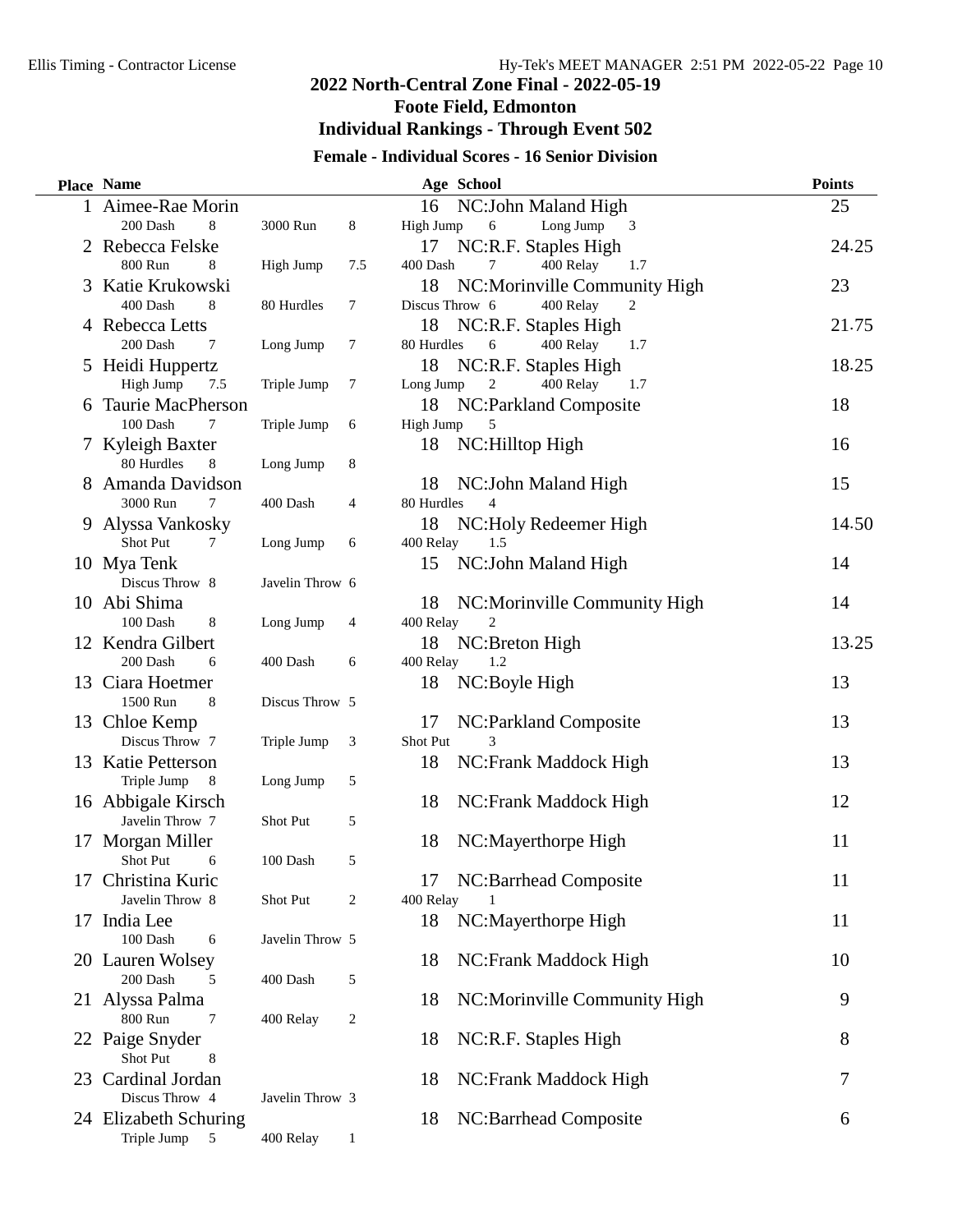| 2022 North-Central Zone Final - 2022-05-19         |                |    |                                |                |  |  |  |  |  |
|----------------------------------------------------|----------------|----|--------------------------------|----------------|--|--|--|--|--|
| <b>Foote Field, Edmonton</b>                       |                |    |                                |                |  |  |  |  |  |
| <b>Individual Rankings - Through Event 502</b>     |                |    |                                |                |  |  |  |  |  |
| 25 Amelie Burkinshaw<br>80 Hurdles<br>5            |                | 18 | NC: Harry Collinge High        | 5              |  |  |  |  |  |
| 26 Franks Isabella<br>Javelin Throw 4              |                | 17 | NC: John Maland High           | $\overline{4}$ |  |  |  |  |  |
| 26 Anise Berube<br><b>Shot Put</b><br>4            |                | 18 | NC:Boyle High                  | $\overline{4}$ |  |  |  |  |  |
| 26 Julia Moscaluk<br>Triple Jump<br>$\overline{4}$ |                | 18 | NC:Thorhild Central High       | $\overline{4}$ |  |  |  |  |  |
| 29 Marissa De Vries<br>Shot Put<br>1               | 400 Relay<br>1 | 18 | NC:Barrhead Composite          | $\overline{2}$ |  |  |  |  |  |
| 29 Hailey Vanbrabant<br>400 Relay<br>2             |                | 17 | NC:Morinville Community High   | $\overline{2}$ |  |  |  |  |  |
| 31 Ashlee Prymak<br>400 Relay<br>1.7               |                | 18 | NC:R.F. Staples High           | 1.75           |  |  |  |  |  |
| 32 Ava Kerr<br>400 Relay<br>1.5                    |                | 16 | NC: Holy Redeemer High         | 1.50           |  |  |  |  |  |
| 32 Janaye Wright<br>400 Relay<br>1.5               |                | 17 | NC:Holy Redeemer High          | 1.50           |  |  |  |  |  |
| 32 Tianna Deleeuw<br>400 Relay<br>1.5              |                | 17 | NC: Holy Redeemer High         | 1.50           |  |  |  |  |  |
| 35 Kadence Marshall<br>400 Relay<br>1.2            |                | 16 | NC:Breton High                 | 1.25           |  |  |  |  |  |
| 35 Cassie Boldt<br>400 Relay<br>1.2                |                | 17 | NC:Breton High                 | 1.25           |  |  |  |  |  |
| 35 Georgia Babcock<br>400 Relay<br>1.2             |                | 17 | NC:Breton High                 | 1.25           |  |  |  |  |  |
| 38 Rebekah Knull<br>Long Jump<br>-1                |                | 18 | NC: New Sarepta Community High | 1              |  |  |  |  |  |
| 38 Courtney Stoik<br>400 Relay<br>1                |                | 16 | NC:Barrhead Composite          | $\mathbf{1}$   |  |  |  |  |  |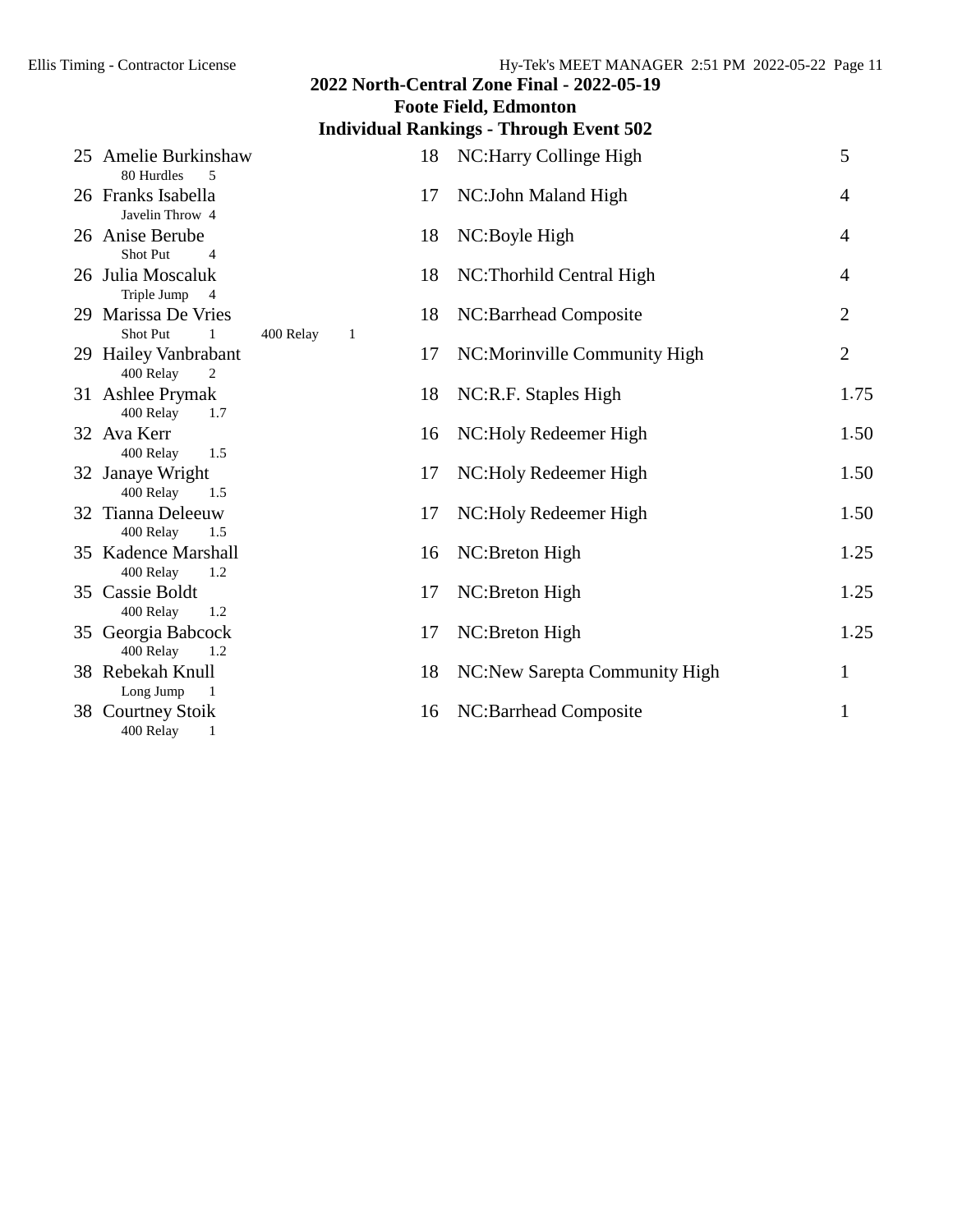# **2022 North-Central Zone Final - 2022-05-19 Foote Field, Edmonton Individual Rankings - Through Event 502**

# **Male - Individual Scores - 16 Senior Division**

|   | <b>Place Name</b>              |                 |                | Age School                                           | <b>Points</b> |
|---|--------------------------------|-----------------|----------------|------------------------------------------------------|---------------|
|   | 1 Keaton Branden               |                 |                | NC:Barrhead Composite<br>18                          | 28            |
|   | 400 Dash<br>8                  | Triple Jump     | 8              | Long Jump<br>200 Dash<br>6<br>6                      |               |
|   | 2 Tim Comeau-Hnatiw            |                 |                | 18<br>NC:R.F. Staples High                           | 23.75         |
|   | Long Jump<br>8                 | High Jump       | 7              | 400 Relay<br>Triple Jump<br>7<br>1.7                 |               |
| 3 | <b>Thomas Oloske</b>           |                 |                | NC:R.F. Staples High<br>18                           | 22.75         |
|   | 100 Dash<br>8                  | 200 Dash        | 8              | 400 Relay<br>Shot Put<br>5<br>1.7                    |               |
|   | 4 Ian Vanwoudenberg            |                 |                | NC: John Maland High<br>17                           | 20            |
|   | 100 Hurdles<br>8               | $100$ Dash $\,$ | 6              | High Jump<br>6                                       |               |
|   | 5 Sean Kaliel                  |                 |                | NC:R.F. Staples High<br>18                           | 19.75         |
|   | 100 Hurdles<br>$7\phantom{.0}$ | Triple Jump     | 6              | Discus Throw 3<br>Long Jump<br>400 Relay<br>1.7<br>2 |               |
|   | 5 Rysten Tomlinson             |                 |                | NC:R.F. Staples High<br>18                           | 19.75         |
|   | Discus Throw 8                 | Javelin Throw 8 |                | 100 Dash<br>$\overline{c}$<br>400 Relay<br>1.7       |               |
|   | 7 Ngan Pham                    |                 |                | 18<br>NC:Hilltop High                                | 19            |
|   | 200 Dash<br>7                  | Triple Jump     | $\overline{5}$ | 100 Dash<br>Long Jump<br>3<br>4                      |               |
|   | 8 Andrew Doman                 |                 |                | 17<br>NC:Boyle High                                  | 16            |
|   | Discus Throw 7                 | Javelin Throw 6 |                | <b>Shot Put</b>                                      |               |
|   | 9 Bryn Libano<br>800 Run       |                 |                | 18<br>NC: Roland. Michener Secondary                 | 15            |
|   | 8<br>9 Adam Plouffe            | 400 Dash        | 7              |                                                      | 15            |
|   | High Jump                      |                 | 7              | NC: Warburg High<br>18                               |               |
|   | 8<br>11 Holden Fauser          | Long Jump       |                | NC:Barrhead Composite<br>18                          | 14            |
|   | 100 Dash<br>7                  | 1500 Run        | 7              |                                                      |               |
|   | 12 Austin McLaughlin           |                 |                | NC: Kinuso School<br>18                              | 13            |
|   | Discus Throw 6                 | Shot Put        | 4              | Triple Jump<br>3                                     |               |
|   | 13 Brad Rosendahl              |                 |                | 18<br>NC: Morinville Community High                  | 11            |
|   | Shot Put<br>$\tau$             | Discus Throw 4  |                |                                                      |               |
|   | 14 Easton Honc                 |                 |                | NC:Onoway High<br>18                                 | 10            |
|   | 100 Dash<br>5                  | Long Jump       | 5              |                                                      |               |
|   | 14 Tayte Zaporosky             |                 |                | NC: Holy Redeemer High<br>17                         | 10            |
|   | 1500 Run<br>8                  | 400 Relay       | 2              |                                                      |               |
|   | 14 Cody Bebee                  |                 |                | NC: John Maland High<br>19                           | 10            |
|   | 400 Dash<br>6                  | 200 Dash        | 4              |                                                      |               |
|   | 17 Carson Cherrington          |                 |                | NC:Holy Redeemer High<br>18                          | 9             |
|   | Javelin Throw 7                | 400 Relay       | 2              |                                                      |               |
|   | 18 Preston Bruens              |                 |                | NC:R.F. Staples High<br>18                           | 8             |
|   | 3000 Run<br>8                  |                 |                |                                                      |               |
|   | 18 Blain Rinas                 |                 |                | NC:R.F. Staples High<br>18                           | 8             |
|   | Shot Put<br>8                  |                 |                |                                                      |               |
|   | 20 Dylan Fuller                |                 |                | NC:Calmar High<br>17                                 | 7             |
|   | High Jump<br>5                 | Discus Throw 2  |                |                                                      |               |
|   | 21 Nicholas McIntosh           |                 |                | NC:Calmar High<br>17                                 | 6             |
|   | Shot Put<br>6                  |                 |                |                                                      |               |
|   | 21 Beau Manegre                |                 |                | NC:Mayerthorpe High<br>18                            | 6             |
|   | 200 Dash<br>5                  | Long Jump       | $\mathbf{1}$   |                                                      |               |
|   | 23 Ty Monts<br>Javelin Throw 4 | 400 Relay       | 1.5            | NC:Breton High<br>18                                 | 5.50          |
|   | 24 Jeremy Arsenault            |                 |                | NC:Breton High<br>18                                 | 5             |
|   | Javelin Throw 5                |                 |                |                                                      |               |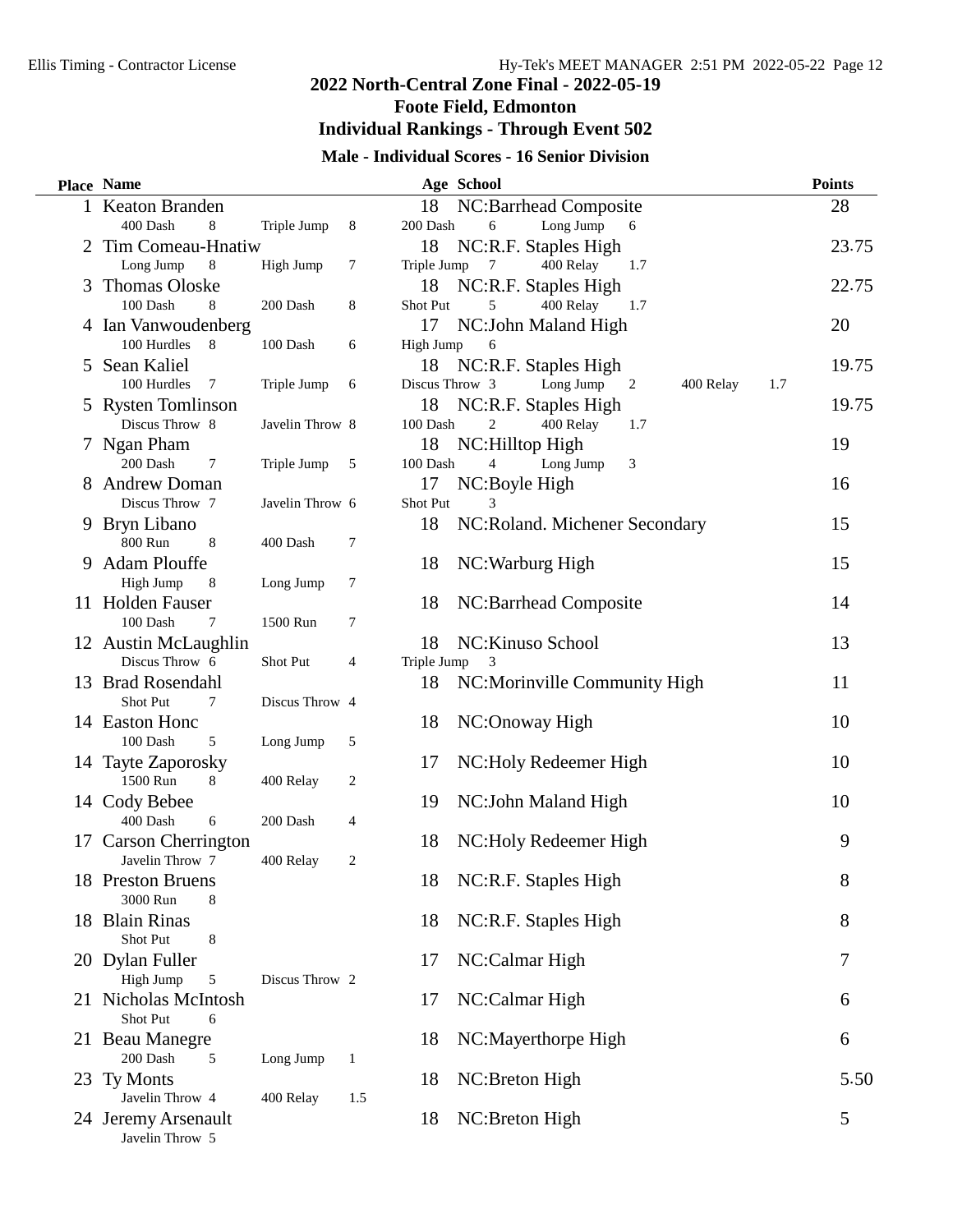## **Foote Field, Edmonton Individual Rankings - Through Event 502** 24 Koren Borle 18 NC:Barrhead Composite 5 Discus Throw 5 26 Daniel Hunter 17 NC:Warburg High 4 Triple Jump 4 26 Nathan Akins 17 NC:Warburg High 4 Long Jump 4 28 Landon Smith 17 NC: Holy Redeemer High 2 400 Relay 2 28 Seth Leske 18 NC:Onoway High 2 Triple Jump 2 28 Cayden Nickel 28 NC:Grand Trunk High 2 Shot Put 2 28 Dawson Martinau 18 NC:Redwater High 2 100 Dash 2 28 Zeth Pawlik 18 NC:Redwater High 2<br>
18 NC:Redwater High 2 100 Dash 2 28 Levi Beckmann 18 NC:Holy Redeemer High 2 400 Relay 2 34 Jesse Gilberg 17 NC:Breton High 1.50 400 Relay 1.5 34 Reese Holmgren 17 NC:Breton High 1.50 400 Relay 1.5 34 Brayden Thorimbert 17 NC:Breton High 1.50 400 Relay 1.5 37 Otto Szautner 18 NC:Grand Trunk High 1<br>Shot Put 1 Shot Put 37 Ryan Betts 18 NC:Onoway High 1 Discus Throw 1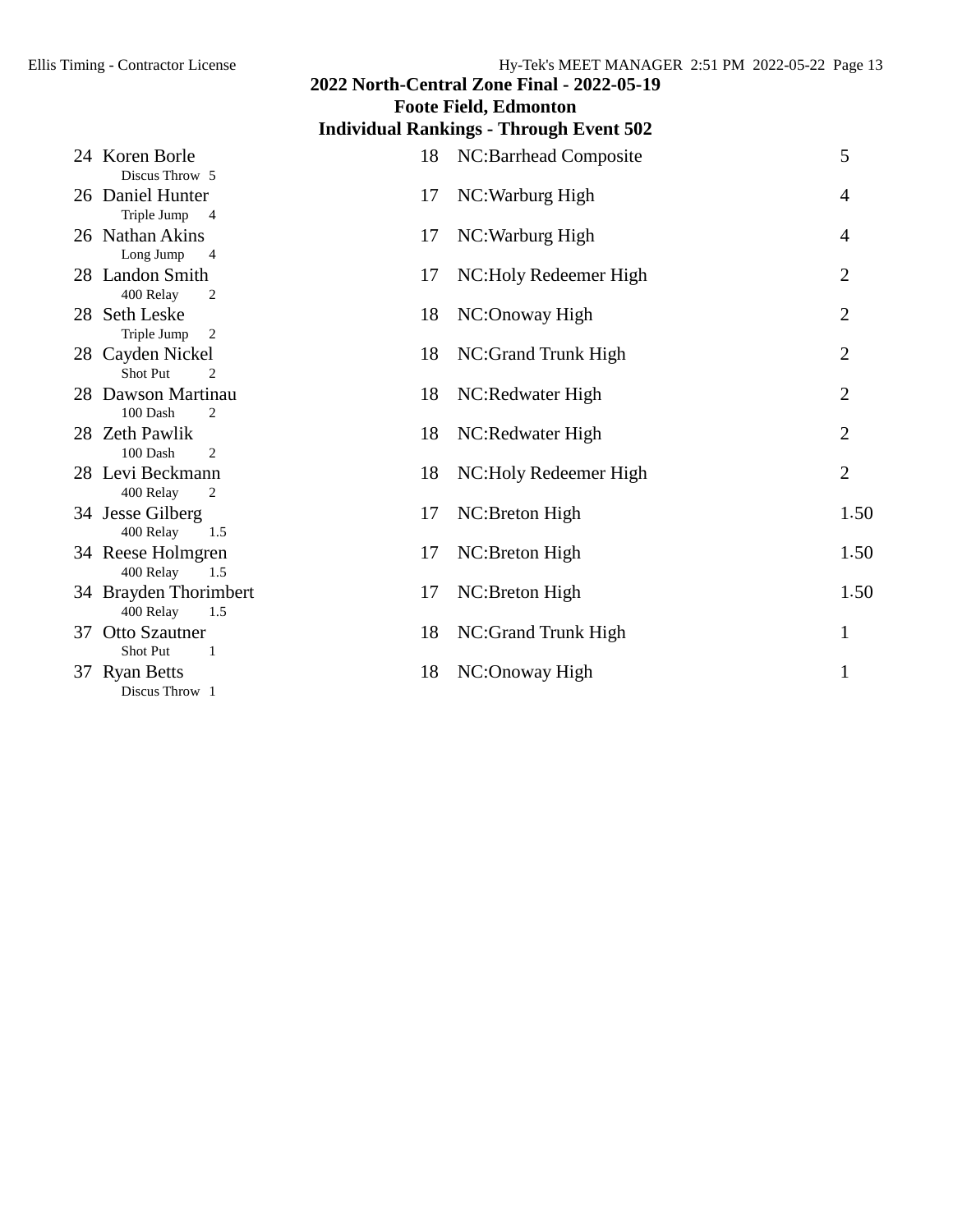$\overline{\phantom{0}}$ 

# **2022 North-Central Zone Final - 2022-05-19 Foote Field, Edmonton Individual Rankings - Through Event 502**

# **Female - Individual Scores - 30 Open Division**

| <b>Place Name</b>                                    |     | Age School                    | <b>Points</b> |
|------------------------------------------------------|-----|-------------------------------|---------------|
| 1 Alyssa Vankosky<br><b>Outdoor Pental 8</b>         | 18. | NC:Holy Redeemer High         | 8             |
| Renae Drebert<br>300 Hurdles 8                       | 16  | NC:Breton High                | 8             |
| 3 Hailey Vanbrabant<br><b>Outdoor Pental 7</b>       | 17  | NC: Morinville Community High |               |
| 3 Mackenzie Johnson<br>300 Hurdles 7                 | 16  | NC:Breton High                |               |
| 5 Anna-marie Lacasse<br>1600 Relay<br>$\overline{2}$ | 16  | NC:Parkland Composite         | 2             |
| 5 Milne Jansen Van Rensburg<br>1600 Relay<br>2       | 16  | NC:Parkland Composite         | 2             |
| 5 Ella Wolfe<br>1600 Relay<br>$\overline{2}$         | 16  | NC:Parkland Composite         | 2             |
| 5 Taurie MacPherson<br>1600 Relay<br>2               | 18  | NC: Parkland Composite        | 2             |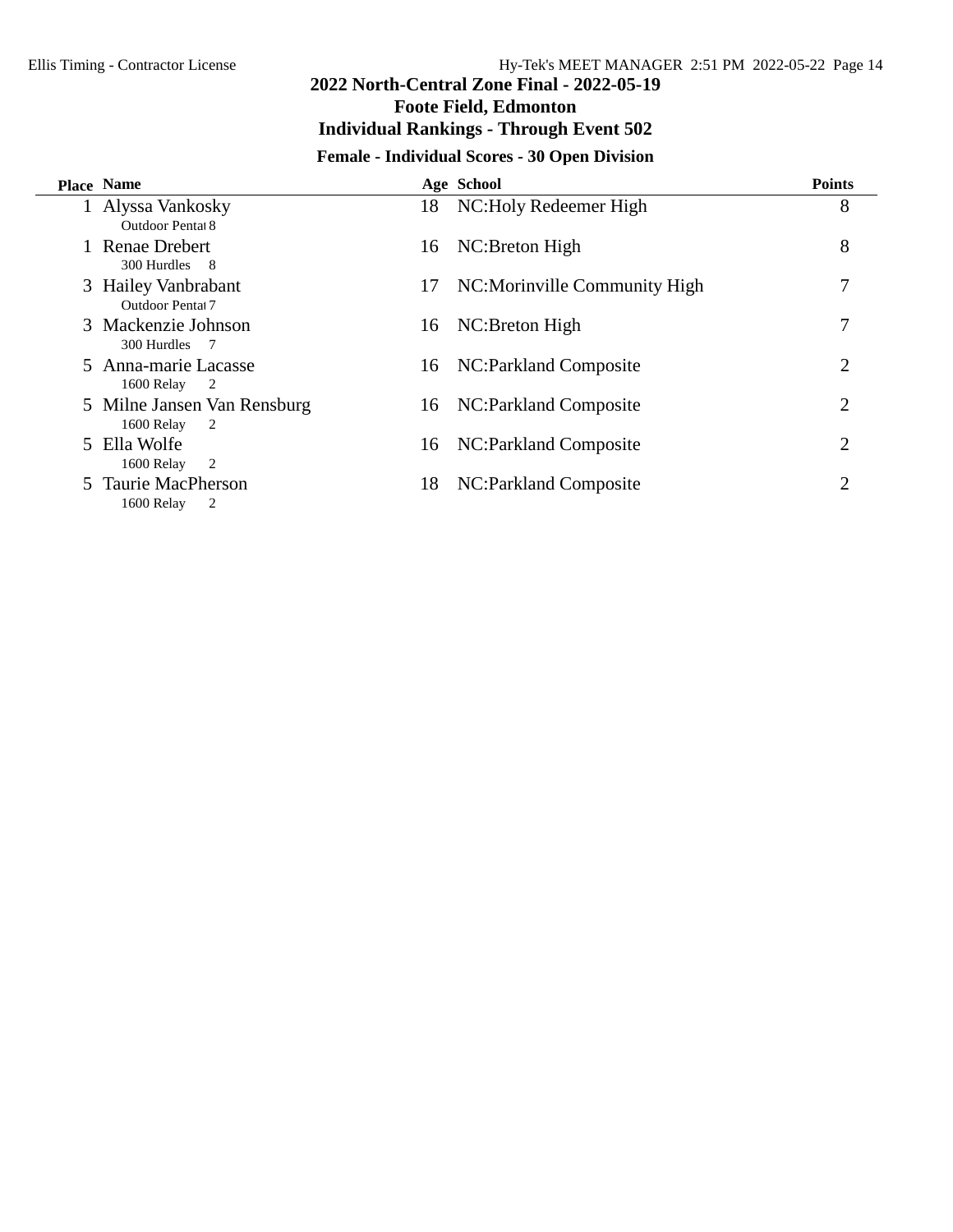**Foote Field, Edmonton**

# **Individual Rankings - Through Event 502**

# **Male - Individual Scores - 30 Open Division**

| <b>Place Name</b>                                                  |    | Age School                    | <b>Points</b>  |
|--------------------------------------------------------------------|----|-------------------------------|----------------|
| 1 Humberto Salas Espinoza<br>Outdoor Pentat 7<br>1600 Relay<br>1.2 | 18 | NC:Roland. Michener Secondary | 8.25           |
| 2 Brady Bryanton<br>300 Hurdles 8                                  | 15 | NC:Breton High                | 8              |
| 2 Levi Beckmann<br>Outdoor Pentat 8                                | 18 | NC:Holy Redeemer High         | 8              |
| 4 Nyle Doornbosch<br>300 Hurdles 7                                 | 16 | NC:New Sarepta Community High | 7              |
| 5 Dane Pequin<br>1600 Relay<br>$\overline{2}$                      | 17 | NC:Grand Trunk High           | $\overline{2}$ |
| 5 Cayden Nickel<br>1600 Relay<br>$\overline{2}$                    | 18 | NC:Grand Trunk High           | 2              |
| 5 Kooper Volk<br>1600 Relay<br>$\overline{2}$                      | 16 | NC:Grand Trunk High           | 2              |
| 5 Koden Ulmer<br>1600 Relay<br>$\overline{c}$                      | 18 | NC:Grand Trunk High           | $\overline{2}$ |
| 9 Alexander Vick<br>1600 Relay<br>1.7                              | 17 | NC:Parkland Composite         | 1.75           |
| 9 Andrew Vander Haeghe<br>1600 Relay<br>1.7                        | 16 | NC:Parkland Composite         | 1.75           |
| 9 Jordan Duong<br>1600 Relay<br>1.7                                | 15 | NC:Parkland Composite         | 1.75           |
| 9 Robert Preville<br>1600 Relay<br>1.7                             | 17 | NC:Parkland Composite         | 1.75           |
| 13 Ty Monts<br>1600 Relay<br>1.5                                   | 18 | NC:Breton High                | 1.50           |
| 13 Orrin Blackmore<br>1600 Relay<br>1.5                            | 17 | NC:Breton High                | 1.50           |
| 13 Wylie Smith<br>1600 Relay<br>1.5                                | 16 | NC:Breton High                | 1.50           |
| 13 Brayden Thorimbert<br>1600 Relay<br>1.5                         | 17 | NC:Breton High                | 1.50           |
| 17 Gaij Sarty<br>1600 Relay<br>1.2                                 | 17 | NC:Roland. Michener Secondary | 1.25           |
| 17 Corbin McCann<br>1.2                                            | 19 | NC:Roland. Michener Secondary | 1.25           |
| 1600 Relay<br>17 Bryn Libano<br>1600 Relay<br>1.2                  | 18 | NC:Roland. Michener Secondary | 1.25           |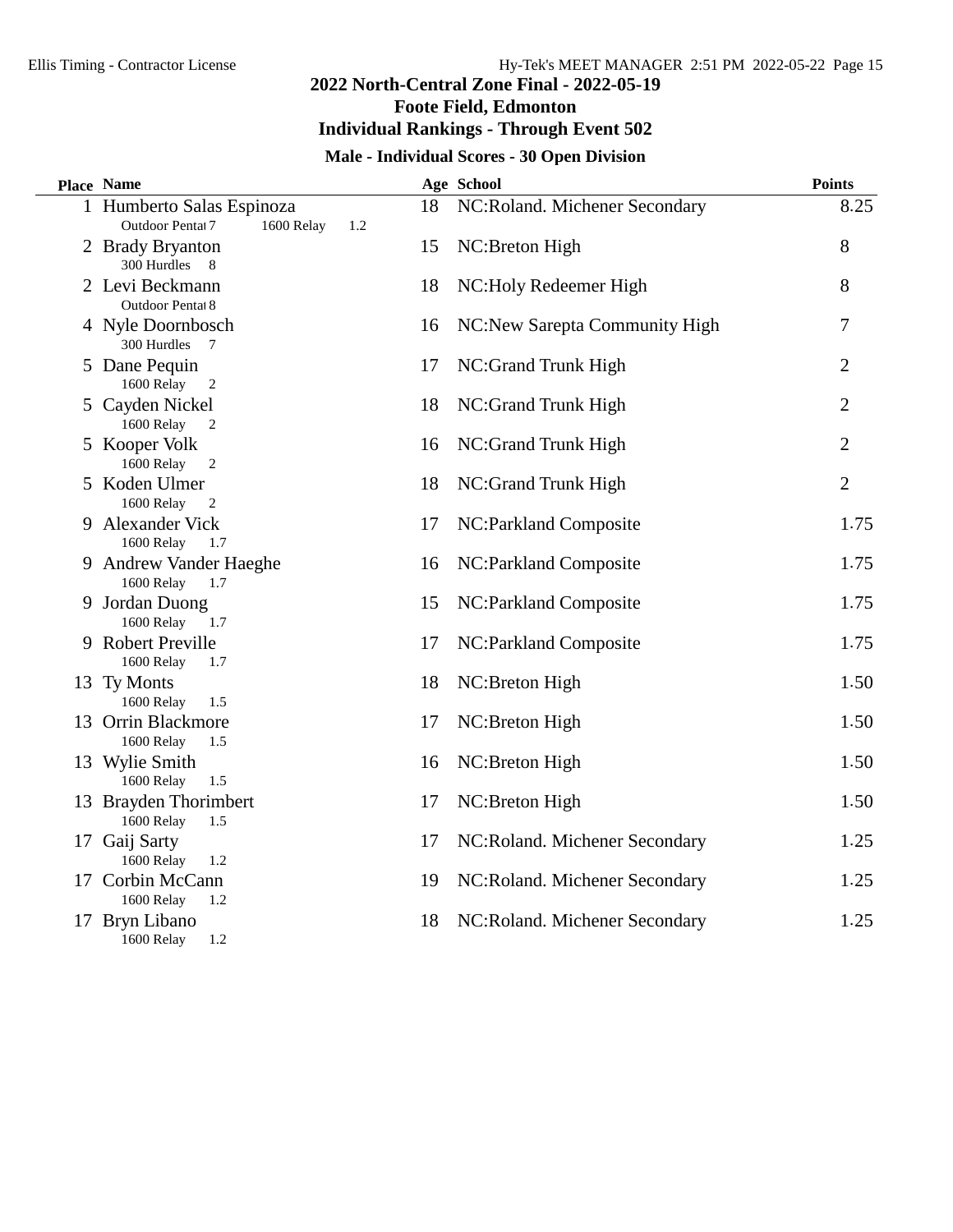### **2022 North-Central Zone Final - 2022-05-19 Foote Field, Edmonton Results - Combined Events**

| Women Outdoor Pentathlon Open                    | Points | 100   | HJ    | SP     | LJ    | 800     |
|--------------------------------------------------|--------|-------|-------|--------|-------|---------|
| 1 Alyssa Vankosky<br>NC:Holy Redeemer High       |        | 14.1h | 1.35m | 10.51m | 4.25m | 2:54.0h |
| Team Points: 8                                   | 2405   | (592) | (460) | (563)  | (367) | (423)   |
| 2 Hailey Vanbrabant<br>NC:Morinville Community H |        | 13.6h | 1.30m | 8.10m  | 4.04m | 2:52.3h |
| Team Points: 7                                   | 2243   | (671) | (409) | (406)  | (317) | (440)   |
|                                                  |        |       |       |        |       |         |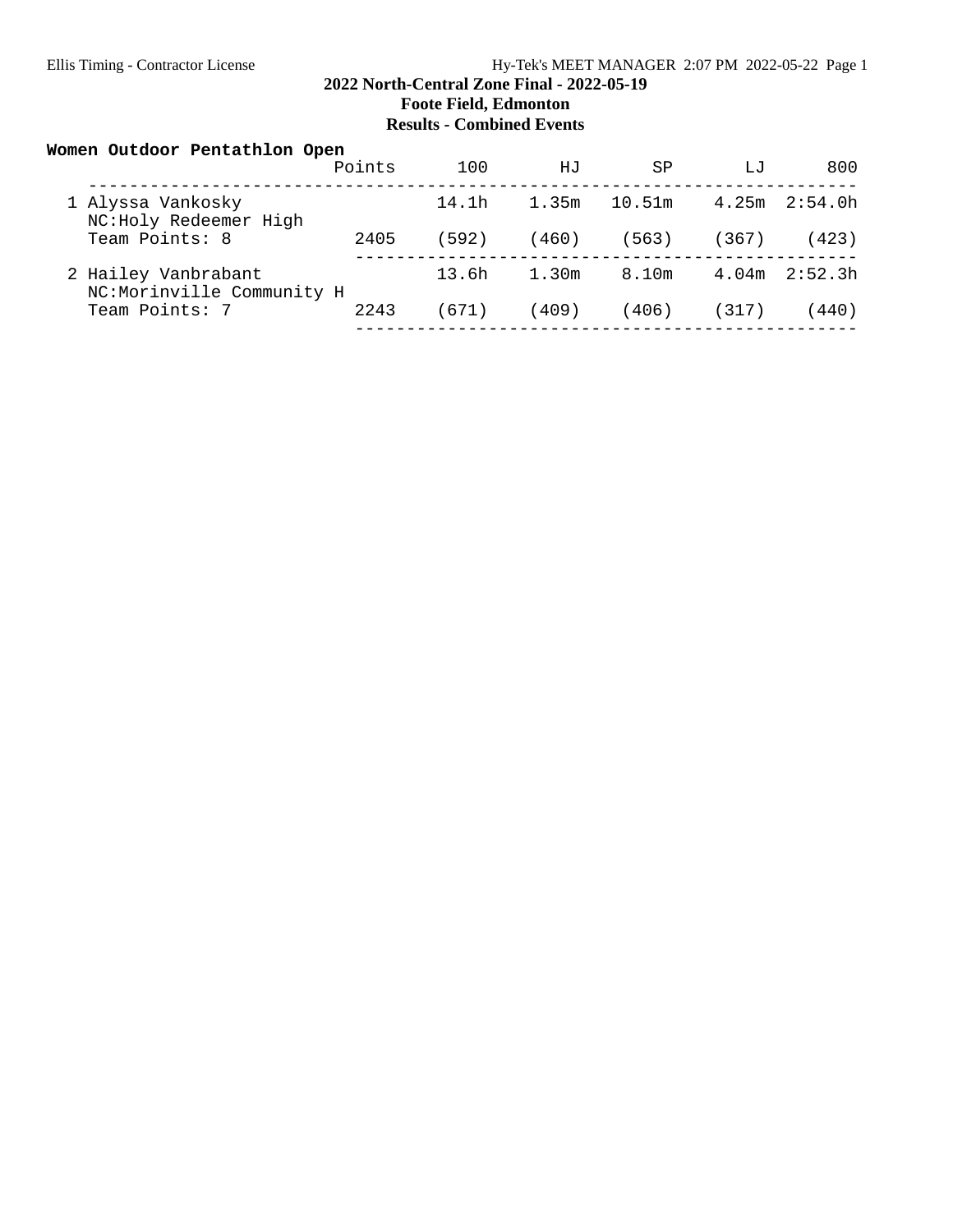## Ellis Timing - Contractor License Hy-Tek's MEET MANAGER 2:07 PM 2022-05-22 Page 2

### **2022 North-Central Zone Final - 2022-05-19 Foote Field, Edmonton**

**Results - Combined Events**

## **Men Outdoor Pentathlon Open**

|                                                        | Points | 100   | HJ          | SP     | لىتل  | 800               |
|--------------------------------------------------------|--------|-------|-------------|--------|-------|-------------------|
| 1 Levi Beckmann<br>NC:Holy Redeemer High               |        |       | 12.9h 1.73m | 10.67m |       | $4.97m$ $2:32.3h$ |
| Team Points: 8                                         | 2435   | (495) | (569)       | (526)  | (377) | (468)             |
| 2 Humberto Salas Espinoza<br>NC:Roland, Michener Secon |        | 14.1h | 1.30m       | 9.89m  |       | $4.52m$ $2:55.2h$ |
| Team Points: 7                                         | 1580   | (300) | (250)       | (479)  | (294) | (257)             |
|                                                        |        |       |             |        |       |                   |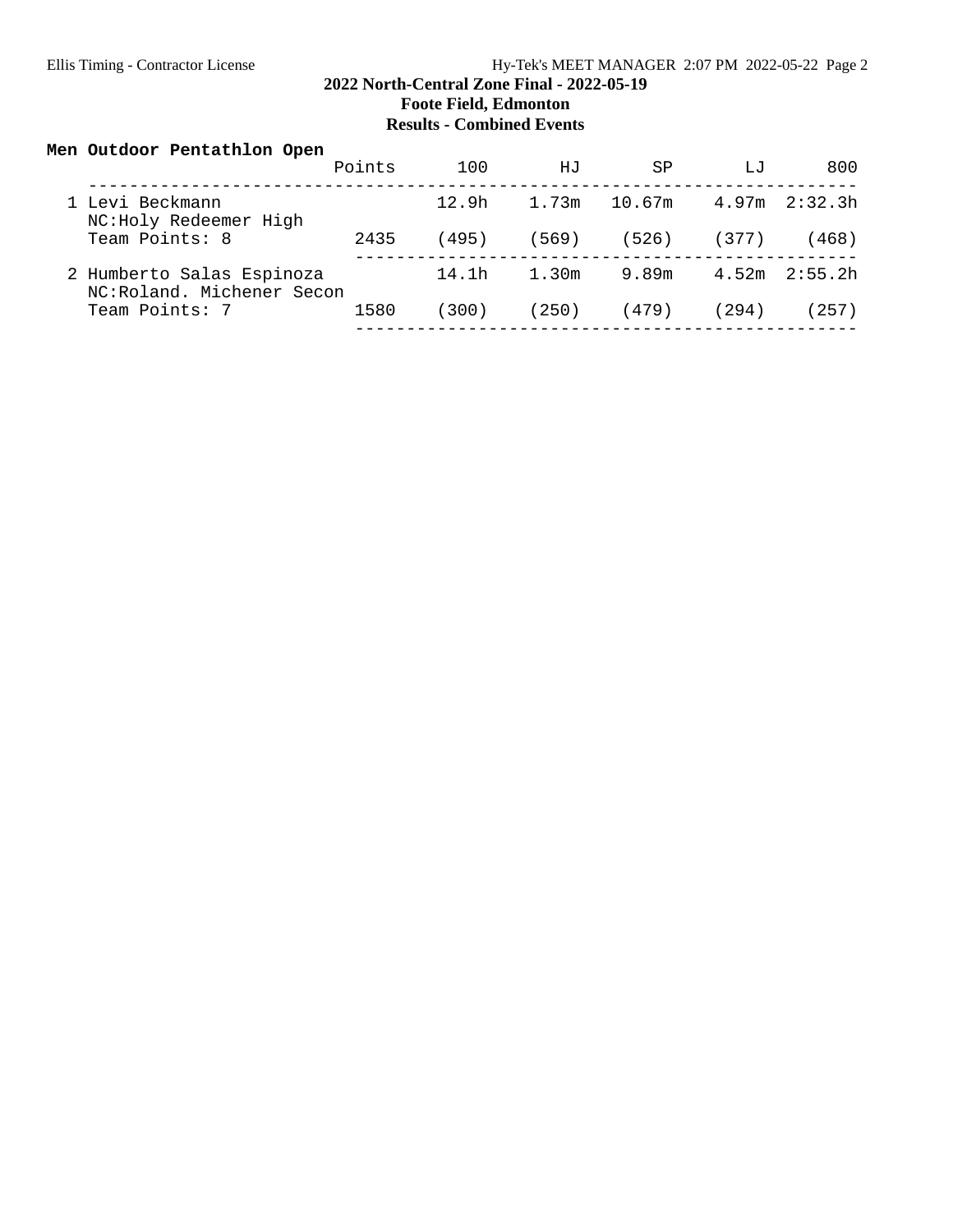#### Ellis Timing - Contractor License **Hy-Tek's MEET MANAGER** 2:07 PM 2022-05-22 Page 3

### **2022 North-Central Zone Final - 2022-05-19 Foote Field, Edmonton Results - Combined Events**

| Men Heptathlon Unify Banner Unified          | Points | JΤ   | JΤ  | LJ    |     | LJ Day1 | 400        | 400 | UNK |
|----------------------------------------------|--------|------|-----|-------|-----|---------|------------|-----|-----|
| 1 Ben/Brooklynn Mandr<br>NC:Boyle High       | 14.27m |      | ND  | 2.90m | ND  |         | 2:55.3h    | NΤ  |     |
|                                              | 140    | (86) | (0) | (54)  | (0) | 140     | (0)        | (0) | (0) |
| DNF Isaac/Unknown Cairn<br>NC:St Joseph High | 11.60m |      | ND  | 3.68m | ND  |         | <b>DNS</b> | ΝT  |     |
|                                              |        | 52)  | (0) | (156) | (0) |         | (0)        | (0) | (0) |
|                                              |        |      |     |       |     |         |            |     |     |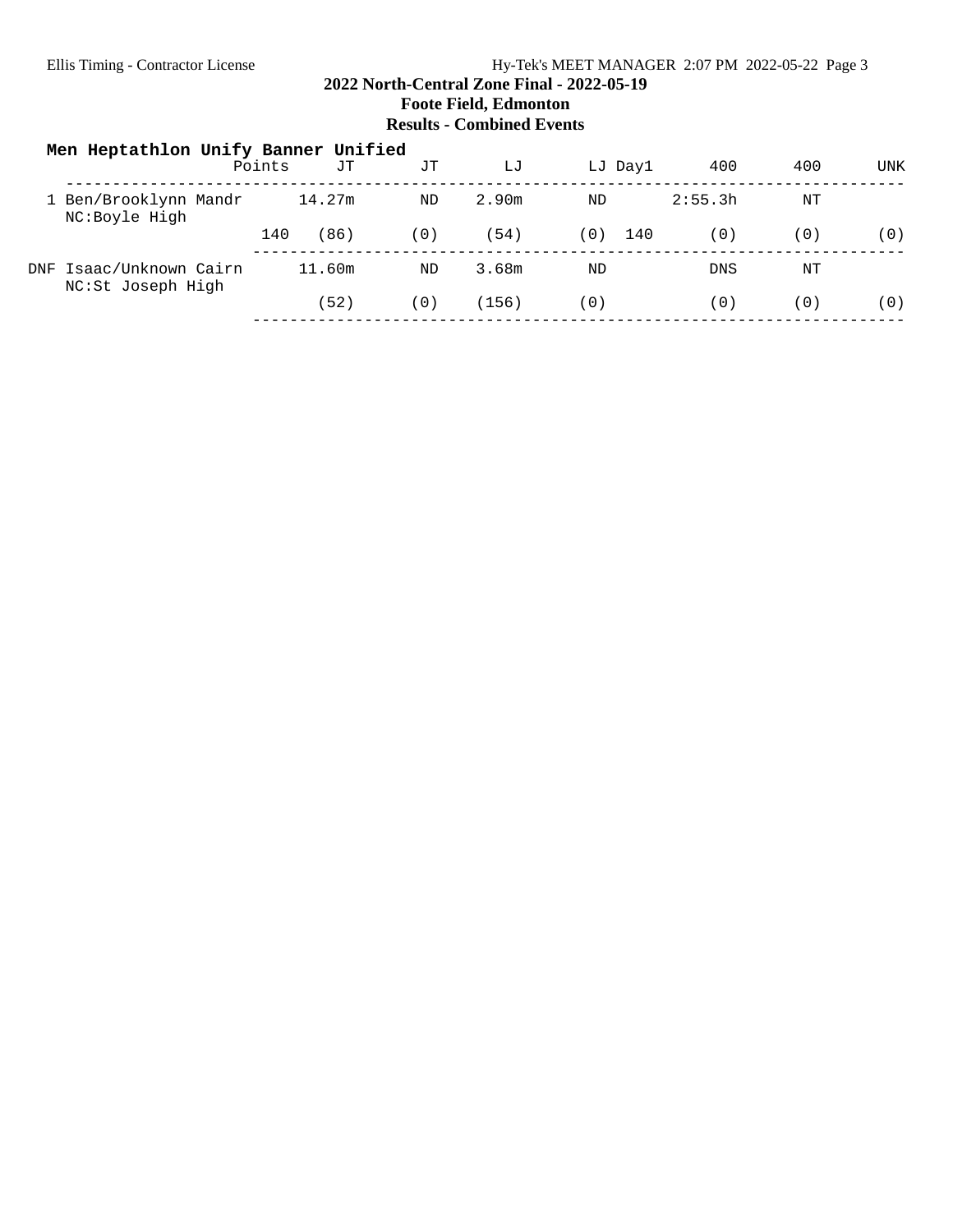### **2022 North-Central Zone Final - 2022-05-19 Foote Field, Edmonton**

#### **Results**

Women 100 Metre Dash Junior

|        | ASAA: # 11.92 2008                                       | Loudia Laarman, Winston Churchill, Leth   |      |                           |                |
|--------|----------------------------------------------------------|-------------------------------------------|------|---------------------------|----------------|
|        | Name                                                     | Age School                                | Seed | Finals                    | H#             |
|        |                                                          |                                           |      |                           |                |
| Finals |                                                          |                                           |      |                           |                |
|        | 1 MacNeil Jordynne                                       | Edwin Parr Comp,                          |      | 14.77                     | 3              |
|        | 2 Chianne Manegre                                        | NC:Mayerthorpe High                       |      | 15.14                     | 3              |
|        | 3 Lotus Eisener                                          | Barrhead Comp.                            |      | 15.34                     | 3              |
|        | 4 Ella Wolfe                                             | Parkland Comp.                            |      | 15.62                     | 3              |
|        | 5 Savannah Jardine                                       | Morinville Comm.                          |      | 15.74                     | $\overline{a}$ |
|        | 6 Wacey Nickel                                           | NC:Grand Trunk High                       |      | 15.96                     | 3              |
|        | 7 Rosalie McComb                                         | NC:Mayerthorpe High                       |      | 16.20                     | $\overline{2}$ |
|        | 8 Milne Jansen Van Rensbur                               | Parkland Comp.                            |      | 16.37                     | $\mathbf{1}$   |
|        | 9 Makenna Sliworsky                                      | NC:John Maland High                       |      | 16.40                     | 3              |
|        | 10 Ava Kerr                                              | Holy Redeemer                             |      | 16.62                     | $\overline{a}$ |
|        | 11 Mckenzie Raymond                                      | NC: Kinuso School                         |      | 16.88                     | $\overline{a}$ |
|        | 12 Charlee Jackson                                       | NC:Grand Trunk High                       |      | 16.90                     | $\mathbf{1}$   |
|        | 13 Abby Campbell                                         | NC:John Maland High                       |      | 17.65                     | 2              |
|        | 14 Macdonald Hannah                                      | Morinville Comm.                          |      | 17.68                     | 3              |
|        | -- Sharlee Samuelson                                     | Roland Michener                           |      | DNS                       | 3              |
|        | -- Janesa Gordey                                         | NC:Redwater High                          |      | <b>DNS</b>                | $\mathbf{1}$   |
|        | -- Emma Hallowes                                         | NC: Hilltop High                          |      | DNS                       | $\overline{a}$ |
|        | -- London Richmond                                       | NC: Hilltop High                          |      | <b>DNS</b>                | $\mathbf{1}$   |
|        | Women 200 Metre Dash Junior                              |                                           |      |                           |                |
|        | ASAA: # 24.44 1981                                       | Jillian Richardson, Central Memorial: Cgy |      |                           |                |
|        | Name                                                     | Age School                                | Seed | Finals                    | H#             |
|        | :==================                                      |                                           |      | ========================= |                |
|        | 1 Lotus Eisener                                          | Barrhead Comp.                            |      | 31.26                     | 1              |
|        | 2 MacNeil Jordynne                                       | Edwin Parr Comp,                          |      | 31.90                     | $\overline{2}$ |
|        | 3 Dorothy Letts                                          | RF Staples                                |      | 32.14                     | $\mathbf{1}$   |
|        | 4 Sophie Chauvet                                         | Morinville Comm.                          |      | 32.24                     | $\mathbf{1}$   |
|        | 5 Lunay Wepener                                          | Barrhead Comp.                            |      | 32.34                     | $\overline{a}$ |
|        | 6 Chianne Manegre                                        | NC:Mayerthorpe High                       |      | 32.77                     | $\overline{a}$ |
|        | 7 Savannah Jardine                                       | Morinville Comm.                          |      | 33.18                     | $\overline{a}$ |
|        | 8 Ella Wolfe                                             | Parkland Comp.                            |      | 33.20                     | $\overline{2}$ |
|        | 9 Milne Jansen Van Rensbur                               | Parkland Comp.                            |      | 33.84                     | $\mathbf{1}$   |
|        | 10 Molly Hagman                                          | NC:Mayerthorpe High                       |      | 34.40                     | $\mathbf{1}$   |
|        | 11 London Richmond                                       | NC: Hilltop High                          |      | 38.68                     | $\overline{a}$ |
|        | 12 Emma Hallowes                                         | NC: Hilltop High                          |      | 42.02                     | $\mathbf 1$    |
|        | -- Sharlee Samuelson                                     | Roland Michener                           |      | DNS                       | $\mathbf{1}$   |
|        | -- Alysa Deschamps                                       | RF Staples                                |      | DNS                       | 2              |
|        | Women 400 Metre Dash Junior                              |                                           |      |                           |                |
|        | ASAA: # 54.47 2013-06-08 Kendra Clarke, Holy Trinity:Edm |                                           |      |                           |                |
|        | Name                                                     | Age School                                | Seed | Finals                    | H#             |
|        |                                                          |                                           |      |                           |                |
|        | 1 Meadow Drebert                                         | NC: Breton High                           |      | 1:04.3h                   | 1              |
|        |                                                          |                                           |      |                           | $\mathbf 1$    |
|        | 2 Hiedi Rassmussen                                       | NC: Breton High                           |      | 1:18.3h                   |                |
|        | 3 Pisim Yellowbird                                       | Morinville Comm.                          |      | 1:25.3h                   | $\mathbf{1}$   |
|        | -- Macdonald Hannah                                      | Morinville Comm.                          |      | DNF                       | $\mathbf{1}$   |
|        | -- Monica Blahun                                         | NC:Grand Trunk High                       |      | DNS                       | $\overline{a}$ |

-- Milne Jansen Van Rensbur Parkland Comp. DNS 2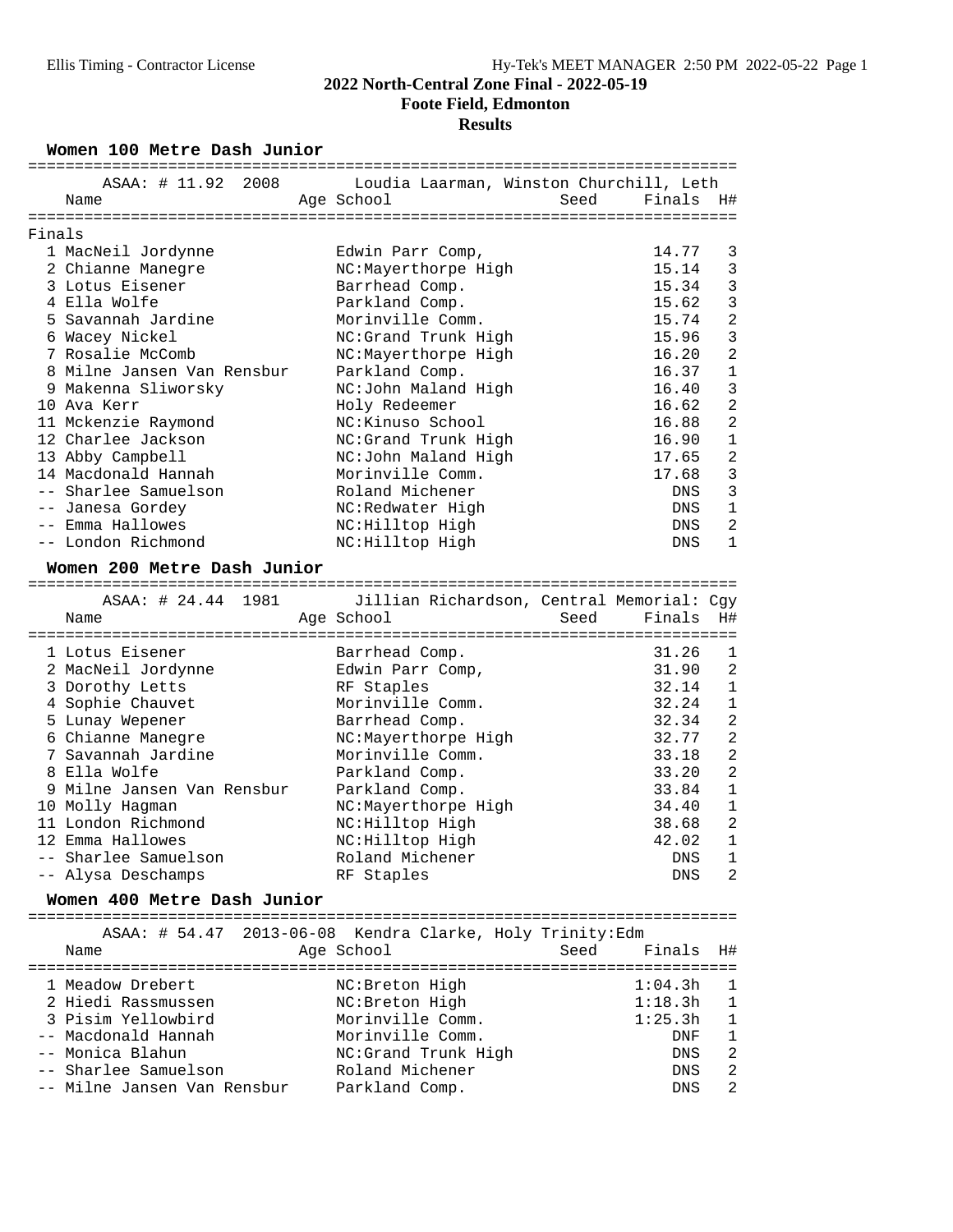**Foote Field, Edmonton**

| Women 400 Metre Dash Junior                                                                                    |                                                                      |                                          |
|----------------------------------------------------------------------------------------------------------------|----------------------------------------------------------------------|------------------------------------------|
| -- Dorothy Letts<br>-- Ashley Kelto<br>-- Emily Hodgetts                                                       | RF Staples<br>NC:Warburg High<br>Barrhead Comp.                      | $\overline{2}$<br>DNS<br>2<br>DNS<br>SCR |
| Women 800 Metre Run Junior<br>======================================                                           | --------------------------------------                               |                                          |
| 1997<br>$ASAA:$ # 2:08.69                                                                                      | Tanya Wright, Beaumont: Edm                                          |                                          |
| Name                                                                                                           | Age School                                                           | Seed<br>Finals                           |
|                                                                                                                |                                                                      |                                          |
| 1 Meadow Drebert<br>2 Pisim Yellowbird                                                                         | NC: Breton High<br>Morinville Comm.                                  | 2:40.3h<br>3:11.6h                       |
| 3 Ashley Kelto                                                                                                 | NC:Warburg High                                                      | 3:22.9h                                  |
| 4 Anna-marie Lacasse                                                                                           | Parkland Comp.                                                       | 3:25.5h                                  |
| 5 Shae Mohr                                                                                                    | NC: Breton High                                                      | 3:41.2h                                  |
| -- Emily Hodgetts                                                                                              | Barrhead Comp.                                                       | <b>DNS</b>                               |
| Women 1500 Metre Run Junior                                                                                    |                                                                      |                                          |
|                                                                                                                |                                                                      |                                          |
|                                                                                                                | ASAA: # 4:36.52 2014-06-07 Madeleine Sumner, Western Cana            |                                          |
| Name                                                                                                           | Age School                                                           | Seed<br>Finals                           |
| 1 Meadow Drebert                                                                                               | NC: Breton High                                                      | 5:24.9h                                  |
| 2 Keira Jardine                                                                                                | Edwin Parr Comp,                                                     | 6:54.0h                                  |
| 3 Sophie Chauvet                                                                                               | Morinville Comm.                                                     | 7:40.9h                                  |
| -- Ashley Kelto                                                                                                | NC:Warburg High                                                      | DNS                                      |
|                                                                                                                |                                                                      |                                          |
| -- Liz Cornell                                                                                                 | RF Staples                                                           | DNS                                      |
| Women 3000 Metre Run Junior                                                                                    |                                                                      |                                          |
|                                                                                                                |                                                                      |                                          |
| ASAA: # 10:18.56 2012                                                                                          | Claudia Belanger, Strathcona-Tweeds                                  |                                          |
| Name                                                                                                           | Age School                                                           | Seed<br>Finals                           |
| 1 Reyna Santos                                                                                                 | NC:St Joseph High                                                    | 17:54.3h                                 |
| 2 Keely Bowman                                                                                                 | Holy Redeemer                                                        | 20:19.3h                                 |
| -- Liz Cornell                                                                                                 | RF Staples                                                           | DNS                                      |
| Women 80 Metre Hurdles 76cm 30" 8m Junior                                                                      |                                                                      |                                          |
| 0.76 m (30 inches) hurdle height.<br>12 m to first hurdle, then<br>every 8 m thereafter (white marks).<br>Name | ASAA: # 11.55 2014-06-06 Katelyn Slessor, Central Memo<br>Age School | Finals<br>Seed                           |
|                                                                                                                | ======================================                               |                                          |
| 1 MacNeil Jordynne<br>2 Shae Mohr                                                                              | Edwin Parr Comp,                                                     | 15.90                                    |
| 3 Elizabeth Riehl                                                                                              | NC: Breton High<br>NC:Grand Trunk High                               | 16.18<br>17.43                           |
| 4 Reyna Santos                                                                                                 | NC:St Joseph High                                                    | 17.96                                    |
| 5 Keely Bowman                                                                                                 | Holy Redeemer                                                        | 18.14                                    |
| 6 Charlee Jackson                                                                                              | NC:Grand Trunk High                                                  | 18.26                                    |
| 7 Anna-marie Lacasse<br>8 Avery Graham                                                                         | Parkland Comp.<br>NC:Redwater High                                   | 18.40<br>19.43                           |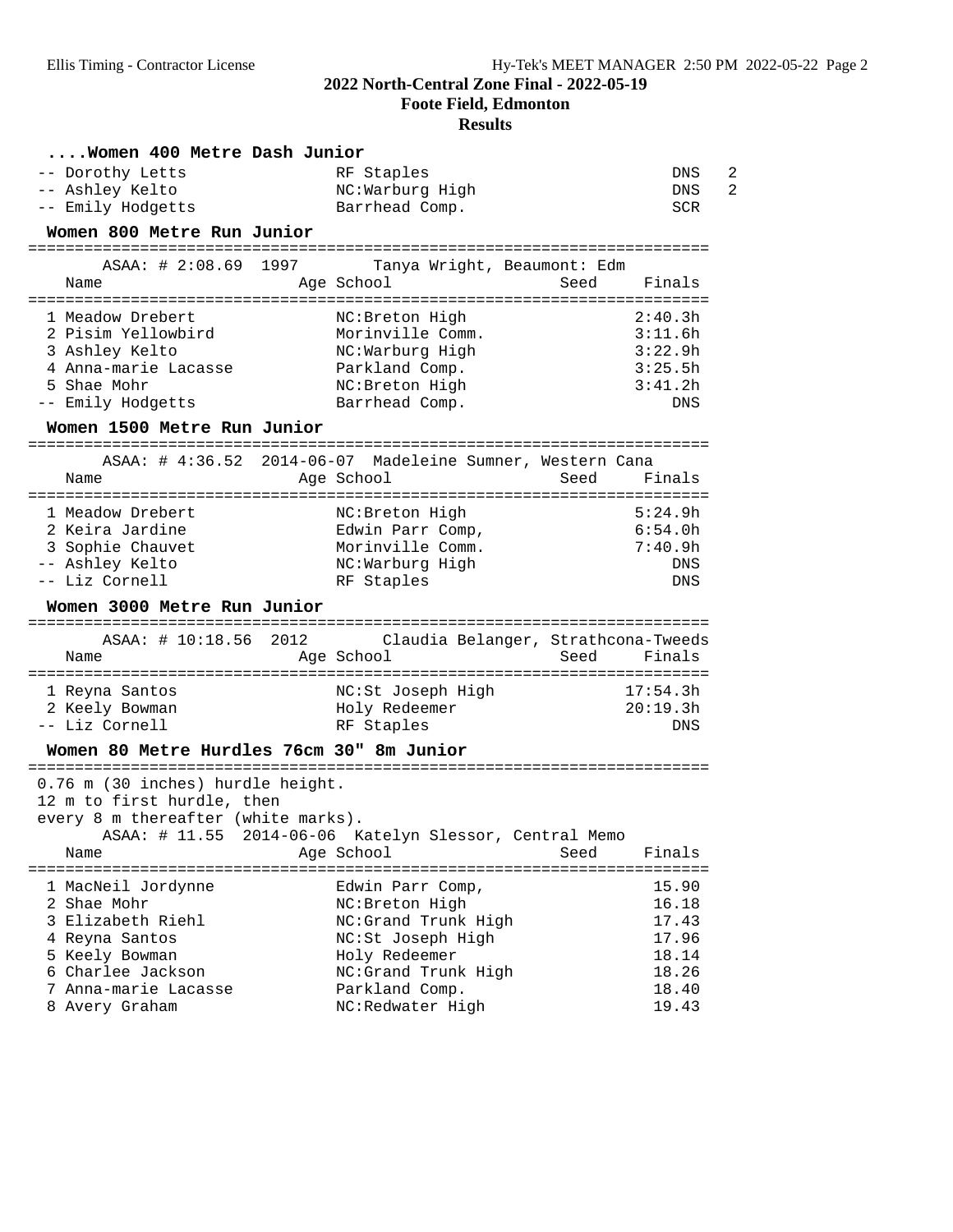**Foote Field, Edmonton**

## **Results**

Women 4x100 Metre Relay Junior

| ASAA: # 49.42 2006                                                                                                       | Edm: St Francis Xavier, St Francis X<br>J Lee Pong, M Rusterholz, M Doroshuk, J Gibeau |         |
|--------------------------------------------------------------------------------------------------------------------------|----------------------------------------------------------------------------------------|---------|
| School                                                                                                                   | Seed<br>=====================                                                          | Finals  |
| 1 NC:Mayerthorpe High 'A'                                                                                                |                                                                                        | 1:01.58 |
| 1) Chianne Manegre 16                                                                                                    | 2) Autumn Chittick 16                                                                  |         |
| 3) Molly Hagman 16                                                                                                       | 4) Rosalie McComb 16                                                                   |         |
| 2 NC: Breton High 'A'                                                                                                    |                                                                                        | 1:01.99 |
| 1) Renae Drebert 16                                                                                                      | 2) Tyanne Wirsig 16                                                                    |         |
| 3) Hiedi Rassmussen 16                                                                                                   | 4) Janika Gilbert 16                                                                   |         |
| 3 NC:Morinville Community High                                                                                           | ' A'                                                                                   | 1:02.02 |
| 1) Savannah Jardine 15<br>3) Hannah McDonald 16                                                                          | 2) Sophie Chauvet 16<br>4) Pisim Yellowbird 16                                         |         |
| 4 NC: Grand Trunk High 'A'                                                                                               |                                                                                        | 1:04.58 |
| 1) Charlee Jackson 16                                                                                                    | 2) Wacey Nickel 16                                                                     |         |
| 3) Elizabeth Riehl 16                                                                                                    | 4) Monica Blahun 16                                                                    |         |
| -- NC:R.F. Staples High 'A'                                                                                              |                                                                                        | DNS     |
| 1) Harvalee Tomlinson 15                                                                                                 | 2) Alysa Deschamps 15                                                                  |         |
| 3) Dorothy Letts 16                                                                                                      | 4) Liz Cornell 15                                                                      |         |
| -- NC:R.F. Staples High<br>'B'                                                                                           |                                                                                        | SCR     |
| -- NC: Redwater High 'A'                                                                                                 |                                                                                        | SCR     |
| -- NC:Warburg High 'A'                                                                                                   |                                                                                        | SCR     |
| Women High Jump Junior                                                                                                   |                                                                                        |         |
| Start at 1.20 m.<br>Increment by 5 cm to 1.45 m,<br>then by 3 cm and 2 cm to end of event.<br>ASAA: # 1.75m 1996<br>Name | Whitney Evans, Western Canada: Cgy<br>Age School<br>Seed                               | Finals  |
|                                                                                                                          |                                                                                        |         |
| 1 Aubree Sadoway                                                                                                         | NC:Hilltop High                                                                        | 1.40m   |
| 1.20 1.25 1.30 1.35 1.40 1.45                                                                                            |                                                                                        |         |
| O O XXX<br>$\Omega$<br>$\Omega$<br>$\circ$                                                                               |                                                                                        | J1.40m  |
| 2 Lunay Wepener<br>1.20 1.25 1.30 1.35 1.40 1.45                                                                         | Barrhead Comp.                                                                         |         |
| O O O O XXX<br>XO.                                                                                                       |                                                                                        |         |
| 3 Emily Paulik                                                                                                           | Morinville Comm.                                                                       | 1.35m   |
| 1.20 1.25 1.30 1.35 1.40                                                                                                 |                                                                                        |         |
| P O<br>O O XXX                                                                                                           |                                                                                        |         |
| 4 Jenna Rhody                                                                                                            | NC:Thorsby High                                                                        | J1.35m  |
| 1.20 1.25 1.30 1.35 1.40                                                                                                 |                                                                                        |         |
| O O XXO O XXX                                                                                                            |                                                                                        |         |
| 5 MacNeil Jordynne<br>1.20 1.25 1.30 1.35                                                                                | Edwin Parr Comp,                                                                       | 1.30m   |
| $\mathbf{P}$<br>O XO<br>XX.                                                                                              |                                                                                        |         |
| 6 Tyanne Wirsig                                                                                                          | NC: Breton High                                                                        | 1.25m   |
| 1.20 1.25 1.30                                                                                                           |                                                                                        |         |
| $O$ $O$ $XXX$                                                                                                            |                                                                                        |         |
| 7 Mckenzie Raymond                                                                                                       | NC: Kinuso School                                                                      | J1.25m  |
| 1.20 1.25 1.30                                                                                                           |                                                                                        |         |
| O XXX<br>XO                                                                                                              |                                                                                        |         |
| 8 Brooklynne Messerschmidt                                                                                               | NC:Mayerthorpe High                                                                    | J1.25m  |
| 1.20 1.25 1.30<br>O XO XXX                                                                                               |                                                                                        |         |
|                                                                                                                          |                                                                                        |         |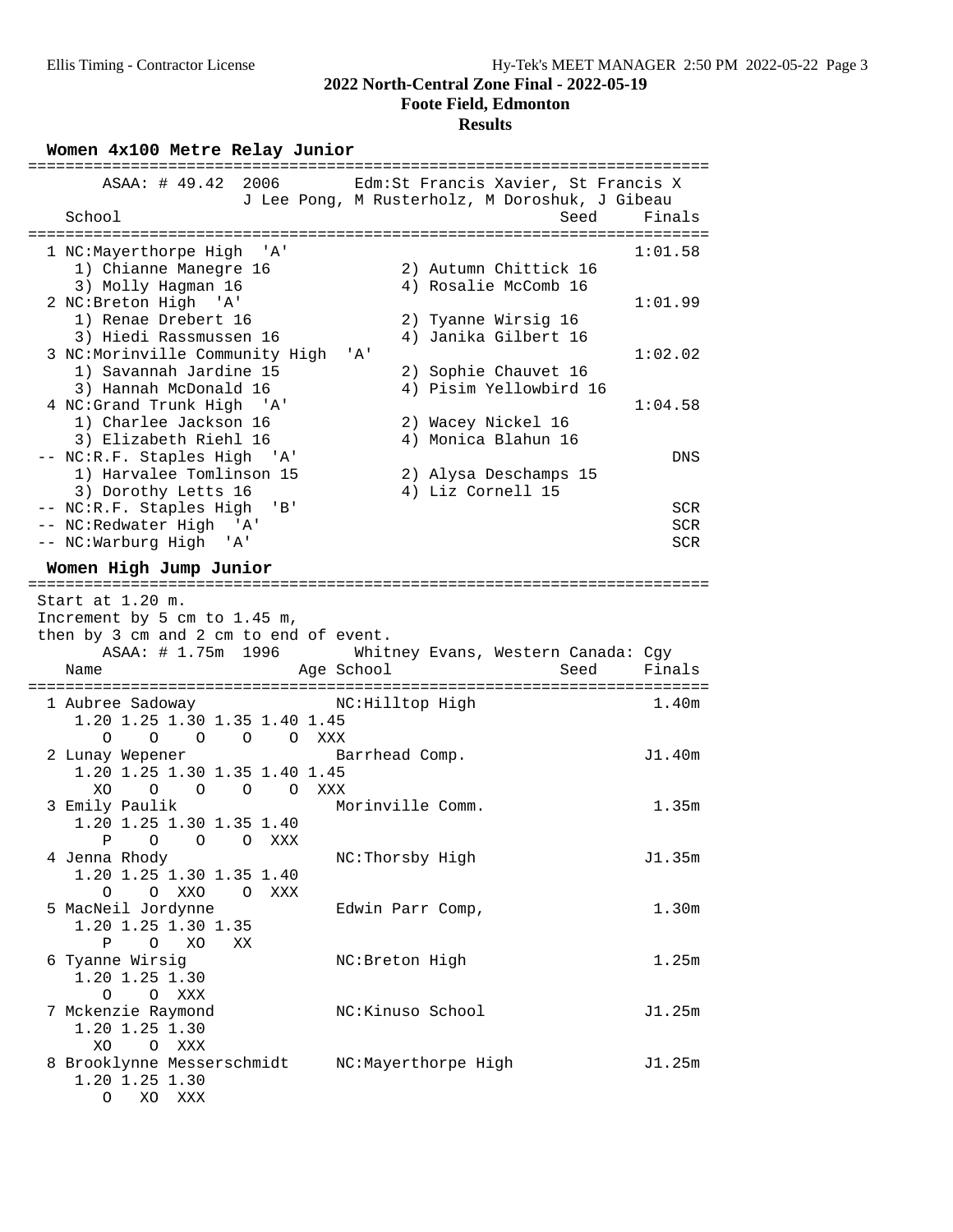**Foote Field, Edmonton**

| Women High Jump Junior                                    |                                                        |                   |                |
|-----------------------------------------------------------|--------------------------------------------------------|-------------------|----------------|
| 9 Makenna Sliworsky<br>1.20 1.25                          | NC:John Maland High                                    | 1.20 <sub>m</sub> |                |
| $\circ$<br>XXX<br>-- Brooke Cherwoniak<br>1.20<br>XXX     | Thorhild Central                                       | ΝH                |                |
| -- Alysa Deschamps                                        | RF Staples                                             | DNS               |                |
| -- Nicole Nendze                                          | Thorhild Central                                       | <b>DNS</b>        |                |
| Women Long Jump Junior                                    |                                                        |                   |                |
| Minimum distance: 3.5 m.<br>ASAA: # 5.75m 2010<br>Name    | Niki Oudenaarden, Paul Kane: Edm<br>Age School<br>Seed | Finals            | H#             |
| 1 Mckenzie Raymond<br>3.20m 3.76m 3.15m 3.77m 3.98m       | NC:Kinuso School                                       | 3.98m             | 2              |
| 2 Aubree Sadoway<br>3.72m 3.90m 3.62m 3.80m               | NC: Hilltop High                                       | 3.90 <sub>m</sub> | 2              |
| 3 Wacey Nickel<br>3.79m 3.60m 3.75m 3.46m                 | NC:Grand Trunk High                                    | 3.79m             | $\overline{a}$ |
| 4 Sophie Chauvet<br>3.74m FOUL 3.69m 3.00m 3.69m          | Morinville Comm.                                       | 3.74m             | $\overline{a}$ |
| 5 Keira Jardine<br>3.65m 3.63m 2.93m 3.36m 3.13m          | Edwin Parr Comp,                                       | 3.65m             | $\overline{c}$ |
| 6 Nicole Nendze<br>3.61m FOUL<br>3.44m 3.23m 3.41m        | Thorhild Central                                       | 3.61m             | $\mathbf{1}$   |
| 7 Lunay Wepener<br>$3.40m$ $3.58m$<br>3.34m               | Barrhead Comp.                                         | 3.58m             | 2              |
| 8 Tyra Martin<br>$3.27m$ $3.45m$ $3.56m$                  | NC:Thorsby High                                        | 3.56m             | 1              |
| 9 Brooke Cherwoniak<br>$3.05m$ $3.36m$<br>3.44m           | Thorhild Central                                       | 3.44m             | $\overline{a}$ |
| 10 Keely Bowman<br>2.98m 3.00m 3.44m                      | Holy Redeemer                                          | J3.44m            | $\mathbf 1$    |
| 11 Makenna Sliworsky<br>$3.40m$ $3.14m$ $3.19m$           | NC:John Maland High                                    | 3.40 <sub>m</sub> | 1              |
| 12 Elizabeth Riehl<br>3.24m<br>3.13m<br>3.30m             | NC:Grand Trunk High                                    | 3.30m             | 2              |
| 13 Janesa Gordey<br>3.28m<br>3.23m<br>2.89m               | NC:Redwater High                                       | 3.28m             | 2              |
| 14 Paige Bechthold<br>3.01 <sub>m</sub><br>2.67m<br>3.27m | NC:Boyle High                                          | 3.27m             | 1              |
| 15 Brooklynne Messerschmidt<br>3.20m<br>3.23m<br>3.24m    | NC:Mayerthorpe High                                    | 3.24m             | 1              |
| 16 Dorothy Letts<br>2.95m<br>3.06 <sub>m</sub><br>3.17m   | RF Staples                                             | 3.17m             | 2              |
| 17 Jenna Rhody<br>3.04m<br>2.52 <sub>m</sub><br>3.10m     | NC: Thorsby High                                       | 3.10m             | 2              |
| 18 Bree Garnier<br>2.99m<br>3.02m<br>2.97m                | NC:St Joseph High                                      | 3.02m             | 2              |
| 19 Janika Gilbert<br>$2.32m$ $2.81m$<br>2.76m             | NC: Breton High                                        | 2.81m             | 1              |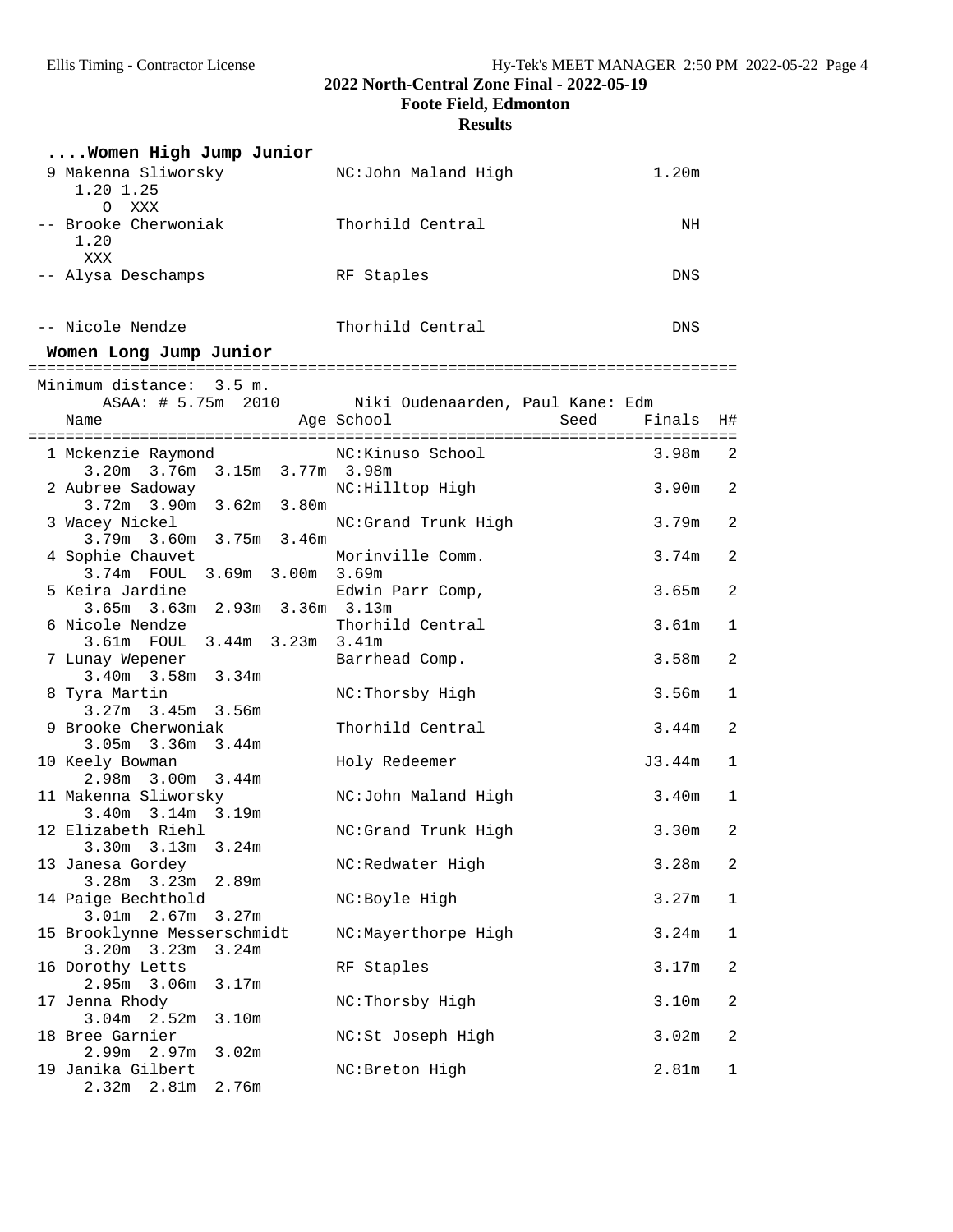**Foote Field, Edmonton**

| Women Long Jump Junior                                                                                    |                     |             |        |                |
|-----------------------------------------------------------------------------------------------------------|---------------------|-------------|--------|----------------|
| 20 Avery Graham<br>FOUL 2.60m 2.75m                                                                       | NC:Redwater High    |             | 2.75m  | $\overline{2}$ |
| 21 Abby Campbell<br>2.25m 2.69m 2.72m                                                                     | NC:John Maland High |             | 2.72m  | 1              |
| -- Reyna Santos                                                                                           | NC:St Joseph High   |             | DNS    | 2              |
| -- Autumn Chittick                                                                                        | NC:Mayerthorpe High |             | DNS    | $\overline{2}$ |
|                                                                                                           |                     |             |        |                |
| Women Triple Jump Junior                                                                                  |                     |             |        |                |
| Minimum distance: 7.0 m.                                                                                  |                     |             |        |                |
| ASAA: # 11.48m 1992 Makela Nikedirim, Wm Aberhart: Cgy                                                    |                     |             |        |                |
| Name                                                                                                      | Aqe School          | Seed        | Finals |                |
|                                                                                                           |                     |             |        |                |
| 1 Lunay Wepener (Barrhead Comp.                                                                           |                     |             | 8.75m  |                |
| 8.43m 8.34m 8.34m 8.55m 8.69m 8.75m                                                                       |                     |             |        |                |
| 2 Aubree Sadoway<br>7.45m 8.68m 8.75m FOUL 8.27m 8.35m                                                    | NC: Hilltop High    |             | J8.75m |                |
| 3 Renae Drebert                                                                                           | NC: Breton High     |             | 8.27m  |                |
| 8.13m 8.06m 8.27m 7.93m FOUL 7.99m                                                                        |                     |             |        |                |
| 4 Emily Paulik                                                                                            | Morinville Comm.    |             | 8.23m  |                |
| 8.23m 8.17m 7.83m 7.77m 8.08m 7.59m                                                                       |                     |             |        |                |
| 5 Harvalee Tomlinson NRF Staples                                                                          |                     |             | 8.14m  |                |
| 7.98m 6.88m 7.61m 8.14m 7.68m FOUL                                                                        |                     |             |        |                |
| 6 Janesa Gordey                                                                                           | NC:Redwater High    |             | 6.81m  |                |
| FOUL FOUL 6.33m FOUL 5.71m 6.81m                                                                          |                     |             |        |                |
| 7 Avery Graham                                                                                            | NC:Redwater High    |             | 6.25m  |                |
| FOUL FOUL 5.90m 6.25m 5.84m FOUL                                                                          |                     |             |        |                |
| 8 Mackenzie Johnson                                                                                       | NC:Breton High      |             | 6.19m  |                |
| 5.75m 6.19m FOUL 5.96m FOUL 5.88m                                                                         |                     |             |        |                |
|                                                                                                           |                     |             | DNS    |                |
| -- Brooke Cherwoniak                 Thorhild Central<br>-- Janika Gilbert                 NC:Breton High |                     |             | DNS    |                |
| Women Shot Put 3 kg Junior                                                                                |                     |             |        |                |
|                                                                                                           |                     |             |        |                |
| Minimum distance: 7.0 m.                                                                                  |                     |             |        |                |
| ASAA: # 13.22m 2019-06-07 Jinaye Shomachuk, Bert Church                                                   |                     |             |        |                |
| Name                                                                                                      | Age School          | Seed Finals |        |                |
| 1 Autumn Chittick                                                                                         | NC:Mayerthorpe High |             | 9.28m  |                |
| 8.42m 8.83m 9.28m 9.23m 8.87m 8.85m                                                                       |                     |             |        |                |
| 2 Paige Bechthold                                                                                         | NC: Boyle High      |             | 8.99m  |                |
| 7.27 <sub>m</sub><br>8.22m<br>8.19m                                                                       | 8.15m 8.94m 8.99m   |             |        |                |
| 3 Bree Garnier                                                                                            | NC:St Joseph High   |             | 8.56m  |                |
| 8.56m<br>7.83m<br>8.37m<br><b>FOUL</b>                                                                    | 7.54m 8.32m         |             |        |                |
| 4 Jay-Cee Arcand                                                                                          | Morinville Comm.    |             | 8.26m  |                |
| 7.97m<br>8.26m<br>8.23m                                                                                   |                     |             |        |                |
| 5 Ella Wolfe                                                                                              | Parkland Comp.      |             | 8.18m  |                |
| 8.07 <sub>m</sub><br>7.97m<br>7.65m<br>7.86m                                                              | 8.15m 8.18m         |             |        |                |
| 6 Olivia Berry                                                                                            | Thorhild Central    |             | 8.12m  |                |
| FOUL<br>8.12m<br>7.91m<br>FOUL                                                                            | 7.72m<br>FOUL       |             |        |                |
| 7 Jenna Lawrence                                                                                          | NC:Warburg High     |             | 7.54m  |                |
| FOUL<br>7.54m<br>7.53m                                                                                    |                     |             |        |                |
| -- Keira Jardine                                                                                          | Edwin Parr Comp,    |             | DNS    |                |
| -- Tyanne Wirsig                                                                                          | NC: Breton High     |             | DNS    |                |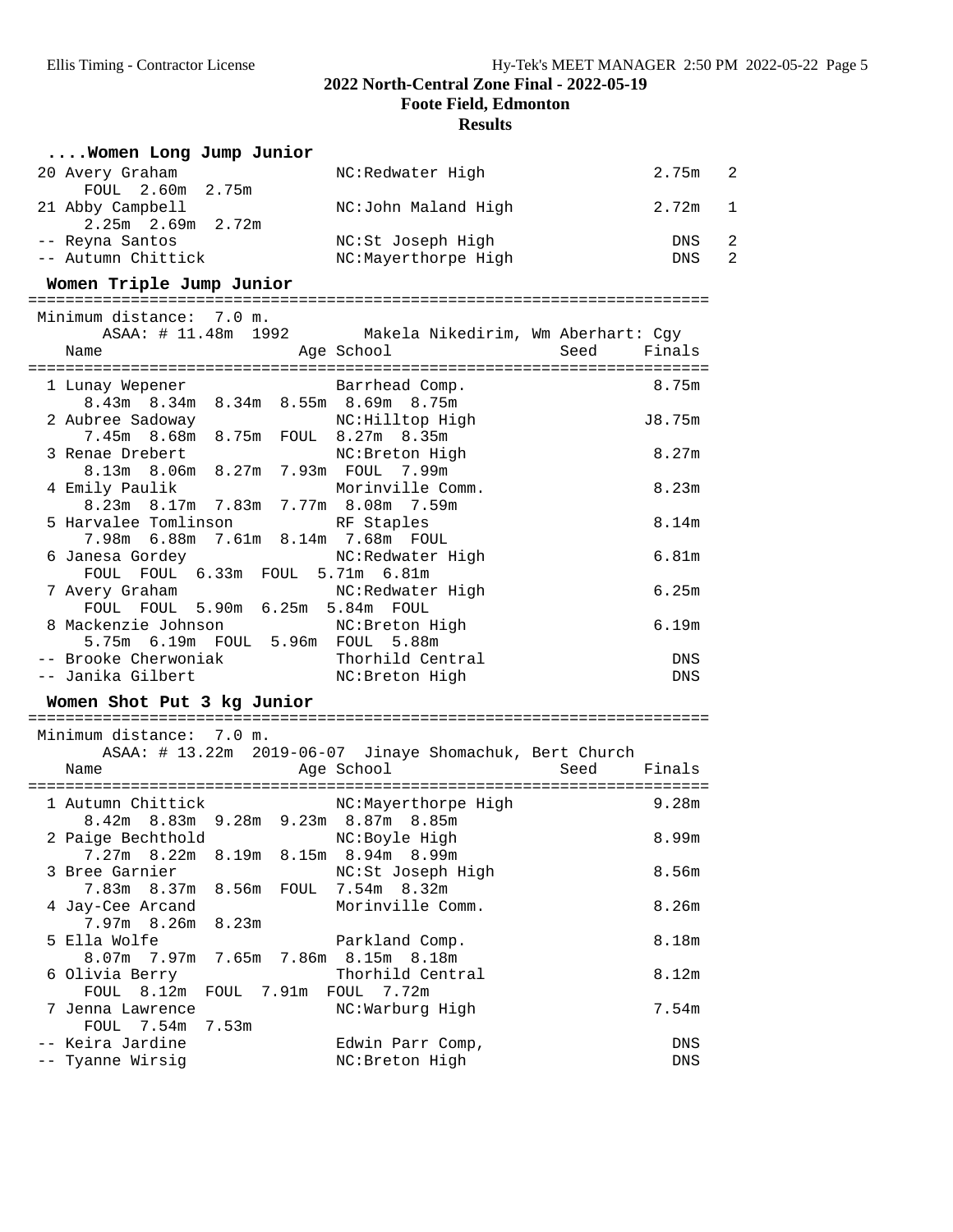## **Foote Field, Edmonton**

### **Results**

Women Discus Throw 1 kg Junior

|      | Minimum distance: 16.0 m.          | ========= |            |                                                         |      |        |
|------|------------------------------------|-----------|------------|---------------------------------------------------------|------|--------|
|      |                                    |           |            | ASAA: # 40.30m 2019-06-08 Jinaye Shomachuk, Bert Church |      |        |
| Name |                                    |           | Age School |                                                         | Seed | Finals |
|      | 1 Harvalee Tomlinson RF Staples    |           |            |                                                         |      | 21.93m |
|      | 21.93m                             |           |            |                                                         |      |        |
|      |                                    |           |            | 2 Hiedi Rassmussen MC:Breton High                       |      | 21.21m |
|      | FOUL 19.74m 19.91m 16.21m 21.21m   |           |            |                                                         |      |        |
|      | 3 Autumn Chittick                  |           |            | NC:Mayerthorpe High                                     |      | 19.85m |
|      | FOUL 19.85m 18.95m 18.16m 18.73m   |           |            |                                                         |      |        |
|      | 4 Brielle Unger                    |           |            | Parkland Comp.                                          |      | 18.85m |
|      | FOUL 18.85m 18.59m 17.33m 17.63m   |           |            |                                                         |      |        |
|      | 5 Reyna Santos et al. et al.       |           |            | NC:St Joseph High                                       |      | 18.40m |
|      | FOUL 18.40m 17.46m 17.77m 17.55m   |           |            |                                                         |      |        |
|      | 6 Tyanne Wirsig                    |           |            | NC: Breton High                                         |      | 17.86m |
|      | FOUL 17.86m FOUL                   |           |            |                                                         |      |        |
|      | 7 Jay-Cee Arcand                   |           |            | Morinville Comm.                                        |      | 16.99m |
|      | FOUL 16.37m 16.99m                 |           |            |                                                         |      |        |
|      | 8 Jenna Lawrence                   |           |            | NC:Warburg High                                         |      | 16.47m |
|      | FOUL FOUL 16.47m                   |           |            |                                                         |      |        |
|      | -- Paige Bechthold                 |           |            | NC:Boyle High                                           |      | FOUL   |
|      | FOUL FOUL FOUL                     |           |            |                                                         |      |        |
|      | -- Abby Campbell<br>FOUL FOUL FOUL |           |            | NC:John Maland High                                     |      | FOUL   |
|      | -- Bree Garnier                    |           |            |                                                         |      |        |
|      | FOUL FOUL FOUL                     |           |            | NC:St Joseph High                                       |      | FOUL   |
|      | -- Olivia Berry                    |           |            | Thorhild Central                                        |      | FOUL   |
|      | FOUL FOUL FOUL                     |           |            |                                                         |      |        |
|      | -- Makenna Sliworsky               |           |            | NC:John Maland High                                     |      | FOUL   |
|      | FOUL FOUL                          | FOUL      |            |                                                         |      |        |

## **Women Javelin Throw 500 g Junior** =========================================================================

|                | Minimum distance: 16.0 m.         |                                                       |        |
|----------------|-----------------------------------|-------------------------------------------------------|--------|
|                |                                   | ASAA: # 38.81m 2016 Kathryn Philott, Brooks Composite |        |
| Name           |                                   | Age School Seed Finals                                |        |
|                | ===========                       |                                                       |        |
| 1 Ava Kerr     |                                   | Holy Redeemer                                         | 28.19m |
|                |                                   | FOUL FOUL 25.26m 28.19m 24.69m 22.68m                 |        |
|                |                                   | 2 Brielle Unger Farkland Comp.                        | 22.51m |
|                | 21.75m FOUL FOUL FOUL FOUL 22.51m |                                                       |        |
|                |                                   | 3 Rosalie McComb MC: Mayerthorpe High                 | 22.14m |
|                |                                   | 14.96m FOUL 20.19m 22.14m 14.99m 20.42m               |        |
|                | 4 Bree Garnier                    | NC:St Joseph High                                     | 21.91m |
|                |                                   | FOUL 18.55m FOUL 21.91m FOUL 17.55m                   |        |
|                |                                   | 5 Paige Bechthold NC:Boyle High                       | 19.92m |
|                |                                   | FOUL FOUL 19.92m 19.54m 19.75m FOUL                   |        |
|                | 6 Reyna Santos                    | NC:St Joseph High                                     | 18.07m |
|                |                                   | 18.07m  17.10m  16.99m  15.62m  FOUL  16.58m          |        |
|                | 7 Monica Blahun                   | NC: Grand Trunk High                                  | 16.33m |
|                | 8.72m FOUL 16.33m                 |                                                       |        |
| 8 Tyra Martin  |                                   | NC:Thorsby High                                       | 15.56m |
|                | FOUL FOUL 15.56m                  |                                                       |        |
| 9 Olivia Berry |                                   | Thorhild Central                                      | 14.83m |
|                | 12.72m FOUL 14.83m                |                                                       |        |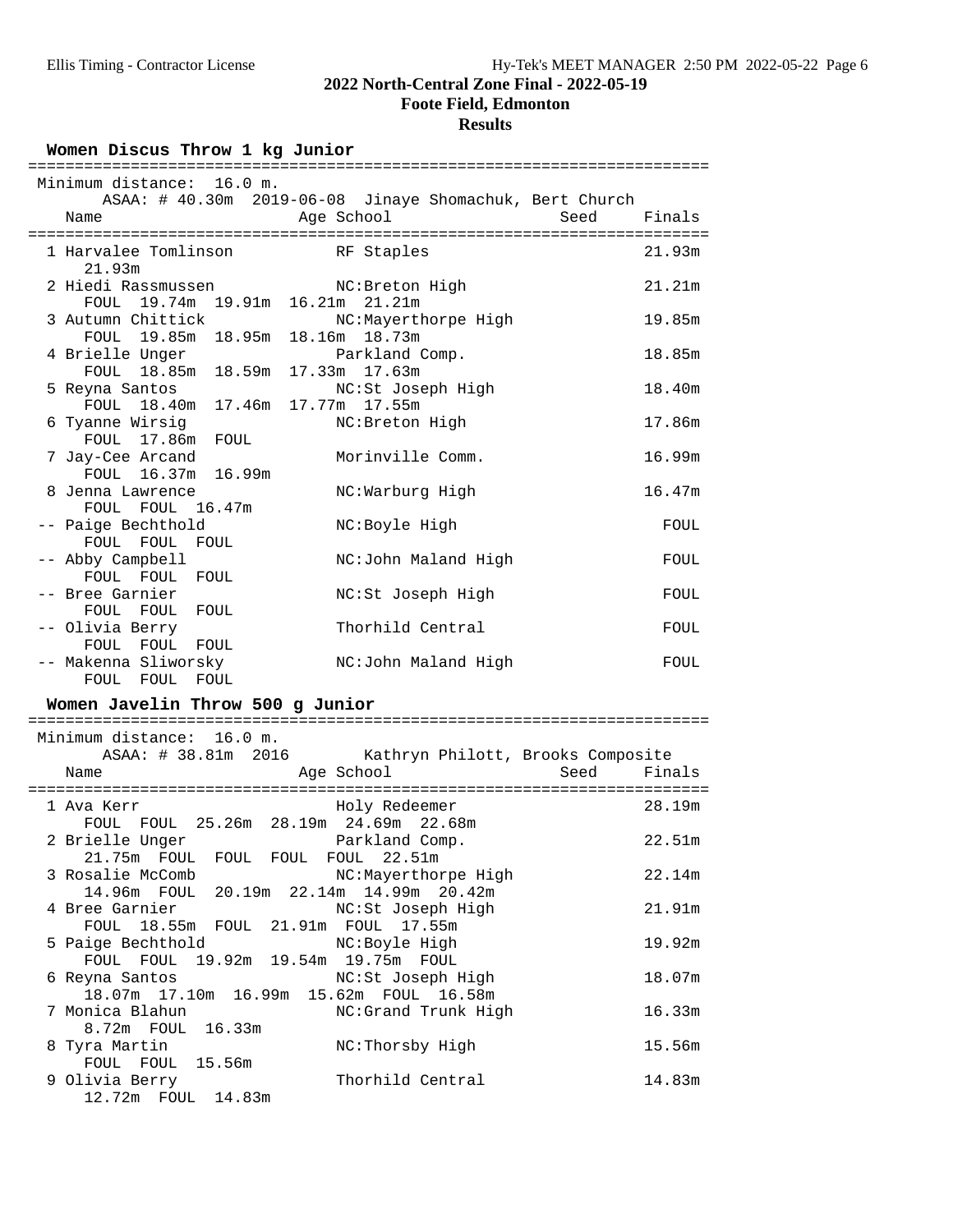**Foote Field, Edmonton**

#### **Results**

#### **....Women Javelin Throw 500 g Junior**

| 10 Trista Wolfe    | NC:Thorsby High     | 13.18m |
|--------------------|---------------------|--------|
| 13.18m FOUL 12.56m |                     |        |
| -- Abby Campbell   | NC:John Maland High | FOUL   |
| FOUL FOUL FOUL     |                     |        |

**Women 100 Metre Dash Intermediate** ============================================================================

| ASAA: # 11.84 1997<br>Name | Atia Weekes, Crescent Heights: Cqy<br>Age School | Finals<br>H#<br>Seed |
|----------------------------|--------------------------------------------------|----------------------|
|                            |                                                  | 15.24                |
| 1 Sheppard Taylor          | Edwin Parr Comp,                                 | -2                   |
| 2 Kiara Robertson          | NC:John Maland High                              | 15.55<br>1           |
| 3 Chloe Boyko              | NC:Redwater High                                 | 15.74<br>1           |
| 4 Meladia Blundell         | Parkland Comp.                                   | -2<br>15.78          |
| 5 Alexa Gordey             | NC:Redwater High                                 | 15.96<br>1           |
| 5 Rebeca Penaloza          | NC:John Maland High                              | 2<br>15.96           |
| 7 Melvin Caelan            | Morinville Comm.                                 | 16.67<br>1           |
| 8 Tianna Brockbank         | NC:Boyle High                                    | 16.71<br>1           |
| 9 Machenna Burt            | NC:Boyle High                                    | 2<br>17.01           |
| 10 Kaitlyn Coady           | Parkland Comp.                                   | 2<br>18.58           |
| 11 Breea Chyzyk            | NC: Grand Trunk High                             | 19.21<br>1           |
| -- Avery Nelson            | Morinville Comm.                                 | 2<br>DNS             |
|                            |                                                  |                      |

**Women 200 Metre Dash Intermediate** ============================================================================

ASAA: # 24.11 1997 Atia Weekes, Crescent Heights: Cgy

| Name                 | Age School          | Seed | Finals     | H#           |
|----------------------|---------------------|------|------------|--------------|
| 1 Payton Erick       | NC:John Maland High |      | 31.48      | 2            |
| 2 Jaimee McLean      | Harry Collinge      |      | 32.43      | 1            |
| 3 Sheppard Taylor    | Edwin Parr Comp,    |      | 32.58      | 2            |
| 4 Alexa Gordey       | NC:Redwater High    |      | 34.65      | $\mathbf{1}$ |
| 5 Cheyenne Belhumeur | NC:Boyle High       |      | 34.74      | 2            |
| 6 Anjah Jagielski    | NC:Redwater High    |      | 34.86      | 1            |
| 7 Melvin Caelan      | Morinville Comm.    |      | 35.24      | 2            |
| 8 Haley Ford         | RF Staples          |      | 35.96      | 2            |
| 9 Machenna Burt      | NC:Boyle High       |      | 37.34      | 1            |
| 10 Kaitlyn Coady     | Parkland Comp.      |      | 39.58      | 2            |
| -- Kiara Robertson   | NC:John Maland High |      | DNS        | 2            |
| -- Kadence Marshall  | NC: Breton High     |      | <b>DNS</b> | $\mathbf{1}$ |

**Women 400 Metre Dash Intermediate** =========================================================================

|                                                                          | ASAA: # 54.66 2014-06-07 Kendra Clarke, Holy Trinity:Edm            |                                          |
|--------------------------------------------------------------------------|---------------------------------------------------------------------|------------------------------------------|
| Name                                                                     | Age School                                                          | Finals<br>Seed                           |
| 1 Jaimee McLean<br>2 Kim Rosendahl<br>3 Haley Ford<br>4 Kadence Marshall | Harry Collinge<br>Morinville Comm.<br>RF Staples<br>NC: Breton High | 1:13.9h<br>1:20.2h<br>1:22.5h<br>1:41.5h |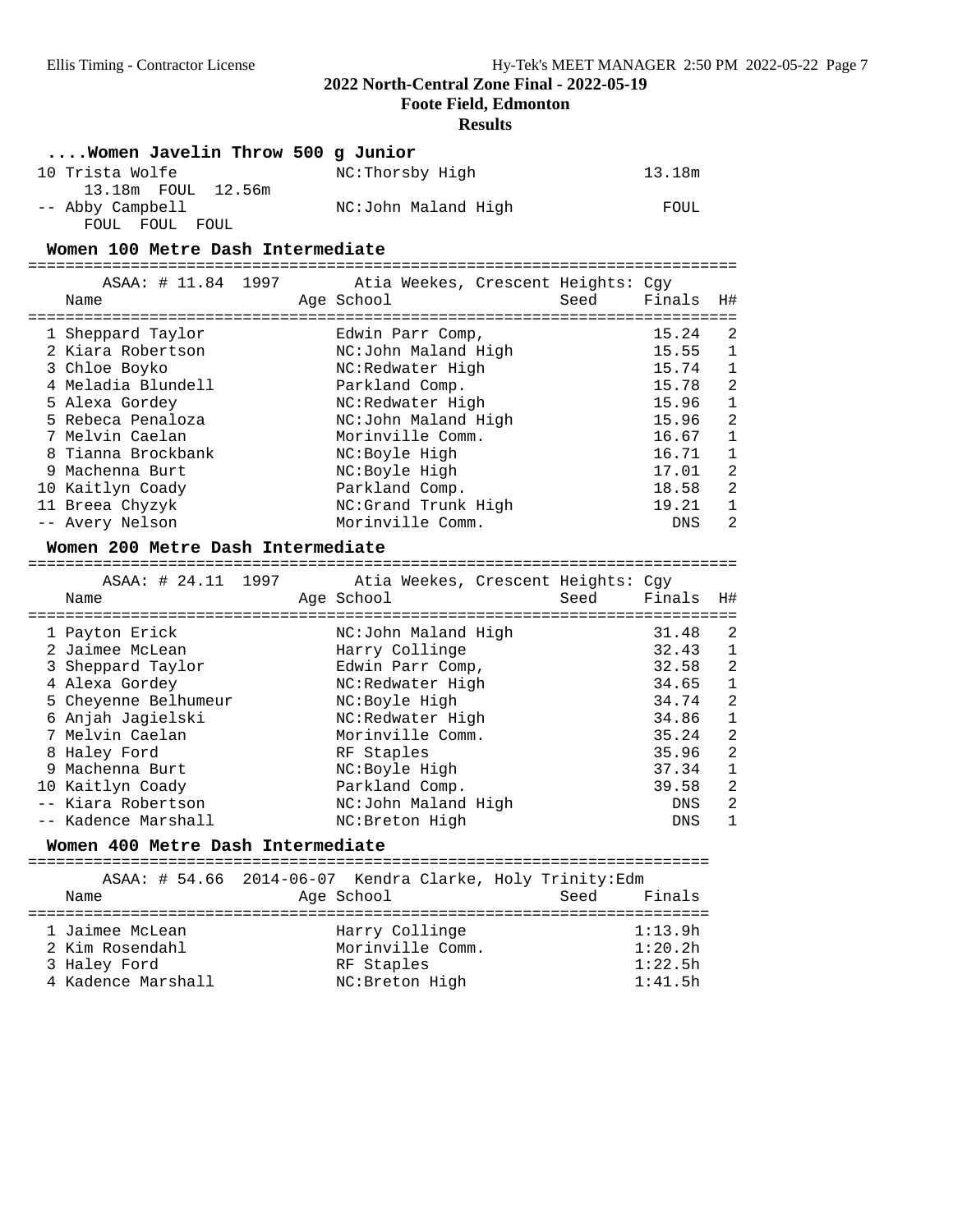#### **2022 North-Central Zone Final - 2022-05-19 Foote Field, Edmonton**

#### **Results**

#### Women 800 Metre Run Intermediate

|                 | ASAA: # 2:09.57 2015-06-05 Ginelle Demone, Leduc Compos |                |
|-----------------|---------------------------------------------------------|----------------|
| Name            | Age School                                              | Finals<br>Seed |
|                 |                                                         |                |
| 1 Payton Erick  | NC:John Maland High                                     | 3:21.9h        |
| 2 Meara Clyne   | NC:John Maland High                                     | 3:31.3h        |
| 3 Trzaska Amber | Frank Maddock                                           | 3:54.2h        |

**Women 1500 Metre Run Intermediate** =========================================================================

|                       | ASAA: # 4:37.66 2017-06-03 Emma Hubbard, William Aberhart |                |
|-----------------------|-----------------------------------------------------------|----------------|
| Name                  | Age School                                                | Finals<br>Seed |
| 1 Janelle Romanuik    | NC:St Mary High                                           | 6:00.5h        |
| 2 Victoria Brett      | RF Staples                                                | 7:06.7h        |
| 3 Cassie Boldt        | NC: Breton High                                           | 7:32.2h        |
| 4 McKenna Hillgardner | NC:Mayerthorpe High                                       | 9:14.3h        |
| -- Chloe Bonnell      | Roland Michener                                           | DNS            |
| -- Jaimee McLean      | Harry Collinge                                            | <b>DNS</b>     |

## **Women 3000 Metre Run Intermediate** =========================================================================

| ASAA: # 9:49.52 1999   |                 |                     | Emily Kroshus, Western Canada: Cqy |
|------------------------|-----------------|---------------------|------------------------------------|
| Name                   | Age School      |                     | Finals<br>Seed                     |
|                        |                 |                     |                                    |
| 1 Janelle Romanuik     | NC:St Mary High |                     | 12:43.2h                           |
| 2 Victoria Brett       | RF Staples      |                     | 15:09.5h                           |
| 3 Sarah Blasko         |                 | NC:Mayerthorpe High | 16:37.2h                           |
| -- McKenna Hillgardner |                 | NC:Mayerthorpe High | <b>DNS</b>                         |

## **Women 80 Metre Hurdles 76cm 30" 8m Intermediate** ============================================================================

 0.76 m (30 inches) hurdle height. 12 m to first hurdle, then every 8 m thereafter (white marks). ASAA: # 11.26 2012 Shaunie Morrison, Bishop O'Byrne, Calgary Name Age School ============================================================================ 1 Payton Erick NC:John Maland High 14.40 1 2 Tianna Brockbank NC:Boyle High 17.01 2 3 Paige Taylor New Sarepta Comm 17.52 2 4 Trzaska Amber Frank Maddock 18.18 2 5 Senko Breanna Morinville Comm. 20.14 1 -- Autumn Cloutier NC:Mayerthorpe High DNS 2 -- Breea Chyzyk NC:Grand Trunk High DNS 2 -- Peyton Reimer New Sarepta Comm DNS 1

## **Women 4x100 Metre Relay Intermediate** =========================================================================

 ASAA: # 49.70 1984 , Calgary Barrett, Smith, Shragge, Stevenson<br>School Seed Finals ========================================================================= 1 NC:John Maland High 'A' 59.96<br>1) Mylie Thorsen 17 (2) Rebeca Penaloza 16 1) Mylie Thorsen 17 2) Rebeca Penaloza 16 3) Meara Clyne 16 4) Kiara Robertson 17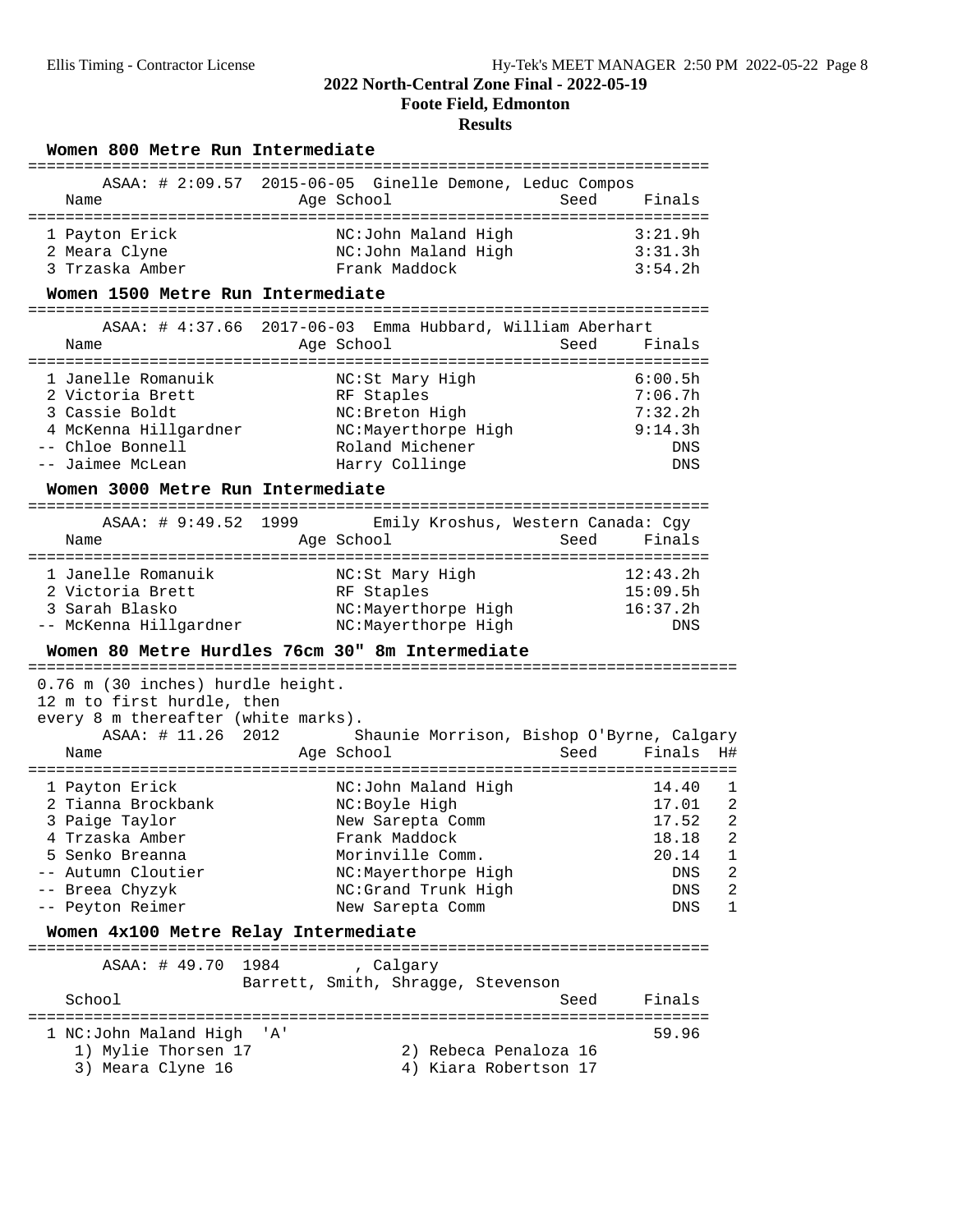**Foote Field, Edmonton**

| Women 4x100 Metre Relay Intermediate                                     |                                                   |                   |
|--------------------------------------------------------------------------|---------------------------------------------------|-------------------|
| 2 NC: Redwater High 'A'                                                  |                                                   | 1:04.96           |
| 1) Chloe Boyko 17                                                        | 2) Alexa Gordey 17                                |                   |
| 3) Anjah Jagielski 17                                                    | 4) Lindsay Harrison 17                            |                   |
| 3 NC:Boyle High 'A'                                                      |                                                   | 1:05.30           |
| 1) Machenna Burt 16                                                      | 2) Jenna Ewanciw 17                               |                   |
| 3) Tianna Brockbank 17                                                   | 4) Cheyenne Belhumeur 16                          |                   |
| Women High Jump Intermediate                                             |                                                   |                   |
| Start at 1.25 m.                                                         |                                                   |                   |
| Increment by 5 cm to 1.45 m,                                             |                                                   |                   |
| then by 3 cm and 2 cm to end of event.                                   |                                                   |                   |
| ASAA: # 1.77m 1997                                                       | Whitney Evans, Western Canada: Cgy                |                   |
| Name                                                                     | Age School<br>Seed                                | Finals            |
|                                                                          |                                                   |                   |
| 1 Abby Christensen                                                       | Morinville Comm.                                  | 1.40m             |
| 1.25 1.30 1.35 1.40                                                      |                                                   |                   |
| $0\qquad 0\qquad 0$<br>$\overline{O}$<br>2 Mylie Thorsen                 | NC:John Maland High                               | 1.35m             |
| 1.25 1.30 1.35 1.40                                                      |                                                   |                   |
| O O O XXX                                                                |                                                   |                   |
| -- Sarah Blasko                                                          | NC:Mayerthorpe High                               | DNS               |
| -- Breea Chyzyk                                                          | NC:Grand Trunk High                               | DNS               |
| -- Autumn Cloutier                                                       | NC:Mayerthorpe High                               | DNS               |
| Women Long Jump Intermediate                                             |                                                   |                   |
|                                                                          |                                                   |                   |
| Minimum distance: 3.5 m.                                                 |                                                   |                   |
|                                                                          | ASAA: # 5.61m 2013-06-07 Tiana Pisoni, McCoy High |                   |
| Name                                                                     | Age School<br>Seed                                | Finals            |
|                                                                          |                                                   |                   |
| 1 Abby Christensen Morinville Comm.<br>3.88m FOUL FOUL 3.98m 4.13m 3.65m |                                                   | 4.13m             |
| 2 Mylie Thorsen                                                          | NC:John Maland High                               | 4.10m             |
| 3.87m 3.98m 3.90m 3.64m 3.96m 4.10m                                      |                                                   |                   |
| 3 Meara Clyne                                                            | NC:John Maland High                               | 4.06 <sub>m</sub> |
| 3.69m 3.90m 3.73m 3.04m 4.02m 4.06m                                      |                                                   |                   |
| 4 Hailey Vanbrabant                                                      | Morinville Comm.                                  | 4.04 <sub>m</sub> |
| 4.04m 3.95m 3.95m 3.90m 3.82m                                            |                                                   |                   |
| 5 Shayla Herceg                                                          | Morinville Comm.                                  | 3.80m             |
| 3.53m 3.56m 3.67m 3.42m 3.59m 3.80m                                      |                                                   |                   |
| 6 Chloe Boyko                                                            |                                                   |                   |
|                                                                          | NC:Redwater High                                  | 3.75m             |
| 3.57m 3.56m 3.61m 3.75m FOUL 3.38m                                       |                                                   |                   |
| 7 Tianna Brockbank                                                       | NC:Boyle High                                     | 3.56m             |
| $2.67m$ 3.30m<br>2.46m<br>3.56m                                          |                                                   |                   |
| 8 Tianna Deleeuw                                                         | Holy Redeemer                                     | 3.27m             |
| 3.20 <sub>m</sub><br>3.27m<br>3.15m                                      |                                                   |                   |
| 9 Sheppard Taylor                                                        | Edwin Parr Comp,                                  | 3.11m             |
| 3.08m 3.11m<br>3.10m<br>10 Sarah Blasko                                  |                                                   |                   |
| $3.10m$ 2.64m<br>2.79m                                                   | NC:Mayerthorpe High                               | 3.10m             |
| 11 Breea Chyzyk                                                          | NC:Grand Trunk High                               | 2.58m             |
| $2.44m$ FOUL<br>2.58m                                                    |                                                   |                   |
| 12 Jenna Ewanciw<br>$2.57m$ 2.09m<br>2.52m                               | NC: Boyle High                                    | 2.57m             |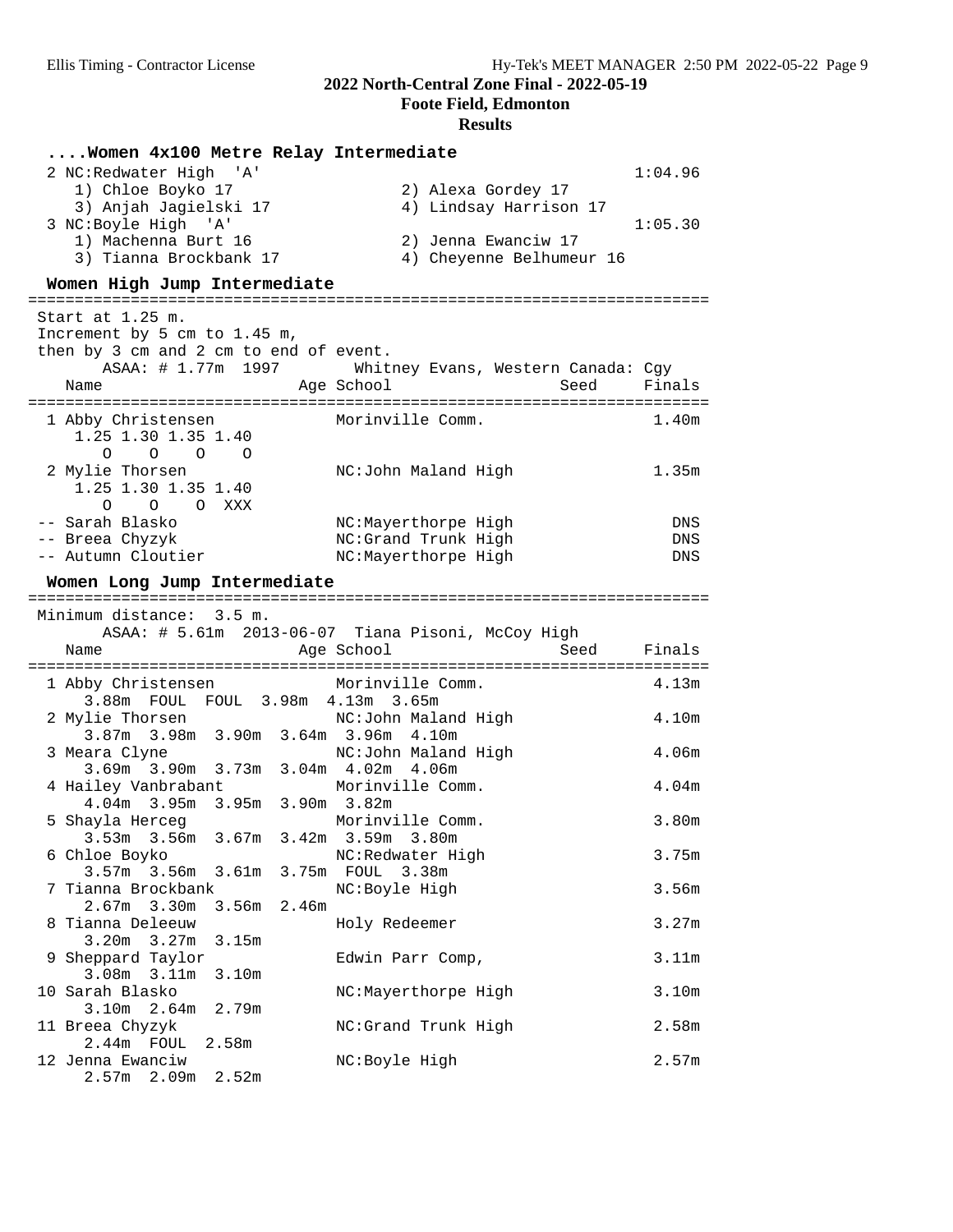**Foote Field, Edmonton**

| Women Long Jump Intermediate            |                                                      |                   |
|-----------------------------------------|------------------------------------------------------|-------------------|
| -- Kaitlyn Coady                        | Parkland Comp.                                       | DNS               |
| -- Peyton Reimer                        | New Sarepta Comm                                     | ${\rm DNS}$       |
| -- Georgia Babcock                      | NC: Breton High                                      | DNS               |
| -- Meladia Blundell                     | Parkland Comp.                                       | DNS               |
| Women Triple Jump Intermediate          |                                                      |                   |
|                                         |                                                      |                   |
| Minimum distance: 7.0 m.                |                                                      |                   |
|                                         | ASAA: # 11.98m 2013-06-08 Tiana Pisoni, McCoy High   |                   |
| Name                                    | Age School<br>Seed                                   | Finals            |
|                                         |                                                      |                   |
| 1 Mylie Thorsen                         | NC:John Maland High                                  | 8.63m             |
| 8.31m 8.16m 8.22m 8.39m 8.63m FOUL      |                                                      |                   |
| 2 Meara Clyne                           | NC:John Maland High                                  | 8.38m             |
| 7.89m 8.38m 7.87m FOUL 8.08m 7.84m      |                                                      |                   |
| 3 Shayla Herceg                         | Morinville Comm.                                     | 8.21m             |
| 8.20m 8.20m 8.05m 8.21m FOUL 7.68m      |                                                      |                   |
| 4 Anjah Jagielski                       | NC:Redwater High                                     | 7.15m             |
| 6.89m 7.04m 7.15m 6.35m 7.11m 7.11m     |                                                      |                   |
| 5 Chloe Boyko                           | NC:Redwater High                                     | 7.13m             |
| 7.13m 6.98m 6.92m 7.07m 7.02m 7.00m     |                                                      |                   |
| 6 Senko Breanna                         | Morinville Comm.                                     | 6.65m             |
| 5.98m 6.14m 5.72m 6.65m 6.32m 6.45m     |                                                      |                   |
| 7 Makaya Bentley                        | Parkland Comp.                                       | 6.60m             |
| FOUL 6.27m 6.15m FOUL 6.60m 6.24m       |                                                      |                   |
| -- Cassie Boldt                         | NC:Breton High                                       | DNS               |
|                                         |                                                      |                   |
| Women Shot Put 3 kg Intermediate        |                                                      |                   |
|                                         |                                                      |                   |
| Minimum distance: 7.0 m.                |                                                      |                   |
|                                         | ASAA: # 13.74m 2015-06-06 Gabrielle Rains, Bev Facey |                   |
| Name                                    | Seed<br>Age School                                   | Finals            |
| 1 Chloe Bonnell                         | Roland Michener                                      | 9.17m             |
| 8.37m 8.79m 8.45m 9.17m 8.50m 7.95m     |                                                      |                   |
| 2 Kyla Cygan                            | NC:Warburg High                                      | 8.76m             |
| 8.45m 8.21m 8.44m 8.22m 8.76m 7.68m     |                                                      |                   |
| 3 Makaya Bentley                        | Parkland Comp.                                       | 8.75m             |
| 8.75m 7.72m 8.42m 8.08m 7.82m 7.32m     |                                                      |                   |
| 4 Katelyn Rosendahl                     | Morinville Comm.                                     | 8.41m             |
| 7.78m 8.41m 7.77m 8.02m 7.25m 8.36m     |                                                      |                   |
| 5 Kim Rosendahl                         | Morinville Comm.                                     | 8.32m             |
| $6.45m$ $8.27m$<br>7.35m                | 8.23m 8.03m 8.32m                                    |                   |
| 6 Hailey Vanbrabant                     | Morinville Comm.                                     | 8.20 <sub>m</sub> |
| 5.77m 8.10m<br>7.65m                    | 7.65m 7.18m 8.20m                                    |                   |
| 7 Sheppard Taylor                       | Edwin Parr Comp,                                     | 6.93m             |
| $6.93m$ $6.05m$<br>6.61m                | 6.34m 6.26m 6.03m                                    |                   |
| 8 Brooke Smith                          | NC:Mayerthorpe High                                  | 6.89m             |
| $6.49m$ $6.82m$<br>6.89m                |                                                      |                   |
| 9 Georgia Babcock                       | NC: Breton High                                      | 6.83m             |
| FOUL 6.83m<br>6.75m                     |                                                      |                   |
| 10 Julia Adams                          | NC:John Maland High                                  | 5.34m             |
| FOUL 5.34m<br>4.89m                     |                                                      |                   |
| -- Janelle Wells<br>-- Lindsay Harrison | NC: Boyle High<br>NC:Redwater High                   | DNS<br>DNS        |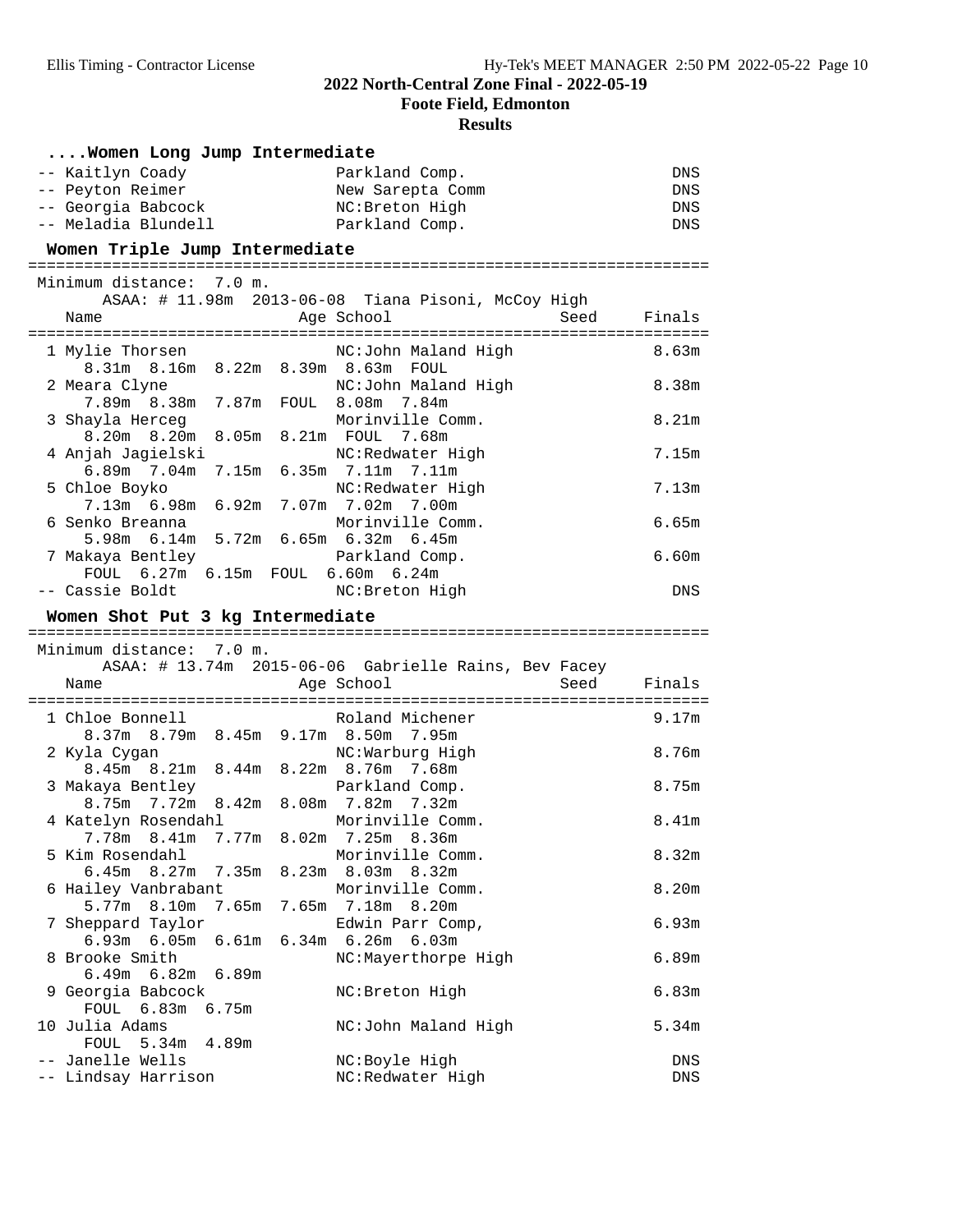**Foote Field, Edmonton**

| Women Shot Put 3 kg Intermediate             |                                                      |            |
|----------------------------------------------|------------------------------------------------------|------------|
| -- Kadence Marshall                          | NC: Breton High                                      | DNS        |
| -- Savannah Fern                             | Barrhead Comp.                                       | <b>DNS</b> |
| Women Discus Throw 1 kg Intermediate         |                                                      |            |
| Minimum distance: 16.0 m.                    |                                                      |            |
|                                              | ASAA: # 45.47m 2015-06-06 Gabrielle Rains, Bev Facey |            |
| Name                                         | Seed<br>Age School                                   | Finals     |
| 1 Kyla Cygan                                 | NC:Warburg High                                      | 23.55m     |
| 23.55m 20.15m FOUL                           |                                                      |            |
| 2 Peyton Reimer                              | New Sarepta Comm                                     | 21.33m     |
| 19.95m FOUL 21.33m<br>3 Chloe Bonnell        | Roland Michener                                      | 21.24m     |
| 21.24m 17.88m 20.15m                         |                                                      |            |
| 4 Kim Rosendahl                              | Morinville Comm.                                     | 20.20m     |
| FOUL 19.54m 20.20m<br>5 Katelyn Rosendahl    | Morinville Comm.                                     | 19.78m     |
| 19.78m  18.85m<br>17.95m                     |                                                      |            |
| 6 Meladia Blundell                           | Parkland Comp.                                       | 19.72m     |
| 19.72m<br>16.63m  17.73m<br>7 Makaya Bentley | Parkland Comp.                                       | 17.99m     |
| FOUL                                         |                                                      |            |
| 8 Lindsay Harrison                           | NC:Redwater High                                     | 17.93m     |
| FOUL 16.98m 17.93m<br>-- Rebeca Penaloza     | NC:John Maland High                                  | FOUL       |
| FOUL FOUL                                    |                                                      |            |
| -- Tianna Deleeuw                            | Holy Redeemer                                        | FOUL       |
| FOUL FOUL<br>FOUL<br>-- Janelle Wells        | NC:Boyle High                                        | FOUL       |
| FOUL FOUL FOUL                               |                                                      |            |
| -- Jenna Ewanciw                             | NC:Boyle High                                        | FOUL       |
| FOUL FOUL FOUL<br>-- Brooke Smith            | NC:Mayerthorpe High                                  | FOUL       |
| FOUL FOUL<br>FOUL                            |                                                      |            |
| -- Julia Adams                               | NC:John Maland High                                  | FOUL       |
| FOUL FOUL FOUL<br>-- Kadence Marshall        | NC: Breton High                                      | FOUL       |
| FOUL FOUL<br>FOUL                            |                                                      |            |
| -- Elijah Supat                              | NC:St Joseph High                                    | FOUL       |
| FOUL FOUL FOUL                               |                                                      |            |
| Women Javelin Throw 500 g Intermediate       |                                                      |            |
| Minimum distance:<br>16.0 m.                 |                                                      |            |
| ASAA: # 41.48m<br>2014                       | Paige Greig, Dewberry                                |            |

| Name                 | Age School       | Seed | Finals |
|----------------------|------------------|------|--------|
| 1 Peyton Reimer      | New Sarepta Comm |      | 26.55m |
| 17.21m 26.55m 25.38m |                  |      |        |
| 2 Paige Taylor       | New Sarepta Comm |      | 24.21m |
| 24.21m 17.33m        |                  |      |        |
| 3 Meladia Blundell   | Parkland Comp.   |      | 20.44m |
| 19.63m 20.44m 19.89m |                  |      |        |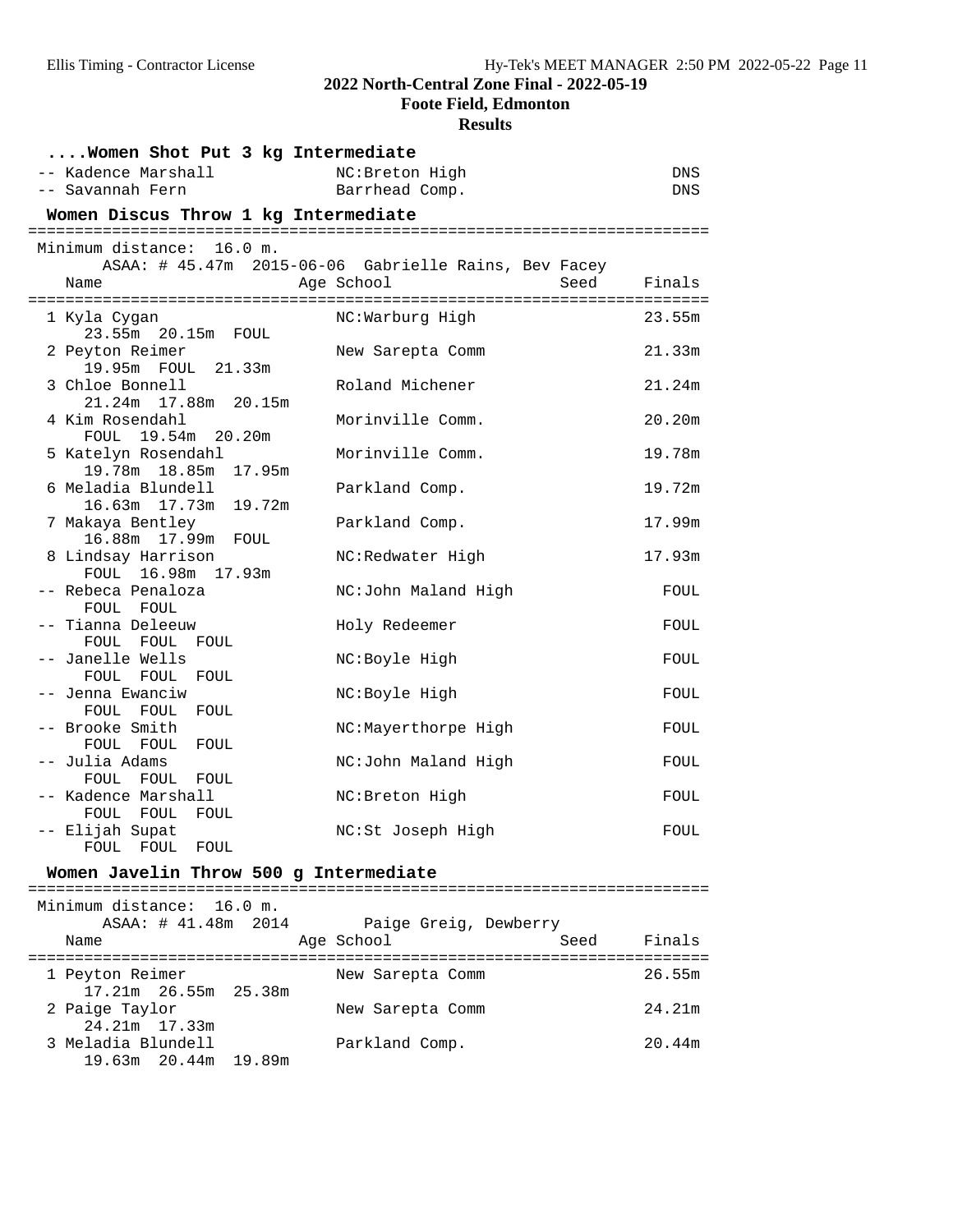**Foote Field, Edmonton**

#### **Results**

| Women Javelin Throw 500 g Intermediate |                     |        |
|----------------------------------------|---------------------|--------|
| 4 Kim Rosendahl                        | Morinville Comm.    | 18.39m |
| 18.39m 15.29m 14.54m                   |                     |        |
| 5 Rebeca Penaloza                      | NC:John Maland High | 17.56m |
| 14.23m 14.98m 17.56m                   |                     |        |
| 6 Janaye Wright                        | Holy Redeemer       | 16.36m |
| 13.70m 12.84m 16.36m                   |                     |        |
| 7 Georgia Babcock                      | NC: Breton High     | 15.81m |
| 15.66m 14.24m 15.81m                   |                     |        |
| 8 Savannah Fern                        | Barrhead Comp.      | 14.25m |
| FOUL FOUL 14.25m                       |                     |        |
| 9 Katelyn Rosendahl                    | Morinville Comm.    | 12.32m |
| 12.32m FOUL FOUL                       |                     |        |
| -- Janelle Wells                       | NC:Boyle High       | FOUL   |
| FOUL FOUL<br>FOUL                      |                     |        |
| -- Julia Adams                         | NC:John Maland High | FOUL   |
| FOUL FOUL FOUL                         |                     |        |

**Women 100 Metre Dash Senior** ========================================================================= ASAA: # 11.94 1978 Cathy Chrush, Queen Elizabeth,Cgy Name **Age School** Age School Seed Finals ========================================================================= 1 Abi Shima Morinville Comm. 14.43 2 Taurie MacPherson Parkland Comp. 15.08 3 India Lee NC:Mayerthorpe High 15.11 4 Morgan Miller NC:Mayerthorpe High 15.78 -- Mya Tenk DNS NC:John Maland High DNS -- Ava Kemp Parkland Comp. DNS -- Julia Moscaluk Thorhild Central DNS -- Ashlee Prymak RF Staples DNS

# **Women 200 Metre Dash Senior** =========================================================================

| ASAA: # 23.58 1998<br>Name | Atia Weekes, Crescent Heights, Cqy<br>Age School<br>Seed | Finals     |
|----------------------------|----------------------------------------------------------|------------|
| 1 Aimee-Rae Morin          | NC:John Maland High                                      | 29.55      |
| 2 Rebecca Letts            | RF Staples                                               | 30.87      |
| 3 Kendra Gilbert           | NC: Breton High                                          | 32.18      |
| 4 Lauren Wolsey            | Frank Maddock                                            | 39.45      |
| -- Ciara Hoetmer           | NC:Boyle High                                            | DNS        |
| -- Ashlee Prymak           | RF Staples                                               | <b>DNS</b> |
| -- Julia Moscaluk          | Thorhild Central                                         | <b>DNS</b> |

**Women 400 Metre Dash Senior** =========================================================================

| ASAA: # 54.22 2012 | Sage Watson, Medicine Hat, South | Finals  |
|--------------------|----------------------------------|---------|
| Name               | Age School                       | Seed    |
| 1 Katie Krukowski  | Morinville Comm.                 | 1:11.6h |
| 2 Rebecca Felske   | RF Staples                       | 1:15.0h |
| 3 Kendra Gilbert   | NC: Breton High                  | 1:17.4h |
| 4 Lauren Wolsey    | Frank Maddock                    | 1:38.9h |
| 5 Amanda Davidson  | NC:John Maland High              | 1:54.1h |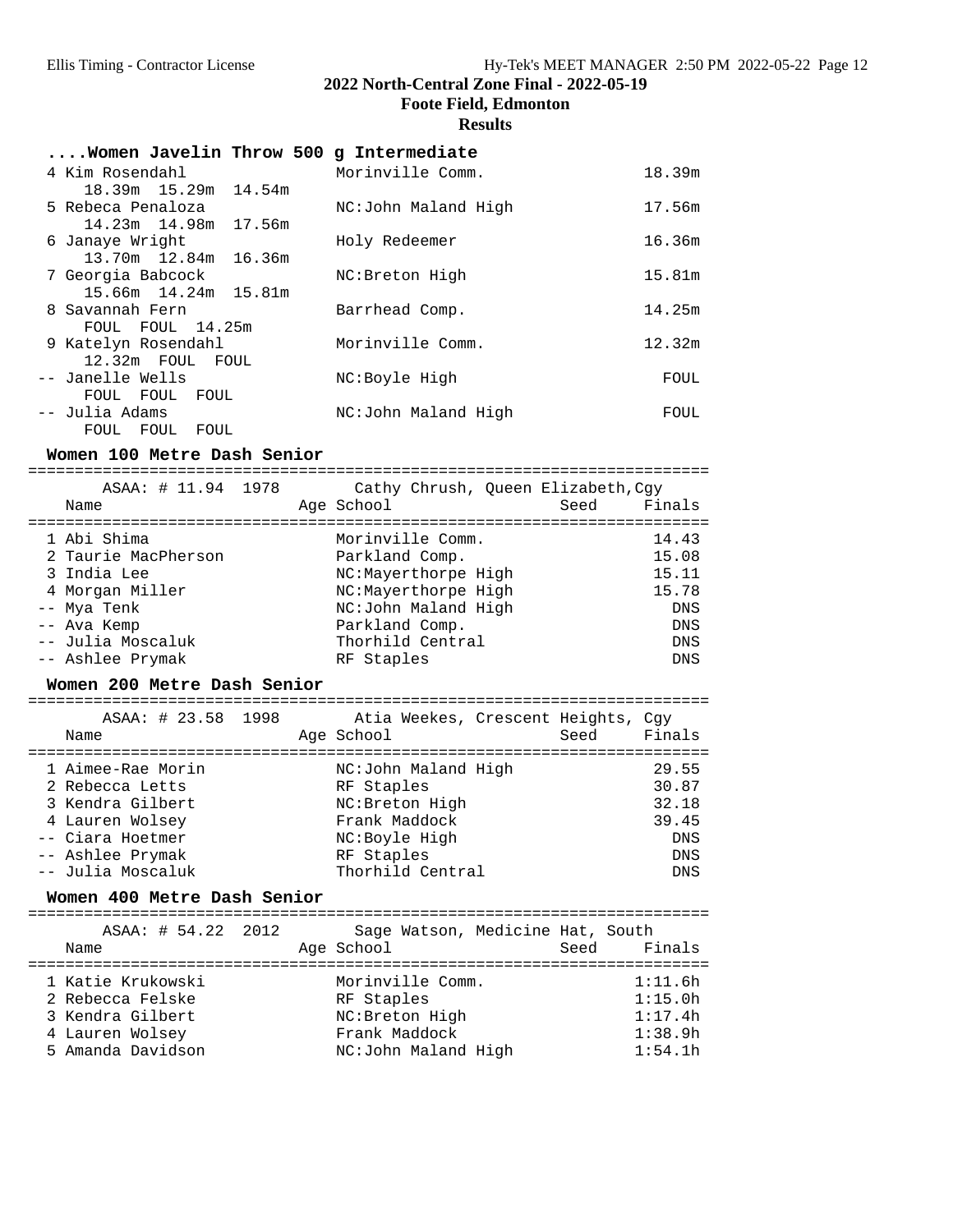#### **2022 North-Central Zone Final - 2022-05-19 Foote Field, Edmonton**

| Women 800 Metre Run Senior                                                                                                             |       |                                                                                            |                 |                                           |
|----------------------------------------------------------------------------------------------------------------------------------------|-------|--------------------------------------------------------------------------------------------|-----------------|-------------------------------------------|
| ASAA: # 2:11.60 2012<br>Name                                                                                                           |       | Jenna Westaway, Rundle College, Calg<br>Age School                                         | Seed            | Finals                                    |
| 1 Rebecca Felske<br>2 Alyssa Palma                                                                                                     |       | RF Staples<br>Morinville Comm.                                                             |                 | 3:10.6h<br>3:25.9h                        |
| Women 1500 Metre Run Senior                                                                                                            |       |                                                                                            |                 |                                           |
| ASAA: # 4:35.16 2007<br>Name                                                                                                           |       | Jessica O'Connell, Western Canada, C<br>Age School                                         |                 | Seed Finals                               |
| 1 Ciara Hoetmer                                                                                                                        |       | NC:Boyle High                                                                              |                 | 8:30.6h                                   |
| Women 3000 Metre Run Senior                                                                                                            |       |                                                                                            |                 |                                           |
| Name                                                                                                                                   |       | ASAA: # 9:49.07 2011-06-03 Ellen Pennock, Henry WiseWo<br>Age School                       | Seed            | Finals                                    |
| 1 Aimee-Rae Morin<br>2 Amanda Davidson                                                                                                 |       | NC:John Maland High<br>NC:John Maland High                                                 |                 | 12:56.0h<br>17:36.2h                      |
| Women 80 Metre Hurdles 84cm 33" 8m Senior                                                                                              |       |                                                                                            |                 |                                           |
| 0.84 m (33 inches) hurdle height.<br>12 m to first hurdle, then<br>every 8 m thereafter (white marks).<br>Name<br>:================    |       | ASAA: # 11.46 2013-06-07 Deshaunda Morrison, Bishop O'Byr<br>Age School                    | Seed<br>------- | Finals                                    |
| 1 Kyleigh Baxter<br>2 Katie Krukowski<br>3 Rebecca Letts<br>4 Amelie Burkinshaw<br>5 Amanda Davidson<br>Women 4x100 Metre Relay Senior |       | NC:Hilltop High<br>Morinville Comm.<br>RF Staples<br>Harry Collinge<br>NC:John Maland High |                 | 15.02<br>15.99<br>19.40<br>20.30<br>21.30 |
| ASAA: # 48.46                                                                                                                          |       | 1992 , Calgary                                                                             |                 |                                           |
|                                                                                                                                        |       | Dayd, McLeod, Laskot, Twumasi                                                              |                 |                                           |
| School<br>===================                                                                                                          |       |                                                                                            | Seed            | Finals                                    |
| 1 NC:Morinville Community High<br>1) Hailey Vanbrabant 17<br>3) Abi Shima 18                                                           |       | 'A'<br>2) Alyssa Palma 18<br>4) Katie Krukowski 18                                         |                 | 58.81                                     |
| 2 NC:R.F. Staples High<br>1) Heidi Huppertz 18<br>3) Rebecca Letts 18                                                                  | ' A ' | 2) Ashlee Prymak 18<br>4) Rebecca Felske 17                                                |                 | 1:00.21                                   |
| 3 NC:Holy Redeemer High<br>1) Ava Kerr 16<br>3) Janaye Wright 17                                                                       | ' A'  | 2) Tianna Deleeuw 17<br>4) Alyssa Vankosky 18                                              |                 | 1:02.58                                   |
| 4 NC: Breton High 'A'<br>1) Kendra Gilbert 18<br>3) Georgia Babcock 17                                                                 |       | 2) Cassie Boldt 17<br>4) Kadence Marshall 16                                               |                 | 1:03.68                                   |
| 5 NC:Barrhead Composite<br>1) Elizabeth Schuring 18                                                                                    | 'A'   | 2) Christina Kuric 17                                                                      |                 | 1:10.03                                   |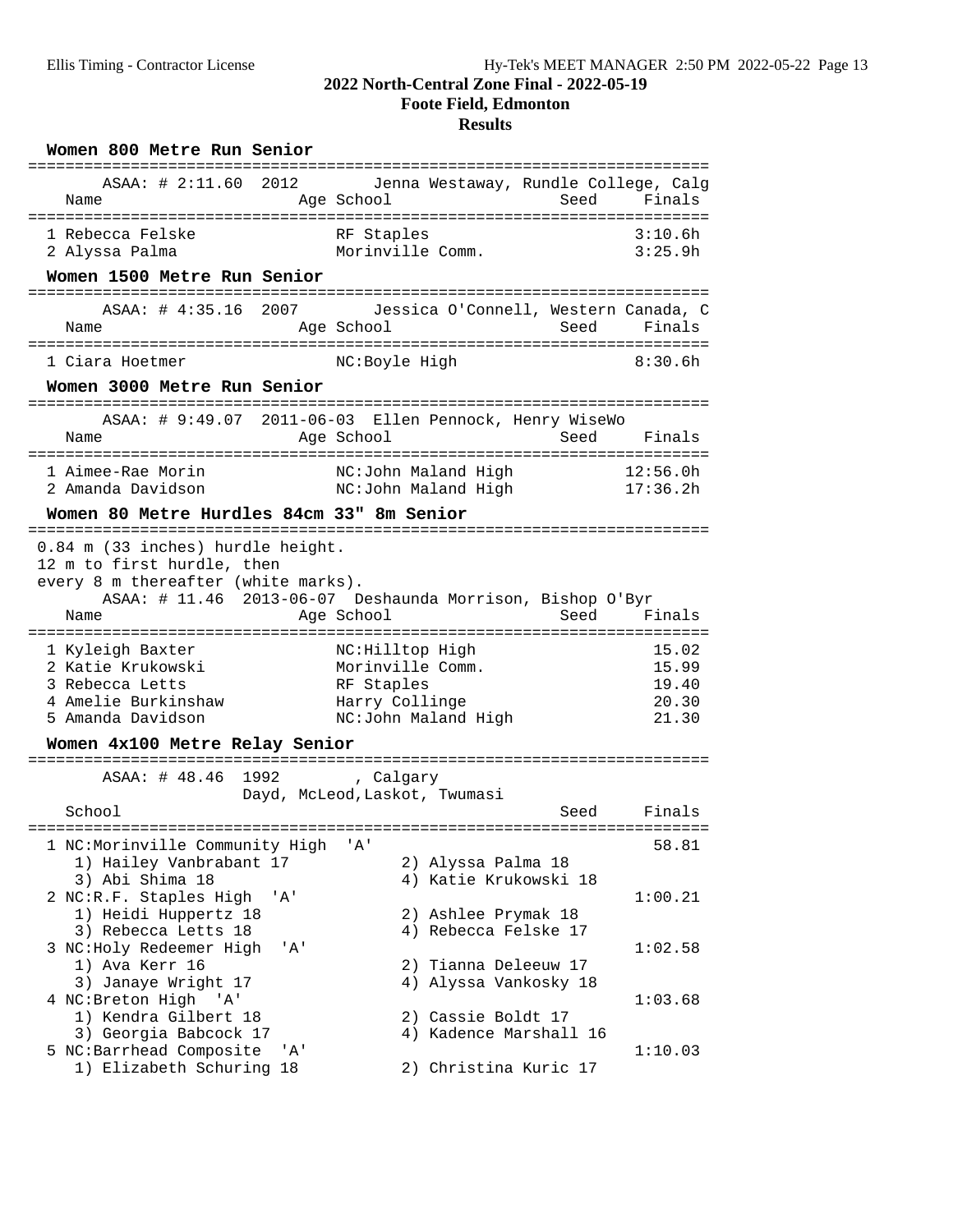**Foote Field, Edmonton**

| Women 4x100 Metre Relay Senior<br>3) Marissa De Vries 18                                                                 | 4) Courtney Stoik 16                                    |                   |
|--------------------------------------------------------------------------------------------------------------------------|---------------------------------------------------------|-------------------|
| Women High Jump Senior<br>=========================                                                                      |                                                         |                   |
| Start at 1.25 m.<br>Increment by 5 cm to 1.45 m,<br>then by 3 cm and 2 cm to end of event.<br>ASAA: # 1.83m 1998<br>Name | Witney Evans, Western Canada, Cgy<br>Age School<br>Seed | Finals            |
| 1 Heidi Huppertz<br>1.25 1.30 1.35 1.40<br>$\Omega$<br>O O XXX                                                           | RF Staples                                              | 1.35m             |
| 1 Rebecca Felske<br>1.25 1.30 1.35 1.40<br>O O O XXX                                                                     | RF Staples                                              | 1.35m             |
| 3 Aimee-Rae Morin<br>1.25 1.30 1.35 1.40<br>XO<br>O XXX<br>$\Omega$                                                      | NC:John Maland High                                     | J1.35m            |
| 4 Taurie MacPherson<br>1.25 1.30<br>O XXX                                                                                | Parkland Comp.                                          | 1.25m             |
| -- Franks Isabella<br>1.25<br><b>XXX</b>                                                                                 | NC:John Maland High                                     | NH                |
| -- Ava Kemp<br>Women Long Jump Senior                                                                                    | Parkland Comp.                                          | <b>DNS</b>        |
|                                                                                                                          |                                                         |                   |
| Minimum distance: 3.5 m.<br>ASAA: # 5.80m 1989<br>Name                                                                   | Esther Medema, Mallaig, North<br>Age School<br>Seed     | Finals            |
| 1 Kyleigh Baxter<br>4.54m  4.80m  4.41m  4.70m  4.72m  4.77m                                                             | NC:Hilltop High                                         | 4.80m             |
| 2 Rebecca Letts<br>4.32m 3.96m 4.08m 3.96m FOUL FOUL                                                                     | RF Staples                                              | 4.32m             |
| 3 Alyssa Vankosky<br>$4.22m$ $4.25m$ $3.99m$ $4.29m$                                                                     | Holy Redeemer                                           | 4.29m             |
| 4 Katie Petterson                                                                                                        | Frank Maddock                                           | 4.22m             |
| 4.09m<br>4.06m<br>3.99m<br>5 Abi Shima                                                                                   | $3.98m$ 4.22m<br>3.97m<br>Morinville Comm.              | 4.05m             |
| 3.84m<br>4.05m<br>3.71m<br>6 Aimee-Rae Morin                                                                             | $3.66m$ $3.94m$<br>3.88m<br>NC:John Maland High         | 3.96 <sub>m</sub> |
| $3.61m$ $3.64m$<br>3.83m<br>7 Heidi Huppertz                                                                             | 3.96m FOUL 3.61m<br>RF Staples                          | 3.94m             |
| 3.75m 3.71m<br>3.87 <sub>m</sub><br>8 Rebekah Knull                                                                      | 3.64m 3.79m 3.94m<br>New Sarepta Comm                   | 3.75m             |
| $3.46m$ 3.65m<br>3.75m<br>9 Kendra Gilbert                                                                               | NC: Breton High                                         | 3.69m             |
| 3.48m 3.69m<br>3.58m<br>10 India Lee                                                                                     | NC: Mayerthorpe High                                    | 3.58m             |
| 2.98m<br>3.58m<br>FOUL<br>11 Alyssa Palma<br>FOUL 3.52m<br>FOUL                                                          | Morinville Comm.                                        | 3.52m             |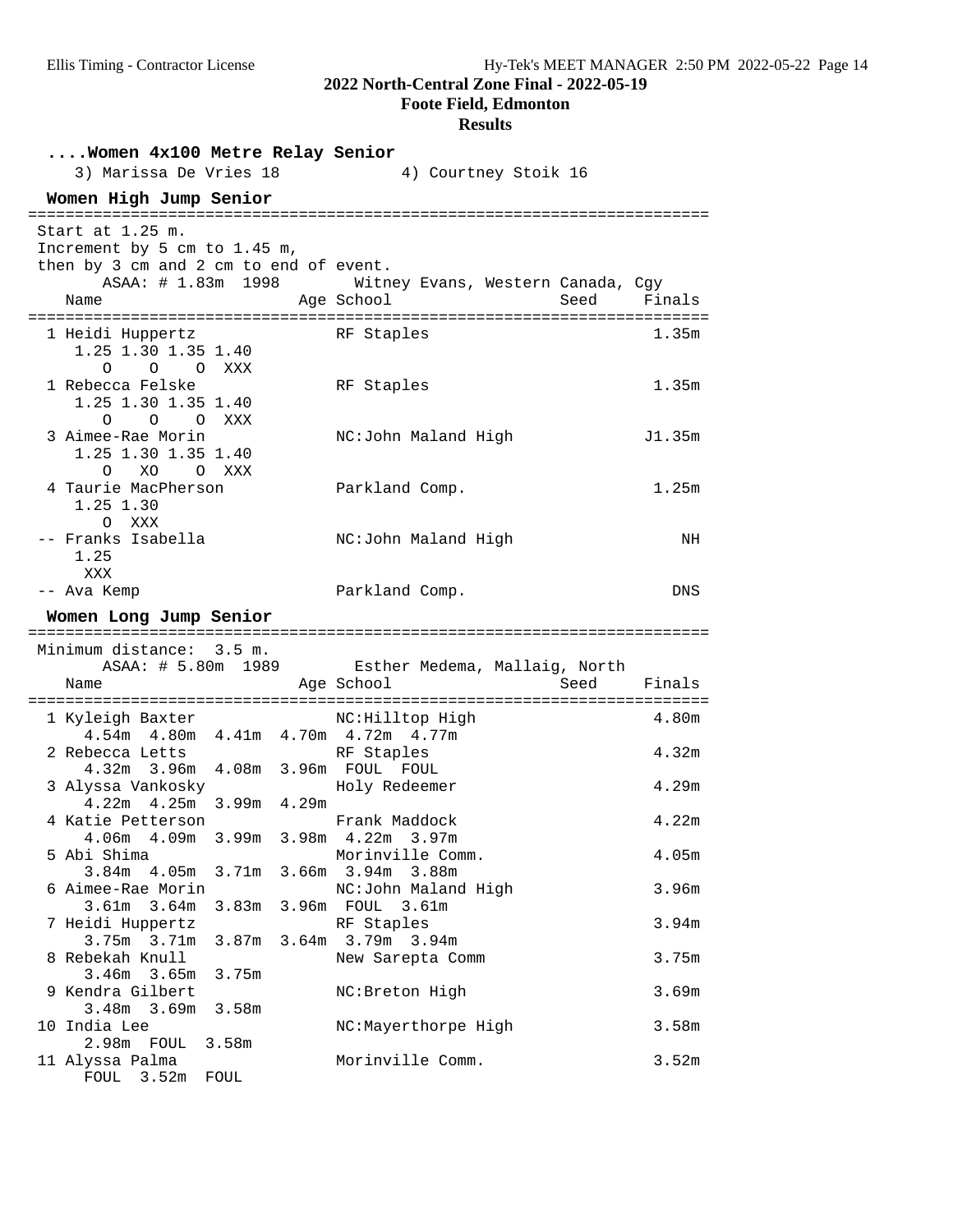**Foote Field, Edmonton**

| Women Long Jump Senior              |                        |                                                           |                   |
|-------------------------------------|------------------------|-----------------------------------------------------------|-------------------|
| 12 Anise Berube<br>3.40m FOUL 3.42m |                        | NC:Boyle High                                             | 3.42 <sub>m</sub> |
| 13 Ava Kemp<br>3.06m FOUL 3.37m     |                        | Parkland Comp.                                            | 3.37m             |
| 14 Chloe Kemp<br>3.00m FOUL FOUL    |                        | Parkland Comp.                                            | 3.00 <sub>m</sub> |
| -- Morgan Miller<br>FOUL FOUL FOUL  |                        | NC:Mayerthorpe High                                       | FOUL              |
| -- Katie Krukowski                  |                        | Morinville Comm.                                          | DNS               |
| Women Triple Jump Senior            |                        |                                                           |                   |
| Minimum distance: 7.0 m.            |                        |                                                           |                   |
|                                     |                        | ASAA: # 11.87m 2014-06-07 Tiana Pisoni, Monsignor McCoy   |                   |
| Name                                |                        | Age School                                                | Seed<br>Finals    |
|                                     |                        |                                                           |                   |
| 1 Katie Petterson                   |                        | Frank Maddock                                             | 9.33m             |
|                                     |                        | 8.64m 9.03m 8.52m 9.00m 9.23m 9.33m                       |                   |
| 2 Heidi Huppertz                    |                        | RF Staples                                                | 8.32m             |
|                                     |                        | 8.17m 8.32m 7.05m 7.40m 8.02m 7.96m                       |                   |
| 3 Taurie MacPherson                 |                        | Parkland Comp.                                            | 8.06m             |
| 4 Elizabeth Schuring                |                        | 8.06m 7.43m 7.81m FOUL 7.77m 7.70m<br>Barrhead Comp.      | 7.92m             |
|                                     |                        | 7.73m 7.20m 7.78m 7.22m 7.92m 7.50m                       |                   |
| 5 Julia Moscaluk                    |                        | Thorhild Central                                          | 7.81m             |
|                                     |                        | 7.67m 7.81m FOUL FOUL FOUL FOUL                           |                   |
| 6 Chloe Kemp                        |                        | Parkland Comp.                                            | 7.02m             |
|                                     |                        | 6.97m 6.73m 6.63m 7.02m 6.90m 6.77m                       |                   |
| -- Kyleigh Baxter                   |                        | NC: Hilltop High                                          | DNS               |
| -- Anise Berube                     |                        | NC:Boyle High                                             | DNS               |
| -- Alyssa Palma                     |                        | Morinville Comm.                                          | DNS               |
| Women Shot Put 4 kg Senior          |                        |                                                           |                   |
| Minimum distance: 7.0 m.            |                        |                                                           |                   |
|                                     |                        | ASAA: # 14.67m 1985 Suzanne Pecht, Lethbridge Coll: South |                   |
| Name                                |                        | Age School                                                | Seed<br>Finals    |
|                                     |                        |                                                           |                   |
| 1 Paige Snyder                      |                        | RF Staples                                                | 9.33m             |
|                                     |                        | 9.30m 8.89m 9.12m 8.87m 9.33m 9.16m                       |                   |
| 2 Alyssa Vankosky                   |                        | Holy Redeemer                                             | 8.20m             |
| 5.77m 8.10m                         | 7.65m                  | 7.65m 7.18m 8.20m                                         |                   |
| 3 Morgan Miller                     |                        | NC:Mayerthorpe High                                       | 8.09m             |
| 6.77m<br>7.40m                      | 5.73m                  | 6.12m 6.35m 8.09m                                         |                   |
| 4 Abbigale Kirsch                   |                        | Frank Maddock                                             | 7.65m             |
| 7.44m<br>7.63m                      | 7.15m                  | 7.23m<br>7.65m<br>7.13m                                   |                   |
| 5 Anise Berube                      |                        | NC:Boyle High                                             | 7.42m             |
| 6.71m<br>6.65m                      | FOUL<br>FOUL           | 7.15m 7.42m                                               |                   |
| 6 Chloe Kemp<br>$6.49m$ $6.77m$     | 6.47m                  | Parkland Comp.<br>5.56m 6.72m<br>6.18m                    | 6.77m             |
| 7 Christina Kuric                   |                        | Barrhead Comp.                                            | 6.66m             |
| FOUL                                | $5.27m$ 6.37m<br>6.66m | $6.05m$ $6.33m$                                           |                   |
| 8 Marissa De Vries                  |                        | Barrhead Comp.                                            | 6.61m             |
| FOUL                                | 5.71m 6.61m            |                                                           |                   |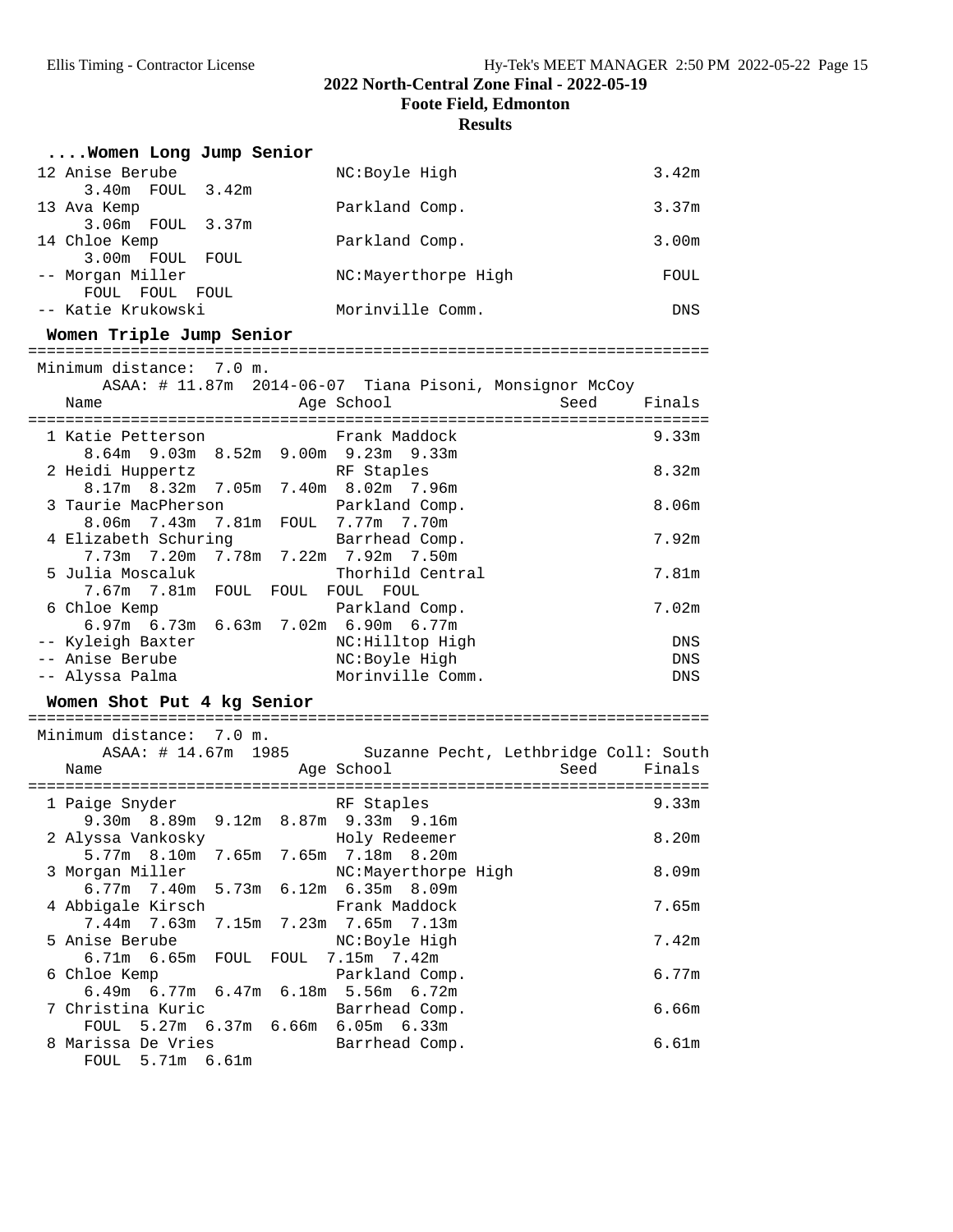**Foote Field, Edmonton**

| Women Shot Put 4 kg Senior                              |                                                      |                |
|---------------------------------------------------------|------------------------------------------------------|----------------|
| 9 Mya Tenk<br>6.30m 5.30m 5.45m                         | NC:John Maland High                                  | 6.30m          |
| 10 Cardinal Jordan<br>5.91m 5.97m 5.88m                 | Frank Maddock                                        | 5.97m          |
| 11 Franks Isabella<br>FOUL 5.76m 5.62m                  | NC:John Maland High                                  | 5.76m          |
| -- Daira Knapp                                          | NC:St Joseph High                                    | DNS            |
| -- Makayla Wolf Tail                                    | NC:St Joseph High                                    | DNS            |
| -- Alyssa Palma                                         | Morinville Comm.                                     | DNS            |
| Women Discus Throw 1 kg Senior                          |                                                      |                |
|                                                         |                                                      |                |
| Minimum distance: 16.0 m.                               | ASAA: # 48.96m 2016-06-03 Gabrielle Rains, Bev Facey |                |
| Name                                                    | Age School                                           | Seed<br>Finals |
| 1 Mya Tenk<br>20.14m 19.20m 17.04m                      | NC:John Maland High                                  | 20.14m         |
| 2 Chloe Kemp<br>FOUL 19.85m 19.86m                      | Parkland Comp.                                       | 19.86m         |
| 3 Katie Krukowski<br>19.46m 17.17m 16.96m               | Morinville Comm.                                     | 19.46m         |
| 4 Ciara Hoetmer<br>19.31m FOUL 17.23m                   | NC:Boyle High                                        | 19.31m         |
| 5 Cardinal Jordan<br>FOUL FOUL 16.74m                   | Frank Maddock                                        | 16.74m         |
| -- Daira Knapp<br>FOUL FOUL FOUL                        | NC:St Joseph High                                    | FOUL           |
| -- Franks Isabella<br>FOUL FOUL FOUL                    | NC:John Maland High                                  | FOUL           |
| Women Javelin Throw 600 g Senior                        |                                                      |                |
|                                                         |                                                      |                |
| Minimum distance: 16.0 m.                               |                                                      |                |
|                                                         | ASAA: # 40.00m 2015 Paige Greig, Dewberry            |                |
| Name                                                    | Age School                                           | Seed Finals    |
| 1 Christina Kuric<br>FOUL 17.83m 18.91m 19.53m          | Barrhead Comp.                                       | 19.53m         |
| 2 Abbigale Kirsch<br>17.96m 16.70m 16.10m 18.44m 19.38m | Frank Maddock                                        | 19.38m         |
| 3 Mya Tenk<br>FOUL<br>12.05m<br>FOUL<br>FOUL            | NC:John Maland High                                  | 12.05m         |
| 4 India Lee<br>11.80m<br>FOUL<br>FOUL<br>FOUL           | NC:Mayerthorpe High                                  | 11.80m         |
| 5 Franks Isabella<br>10.64m                             | NC:John Maland High                                  | 10.64m         |
| FOUL<br>6 Cardinal Jordan                               | Frank Maddock                                        | 9.20m          |
| FOUL FOUL<br>FOUL<br>FOUL<br>-- Courtney Stoik          | 9.20m<br>Barrhead Comp.                              | FOUL           |
| FOUL FOUL<br>FOUL<br>FOUL<br>-- Chloe Kemp              | FOUL<br>Parkland Comp.                               | DNS            |
|                                                         |                                                      |                |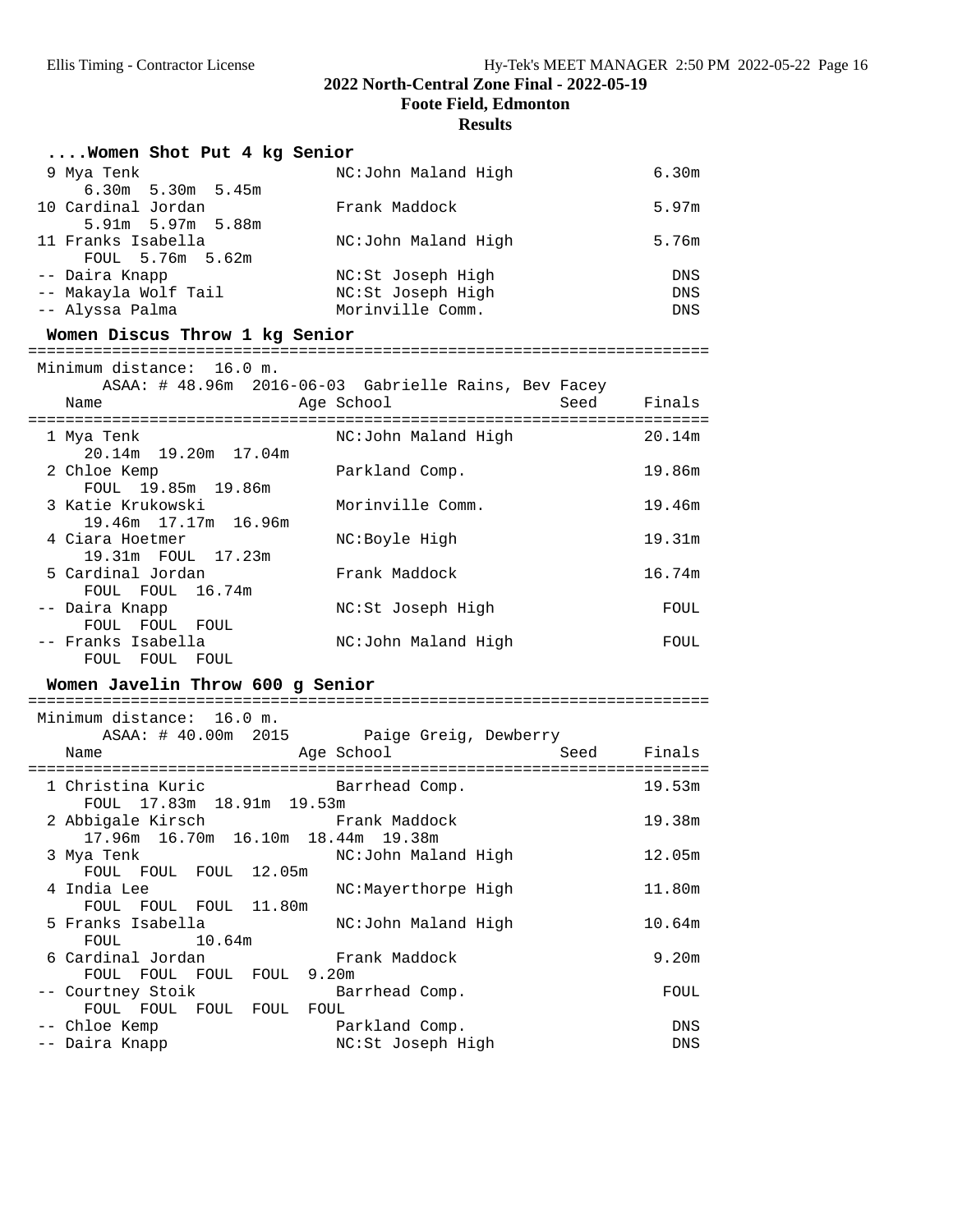**Foote Field, Edmonton**

#### **Results**

**Women 300 Metre Hurdles 0.76 m Open** ========================================================================= 0.76 m (30 inches) hurdle height. 50.0 m to first hurdle, then every 35.0 m thereafter (green marks). ASAA: # 42.53 2018-06-02 Julia Lovsin, St Peter Apostle Name Age School Age School Seed Finals ========================================================================= 1 Renae Drebert NC:Breton High 57.9h 2 Mackenzie Johnson NC:Breton High 1:08.9h **Women 4x400 Metre Relay Open** ========================================================================= ASAA: # 3:57.44 1999 , Calgary Anderson, Anderson, Barnett, McDonald School School Seed Finals ========================================================================= 1 NC:Parkland Composite 'A' 5:37.6h 1) Taurie MacPherson 18 2) Milne Jansen Van Rensburg 16 3) Anna-marie Lacasse 16  $\hskip 1.6cm 4$ ) Ella Wolfe 16 -- NC:Breton High 'A' DNS 1) Renae Drebert 16 2) Hiedi Rassmussen 16 3) Shae Mohr 16 4) Janika Gilbert 16 **Outdoor Pentathlon: #1 Women 100 Metre Dash Open Outdoor Pentathlon** ======================================================================= ASAA: # 12.34 2019-06-08 Sienna MacDonald, George McDougall Name **Age School Finals** Points ======================================================================= 1 Hailey Vanbrabant Morinville Comm. 13.6h 671 2 Alyssa Vankosky Holy Redeemer 14.1h 592 **Outdoor Pentathlon: #5 Women 800 Metre Run Open Outdoor Pentathlon** ======================================================================= ASAA: # 2:35.18 2016-06-04 Kira Kopec, St Joseph Brooks Name Age School ======================================================================= 1 Hailey Vanbrabant Morinville Comm. 2:52.3h 440 2 Alyssa Vankosky Holy Redeemer 2:54.0h 423 **Outdoor Pentathlon: #2 Women High Jump Open Outdoor Pentathlon** ======================================================================= ASAA: # 1.59m 2019-06-08 Venus Sabourin, Victoria School Name Age School Finals Points ======================================================================= 1 Alyssa Vankosky Holy Redeemer 1.35m 460 1.25 1.30 1.35 1.40 O O XO XXX 2 Hailey Vanbrabant Morinville Comm. 1.30m 409 1.25 1.30 1.35 O O XXX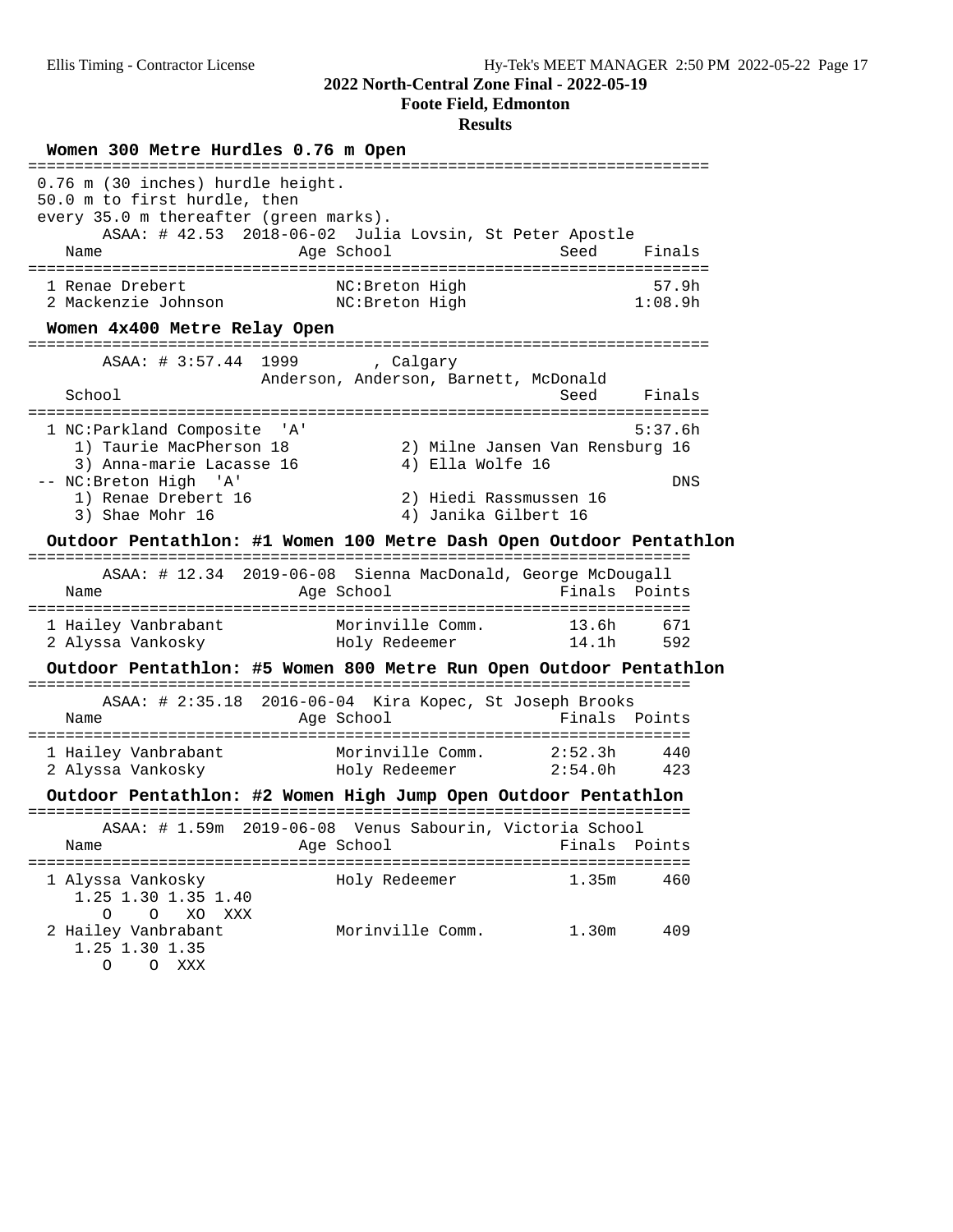## **Foote Field, Edmonton**

| Outdoor Pentathlon: #4 Women Long Jump Open Outdoor Pentathlon       |                                     |        |                |                  |
|----------------------------------------------------------------------|-------------------------------------|--------|----------------|------------------|
| ASAA: # 5.34m 2019-06-08 Sienna MacDonald, George McDougall<br>Name  | Age School                          | Finals | Points         |                  |
| 1 Alyssa Vankosky<br>$4.22m$ $4.25m$ $3.99m$                         | Holy Redeemer                       | 4.25m  | 367            |                  |
| 2 Hailey Vanbrabant<br>4.04m 3.95m 3.95m                             | Morinville Comm.                    | 4.04m  | 317            |                  |
| Outdoor Pentathlon: #3 Women Shot Put 3 kg Open Outdoor Pentathlon   |                                     |        |                |                  |
| ASAA: # 12.43m 2019-06-08 Sienna MacDonald, George McDougall<br>Name | Age School                          | Finals | Points         |                  |
| 1 Alyssa Vankosky<br>10.51m 9.66m                                    | Holy Redeemer                       | 10.51m | 563            |                  |
| 2 Hailey Vanbrabant<br>5.77m 8.10m 7.65m                             | Morinville Comm.                    | 8.10m  | 406            |                  |
| Women Outdoor Pentathlon Open                                        |                                     |        |                |                  |
| ASAA: # 3398 2019-06-08 Sienna MacDonald, George McDougall           |                                     |        |                |                  |
| Name                                                                 | Age School                          | Seed   | Finals         | H#               |
|                                                                      |                                     |        |                |                  |
| 1 Alyssa Vankosky<br>2 Hailey Vanbrabant Morinville Comm.            | Holy Redeemer                       |        | 2405<br>2243   |                  |
| Men 100 Metre Dash Junior                                            |                                     |        |                |                  |
| ASAA: # 10.68 2015-06-06 Chubba Hubbard, Bev Facey                   |                                     |        |                |                  |
| Name                                                                 | Age School                          | Seed   | Finals         | H#               |
| 1 Jordan Duong                                                       | Parkland Comp.                      |        | 12.24          | 1                |
| 2 Jamie Visser                                                       | Barrhead Comp.                      |        | 12.37          | 3                |
| 3 Jacques Ngandu Ye,                                                 | NC:John Maland High                 |        | 12.48          | $\mathbf{1}$     |
| 4 Gabriel Belley                                                     | Morinville Comm.                    |        | 12.99          | $\overline{2}$   |
| 5 Parker Vanderveen                                                  | Holy Redeemer                       |        | 13.21          | 3                |
| 5 Jacob Richardson                                                   | NC:John Maland High                 |        | 13.21          | $\mathbf{1}$     |
| 7 Mauricio Rabino                                                    | Barrhead Comp.                      |        | 13.43          | $\overline{a}$   |
| 8 Marek Crawford                                                     | NC:St Joseph High                   |        | 13.59          | $\overline{3}$   |
| 9 Kyle Penuela                                                       | NC: Hilltop High                    |        | 13.60          | $\overline{3}$   |
| 10 Matthew Lamarche                                                  | RF Staples                          |        | 13.61          | $\overline{a}$   |
| 11 Austin Bolduc                                                     | Morinville Comm.                    |        | 13.62          | 1                |
| 12 Taylor Denvir<br>13 Brady Bremner                                 | NC:Redwater High<br>NC:Warburg High |        | 13.65<br>13.68 | 1<br>$\mathbf 1$ |
| 14 Brady Bryanton                                                    | NC: Breton High                     |        | 13.87          | 3                |
| 15 Jacen Courtney                                                    | Parkland Comp.                      |        | 13.99          | 2                |
| 16 Parker Law                                                        | NC:Redwater High                    |        | 14.10          | $\mathbf 1$      |
| 17 Thomas Thring                                                     | Frank Maddock                       |        | 14.24          | $\overline{c}$   |
| 18 Daniel DeGuzman                                                   | NC:Boyle High                       |        | 14.34          | 3                |
| 19 Clayton Alyward                                                   | Thorhild Central                    |        | 15.27          | 3                |
| 20 Tekle Oleksyn                                                     | Thorhild Central                    |        | 15.34          | $\mathbf 1$      |
| 21 Lawrence Larocque                                                 | NC:Warburg High                     |        | 15.43          | $\overline{a}$   |
| -- Cohen Griffin                                                     | NC:Boyle High                       |        | DNS            | $\overline{2}$   |
| -- Laine McIntosh<br>-- Guneet Singh                                 | New Sarepta Comm<br>Roland Michener |        | DNS<br>DNS     | $\mathbf 1$<br>2 |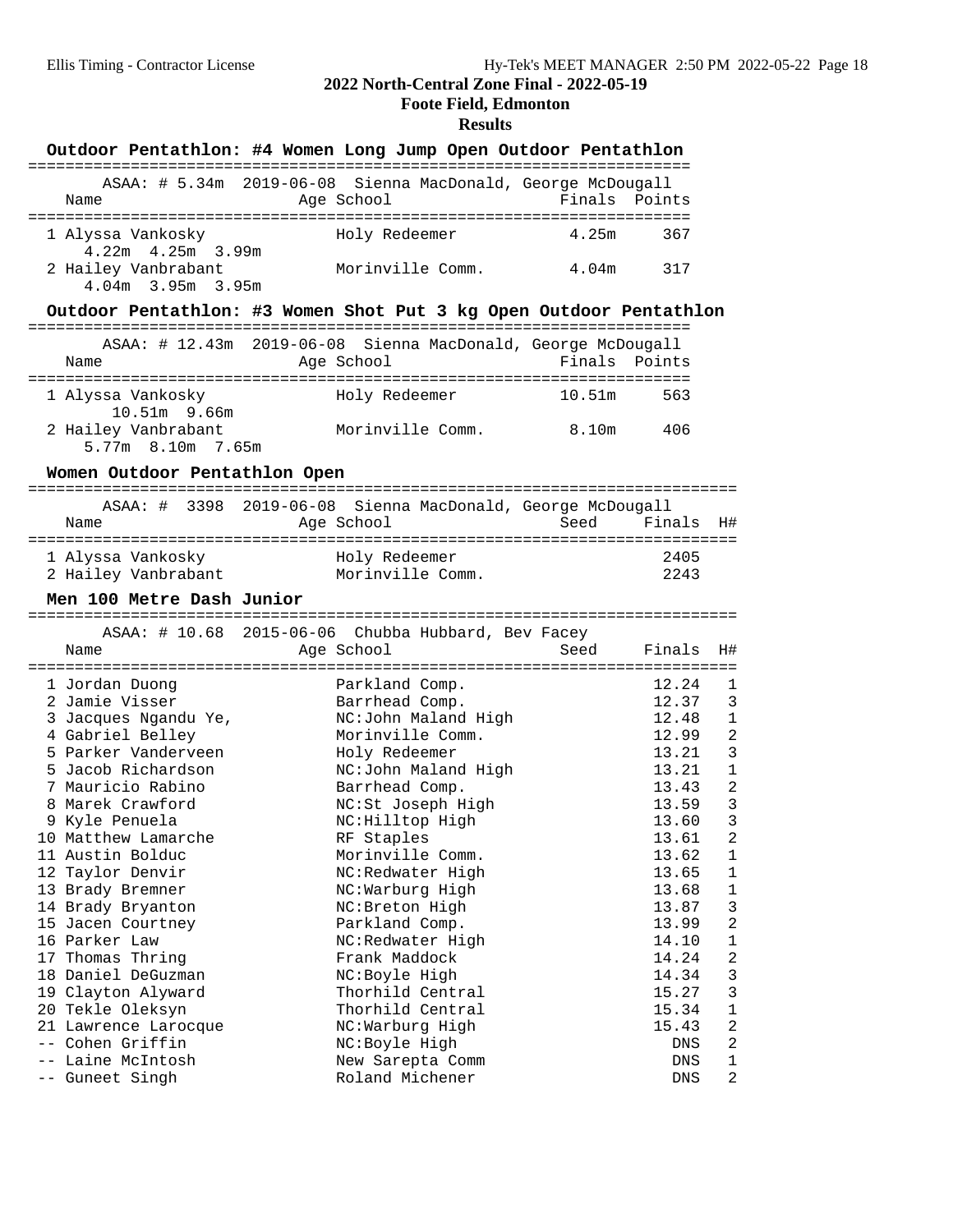**Foote Field, Edmonton**

| Men 100 Metre Dash Junior                                                  |                                                                    |                                      |
|----------------------------------------------------------------------------|--------------------------------------------------------------------|--------------------------------------|
| -- Aleks Maisonneuve                                                       | NC:Redwater High                                                   | 4<br>DNS                             |
| -- Jack Rouncville                                                         | New Sarepta Comm                                                   | SCR                                  |
| Men 200 Metre Dash Junior                                                  |                                                                    |                                      |
|                                                                            | ASAA: # 21.83 2014-06-06 Kudakwashe Murasiranwa, Holy Trinity: Edm |                                      |
| Name                                                                       | Age School<br>Seed                                                 | Finals<br>H#                         |
|                                                                            |                                                                    |                                      |
| 1 Dylan Wiley                                                              | NC:St Joseph High                                                  | 3<br>27.59                           |
| 2 Gabriel Belley                                                           | Morinville Comm.                                                   | 27.71<br>$\mathbf 1$                 |
| 3 Parker Vanderveen                                                        | Holy Redeemer                                                      | 3<br>27.87                           |
| 4 Mauricio Rabino                                                          | Barrhead Comp.                                                     | $\mathbf{1}$<br>28.18                |
| 5 Kayden Rentz                                                             | Barrhead Comp.                                                     | $\overline{a}$<br>28.43              |
| 6 Kooper Volk                                                              | NC:Grand Trunk High                                                | 3<br>28.52                           |
| 7 Brady Bremner                                                            | NC:Warburg High                                                    | 3<br>29.11                           |
| 8 Jacen Courtney                                                           | Parkland Comp.                                                     | $\overline{a}$<br>29.20              |
| 9 Kyle Penuela                                                             | NC: Hilltop High                                                   | $\overline{2}$<br>29.41              |
| 10 Wyatt Kruhlack                                                          | NC:Redwater High                                                   | $\mathbf{1}$<br>31.90                |
| 11 Guneet Singh                                                            | Roland Michener                                                    | $\overline{a}$<br>32.32              |
| 12 Tekle Oleksyn                                                           | Thorhild Central                                                   | 3<br>33.24                           |
| 13 Clayton Alyward<br>-- Daniel DeGuzman                                   | Thorhild Central                                                   | 3<br>38.40                           |
| -- Cohen Griffin                                                           | NC:Boyle High<br>NC:Boyle High                                     | $\overline{a}$<br>DNS<br>$\mathbf 1$ |
| -- Jacques Ngandu Ye,                                                      | NC:John Maland High                                                | DNS<br>$\overline{a}$<br>DNS         |
| -- Matthew Davis                                                           | NC:Kinuso School                                                   | $\overline{3}$<br>DNS                |
| -- Clayton Smith                                                           | NC: Breton High                                                    | 3<br>DNS                             |
|                                                                            |                                                                    |                                      |
| Men 400 Metre Dash Junior                                                  |                                                                    |                                      |
|                                                                            | ASAA: # 49.90 2016-06-04 Sheldon Louza, Crescent Hts Cal           |                                      |
| Name                                                                       | Age School                                                         | Seed Finals                          |
|                                                                            |                                                                    |                                      |
| 1 Wylie Smith                                                              | NC: Breton High                                                    | 1:00.11                              |
| 2 Marek Crawford                                                           | NC:St Joseph High                                                  | 1:08.58                              |
| 3 Nathon Tryon                                                             | NC: Breton High                                                    | 1:14.33                              |
| 4 Tyler Mills                                                              | NC:Redwater High                                                   | 1:27.40                              |
| -- Dylan Wiley                                                             | NC:St Joseph High                                                  | <b>DNS</b>                           |
| Men 800 Metre Run Junior                                                   |                                                                    |                                      |
| ===================================<br>ASAA: # 1:52.86<br>$2015 - 06 - 05$ | ===============================<br>Scott Chalupiak, George McDou   |                                      |
| Name                                                                       | Age School<br>Seed                                                 | Finals                               |
|                                                                            | :====================                                              |                                      |
| 1 Andrew Vander Haeghe                                                     | Parkland Comp.                                                     | 2:41.6h                              |
| 2 Mattias Kidd                                                             | Morinville Comm.                                                   | 2:46.5h                              |
| 3 Aidan Letwin                                                             | NC:Redwater High                                                   | 2:57.5h                              |
| -- Ethan Grossenbacher                                                     | Barrhead Comp.                                                     | DNS                                  |
| Men 1500 Metre Run Junior                                                  |                                                                    |                                      |
| ==================================<br>ASAA: 4:03.00<br>1984                | -----------------------------                                      |                                      |
| Name                                                                       | Alex Mowat, Wm. Aberhat: Cgy<br>Age School<br>Seed                 | Finals                               |
|                                                                            | -------------------------------------                              |                                      |
| 1 Kaden Tuininga                                                           | Barrhead Comp.                                                     | 5:17.0h                              |
| 2 Ryan Heuser                                                              | NC:Redwater High                                                   | 5:22.1h                              |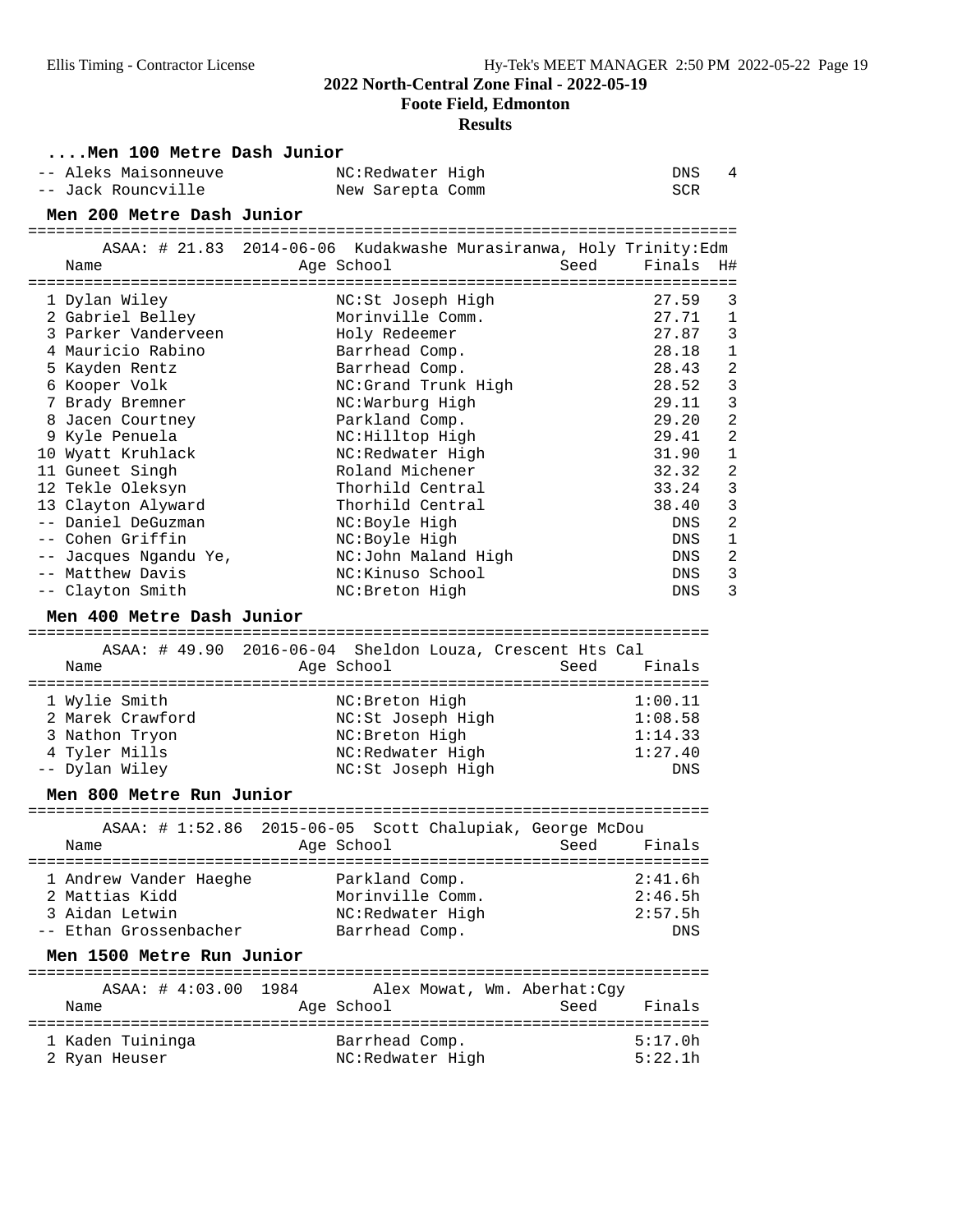**Foote Field, Edmonton**

#### **Results**

#### **....Men 1500 Metre Run Junior**

| 3 Andrew Vander Haeghe | Parkland Comp.   | 5:22.5h |
|------------------------|------------------|---------|
| 4 Evan Hiemer          | Thorhild Central | 5:23.9h |
| 5 Matthew Dick         | RF Staples       | 6:02.7h |
| 6 Mattias Kidd         | Morinville Comm. | 6:23.7h |
| 7 Safronovich Owen     | Frank Maddock    | 6:34.6h |
| 8 Aidan Letwin         | NC:Redwater High | 6:45.2h |
| 9 Lawrence Larocque    | NC:Warburg High  | 7:06.9h |
| -- Clayton Smith       | NC: Breton High  | DNS     |

## **Men 3000 Metre Run Junior** =========================================================================

| ASAA: # 8:53.47 2006 | Nyial Majock, Jack James | Finals   |
|----------------------|--------------------------|----------|
| Name                 | Age School               | Seed     |
| 1 Kaden Tuininga     | Barrhead Comp.           | 11:05.1h |
| 2 Matthew Dick       | RF Staples               | 12:08.0h |
| 3 Safronovich Owen   | Frank Maddock            | 13:13.3h |

**Men 100 Metre Hurdles 84cm 33" 8.5 Junior** ========================================================================= 0.84 m (33 inches) hurdle height.

13 m to first hurdle, then

every 8.5 m thereafter (black marks).

| Name               | ASAA: # 13.25 2015-06-05 Mehrdad Shokoohi, William Aber<br>Age School | Seed | Finals     |
|--------------------|-----------------------------------------------------------------------|------|------------|
| 1 Samuel Bowsfield | RF Staples                                                            |      | 19.27      |
| 2 Wyatt Kruhlack   | NC:Redwater High                                                      |      | 20.42      |
| 3 Terran Ewasiw    | Thorhild Central                                                      |      | 24.11      |
| -- Nyle Doornbosch | New Sarepta Comm                                                      |      | DNS        |
| -- Kooper Volk     | NC: Grand Trunk High                                                  |      | <b>DNS</b> |
| -- Dylan Wiley     | NC:St Joseph High                                                     |      | <b>DNS</b> |

#### Men 4x100 Metre Relay Junior

|                                                          | ASAA: # 44.04 2013-06-07 CA:Notre Dame School, Notre Dame<br>M Browne, B Lewis, C Burr, C Hunchak |            |
|----------------------------------------------------------|---------------------------------------------------------------------------------------------------|------------|
| School                                                   | Seed                                                                                              | Finals     |
| 1 NC:Barrhead Composite<br>' A '<br>1) Kaden Tuininga 16 |                                                                                                   | 52.40      |
| 3) Kayden Rentz 16                                       | 2) Mauricio Rabino 16<br>4) Jamie Visser 16                                                       |            |
| 2 NC:Parkland Composite<br>$^{\prime}$ A $^{\prime}$     |                                                                                                   | 54.93      |
| 1) Jacen Courtney 15                                     | 2) Kyle Dickson 16                                                                                |            |
| 3) Jordan Duong 15                                       | 4) Jesse Smith 16                                                                                 |            |
| 3 NC: Breton High 'A'                                    |                                                                                                   | 56.11      |
| 1) Wylie Smith 16                                        | 2) Clayton Smith 16                                                                               |            |
| 3) Brady Bryanton 15                                     | 4) Nathon Tryon 16                                                                                |            |
| 4 NC:R.F. Staples High 'A'                               |                                                                                                   | 59.58      |
| 1) Javan Breckenridge 16                                 | 2) Samuel Bowsfield 16                                                                            |            |
| 3) Matthew Lamarche 16                                   | 4) Matthew Dick 16                                                                                |            |
| -- NC:R.F. Staples High 'B'                              |                                                                                                   | <b>SCR</b> |
| NC: Breton High 'B'                                      |                                                                                                   | <b>SCR</b> |
| -- NC:Redwater High 'A'                                  |                                                                                                   | <b>SCR</b> |
| 1) Taylor Denvir 16                                      | 2) Ryan Heuser 16                                                                                 |            |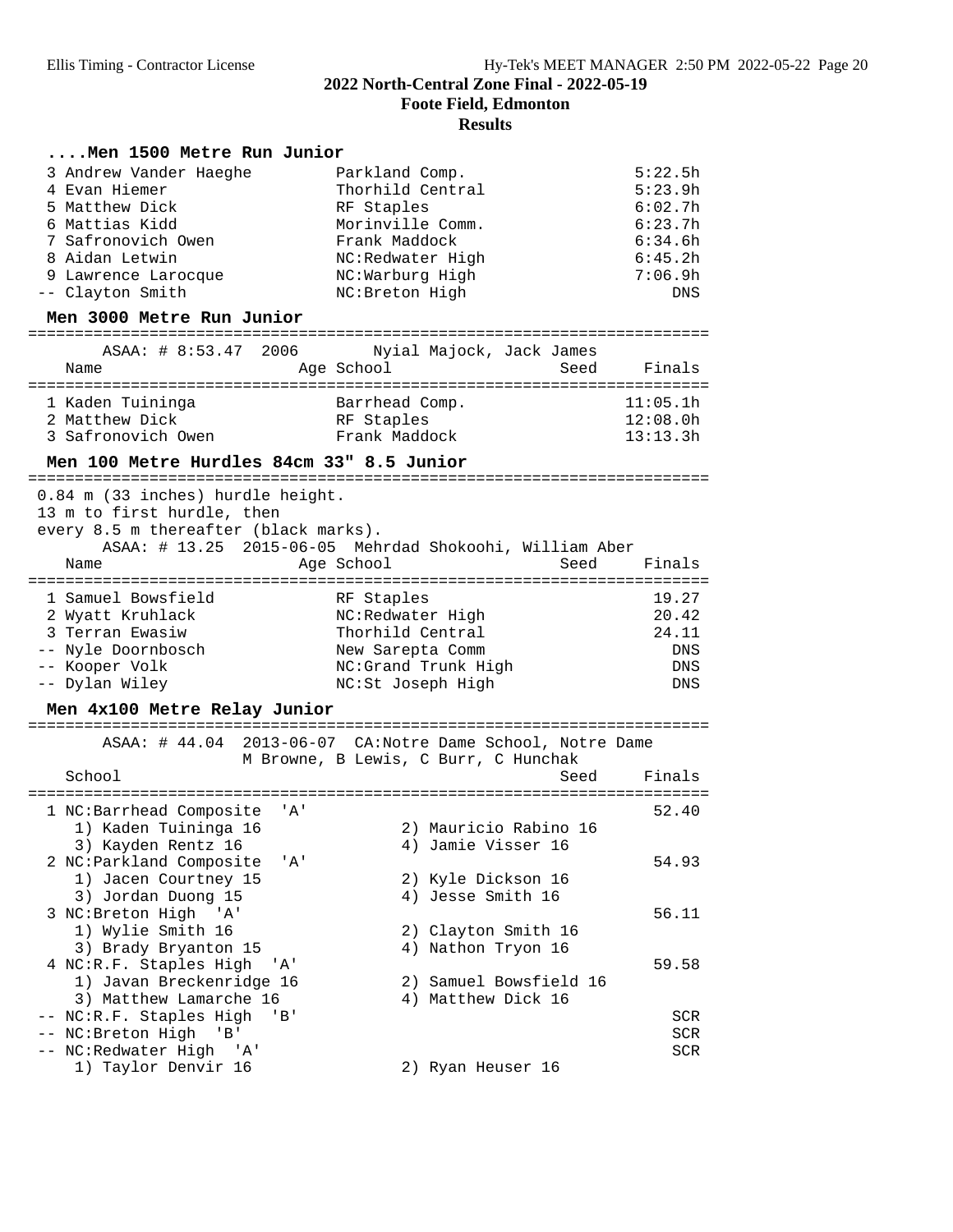**Foote Field, Edmonton**

| Men 4x100 Metre Relay Junior                                                |                                                        |                   |
|-----------------------------------------------------------------------------|--------------------------------------------------------|-------------------|
| 3) Parker Law 16<br>-- NC:Warburg High 'A'                                  | 4) Wyatt Kruhlack 16                                   | SCR               |
| Men High Jump Junior                                                        |                                                        |                   |
| ================================<br>Start at 1.45 m.                        |                                                        |                   |
| Increment by 5 cm to 1.65 m,                                                |                                                        |                   |
| then by 3 cm and 2 cm to end of event.                                      |                                                        |                   |
|                                                                             | ASAA: # 2.01m 2015-06-06 Charlie Kambata, Ernest Manni |                   |
| Name<br>================================                                    | Age School<br>Seed                                     | Finals            |
| 1 Gabriel Belley                                                            | Morinville Comm.                                       | 1.55m             |
| 1.45 1.50 1.55 1.60                                                         |                                                        |                   |
| O O O XXX                                                                   |                                                        |                   |
| 2 Samuel Bowsfield                                                          | RF Staples                                             | J1.55m            |
| 1.35 1.40 1.45 1.50 1.55 1.60                                               |                                                        |                   |
| XO XXX<br>O XO O O                                                          |                                                        |                   |
| 3 Luke Kristiansen                                                          | Barrhead Comp.                                         | J1.55m            |
| 1.35 1.40 1.45 1.50 1.55 1.60                                               |                                                        |                   |
| 0 0 0 XXO XXX<br>$\circ$                                                    |                                                        |                   |
| 4 Daniel Feledichuk                                                         | Thorhild Central                                       | 1.50 <sub>m</sub> |
| 1.35 1.40 1.45 1.50 1.55<br>$\circ$<br>$\overline{O}$<br>XO XXX<br>$\Omega$ |                                                        |                   |
| 4 Matthew Lamarche                                                          | RF Staples                                             | 1.50 <sub>m</sub> |
| 1.35 1.40 1.45 1.50 1.55                                                    |                                                        |                   |
| P O O XO XXX                                                                |                                                        |                   |
| 6 Ethan Grossenbacher                                                       | Barrhead Comp.                                         | J1.50m            |
| 1.35 1.40 1.45 1.50 1.55                                                    |                                                        |                   |
| O XXO<br>$\circ$ $\circ$<br>XXX                                             |                                                        |                   |
| 7 Nathon Tryon                                                              | NC: Breton High                                        | 1.45m             |
| 1.35 1.40 1.45 1.50                                                         |                                                        |                   |
| O O O XXX                                                                   |                                                        |                   |
| 8 Taylor Denvir                                                             | NC:Redwater High                                       | J1.45m            |
| 1.40 1.45 1.50                                                              |                                                        |                   |
| XO.<br>O XXX<br>9 Austin Bolduc                                             | Morinville Comm.                                       | J1.45m            |
| 1.45 1.50                                                                   |                                                        |                   |
| XO XXX                                                                      |                                                        |                   |
| 10 Wyatt Kruhlack                                                           | NC:Redwater High                                       | 1.40 <sub>m</sub> |
| 1.35 1.40 1.45                                                              |                                                        |                   |
| O O XXX                                                                     |                                                        |                   |
| 10 Jesse Smith                                                              | Parkland Comp.                                         | 1.40 <sub>m</sub> |
| 1.35 1.40 1.45                                                              |                                                        |                   |
| $\circ$<br>$\circ$<br>Χ                                                     |                                                        |                   |
| Carson Hinkle                                                               | New Sarepta Comm                                       | NH                |
| 1.35                                                                        |                                                        |                   |
| XXX                                                                         |                                                        |                   |
| -- Dylan Wiley                                                              | NC:St Joseph High                                      | DNS               |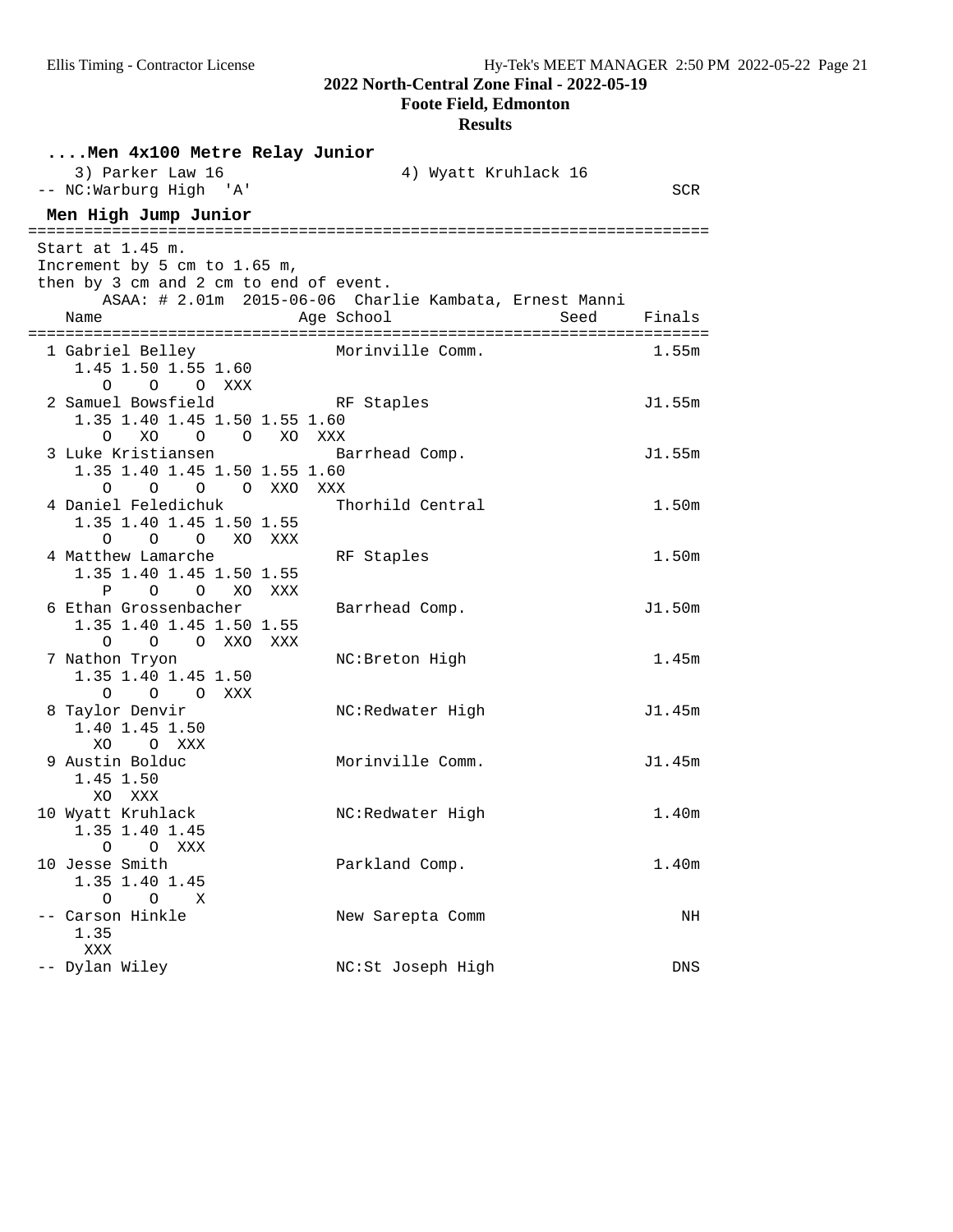**Foote Field, Edmonton**

## **Results**

Men Long Jump Junior

| Minimum distance: 4.5 m.<br>ASAA: # 6.72m 2015-06-05 Lewis Collin, Edmonton Chr<br>Age School<br>Seed<br>Finals<br>Name<br>Η#<br>1 Jordan Duong<br>Parkland Comp.<br>5.38m<br>2<br>4.74m  4.40m  FOUL  4.78m  4.38m  5.38m<br>2 Marek Crawford<br>NC:St Joseph High<br>5.12m<br>1<br>5.12m 4.68m FOUL FOUL 4.64m FOUL<br>3 Kyle Penuela<br>NC: Hilltop High<br>5.03m<br>1<br>5.03m  4.94m  4.96m  4.69m  FOUL  FOUL<br>Morinville Comm.<br>4 Austin Bolduc<br>J5.03m<br>1<br>5.03m  4.86m  4.66m  4.90m  FOUL  4.93m<br>5 Kaden Tuininga<br>4.90m<br>Barrhead Comp.<br>$\mathbf{1}$<br>4.69m  4.73m  4.55m  4.50m  4.82m  4.90m<br>4.65m<br>6 Thomas Thring<br>Frank Maddock<br>$\mathbf{1}$<br>4.51m  4.65m  4.65m<br>FOUL<br>Morinville Comm.<br>2<br>7 Gabriel Belley<br>4.64m<br>$4.64m$ FOUL<br>FOUL<br>8 Mauricio Rabino<br>$\overline{a}$<br>Barrhead Comp.<br>4.61m<br>4.61m FOUL 4.58m |
|-------------------------------------------------------------------------------------------------------------------------------------------------------------------------------------------------------------------------------------------------------------------------------------------------------------------------------------------------------------------------------------------------------------------------------------------------------------------------------------------------------------------------------------------------------------------------------------------------------------------------------------------------------------------------------------------------------------------------------------------------------------------------------------------------------------------------------------------------------------------------------------------------|
|                                                                                                                                                                                                                                                                                                                                                                                                                                                                                                                                                                                                                                                                                                                                                                                                                                                                                                 |
|                                                                                                                                                                                                                                                                                                                                                                                                                                                                                                                                                                                                                                                                                                                                                                                                                                                                                                 |
|                                                                                                                                                                                                                                                                                                                                                                                                                                                                                                                                                                                                                                                                                                                                                                                                                                                                                                 |
|                                                                                                                                                                                                                                                                                                                                                                                                                                                                                                                                                                                                                                                                                                                                                                                                                                                                                                 |
|                                                                                                                                                                                                                                                                                                                                                                                                                                                                                                                                                                                                                                                                                                                                                                                                                                                                                                 |
|                                                                                                                                                                                                                                                                                                                                                                                                                                                                                                                                                                                                                                                                                                                                                                                                                                                                                                 |
|                                                                                                                                                                                                                                                                                                                                                                                                                                                                                                                                                                                                                                                                                                                                                                                                                                                                                                 |
|                                                                                                                                                                                                                                                                                                                                                                                                                                                                                                                                                                                                                                                                                                                                                                                                                                                                                                 |
|                                                                                                                                                                                                                                                                                                                                                                                                                                                                                                                                                                                                                                                                                                                                                                                                                                                                                                 |
|                                                                                                                                                                                                                                                                                                                                                                                                                                                                                                                                                                                                                                                                                                                                                                                                                                                                                                 |
| 2<br>4.47m<br>9 Ryan Heuser<br>NC:Redwater High                                                                                                                                                                                                                                                                                                                                                                                                                                                                                                                                                                                                                                                                                                                                                                                                                                                 |
| 4.47m  4.31m  FOUL<br>10 Aidin Werenka<br>4.27m<br>2<br>New Sarepta Comm                                                                                                                                                                                                                                                                                                                                                                                                                                                                                                                                                                                                                                                                                                                                                                                                                        |
| $FOUL \t4.27m$<br>FOUL<br>3.96m<br>11 Matthew Dick<br>RF Staples<br>$\mathbf{1}$                                                                                                                                                                                                                                                                                                                                                                                                                                                                                                                                                                                                                                                                                                                                                                                                                |
| FOUL FOUL 3.96m<br>$\overline{a}$<br>12 Adam Roth<br>NC:Grand Trunk High<br>3.84 <sub>m</sub>                                                                                                                                                                                                                                                                                                                                                                                                                                                                                                                                                                                                                                                                                                                                                                                                   |
| FOUL FOUL 3.84m<br>$\sqrt{2}$<br>-- Jesse Smith<br>Parkland Comp.<br>FOUL                                                                                                                                                                                                                                                                                                                                                                                                                                                                                                                                                                                                                                                                                                                                                                                                                       |
| FOUL FOUL FOUL<br>-- Carson Hinkle<br>New Sarepta Comm<br>FOUL<br>1                                                                                                                                                                                                                                                                                                                                                                                                                                                                                                                                                                                                                                                                                                                                                                                                                             |
| FOUL FOUL FOUL<br>-- Daniel DeGuzman<br>NC:Boyle High<br>FOUL<br>1                                                                                                                                                                                                                                                                                                                                                                                                                                                                                                                                                                                                                                                                                                                                                                                                                              |
| FOUL FOUL<br>FOUL<br>-- Aidan Letwin<br>2<br>NC:Redwater High<br>DNS                                                                                                                                                                                                                                                                                                                                                                                                                                                                                                                                                                                                                                                                                                                                                                                                                            |
| $\overline{a}$<br>-- Guneet Singh<br>Roland Michener<br>DNS                                                                                                                                                                                                                                                                                                                                                                                                                                                                                                                                                                                                                                                                                                                                                                                                                                     |
| -- Clayton Smith<br>NC: Breton High<br>$\mathbf{1}$<br>DNS                                                                                                                                                                                                                                                                                                                                                                                                                                                                                                                                                                                                                                                                                                                                                                                                                                      |
| $\sqrt{2}$<br>-- Tayden Westendorf<br>NC:St Joseph High<br>DNS                                                                                                                                                                                                                                                                                                                                                                                                                                                                                                                                                                                                                                                                                                                                                                                                                                  |
| $\mathbf 1$<br>-- Laine McIntosh<br>New Sarepta Comm<br>DNS                                                                                                                                                                                                                                                                                                                                                                                                                                                                                                                                                                                                                                                                                                                                                                                                                                     |
| -- Dominic Dutchak<br>NC:Warburg High<br>${\rm DNS}$<br>$\mathbf 1$                                                                                                                                                                                                                                                                                                                                                                                                                                                                                                                                                                                                                                                                                                                                                                                                                             |
| -- Clayton Alyward<br>Thorhild Central<br>2<br>DNS                                                                                                                                                                                                                                                                                                                                                                                                                                                                                                                                                                                                                                                                                                                                                                                                                                              |
| -- Matthew Davis<br>2<br>NC: Kinuso School<br>DNS                                                                                                                                                                                                                                                                                                                                                                                                                                                                                                                                                                                                                                                                                                                                                                                                                                               |
| NC:John Maland High<br>-- Jacques Ngandu Ye,<br>DNS<br>2                                                                                                                                                                                                                                                                                                                                                                                                                                                                                                                                                                                                                                                                                                                                                                                                                                        |
| -- Isaac Cairns<br>2<br>NC:St Joseph High<br>DNS                                                                                                                                                                                                                                                                                                                                                                                                                                                                                                                                                                                                                                                                                                                                                                                                                                                |
| Men Triple Jump Junior                                                                                                                                                                                                                                                                                                                                                                                                                                                                                                                                                                                                                                                                                                                                                                                                                                                                          |
| Minimum distance: 9.0 m.                                                                                                                                                                                                                                                                                                                                                                                                                                                                                                                                                                                                                                                                                                                                                                                                                                                                        |
| 2013-06-07 Sodienye Nkwonta, Calgary Chri<br>ASAA: # 13.28m<br>Age School<br>Seed<br>Finals                                                                                                                                                                                                                                                                                                                                                                                                                                                                                                                                                                                                                                                                                                                                                                                                     |
| Name                                                                                                                                                                                                                                                                                                                                                                                                                                                                                                                                                                                                                                                                                                                                                                                                                                                                                            |
| 10.26m<br>1 Taylor Denvir<br>NC:Redwater High<br>10.26m  10.17m  FOUL  9.85m  9.99m  9.11m                                                                                                                                                                                                                                                                                                                                                                                                                                                                                                                                                                                                                                                                                                                                                                                                      |
| 9.79m<br>2 Luke Kristiansen<br>Barrhead Comp.<br>8.54m 7.47m 8.92m 9.01m 9.15m 9.79m                                                                                                                                                                                                                                                                                                                                                                                                                                                                                                                                                                                                                                                                                                                                                                                                            |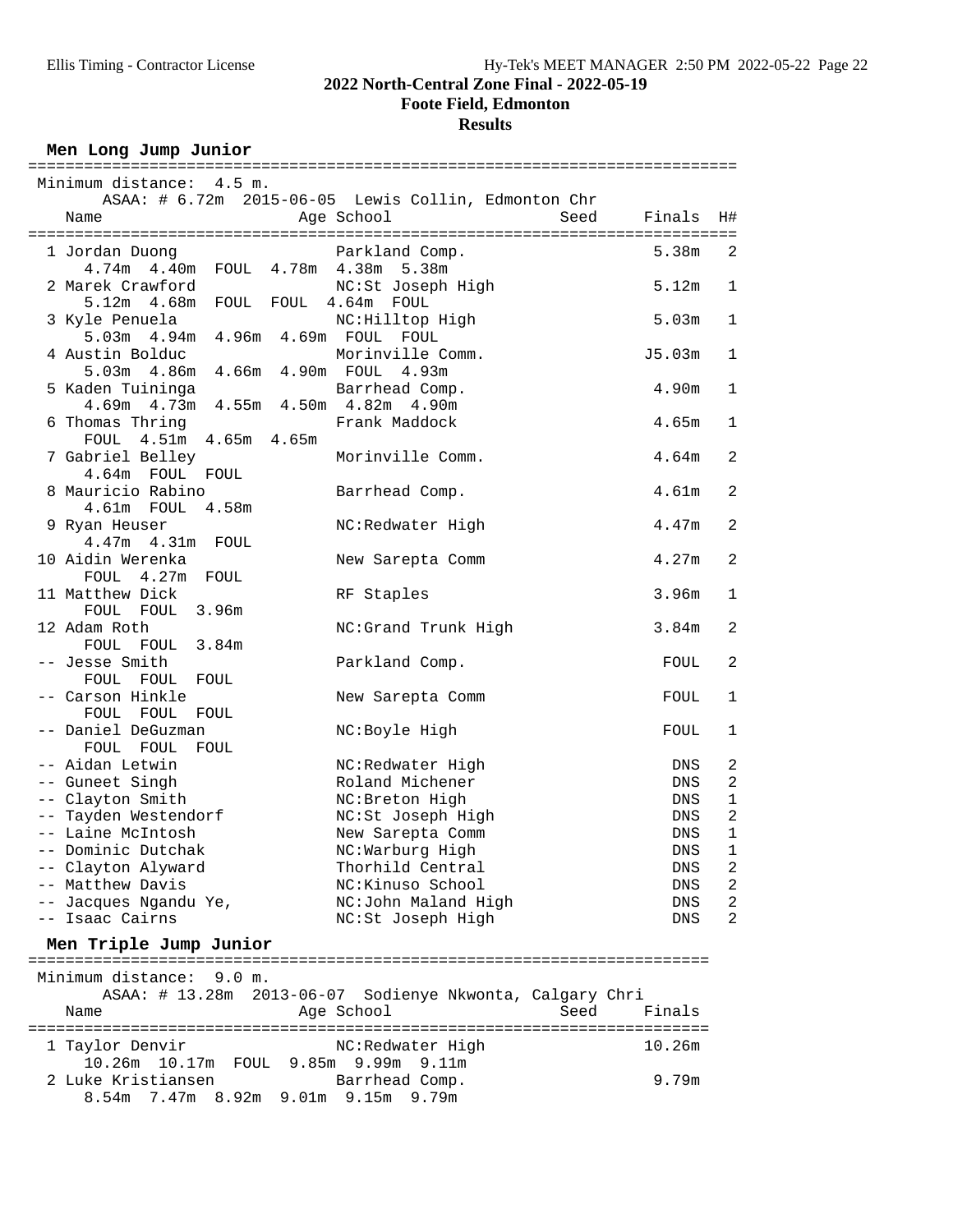**Foote Field, Edmonton**

| Men Triple Jump Junior                                                       |                                             |             |                   |
|------------------------------------------------------------------------------|---------------------------------------------|-------------|-------------------|
| stin Bolduc Morinville (9.24m 9.33m 9.30m 9.14m FOUL FOUL<br>3 Austin Bolduc | Morinville Comm.                            |             | 9.33m             |
| 4 Chase Oppebaum                                                             | NC: Breton High                             |             | 9.20 <sub>m</sub> |
| 9.20m 8.64m 8.62m FOUL 9.20m 9.07m<br>5 Nathon Tryon                         | NC: Breton High                             |             | 9.07 <sub>m</sub> |
| 9.01m 9.07m FOUL 8.47m 8.15m 8.58m<br>6 Terran Ewasiw                        | Thorhild Central                            |             | 8.82m             |
| 8.74m 8.82m 8.33m 8.41m 7.90m 8.00m                                          |                                             |             |                   |
| 7 Aleks Maisonneuve<br>7.84m 8.34m 8.10m                                     | NC:Redwater High                            |             | 8.34 <sub>m</sub> |
| 8 Connor Fibke<br>FOUL FOUL 7.01m                                            | NC:Hilltop High                             |             | 7.01m             |
| Men Shot Put 5 kg Junior                                                     |                                             |             |                   |
| Minimum distance: 9.0 m.                                                     |                                             |             |                   |
|                                                                              | ASAA: # 13.83m 2017 Jacob Berdahl, Eckville |             |                   |
| Name                                                                         | Age School                                  | Seed Finals |                   |
| 1 Leeland Hallett                                                            | NC:Grand Trunk High                         |             | 10.61m            |
| FOUL 10.26m 9.65m 10.50m 10.42m 10.61m<br>2 Adyn Jardine                     | Edwin Parr Comp,                            |             | 10.19m            |
| 8.85m 9.10m 10.19m 10.13m 10.06m 9.82m<br>3 Parker Law                       | NC:Redwater High                            |             | 9.91 <sub>m</sub> |
| 9.31m 9.82m 9.63m 9.35m 9.47m 9.91m<br>4 Jack Rouncville                     | New Sarepta Comm                            |             | 9.87m             |
| 9.50m 9.39m 9.14m 9.87m 9.59m 9.28m                                          |                                             |             |                   |
| 5 Evan Hiemer<br>9.75m 8.71m 9.66m 9.25m 9.57m 9.55m                         | Thorhild Central                            |             | 9.75m             |
| 6 Terran Ewasiw<br>9.64m 8.49m 8.79m 8.68m 9.00m 8.23m                       | Thorhild Central                            |             | 9.64m             |
| 7 Damien King- Huppie                                                        | NC:John Maland High                         |             | 9.06 <sub>m</sub> |
| 8.91m 9.06m 8.25m<br>8 Chase Oppebaum                                        | NC: Breton High                             |             | 8.31 <sub>m</sub> |
| 8.18m 8.31m 8.23m                                                            |                                             |             | 7.68m             |
| 9 Kamren Westling<br>7.68m  7.34m  FOUL                                      | NC:St Joseph High                           |             |                   |
| 10 Connor Fibke<br>6.78m 6.89m<br>7.03m                                      | NC: Hilltop High                            |             | 7.03m             |
| -- Tyler Mills<br>FOUL FOUL FOUL                                             | NC:Redwater High                            |             | FOUL              |
| -- Dominic Dutchak                                                           | NC:Warburg High                             |             | DNS               |
| -- Alex Gardner                                                              | NC:Boyle High                               |             | DNS               |
| -- Morgan Saitz                                                              | NC: Kinuso School                           |             | DNS               |
| -- Everett Wolf Tail                                                         | NC:St Joseph High                           |             | DNS               |
| -- Kyle Dickson                                                              | Parkland Comp.                              |             | <b>DNS</b>        |
| Men Discus Throw 1.5 kg Junior                                               |                                             |             |                   |
| Minimum distance: 23.0 m.                                                    |                                             |             |                   |
| ASAA: # 40.53m<br>2014<br>Name                                               | Adam Sleik, George McDougall<br>Age School  | Seed        | Finals            |
| 1 Brady Bremner<br>28.32m 25.12m 29.99m                                      | NC:Warburg High                             |             | 29.99m            |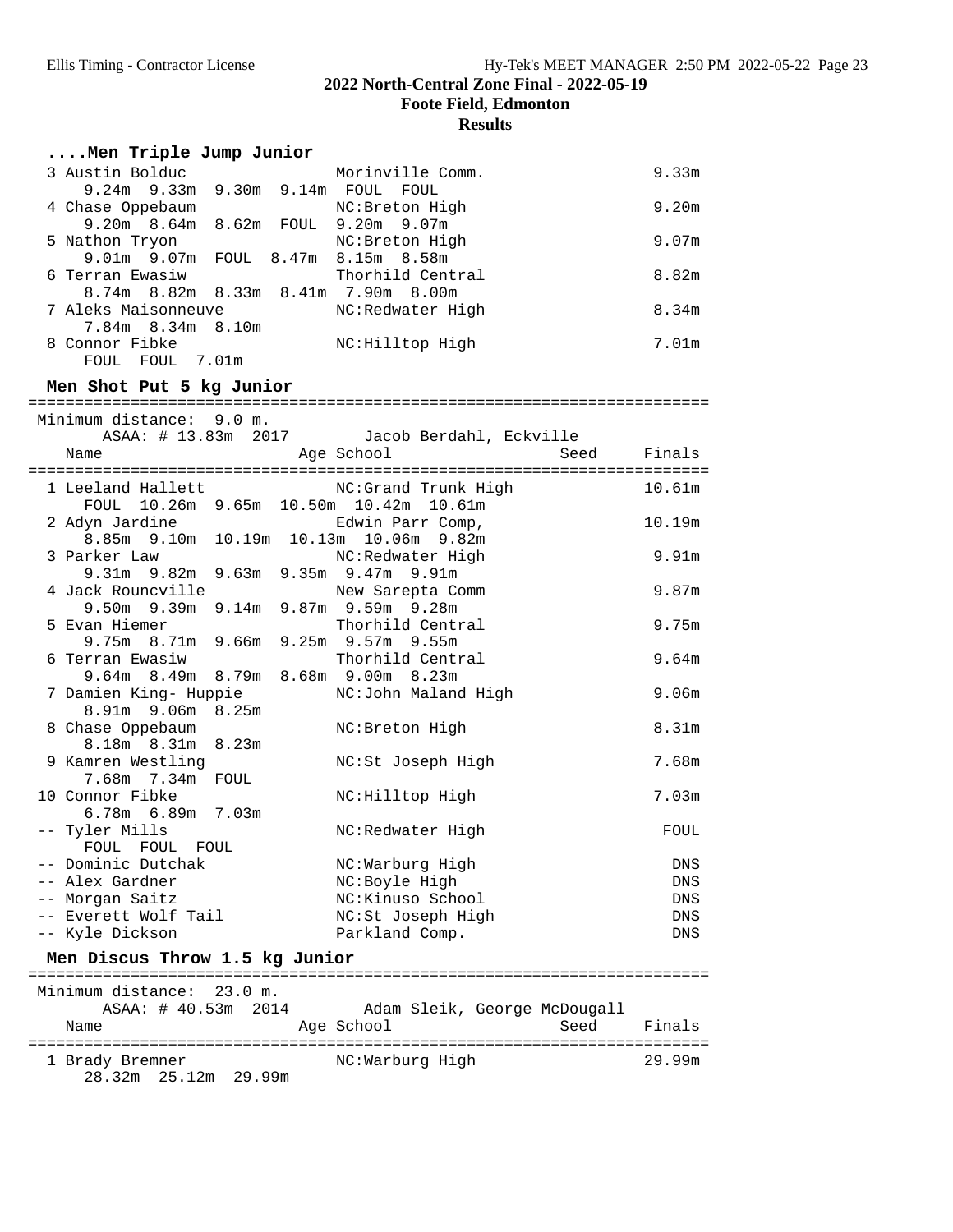**Foote Field, Edmonton**

### **Results**

| Men Discus Throw 1.5 kg Junior       |                     |            |
|--------------------------------------|---------------------|------------|
| 2 Jamie Visser                       | Barrhead Comp.      | 27.50m     |
| 27.50m FOUL 26.18m                   |                     |            |
| 3 Terran Ewasiw                      | Thorhild Central    | 24.94m     |
| 23.18m 23.30m 24.94m                 |                     |            |
| 4 Jacen Courtney                     | Parkland Comp.      | 23.88m     |
| FOUL 23.15m 23.88m                   |                     |            |
| 5 Ryan Heuser                        | NC:Redwater High    | 23.65m     |
| 23.65m FOUL FOUL                     |                     |            |
| 6 Carson Hinkle                      | New Sarepta Comm    | 23.55m     |
| 23.55m FOUL 23.50m                   |                     |            |
| -- Damien King- Huppie               | NC:John Maland High | FOUL       |
| FOUL FOUL<br>FOUL                    |                     |            |
| -- Parker Law                        | NC:Redwater High    | FOUL       |
| FOUL FOUL<br>FOUL                    |                     |            |
| -- Adyn Jardine                      | Edwin Parr Comp,    | FOUL       |
| FOUL FOUL<br>FOUL                    |                     | FOUL       |
| -- Kyle Dickson<br>FOUL FOUL<br>FOUL | Parkland Comp.      |            |
| -- Elizabeth (kaz), Pre Wal          | NC:Mayerthorpe High | FOUL       |
| FOUL FOUL FOUL                       |                     |            |
| -- Mathew Smith                      | NC:Mayerthorpe High | FOUL       |
| FOUL FOUL<br>FOUL                    |                     |            |
| -- Connor Fibke                      | NC: Hilltop High    | FOUL       |
| FOUL FOUL FOUL                       |                     |            |
| -- Kamren Westling                   | NC:St Joseph High   | FOUL       |
| FOUL FOUL<br>FOUL                    |                     |            |
| -- Alex Gardner                      | NC:Boyle High       | DNS        |
| -- Daniel DeGuzman                   | NC:Boyle High       | DNS        |
| -- Adam Roth                         | NC:Grand Trunk High | DNS        |
| -- Tayden Westendorf                 | NC:St Joseph High   | <b>DNS</b> |
| -- Morgan Saitz                      | NC:Kinuso School    | <b>DNS</b> |
| -- Dominic Dutchak                   | NC:Warburg High     | <b>DNS</b> |

## **Men Javelin Throw 700 g Junior** ========================================================================= Minimum distance: 28.0 m.

| ASAA: # 54.29m 2017<br>Name                    | Justin Breault, Holy Redeemer<br>Age School<br>Seed | Finals |
|------------------------------------------------|-----------------------------------------------------|--------|
| 1 Jesse Smith<br>FOUL 29.22m 30.22m            | Parkland Comp.                                      | 30.22m |
| 2 Brady Bremner<br>FOUL FOUL 27.18m            | NC:Warburg High                                     | 27.18m |
| 3 Adyn Jardine<br>17.20m 24.40m 21.70m         | Edwin Parr Comp,                                    | 24.40m |
| 4 Aidan Letwin<br>20.76m 21.56m 22.30m         | NC:Redwater High                                    | 22.30m |
| 5 Marek Crawford<br>FOUL 19.40m 21.90m         | NC:St Joseph High                                   | 21.90m |
| 6 Connor Fibke<br>17.80m 18.85m FOUL           | NC: Hilltop High                                    | 18.85m |
| 7 Mathew Smith<br>16.60m 16.60m FOUL           | NC:Mayerthorpe High                                 | 16.60m |
| 8 Elizabeth (kaz), Pre Wal<br>FOUL 11.33m FOUL | NC:Mayerthorpe High                                 | 11.33m |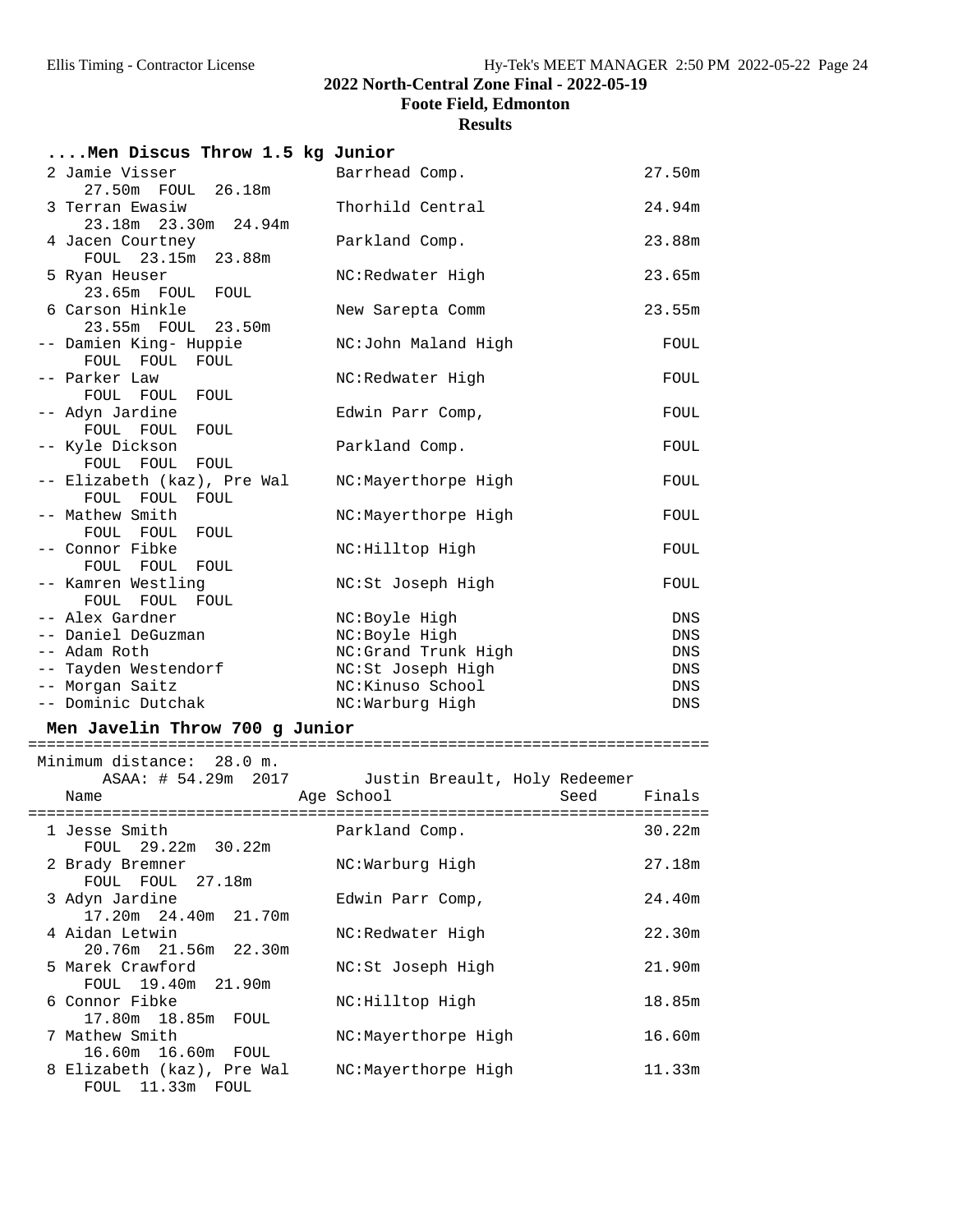**Foote Field, Edmonton**

#### **Results**

| Men Javelin Throw 700 g Junior |                     |            |
|--------------------------------|---------------------|------------|
| -- Jacob Prodaniuk             | NC:Redwater High    | FOUL       |
| FOUL FOUL FOUL                 |                     |            |
| -- Damien King- Huppie         | NC:John Maland High | FOUL       |
| FOUL FOUL FOUL                 |                     |            |
| -- Andrew Vander Haeghe        | Parkland Comp.      | FOUL       |
| FOUL FOUL FOUL                 |                     |            |
| -- Daniel Feledichuk           | Thorhild Central    | FOUL       |
| FOUL FOUL FOUL                 |                     |            |
| -- Kamren Westling             | NC:St Joseph High   | FOUL       |
| FOUL FOUL FOUL                 |                     |            |
| -- Kyle Penuela                | NC:Hilltop High     | FOUL       |
| FOUL                           |                     |            |
| -- Javan Breckenridge          | RF Staples          | <b>DNS</b> |
| -- Chase Oppebaum              | NC: Breton High     | DNS        |
| -- Nyle Doornbosch             | New Sarepta Comm    | DNS        |
|                                |                     |            |

**Men 100 Metre Dash Intermediate** ============================================================================

| ASAA: # 10.59<br>2009 | Akeem Haynes, Crescent Hei |            |              |
|-----------------------|----------------------------|------------|--------------|
| Name                  | Age School<br>Seed         | Finals     | H#           |
| 1 Kayden Nicholls     | NC:Hilltop High            | 12.11      | 1            |
|                       |                            |            |              |
| 2 Keith Berube        | NC:Boyle High              | 12.74      | $\mathbf 1$  |
| 3 Landon Smith        | Holy Redeemer              | 12.86      | 2            |
| 4 Matthew Kennedy     | NC:John Maland High        | 12.99      | 2            |
| 5 Reese Homgren       | NC: Breton High            | 13.05      | $\mathbf{1}$ |
| 6 Kevin Lai           | NC:Hilltop High            | 13.21      | 2            |
| 7 Hunter Hansen       | NC:Mayerthorpe High        | 13.84      | 2            |
| 8 Alexander Vick      | Parkland Comp.             | 14.01      | 2            |
| 9 Brett Kolybaba      | NC:Redwater High           | 14.08      | $\mathbf{1}$ |
| 10 Jude Oleksyn       | NC:Redwater High           | 14.27      | 1            |
| 11 Robert Preville    | Parkland Comp.             | 14.47      | $\mathbf{1}$ |
| -- Tristen Robinson   | NC:Onoway High             | <b>DNS</b> | 2            |
| -- Jesse Gilberg      | NC: Breton High            | <b>DNS</b> | 2            |
| -- Alex Pellerin      | Morinville Comm.           | <b>DNS</b> | 2            |

**Men 200 Metre Dash Intermediate** ============================================================================

| ASAA: # 21.41 2009<br>Name | Akeem Haynes, Crescent Hei<br>Age School<br>Seed | H#<br>Finals            |
|----------------------------|--------------------------------------------------|-------------------------|
| 1 Kayden Nicholls          | NC:Hilltop High                                  | -2<br>25.40             |
| 2 Nate Callihoo            | Barrhead Comp.                                   | 1<br>26.78              |
| 3 Braydon Thorimbert       | NC: Breton High                                  | 2<br>27.40              |
| 4 Landon Smith             | Holy Redeemer                                    | $\mathbf{1}$<br>27.43   |
| 5 Matthew Kennedy          | NC:John Maland High                              | 27.74<br>1              |
| 6 Kevin Lai                | NC:Hilltop High                                  | 2<br>28.52              |
| 7 Tyler Kelto              | NC:Warburg High                                  | $\overline{2}$<br>29.24 |
| 8 Jesse Gilberg            | NC: Breton High                                  | -2<br>29.30             |
| 9 Alexander Vick           | Parkland Comp.                                   | $\overline{2}$<br>29.68 |
| 10 Brett Kolybaba          | NC:Redwater High                                 | 31.14<br>$\mathbf{1}$   |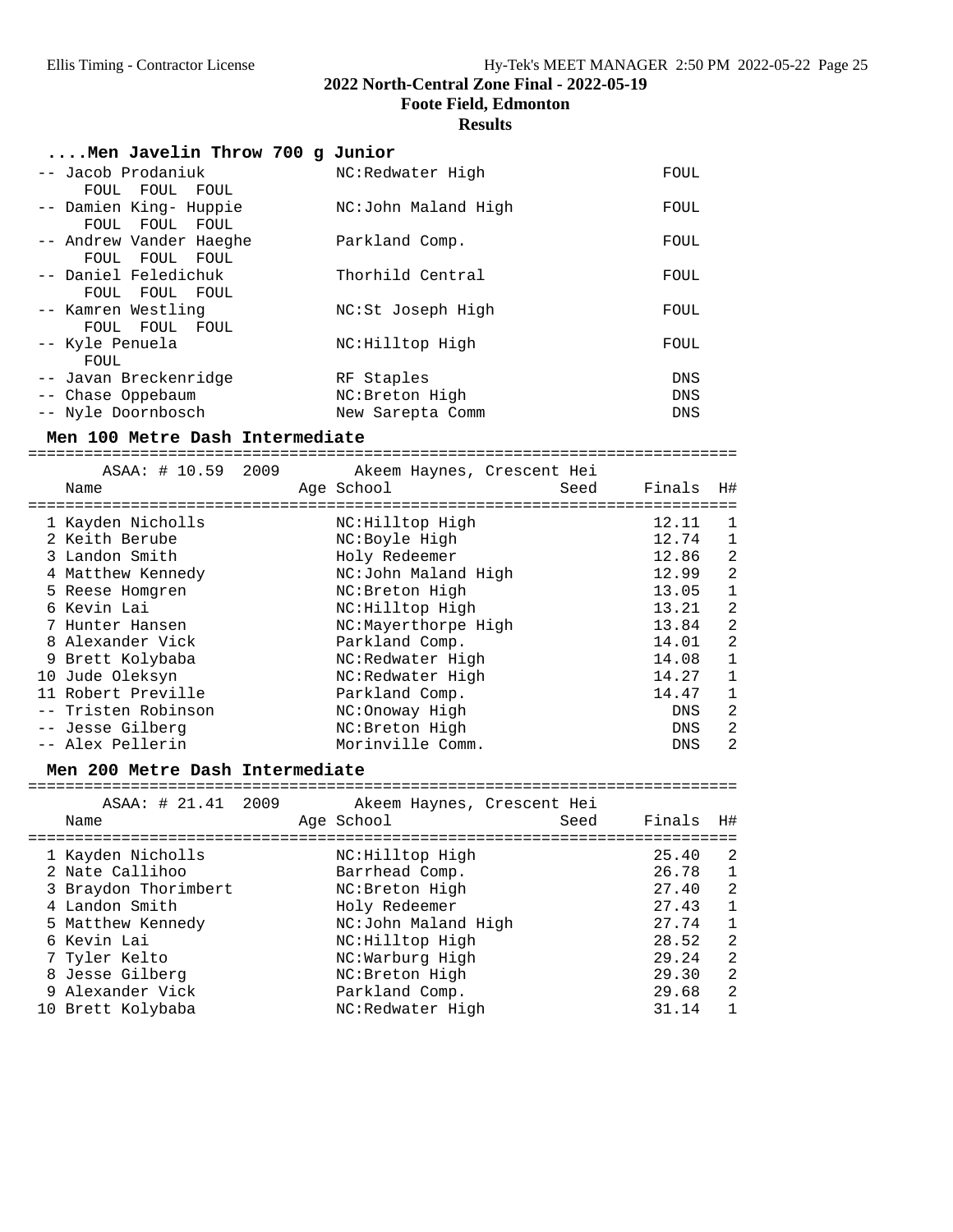## **2022 North-Central Zone Final - 2022-05-19 Foote Field, Edmonton**

## **Results**

Men 400 Metre Dash Intermediate

| ASAA: # 48.67 2018-06-02 Juistin Rose, Jasper Place<br>Age School<br>Seed<br>Finals<br>Name<br>1 Matthew Kennedy<br>NC:John Maland High<br>1:01.9h<br>2 Orrin Blackmore<br>1:03.1h<br>NC: Breton High<br>3 Braydon Thorimbert<br>NC: Breton High<br>1:06.2h<br>4 Jethro Green<br>Roland Michener<br>1:10.5h<br>5 Gaij Sarty<br>Roland Michener<br>1:10.7h<br>NC:Warburg High<br>-- Ty Lange<br>DNS<br>Men 800 Metre Run Intermediate<br>ASAA: # 1:52.58 2011-06-03 Tyler Smith, Wetaskiwin Comp<br>Age School<br>Name<br>Seed<br>Finals<br>2:32.7h<br>1 Orrin Blackmore<br>NC: Breton High<br>Roland Michener<br>2:39.4h<br>2 Jethro Green<br>NC:Warburg High<br>2:40.7h<br>3 Ty Lange<br>4 Gaij Sarty<br>Roland Michener<br>2:48.4h<br>Men 1500 Metre Run Intermediate<br>1976<br>ASAA: # 3:56.80<br>Rob Evans, Central Memorial, Cqy<br>Name<br>Age School<br>Seed<br>Finals<br>5:34.1h<br>1 Noah Sachko<br>NC:Boyle High<br>2 Thomas Hengel<br>Harry Collinge<br>5:44.0h<br>3 Stewart Jerome<br>NC: Onoway High<br>7:06.9h<br>-- Gaij Sarty<br>Roland Michener<br>DNS<br>-- Ryne Semeniuk<br>Thorhild Central<br>DNS<br>-- Jethro Green<br>Roland Michener<br><b>DNS</b><br>Men 3000 Metre Run Intermediate<br>ASAA: # 8:38.50 2003 Aaron Robson, Harry Ainlay, Edm<br>Age School<br>Seed Finals<br>Name<br>12:00.1h<br>Harry Collinge<br>1 Thomas Hengel<br>12:06.1h<br>2 Devon Newman<br>NC:Onoway High<br>3 Jacob Richardson<br>NC:John Maland High<br>14:25.3h<br>NC: Onoway High<br>-- Stewart Jerome<br><b>DNS</b><br>Roland Michener<br>DNS<br>Jethro Green<br>Men 100 Metre Hurdles 84cm 33" 8.5 Intermediate<br>0.84 m (33 inches) hurdle height.<br>13 m to first hurdle, then<br>every 8.5 m thereafter (black marks).<br>ASAA: # 13.06 2016-06-03 Mehrdad Shokoohi, William Aberhart<br>Age School<br>Seed<br>Finals<br>Name<br>NC:John Maland High<br>17.52<br>1 Cyler Larocque<br>2 Robert Preville<br>Parkland Comp.<br>19.58<br>-- Karcyn Radmanovich<br>NC: Boyle High<br><b>DNS</b> |                 |               |     |
|----------------------------------------------------------------------------------------------------------------------------------------------------------------------------------------------------------------------------------------------------------------------------------------------------------------------------------------------------------------------------------------------------------------------------------------------------------------------------------------------------------------------------------------------------------------------------------------------------------------------------------------------------------------------------------------------------------------------------------------------------------------------------------------------------------------------------------------------------------------------------------------------------------------------------------------------------------------------------------------------------------------------------------------------------------------------------------------------------------------------------------------------------------------------------------------------------------------------------------------------------------------------------------------------------------------------------------------------------------------------------------------------------------------------------------------------------------------------------------------------------------------------------------------------------------------------------------------------------------------------------------------------------------------------------------------------------------------------------------------------------------------------------------------------------------------------------------------------------------------------------------------------------------------------------------------------------------------------------------------------------------|-----------------|---------------|-----|
|                                                                                                                                                                                                                                                                                                                                                                                                                                                                                                                                                                                                                                                                                                                                                                                                                                                                                                                                                                                                                                                                                                                                                                                                                                                                                                                                                                                                                                                                                                                                                                                                                                                                                                                                                                                                                                                                                                                                                                                                          |                 |               |     |
|                                                                                                                                                                                                                                                                                                                                                                                                                                                                                                                                                                                                                                                                                                                                                                                                                                                                                                                                                                                                                                                                                                                                                                                                                                                                                                                                                                                                                                                                                                                                                                                                                                                                                                                                                                                                                                                                                                                                                                                                          |                 |               |     |
|                                                                                                                                                                                                                                                                                                                                                                                                                                                                                                                                                                                                                                                                                                                                                                                                                                                                                                                                                                                                                                                                                                                                                                                                                                                                                                                                                                                                                                                                                                                                                                                                                                                                                                                                                                                                                                                                                                                                                                                                          |                 |               |     |
|                                                                                                                                                                                                                                                                                                                                                                                                                                                                                                                                                                                                                                                                                                                                                                                                                                                                                                                                                                                                                                                                                                                                                                                                                                                                                                                                                                                                                                                                                                                                                                                                                                                                                                                                                                                                                                                                                                                                                                                                          |                 |               |     |
|                                                                                                                                                                                                                                                                                                                                                                                                                                                                                                                                                                                                                                                                                                                                                                                                                                                                                                                                                                                                                                                                                                                                                                                                                                                                                                                                                                                                                                                                                                                                                                                                                                                                                                                                                                                                                                                                                                                                                                                                          |                 |               |     |
|                                                                                                                                                                                                                                                                                                                                                                                                                                                                                                                                                                                                                                                                                                                                                                                                                                                                                                                                                                                                                                                                                                                                                                                                                                                                                                                                                                                                                                                                                                                                                                                                                                                                                                                                                                                                                                                                                                                                                                                                          |                 |               |     |
|                                                                                                                                                                                                                                                                                                                                                                                                                                                                                                                                                                                                                                                                                                                                                                                                                                                                                                                                                                                                                                                                                                                                                                                                                                                                                                                                                                                                                                                                                                                                                                                                                                                                                                                                                                                                                                                                                                                                                                                                          |                 |               |     |
|                                                                                                                                                                                                                                                                                                                                                                                                                                                                                                                                                                                                                                                                                                                                                                                                                                                                                                                                                                                                                                                                                                                                                                                                                                                                                                                                                                                                                                                                                                                                                                                                                                                                                                                                                                                                                                                                                                                                                                                                          |                 |               |     |
|                                                                                                                                                                                                                                                                                                                                                                                                                                                                                                                                                                                                                                                                                                                                                                                                                                                                                                                                                                                                                                                                                                                                                                                                                                                                                                                                                                                                                                                                                                                                                                                                                                                                                                                                                                                                                                                                                                                                                                                                          |                 |               |     |
|                                                                                                                                                                                                                                                                                                                                                                                                                                                                                                                                                                                                                                                                                                                                                                                                                                                                                                                                                                                                                                                                                                                                                                                                                                                                                                                                                                                                                                                                                                                                                                                                                                                                                                                                                                                                                                                                                                                                                                                                          |                 |               |     |
|                                                                                                                                                                                                                                                                                                                                                                                                                                                                                                                                                                                                                                                                                                                                                                                                                                                                                                                                                                                                                                                                                                                                                                                                                                                                                                                                                                                                                                                                                                                                                                                                                                                                                                                                                                                                                                                                                                                                                                                                          |                 |               |     |
|                                                                                                                                                                                                                                                                                                                                                                                                                                                                                                                                                                                                                                                                                                                                                                                                                                                                                                                                                                                                                                                                                                                                                                                                                                                                                                                                                                                                                                                                                                                                                                                                                                                                                                                                                                                                                                                                                                                                                                                                          |                 |               |     |
|                                                                                                                                                                                                                                                                                                                                                                                                                                                                                                                                                                                                                                                                                                                                                                                                                                                                                                                                                                                                                                                                                                                                                                                                                                                                                                                                                                                                                                                                                                                                                                                                                                                                                                                                                                                                                                                                                                                                                                                                          |                 |               |     |
|                                                                                                                                                                                                                                                                                                                                                                                                                                                                                                                                                                                                                                                                                                                                                                                                                                                                                                                                                                                                                                                                                                                                                                                                                                                                                                                                                                                                                                                                                                                                                                                                                                                                                                                                                                                                                                                                                                                                                                                                          |                 |               |     |
|                                                                                                                                                                                                                                                                                                                                                                                                                                                                                                                                                                                                                                                                                                                                                                                                                                                                                                                                                                                                                                                                                                                                                                                                                                                                                                                                                                                                                                                                                                                                                                                                                                                                                                                                                                                                                                                                                                                                                                                                          |                 |               |     |
|                                                                                                                                                                                                                                                                                                                                                                                                                                                                                                                                                                                                                                                                                                                                                                                                                                                                                                                                                                                                                                                                                                                                                                                                                                                                                                                                                                                                                                                                                                                                                                                                                                                                                                                                                                                                                                                                                                                                                                                                          |                 |               |     |
|                                                                                                                                                                                                                                                                                                                                                                                                                                                                                                                                                                                                                                                                                                                                                                                                                                                                                                                                                                                                                                                                                                                                                                                                                                                                                                                                                                                                                                                                                                                                                                                                                                                                                                                                                                                                                                                                                                                                                                                                          |                 |               |     |
|                                                                                                                                                                                                                                                                                                                                                                                                                                                                                                                                                                                                                                                                                                                                                                                                                                                                                                                                                                                                                                                                                                                                                                                                                                                                                                                                                                                                                                                                                                                                                                                                                                                                                                                                                                                                                                                                                                                                                                                                          |                 |               |     |
|                                                                                                                                                                                                                                                                                                                                                                                                                                                                                                                                                                                                                                                                                                                                                                                                                                                                                                                                                                                                                                                                                                                                                                                                                                                                                                                                                                                                                                                                                                                                                                                                                                                                                                                                                                                                                                                                                                                                                                                                          |                 |               |     |
|                                                                                                                                                                                                                                                                                                                                                                                                                                                                                                                                                                                                                                                                                                                                                                                                                                                                                                                                                                                                                                                                                                                                                                                                                                                                                                                                                                                                                                                                                                                                                                                                                                                                                                                                                                                                                                                                                                                                                                                                          |                 |               |     |
|                                                                                                                                                                                                                                                                                                                                                                                                                                                                                                                                                                                                                                                                                                                                                                                                                                                                                                                                                                                                                                                                                                                                                                                                                                                                                                                                                                                                                                                                                                                                                                                                                                                                                                                                                                                                                                                                                                                                                                                                          |                 |               |     |
|                                                                                                                                                                                                                                                                                                                                                                                                                                                                                                                                                                                                                                                                                                                                                                                                                                                                                                                                                                                                                                                                                                                                                                                                                                                                                                                                                                                                                                                                                                                                                                                                                                                                                                                                                                                                                                                                                                                                                                                                          |                 |               |     |
|                                                                                                                                                                                                                                                                                                                                                                                                                                                                                                                                                                                                                                                                                                                                                                                                                                                                                                                                                                                                                                                                                                                                                                                                                                                                                                                                                                                                                                                                                                                                                                                                                                                                                                                                                                                                                                                                                                                                                                                                          |                 |               |     |
|                                                                                                                                                                                                                                                                                                                                                                                                                                                                                                                                                                                                                                                                                                                                                                                                                                                                                                                                                                                                                                                                                                                                                                                                                                                                                                                                                                                                                                                                                                                                                                                                                                                                                                                                                                                                                                                                                                                                                                                                          |                 |               |     |
|                                                                                                                                                                                                                                                                                                                                                                                                                                                                                                                                                                                                                                                                                                                                                                                                                                                                                                                                                                                                                                                                                                                                                                                                                                                                                                                                                                                                                                                                                                                                                                                                                                                                                                                                                                                                                                                                                                                                                                                                          |                 |               |     |
|                                                                                                                                                                                                                                                                                                                                                                                                                                                                                                                                                                                                                                                                                                                                                                                                                                                                                                                                                                                                                                                                                                                                                                                                                                                                                                                                                                                                                                                                                                                                                                                                                                                                                                                                                                                                                                                                                                                                                                                                          |                 |               |     |
|                                                                                                                                                                                                                                                                                                                                                                                                                                                                                                                                                                                                                                                                                                                                                                                                                                                                                                                                                                                                                                                                                                                                                                                                                                                                                                                                                                                                                                                                                                                                                                                                                                                                                                                                                                                                                                                                                                                                                                                                          |                 |               |     |
|                                                                                                                                                                                                                                                                                                                                                                                                                                                                                                                                                                                                                                                                                                                                                                                                                                                                                                                                                                                                                                                                                                                                                                                                                                                                                                                                                                                                                                                                                                                                                                                                                                                                                                                                                                                                                                                                                                                                                                                                          |                 |               |     |
|                                                                                                                                                                                                                                                                                                                                                                                                                                                                                                                                                                                                                                                                                                                                                                                                                                                                                                                                                                                                                                                                                                                                                                                                                                                                                                                                                                                                                                                                                                                                                                                                                                                                                                                                                                                                                                                                                                                                                                                                          |                 |               |     |
|                                                                                                                                                                                                                                                                                                                                                                                                                                                                                                                                                                                                                                                                                                                                                                                                                                                                                                                                                                                                                                                                                                                                                                                                                                                                                                                                                                                                                                                                                                                                                                                                                                                                                                                                                                                                                                                                                                                                                                                                          |                 |               |     |
|                                                                                                                                                                                                                                                                                                                                                                                                                                                                                                                                                                                                                                                                                                                                                                                                                                                                                                                                                                                                                                                                                                                                                                                                                                                                                                                                                                                                                                                                                                                                                                                                                                                                                                                                                                                                                                                                                                                                                                                                          |                 |               |     |
|                                                                                                                                                                                                                                                                                                                                                                                                                                                                                                                                                                                                                                                                                                                                                                                                                                                                                                                                                                                                                                                                                                                                                                                                                                                                                                                                                                                                                                                                                                                                                                                                                                                                                                                                                                                                                                                                                                                                                                                                          |                 |               |     |
|                                                                                                                                                                                                                                                                                                                                                                                                                                                                                                                                                                                                                                                                                                                                                                                                                                                                                                                                                                                                                                                                                                                                                                                                                                                                                                                                                                                                                                                                                                                                                                                                                                                                                                                                                                                                                                                                                                                                                                                                          |                 |               |     |
|                                                                                                                                                                                                                                                                                                                                                                                                                                                                                                                                                                                                                                                                                                                                                                                                                                                                                                                                                                                                                                                                                                                                                                                                                                                                                                                                                                                                                                                                                                                                                                                                                                                                                                                                                                                                                                                                                                                                                                                                          |                 |               |     |
|                                                                                                                                                                                                                                                                                                                                                                                                                                                                                                                                                                                                                                                                                                                                                                                                                                                                                                                                                                                                                                                                                                                                                                                                                                                                                                                                                                                                                                                                                                                                                                                                                                                                                                                                                                                                                                                                                                                                                                                                          |                 |               |     |
|                                                                                                                                                                                                                                                                                                                                                                                                                                                                                                                                                                                                                                                                                                                                                                                                                                                                                                                                                                                                                                                                                                                                                                                                                                                                                                                                                                                                                                                                                                                                                                                                                                                                                                                                                                                                                                                                                                                                                                                                          |                 |               |     |
|                                                                                                                                                                                                                                                                                                                                                                                                                                                                                                                                                                                                                                                                                                                                                                                                                                                                                                                                                                                                                                                                                                                                                                                                                                                                                                                                                                                                                                                                                                                                                                                                                                                                                                                                                                                                                                                                                                                                                                                                          |                 |               |     |
|                                                                                                                                                                                                                                                                                                                                                                                                                                                                                                                                                                                                                                                                                                                                                                                                                                                                                                                                                                                                                                                                                                                                                                                                                                                                                                                                                                                                                                                                                                                                                                                                                                                                                                                                                                                                                                                                                                                                                                                                          |                 |               |     |
|                                                                                                                                                                                                                                                                                                                                                                                                                                                                                                                                                                                                                                                                                                                                                                                                                                                                                                                                                                                                                                                                                                                                                                                                                                                                                                                                                                                                                                                                                                                                                                                                                                                                                                                                                                                                                                                                                                                                                                                                          |                 |               |     |
|                                                                                                                                                                                                                                                                                                                                                                                                                                                                                                                                                                                                                                                                                                                                                                                                                                                                                                                                                                                                                                                                                                                                                                                                                                                                                                                                                                                                                                                                                                                                                                                                                                                                                                                                                                                                                                                                                                                                                                                                          |                 |               |     |
|                                                                                                                                                                                                                                                                                                                                                                                                                                                                                                                                                                                                                                                                                                                                                                                                                                                                                                                                                                                                                                                                                                                                                                                                                                                                                                                                                                                                                                                                                                                                                                                                                                                                                                                                                                                                                                                                                                                                                                                                          |                 |               |     |
|                                                                                                                                                                                                                                                                                                                                                                                                                                                                                                                                                                                                                                                                                                                                                                                                                                                                                                                                                                                                                                                                                                                                                                                                                                                                                                                                                                                                                                                                                                                                                                                                                                                                                                                                                                                                                                                                                                                                                                                                          |                 |               |     |
|                                                                                                                                                                                                                                                                                                                                                                                                                                                                                                                                                                                                                                                                                                                                                                                                                                                                                                                                                                                                                                                                                                                                                                                                                                                                                                                                                                                                                                                                                                                                                                                                                                                                                                                                                                                                                                                                                                                                                                                                          |                 |               |     |
|                                                                                                                                                                                                                                                                                                                                                                                                                                                                                                                                                                                                                                                                                                                                                                                                                                                                                                                                                                                                                                                                                                                                                                                                                                                                                                                                                                                                                                                                                                                                                                                                                                                                                                                                                                                                                                                                                                                                                                                                          |                 |               |     |
|                                                                                                                                                                                                                                                                                                                                                                                                                                                                                                                                                                                                                                                                                                                                                                                                                                                                                                                                                                                                                                                                                                                                                                                                                                                                                                                                                                                                                                                                                                                                                                                                                                                                                                                                                                                                                                                                                                                                                                                                          |                 |               |     |
|                                                                                                                                                                                                                                                                                                                                                                                                                                                                                                                                                                                                                                                                                                                                                                                                                                                                                                                                                                                                                                                                                                                                                                                                                                                                                                                                                                                                                                                                                                                                                                                                                                                                                                                                                                                                                                                                                                                                                                                                          |                 |               |     |
|                                                                                                                                                                                                                                                                                                                                                                                                                                                                                                                                                                                                                                                                                                                                                                                                                                                                                                                                                                                                                                                                                                                                                                                                                                                                                                                                                                                                                                                                                                                                                                                                                                                                                                                                                                                                                                                                                                                                                                                                          |                 |               |     |
|                                                                                                                                                                                                                                                                                                                                                                                                                                                                                                                                                                                                                                                                                                                                                                                                                                                                                                                                                                                                                                                                                                                                                                                                                                                                                                                                                                                                                                                                                                                                                                                                                                                                                                                                                                                                                                                                                                                                                                                                          | -- Keith Berube | NC:Boyle High | DNS |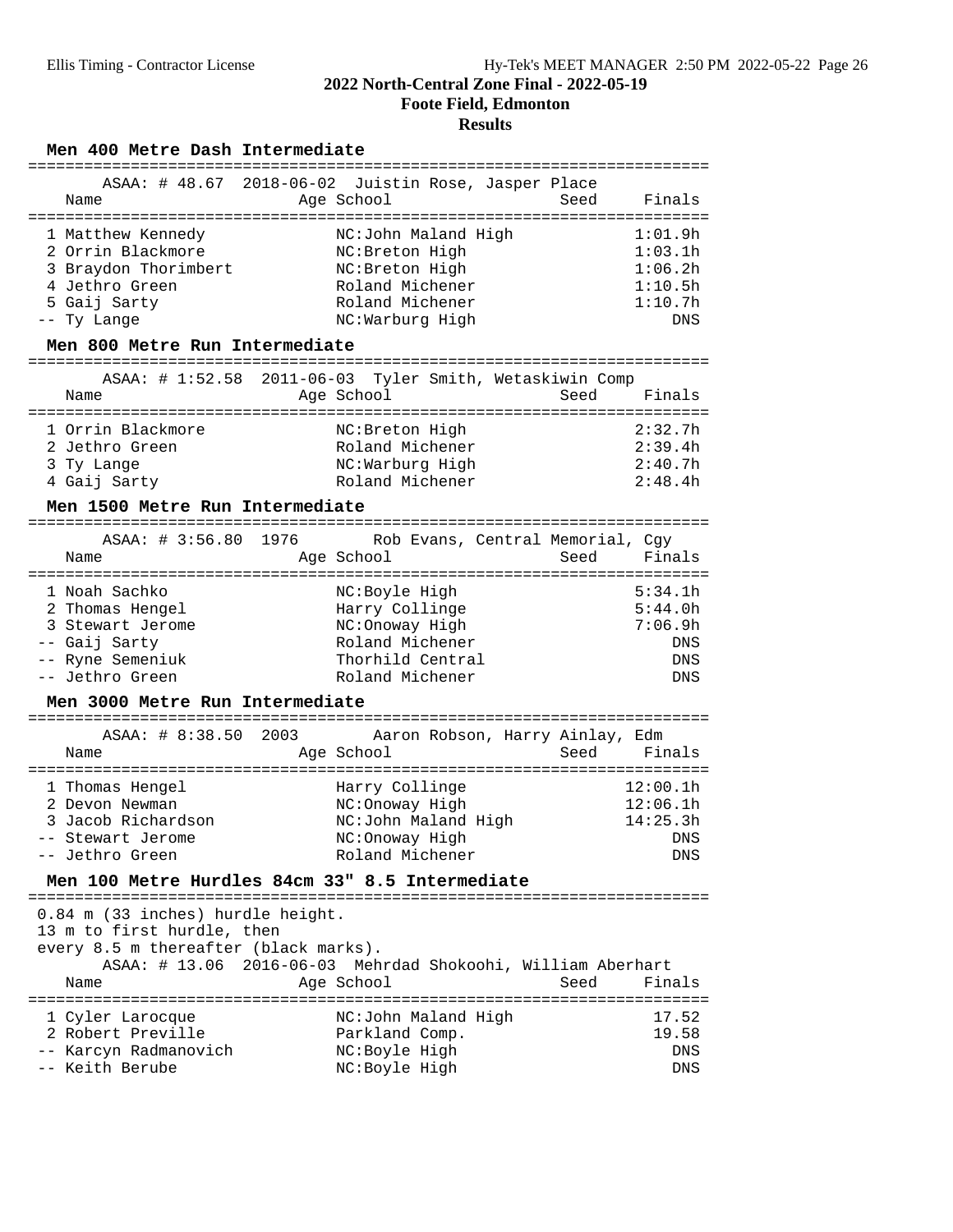**Foote Field, Edmonton**

| Men 4x100 Metre Relay Intermediate<br>======================================                                               |                                                             |                   |
|----------------------------------------------------------------------------------------------------------------------------|-------------------------------------------------------------|-------------------|
| ASAA: # 43.19<br>2001<br>School                                                                                            | , Edmonton<br>Amsbaugh, Cocks, Howell, Leong                | Finals<br>Seed    |
| 1 NC:Warburg High<br>' A '<br>1) Ty Lange 17<br>3) Daniel Hunter 17<br>Men High Jump Intermediate                          | 2) Nathan Akins 17<br>4) Tyler Kelto 17                     | 54.98             |
|                                                                                                                            |                                                             |                   |
| Start at $1.50$ m.<br>Increment by 5 cm to 1.70 m,<br>then by 3 cm and 2 cm to end of event.<br>ASAA: # 2.07m 1997<br>Name | Jesse Lipscombe, St Albert, Edm<br>Age School               | Seed<br>Finals    |
| 1 Cyler Larocque<br>1.55 1.60 1.65 1.70 1.73<br>$\Omega$<br>$\circ$<br>$\circ$<br>XO XXX                                   | NC:John Maland High                                         | 1.70m             |
| 2 Sean Tapp<br>1.40 1.45 1.50 1.55 1.60 1.65<br>$\circ$ $\circ$<br>O XO<br>$\Omega$                                        | NC: Hilltop High<br>XXX                                     | 1.60 <sub>m</sub> |
| 3 Keith Berube<br>1.40 1.45 1.50 1.55 1.60<br>XO.<br>$\Omega$<br>$\overline{O}$<br>XXO<br>XXX                              | NC:Boyle High                                               | 1.55m             |
| 4 Daniel Hunter<br>1.40 1.45 1.50 1.55<br>O OXXX<br>XXO                                                                    | NC:Warburg High                                             | 1.50m             |
| 5 Xander Bushie<br>1.40 1.45 1.50<br>XO XXX<br>XO.                                                                         | NC:Mayerthorpe High                                         | 1.45m             |
| -- Maxwell Gilroy<br>1.40<br>XXX                                                                                           | NC:Mayerthorpe High                                         | NH                |
| -- Dane Pequin<br>1.40<br>XXX                                                                                              | NC:Grand Trunk High                                         | NH                |
| -- Dillon Howard<br>1.40<br>XXX                                                                                            | Thorhild Central                                            | NH                |
| -- Orrin Blackmore                                                                                                         | NC: Breton High                                             | DNS               |
| -- Tristen Robinson                                                                                                        | NC: Onoway High<br>Thorhild Central                         | DNS<br>DNS        |
| -- Ryne Semeniuk<br>-- Aiden Crawford                                                                                      | NC:St Joseph High                                           | DNS               |
| Men Long Jump Intermediate                                                                                                 |                                                             |                   |
| Minimum distance: 4.5 m.                                                                                                   |                                                             |                   |
|                                                                                                                            | ASAA: # 6.93m 2014-06-07 Hendric Tronsson, Crescent Heights |                   |
| Name                                                                                                                       | Age School                                                  | Seed<br>Finals    |
| 1 Kevin Lai<br>4.93m 4.48m 4.31m 4.53m 4.61m 4.44m                                                                         | NC: Hilltop High                                            | 4.93m             |
| 2 Jude Oleksyn<br>4.19m  4.58m                                                                                             | NC:Redwater High<br>4.70m  4.20m  4.63m  4.62m              | 4.70m             |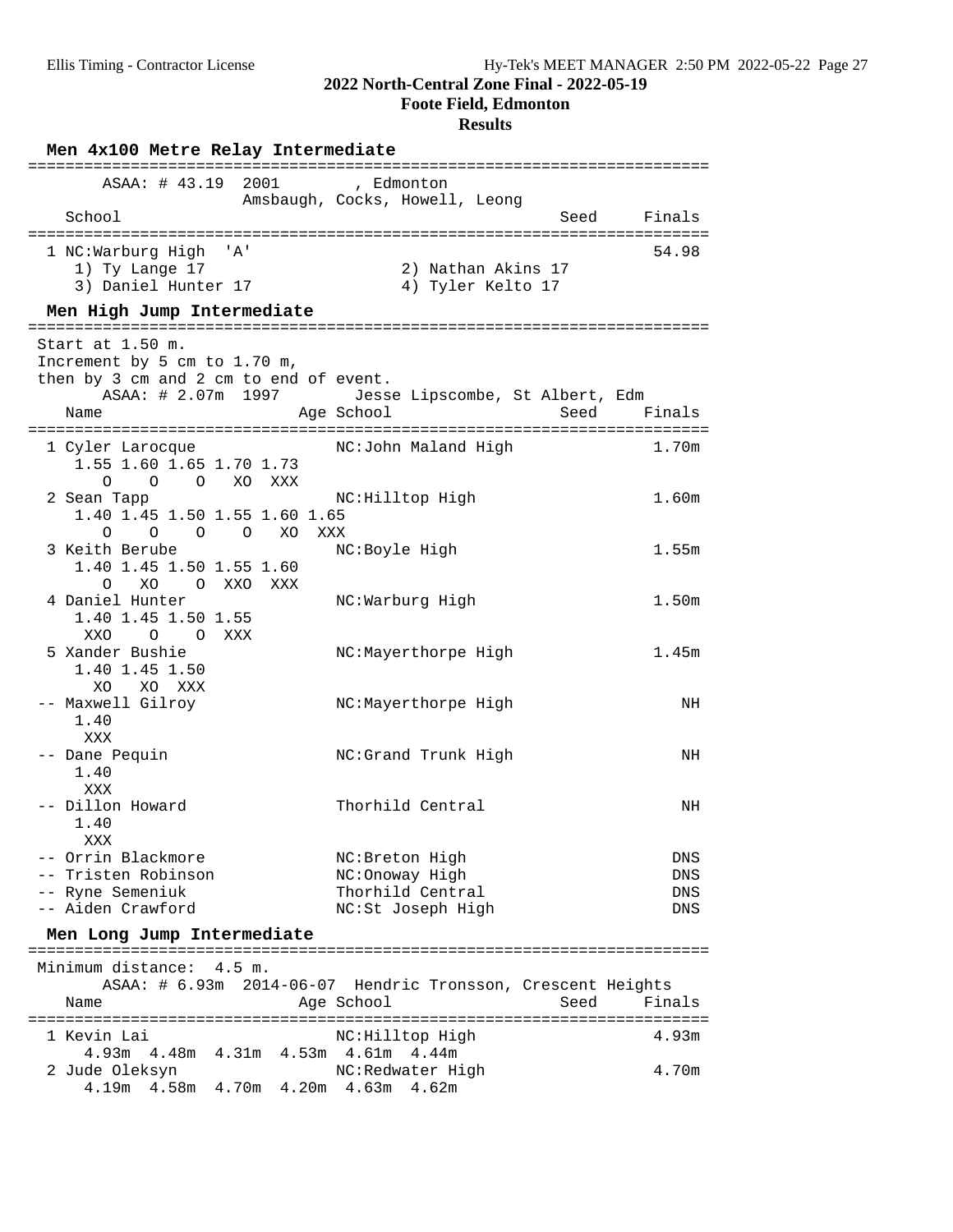**Foote Field, Edmonton**

| Men Long Jump Intermediate                                             |                                    |      |                   |
|------------------------------------------------------------------------|------------------------------------|------|-------------------|
| 3 Dane Pequin                                                          | NC:Grand Trunk High                |      | 4.66m             |
| FOUL 4.28m 4.66m 4.49m FOUL 4.42m                                      |                                    |      |                   |
| 4 Reese Homqren                                                        | NC: Breton High                    |      | 4.57m             |
| 3.63m 4.36m 4.27m 4.19m 4.23m 4.57m                                    |                                    |      |                   |
| 5 Sean Tapp                                                            | NC: Hilltop High                   |      | 4.49m             |
| $4.20m$ $4.49m$ $4.06m$ $4.39m$                                        | 4.45m                              |      |                   |
| 6 Tyler Kelto<br>4.08m  4.24m  4.44m  4.39m  4.48m  4.29m              | NC:Warburg High                    |      | 4.48m             |
| 7 Ty Lange                                                             | NC:Warburg High                    |      | 4.45m             |
| 4.45m FOUL 4.33m 4.04m 3.96m 3.97m                                     |                                    |      |                   |
| 8 Alexander Vick                                                       | Parkland Comp.                     |      | 4.16m             |
| 4.16m  4.00m  4.03m                                                    |                                    |      |                   |
| 9 Xander Bushie                                                        | NC:Mayerthorpe High                |      | 4.12m             |
| 3.46m 3.13m 4.12m                                                      |                                    |      |                   |
| 10 Stewart Jerome                                                      | NC:Onoway High                     |      | 3.96 <sub>m</sub> |
| $3.96m$ $3.84m$<br>3.86m                                               |                                    |      |                   |
| 11 Maxwell Gilroy                                                      | NC:Mayerthorpe High                |      | 3.73m             |
| FOUL 3.73m FOUL                                                        |                                    |      |                   |
| 12 Dillon Howard                                                       | Thorhild Central                   |      | 3.03 <sub>m</sub> |
| 3.03m 2.93m 2.88m                                                      |                                    |      |                   |
| -- Dryden McNamara<br>-- Keith Berube                                  | NC:Boyle High                      |      | DNS               |
| -- Kayden Nicholls                                                     | NC: Boyle High<br>NC: Hilltop High |      | DNS<br>DNS        |
| -- Tristen Robinson                                                    | NC: Onoway High                    |      | DNS               |
| -- Connor Smith                                                        | NC:St Joseph High                  |      | DNS               |
| -- Aiden Crawford                                                      | NC:St Joseph High                  |      | DNS               |
|                                                                        |                                    |      |                   |
|                                                                        |                                    |      |                   |
| Men Triple Jump Intermediate                                           |                                    |      |                   |
| Minimum distance: 9.0 m.                                               |                                    |      |                   |
| ASAA: # 14.01m 1986 Oral Ogilvie, Harry Ainlay, Edm                    |                                    |      |                   |
| Name                                                                   | Age School                         | Seed | Finals            |
|                                                                        |                                    |      |                   |
| 1 Nathan Akins                                                         | NC:Warburg High                    |      | 11.14m            |
| 10.20m FOUL 10.10m 10.71m 11.03m 11.14m                                |                                    |      |                   |
| 2 Cyler Larocque                                                       | NC:John Maland High                |      | 11.10m            |
| 10.18m  10.44m  FOUL  10.36m  10.37m  11.10m                           |                                    |      |                   |
| 3 Karcyn Radmanovich                                                   | NC:Boyle High                      |      | 10.35m            |
| 9.54m 9.99m 10.20m 9.51m 10.35m 10.08m                                 |                                    |      |                   |
| 4 Kevin Lai                         NC:Hilltop High                    |                                    |      | 10.12m            |
| $9.74m$ $9.23m$                                                        | 10.12m  10.03m  FOUL  9.78m        |      |                   |
| 5 Tyler Kelto                                                          | NC:Warburg High                    |      | 9.61m             |
| $9.48m$ $9.61m$<br>FOUL 9.44m FOUL FOUL                                |                                    |      |                   |
| -- Brett Kolybaba                                                      | NC:Redwater High                   |      | DNS<br>DNS        |
| -- Jude Oleksyn<br>-- Nate Callihoo                                    | NC:Redwater High<br>Barrhead Comp. |      | DNS               |
|                                                                        |                                    |      |                   |
| Men Shot Put 5 kg Intermediate<br>==================================== | :==============================    |      |                   |
| Minimum distance: 10.0 m.                                              |                                    |      |                   |
| ASAA: # 14.73m 2015                                                    | Taner Dambrauskas, Ernest Manning  |      |                   |
| Name                                                                   | Age School                         | Seed | Finals            |
|                                                                        |                                    |      |                   |
| 1 Aj Velasquez<br>10.74m  11.40m  11.18m  10.19m  10.94m  11.09m       | NC:Thorsby High                    |      | 11.40m            |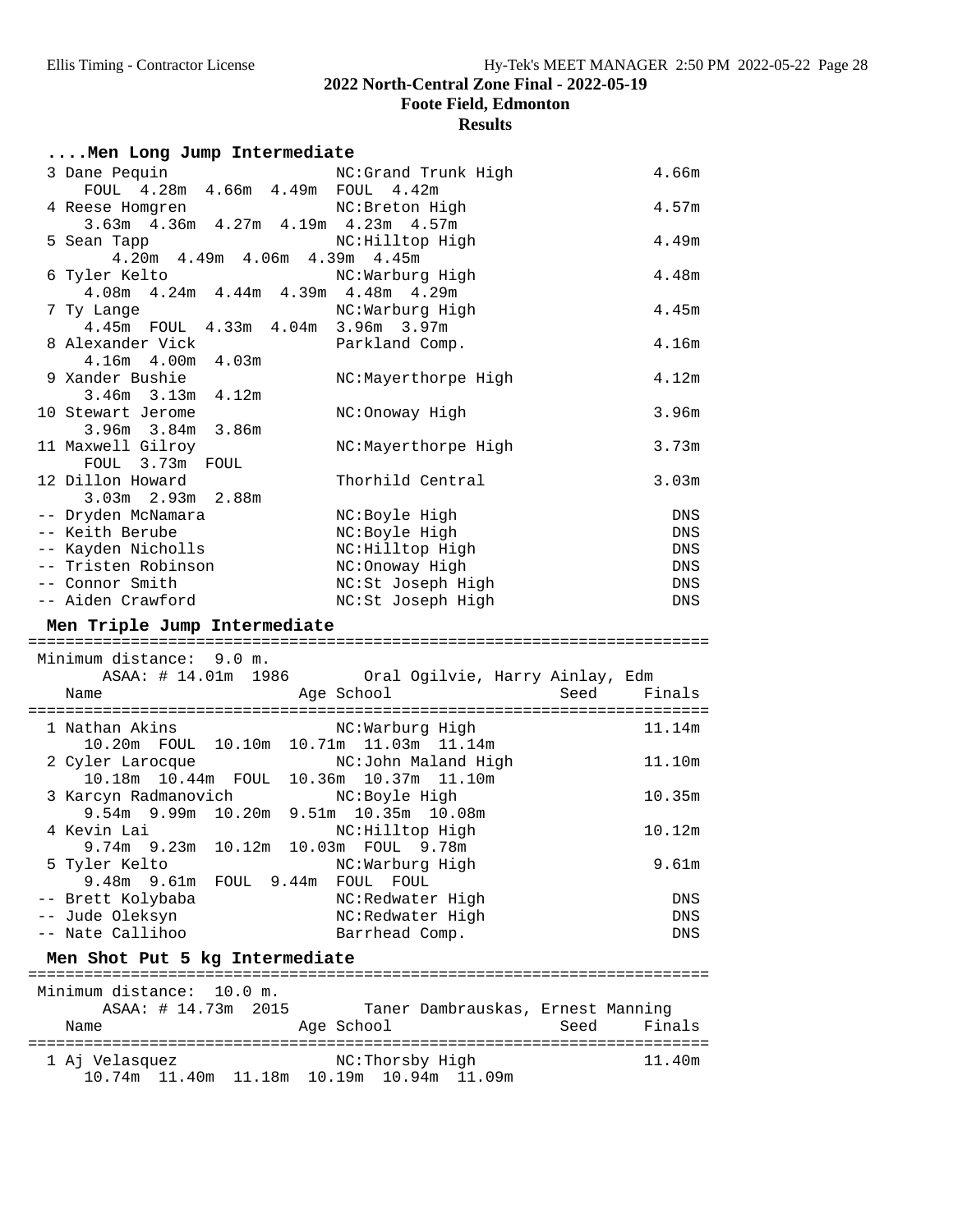**Foote Field, Edmonton**

| Men Shot Put 5 kg Intermediate |                                                                                     |                                                          |                |  |
|--------------------------------|-------------------------------------------------------------------------------------|----------------------------------------------------------|----------------|--|
|                                | 2 Ethan Dykans<br>FOUL 8.92m 10.34m 10.71m 10.92m 9.61m                             | NC:Redwater High                                         | 10.92m         |  |
|                                | 3 Tyson Cena<br>FOUL 9.59m 9.89m 8.26m 9.67m 9.50m                                  | RF Staples                                               | 9.89m          |  |
|                                | 4 Daniel Hunter<br>9.35m 9.00m 9.55m                                                | NC:Warburg High                                          | 9.55m          |  |
|                                | 5 Owen Hughes<br>8.34m 7.84m 8.89m 8.72m 8.29m 8.36m                                | NC:Mayerthorpe High                                      | 8.89m          |  |
|                                | 6 Xander Bushie<br>8.05m FOUL 8.68m 7.50m 8.65m 8.53m                               | NC:Mayerthorpe High                                      | 8.68m          |  |
|                                | 7 Braydon Thorimbert<br>$8.48m$ $8.22m$<br>8.61m                                    | NC: Breton High                                          | 8.61m          |  |
|                                | 8 Karter Hoffarth<br>7.74m 7.75m<br>7.50m                                           | NC: Breton High                                          | 7.75m          |  |
|                                | 9 Andre Chaisson<br>7.20m 7.74m 7.62m                                               | NC: Hilltop High                                         | 7.74m          |  |
|                                | 10 Kale Fowler<br>7.21m 7.58m 7.65m                                                 | NC: Hilltop High                                         | 7.65m          |  |
|                                | 11 Tyrone Gallien-Jardine<br>7.22m 7.14m<br>7.41m                                   | NC: Hilltop High                                         | 7.41m          |  |
|                                | 12 Dillon Howard<br>7.03m FOUL 7.23m                                                | Thorhild Central                                         | 7.23m          |  |
|                                | -- Caleb Lega<br>FOUL FOUL FOUL                                                     | Thorhild Central                                         | FOUL           |  |
|                                | -- Michael Beckett                                                                  | NC:Redwater High                                         | DNS            |  |
|                                |                                                                                     |                                                          |                |  |
|                                | -- Tristan Norman                                                                   | NC:Grand Trunk High                                      | DNS            |  |
|                                | -- Nick Rogne                                                                       | NC: Boyle High                                           | DNS            |  |
|                                | Men Discus Throw 1.5 kg Intermediate                                                |                                                          |                |  |
|                                |                                                                                     |                                                          |                |  |
|                                | Minimum distance: 24.0 m.                                                           |                                                          |                |  |
|                                |                                                                                     | ASAA: # 43.38m 2014 Nathan Kalmakoff, Winston Churchill, |                |  |
|                                | Name                                                                                | Age School                                               | Finals<br>Seed |  |
|                                | 1 Tyson Cena<br>FOUL FOUL FOUL FOUL FOUL                                            | RF Staples<br>24.08m                                     | 24.08m         |  |
|                                | 2 Carter Rosenberger                                                                | Thorhild Central                                         | 22.70m         |  |
|                                | FOUL FOUL FOUL FOUL FOUL 22.70m<br>3 Owen Hughes<br>FOUL FOUL FOUL FOUL FOUL 22.52m | NC:Mayerthorpe High                                      | 22.52m         |  |
|                                | -- Tyrone Gallien-Jardine<br>FOUL                                                   | NC: Hilltop High                                         | FOUL           |  |
|                                | FOUL<br>FOUL<br>FOUL<br>Kale Fowler                                                 | FOUL<br>FOUL<br>NC: Hilltop High                         | FOUL           |  |
|                                | FOUL<br>FOUL<br>FOUL<br>FOUL<br>Andre Chaisson                                      | FOUL<br>FOUL<br>NC: Hilltop High                         | FOUL           |  |
|                                | FOUL<br>FOUL<br>FOUL<br>FOUL                                                        | FOUL<br>FOUL                                             | DNS            |  |
|                                | Nick Rogne                                                                          | NC:Boyle High                                            | DNS            |  |
|                                | Karcyn Radmanovich<br>-- Brett Kolybaba                                             | NC:Boyle High<br>NC:Redwater High                        | DNS            |  |
|                                | -- Aiden Crawford                                                                   | NC:St Joseph High                                        | DNS            |  |
|                                | -- Matthew Kennedy<br>-- Karter Hoffarth                                            | NC:John Maland High<br>NC: Breton High                   | DNS            |  |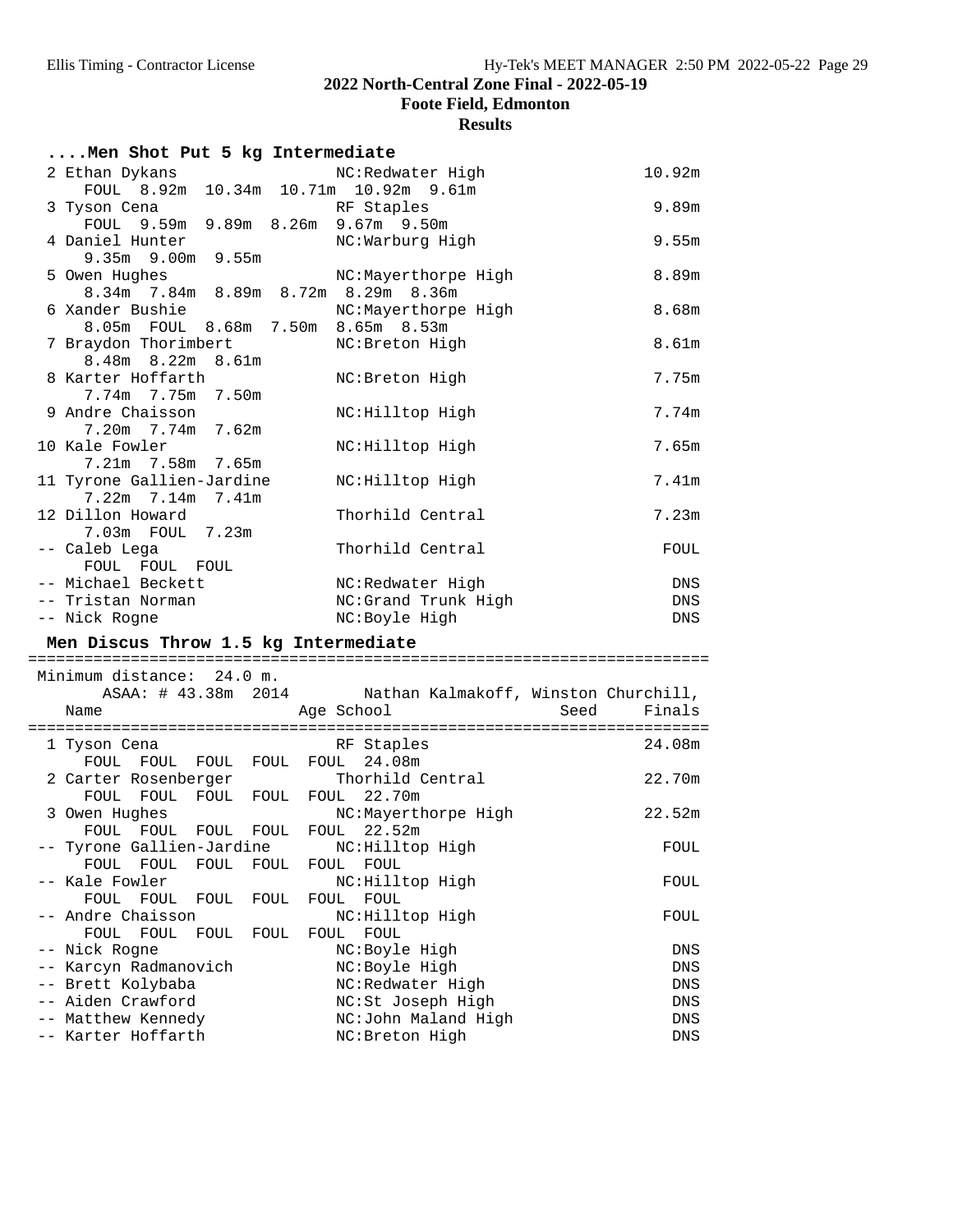**Foote Field, Edmonton**

#### **Results**

Men Javelin Throw 700 g Intermediate

| Minimum distance: 30.0 m.                                  |                                                                               |            |  |  |
|------------------------------------------------------------|-------------------------------------------------------------------------------|------------|--|--|
| Name                                                       | ASAA: # 54.18m 2018-06-02 Justin Breault, Holy Redeemer<br>Age School<br>Seed | Finals     |  |  |
|                                                            |                                                                               |            |  |  |
| 1 Aj Velasquez<br>$36.53m$ $32.25m$ $33.09m$               | NC:Thorsby High                                                               | 36.53m     |  |  |
| 2 Landon Smith                                             | Holy Redeemer                                                                 | 29.14m     |  |  |
| 23.50m  25.29m  25.47m  29.14m  27.55m<br>3 Maxwell Gilroy | NC:Mayerthorpe High                                                           | 27.01m     |  |  |
| FOUL 27.01m 22.41m                                         |                                                                               |            |  |  |
| 4 Caleb Lega                                               | Thorhild Central                                                              | 25.82m     |  |  |
| 22.62m FOUL FOUL 25.82m                                    |                                                                               |            |  |  |
| 5 Cyler Larocque                                           | NC:John Maland High                                                           | 25.60m     |  |  |
| FOUL FOUL 25.60m 24.93m<br>6 Xander Bushie                 |                                                                               | 24.91m     |  |  |
| FOUL 24.91m 17.48m                                         | NC:Mayerthorpe High                                                           |            |  |  |
| 7 Tyrone Gallien-Jardine MC: Hilltop High                  |                                                                               | 23.58m     |  |  |
| 22.83m FOUL FOUL 23.58m                                    |                                                                               |            |  |  |
| 8 Dane Pequin                                              | NC:Grand Trunk High                                                           | 22.21m     |  |  |
| 21.32m 17.97m 22.21m                                       |                                                                               | 21.12m     |  |  |
| 9 Kale Fowler<br>16.98m 21.12m FOUL                        | NC: Hilltop High                                                              |            |  |  |
| 10 Sean Tapp                                               | NC: Hilltop High                                                              | 17.27m     |  |  |
| 17.27m FOUL FOUL                                           |                                                                               |            |  |  |
| -- Javan Breckenridge                                      | RF Staples                                                                    | FOUL       |  |  |
| FOUL FOUL FOUL                                             | Thorhild Central                                                              |            |  |  |
| -- Carter Rosenberger<br>FOUL FOUL FOUL                    |                                                                               | FOUL       |  |  |
| -- Andre Chaisson                                          | NC: Hilltop High                                                              | FOUL       |  |  |
| FOUL FOUL FOUL                                             |                                                                               |            |  |  |
| -- Nick Rogne                                              | NC:Boyle High                                                                 | <b>DNS</b> |  |  |
| -- Dryden McNamara                                         | NC:Boyle High                                                                 | <b>DNS</b> |  |  |
| -- Michael Beckett                                         | NC:Redwater High                                                              | <b>DNS</b> |  |  |
| -- Jesse Gilberg                                           | NC: Breton High                                                               | <b>DNS</b> |  |  |
| -- Paul Kvill                                              | Harry Collinge                                                                | <b>DNS</b> |  |  |
| Men 100 Metre Dash Senior                                  |                                                                               |            |  |  |

**Men 100 Metre Dash Senior** ============================================================================

| Name |                                                                                                                                                                                                                                                                    |                    | Seed                                       | Finals                                                                                    | H#                                                    |
|------|--------------------------------------------------------------------------------------------------------------------------------------------------------------------------------------------------------------------------------------------------------------------|--------------------|--------------------------------------------|-------------------------------------------------------------------------------------------|-------------------------------------------------------|
|      |                                                                                                                                                                                                                                                                    |                    |                                            |                                                                                           |                                                       |
|      |                                                                                                                                                                                                                                                                    |                    |                                            |                                                                                           | 2                                                     |
|      |                                                                                                                                                                                                                                                                    |                    |                                            |                                                                                           | $\mathbf{1}$                                          |
|      |                                                                                                                                                                                                                                                                    |                    |                                            | 13.03                                                                                     | 1                                                     |
|      |                                                                                                                                                                                                                                                                    | NC: Onoway High    |                                            | 13.04                                                                                     | $\overline{2}$                                        |
|      |                                                                                                                                                                                                                                                                    | NC:Hilltop High    |                                            | 13.28                                                                                     | $\overline{2}$                                        |
|      |                                                                                                                                                                                                                                                                    | NC:Redwater High   |                                            | 13.40                                                                                     | $\overline{2}$                                        |
|      |                                                                                                                                                                                                                                                                    | NC:Redwater High   |                                            | 13.40                                                                                     | 1                                                     |
|      |                                                                                                                                                                                                                                                                    | RF Staples         |                                            | 13.40                                                                                     | 1                                                     |
|      |                                                                                                                                                                                                                                                                    |                    |                                            | 13.46                                                                                     | $\overline{2}$                                        |
|      |                                                                                                                                                                                                                                                                    | NC: Breton High    |                                            | 13.54                                                                                     | 1                                                     |
|      |                                                                                                                                                                                                                                                                    |                    |                                            | 13.84                                                                                     | $\overline{2}$                                        |
|      |                                                                                                                                                                                                                                                                    |                    |                                            | 14.11                                                                                     | 2                                                     |
|      |                                                                                                                                                                                                                                                                    | NC: Onoway High    |                                            | 15.24                                                                                     | 1                                                     |
|      |                                                                                                                                                                                                                                                                    | Roland Michener    |                                            | 15.84                                                                                     | $\overline{2}$                                        |
|      | 1 Thomas Oloske<br>2 Holden Fauser<br>3 Ian Vanwoudenberg<br>4 Easton Honc<br>5 Ngan Pham<br>6 Dawson Martinau<br>6 Zeth Pawlik<br>6 Rysten Tomlinson<br>9 Beau Manegre<br>10 Ty Monts<br>11 Cayden Nickel<br>12 Austin Price<br>13 Ryan Betts<br>14 Andre Joaquin | ASAA: # 10.64 1991 | Age School<br>RF Staples<br>Barrhead Comp. | NC:John Maland High<br>NC:Mayerthorpe High<br>NC: Grand Trunk High<br>NC:John Maland High | Rayon Marshall, Bishop Grandin, Cqy<br>12.43<br>12.99 |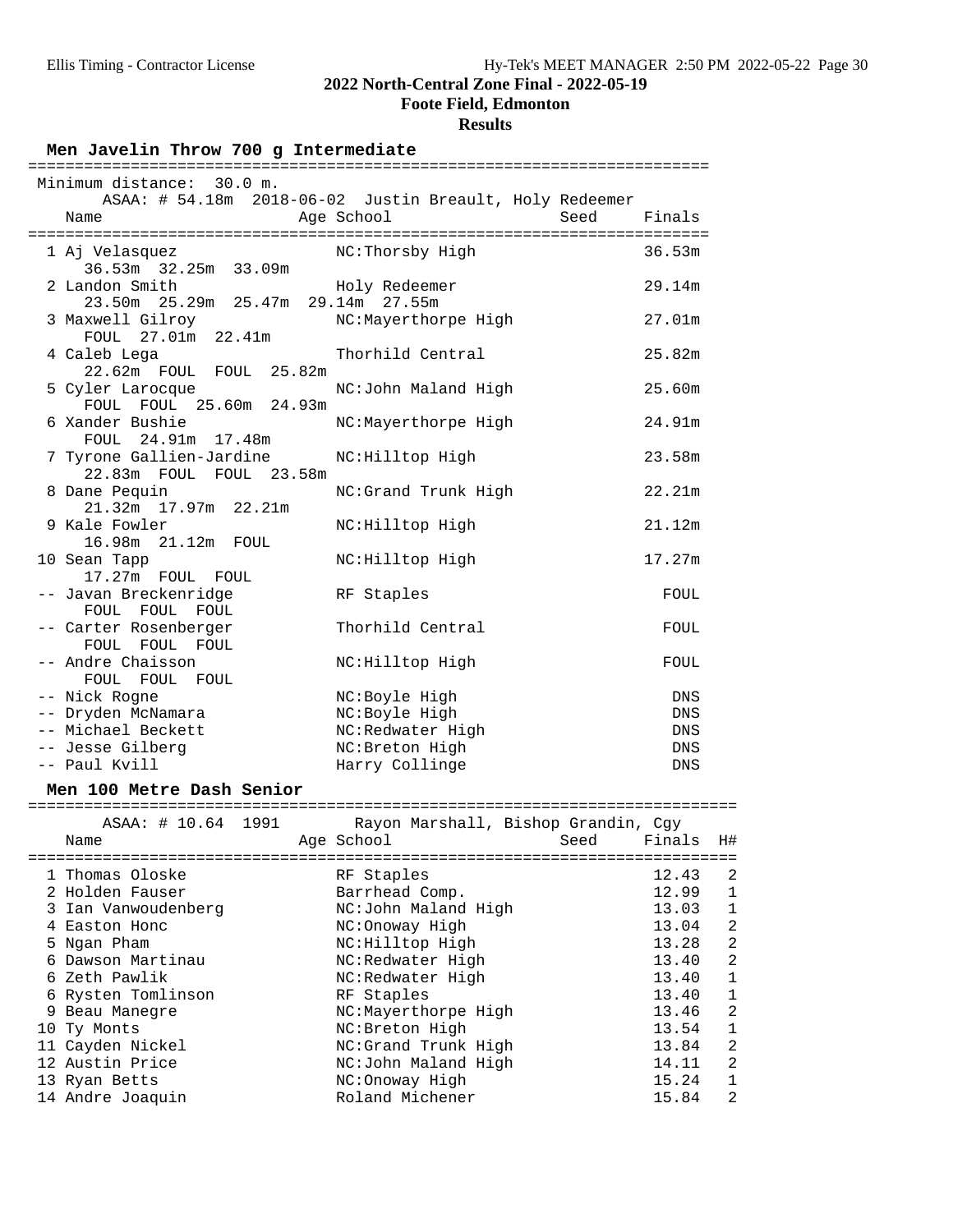**Foote Field, Edmonton**

| Men 100 Metre Dash Senior<br>-- Koden Ulmer                                                                                                                      | NC:Grand Trunk High                                                                                                                                                              | <b>SCR</b>                                                                                                                                                        |  |  |  |
|------------------------------------------------------------------------------------------------------------------------------------------------------------------|----------------------------------------------------------------------------------------------------------------------------------------------------------------------------------|-------------------------------------------------------------------------------------------------------------------------------------------------------------------|--|--|--|
| Men 200 Metre Dash Senior                                                                                                                                        |                                                                                                                                                                                  |                                                                                                                                                                   |  |  |  |
| ASAA: # 21.60 2001<br>Name                                                                                                                                       | Jeff Halverson, Grand Prairie, NW<br>Age School<br>Seed                                                                                                                          | Finals<br>H#                                                                                                                                                      |  |  |  |
| 1 Thomas Oloske<br>2 Ngan Pham<br>3 Keaton Branden<br>4 Beau Manegre<br>5 Cody Bebee<br>-- Ethan Diogo<br>-- Curtis de Gans<br>-- Austin Price<br>-- Bryn Libano | RF Staples<br>NC: Hilltop High<br>Barrhead Comp.<br>NC:Mayerthorpe High<br>NC:John Maland High<br>NC:Redwater High<br>NC:Redwater High<br>NC:John Maland High<br>Roland Michener | 26.02<br>1<br>27.62<br>1<br>27.96<br>1<br>28.27<br>1<br>33.49<br>1<br>$\overline{2}$<br><b>DNS</b><br>$\overline{2}$<br><b>DNS</b><br>1<br>DNS<br>1<br><b>DNS</b> |  |  |  |
| Men 400 Metre Dash Senior                                                                                                                                        |                                                                                                                                                                                  |                                                                                                                                                                   |  |  |  |
| Name                                                                                                                                                             | ASAA: # 47.81 2019-06-08 Justin Rose, Jasper Place<br>Age School<br>Seed                                                                                                         | Finals                                                                                                                                                            |  |  |  |
| 1 Keaton Branden<br>2 Bryn Libano<br>3 Cody Bebee<br>-- Zeth Pawlik<br>-- Dawson Martinau<br>-- Dylan Fuller<br>-- Thomas Oloske                                 | Barrhead Comp.<br>Roland Michener<br>NC:John Maland High<br>NC:Redwater High<br>NC:Redwater High<br>1:14.37<br>NC:Calmar High<br>RF Staples                                      | 1:09.6h<br>1:14.2h<br>1:19.6h<br>DNS<br>DNS<br>DNS<br><b>DNS</b>                                                                                                  |  |  |  |
| Men 800 Metre Run Senior                                                                                                                                         |                                                                                                                                                                                  |                                                                                                                                                                   |  |  |  |
| Name                                                                                                                                                             | ASAA: # 1:51.27 2012 Tyler Smith, Wetaskiwin, Central<br>Age School<br>Seed                                                                                                      | Finals                                                                                                                                                            |  |  |  |
| 1 Bryn Libano<br>Men 1500 Metre Run Senior                                                                                                                       | Roland Michener                                                                                                                                                                  | 3:05.5h                                                                                                                                                           |  |  |  |
| ASAA: # 3:57.10 1982<br>Name                                                                                                                                     | Doug Dray, Lethbridge Collegiate, S<br>Seed<br>Age School                                                                                                                        | Finals                                                                                                                                                            |  |  |  |
| 1 Tayte Zaporosky<br>2 Holden Fauser<br>-- Preston Bruens<br>Men 3000 Metre Run Senior                                                                           | Holy Redeemer<br>Barrhead Comp.<br>RF Staples                                                                                                                                    | 5:27.3h<br>5:47.9h<br>DNS                                                                                                                                         |  |  |  |
| ===========================<br>ASAA: # 8:31.23 2004<br>Name                                                                                                      | Aaron Robson, Harry Ainlay, Edm<br>Seed<br>Age School                                                                                                                            | Finals                                                                                                                                                            |  |  |  |
| 1 Preston Bruens                                                                                                                                                 | RF Staples                                                                                                                                                                       | 14:02.2h                                                                                                                                                          |  |  |  |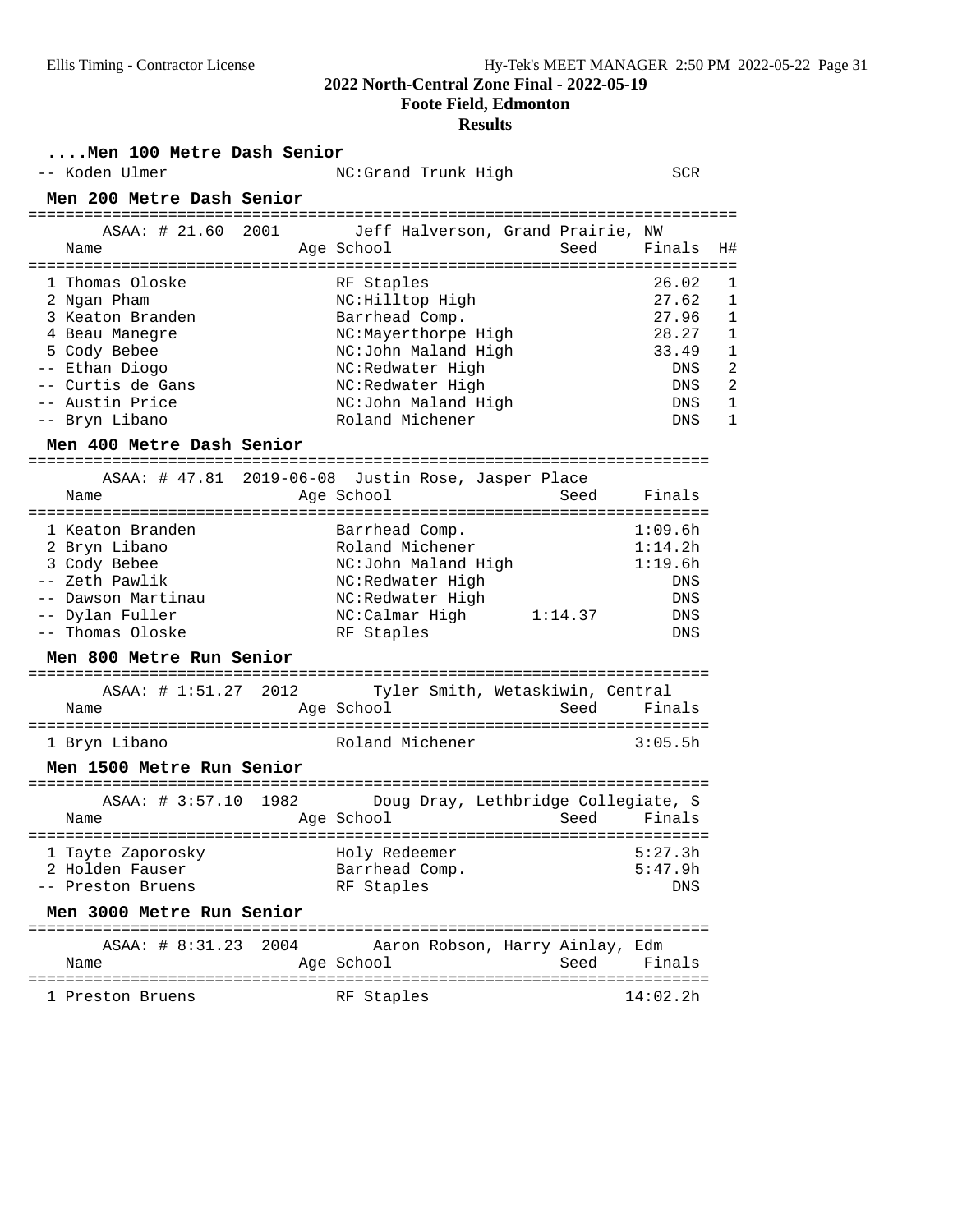**Foote Field, Edmonton**

| Men 100 Metre Hurdles 91cm 36" 8.5 Senior                                                                                                        |                                                                               |                              |  |  |  |
|--------------------------------------------------------------------------------------------------------------------------------------------------|-------------------------------------------------------------------------------|------------------------------|--|--|--|
| 0.91 m (36 inches) hurdle height.<br>13 m to first hurdle, then<br>every 8.5 m thereafter (black marks).<br>Name                                 | ASAA: # 13.10 2015-06-05 Callum Macnab, Strathcona High<br>Age School<br>Seed | Finals                       |  |  |  |
| 1 Ian Vanwoudenberg<br>2 Sean Kaliel<br>-- Blake Sawka<br>Men 4x100 Metre Relay Senior                                                           | NC:John Maland High<br>RF Staples<br>NC:Boyle High                            | 20.02<br>21.30<br><b>DNS</b> |  |  |  |
|                                                                                                                                                  |                                                                               |                              |  |  |  |
| ASAA: # 42.37 1996<br>School                                                                                                                     | calgary, ,<br>Deck, Sinclair, Stone, Marshall<br>Seed                         | Finals                       |  |  |  |
| =========<br>.<br>1 NC:Holy Redeemer High<br>' A '                                                                                               |                                                                               | 52.28                        |  |  |  |
| 1) Levi Beckmann 18<br>3) Landon Smith 17<br>2 NC:R.F. Staples High<br>'' A '<br>1) Sean Kaliel 18                                               | 2) Carson Cherrington 18<br>4) Tayte Zaporosky 17<br>2) Thomas Oloske 18      | 53.24                        |  |  |  |
| 3) Tim Comeau-Hnatiw 18<br>3 NC: Breton High 'A'                                                                                                 | 4) Rysten Tomlinson 18                                                        | 53.25                        |  |  |  |
| 1) Ty Monts 18<br>3) Brayden Thorimbert 17<br>-- NC:Redwater High<br>'' A '                                                                      | 2) Reese Holmgren 17<br>4) Jesse Gilberg 17                                   | DNS                          |  |  |  |
| 1) Curtis de Gans 18<br>3) Zeth Pawlik 18<br>-- NC:St Joseph High<br>'A'                                                                         | 2) Ethan Diogo 18<br>4) Dawson Martinau 18                                    | DNS                          |  |  |  |
| 1) Dylan Wiley 16<br>3) Marek Crawford 16                                                                                                        | 2) Kamren Westling 16<br>4) Everett Wolf Tail 16                              |                              |  |  |  |
| Men High Jump Senior<br>=============================                                                                                            |                                                                               |                              |  |  |  |
| Start at 1.55 m.<br>Increment by 5 cm to 1.70 m,<br>then by 3 cm and 2 cm to end of event.<br>ASAA: # 2.10m 1998<br>Name                         | Jesse Lipscombe, St. Albert, Edm<br>Age School<br>Seed                        | Finals                       |  |  |  |
| 1 Adam Plouffe                                                                                                                                   | NC:Warburg High                                                               | 1.76m                        |  |  |  |
| 1.40 1.45 1.50 1.55 1.60 1.65 1.70 1.73 1.76<br>$\circ$<br>$\circ$<br>XO<br>$\circ$<br>$\circ$<br>2 Tim Comeau-Hnatiw<br>1.55 1.60 1.65 1.70     | $\circ$<br>$\circ$<br>$\overline{O}$<br>O<br>RF Staples                       | 1.65m                        |  |  |  |
| XO XXX<br>$\circ$<br>$\circ$<br>3 Ian Vanwoudenberg<br>1.40 1.45 1.50 1.55 1.60<br>$\overline{O}$<br>$\circ$<br>$\circ$<br>$\overline{O}$<br>XXX | NC:John Maland High                                                           | 1.55m                        |  |  |  |
| 4 Dylan Fuller<br>1.40 1.45 1.50 1.55 1.60<br>XO<br>$\circ$<br>$\overline{O}$<br>O XXX                                                           | NC:Calmar High<br>1.53m                                                       | J1.55m                       |  |  |  |
| -- Andre Joaquin<br>1.40<br>XXX                                                                                                                  | Roland Michener                                                               | NH                           |  |  |  |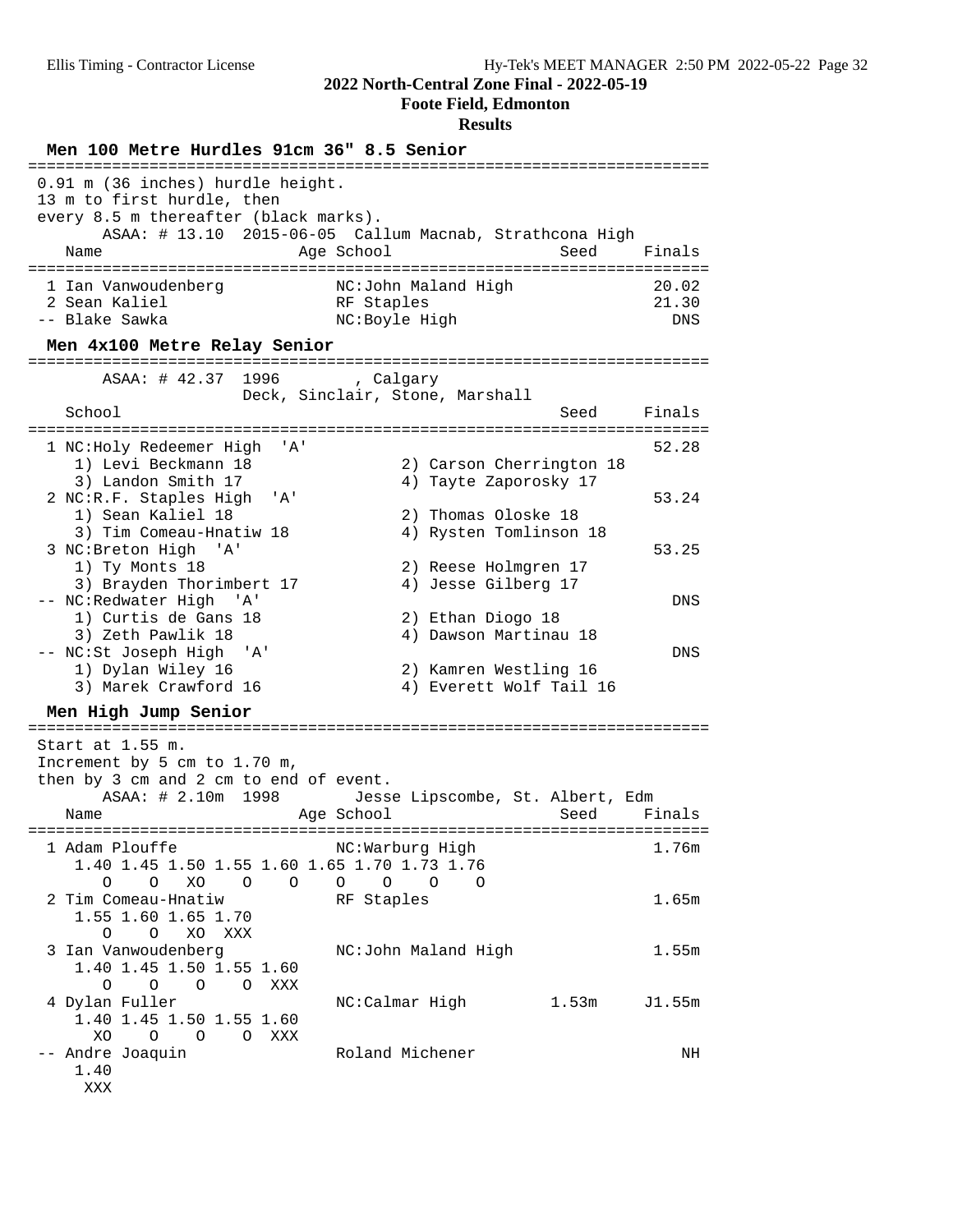**Foote Field, Edmonton**

| Men High Jump Senior                     |                                  |                   |
|------------------------------------------|----------------------------------|-------------------|
| -- Corbin McCann<br>1.40<br>XXX          | Roland Michener                  | NH                |
| -- Austin Price<br>1.45<br>XXX           | NC:John Maland High              | NH                |
| -- Holden Fauser<br>1.40<br>XXX          | Barrhead Comp.                   | NH                |
| -- Curtis de Gans                        | NC:Redwater High                 | DNS               |
| -- Koden Ulmer                           | NC:Grand Trunk High              | DNS               |
| -- Ryan Betts                            | NC:Onoway High                   | <b>DNS</b>        |
| Men Long Jump Senior                     |                                  |                   |
|                                          |                                  |                   |
| Minimum distance: 4.5 m.                 |                                  |                   |
| ASAA: # 7.24m 1987                       | Selwyn Talyor, Harry Ainlay, Edm |                   |
| Name                                     | Age School<br>Seed               | Finals            |
| 1 Tim Comeau-Hnatiw                      | RF Staples                       | 5.58m             |
| 4.98m 5.58m 5.03m 4.92m 4.81m 5.49m      |                                  |                   |
| 2 Adam Plouffe                           | NC:Warburg High                  | 5.45m             |
| FOUL 5.05m 5.45m 4.88m 5.17m 5.43m       |                                  |                   |
| 3 Keaton Branden                         | Barrhead Comp.                   | 5.39m             |
| 5.28m FOUL 5.39m 4.84m 4.94m FOUL        |                                  |                   |
| 4 Easton Honc                            | NC:Onoway High                   | 5.30m             |
| 4.51m 5.30m FOUL 4.41m 5.29m FOUL        |                                  |                   |
| 5 Nathan Akins                           | NC:Warburg High                  | 5.11m             |
| 5.11m  4.90m  4.77m  3.77m  4.79m  4.93m |                                  |                   |
| 6 Ngan Pham                              | NC:Hilltop High                  | J5.11m            |
| 4.86m  4.90m  5.11m  4.58m  4.46m  4.75m |                                  |                   |
| 7 Sean Kaliel                            | RF Staples                       | 5.00 <sub>m</sub> |
| 4.17m  4.70m  5.00m                      |                                  |                   |
| 8 Beau Manegre                           | NC:Mayerthorpe High              | 4.81m             |
| FOUL 4.26m<br>4.81m                      |                                  |                   |
| 9 Cayden Nickel                          | NC:Grand Trunk High              | 4.47m             |
| 3.96m 4.36m 4.47m                        |                                  |                   |
| 10 Seth Leske                            | NC:Onoway High                   | 4.39m             |
| 4.39m FOUL 3.89m                         |                                  |                   |
| 11 Otto Szautner                         | NC:Grand Trunk High              | 2.97m             |
| FOUL<br>FOUL 2.97m                       |                                  |                   |
| 12 Isaac Cairns                          | NC:St Joseph High                | 2.23m             |
| 1.90m<br>1.29m<br>2.23m                  |                                  |                   |
| -- Blake Sawka                           | NC:Boyle High                    | DNS               |
| -- Andre Joaquin                         | Roland Michener                  | DNS               |
| -- Curtis de Gans<br>-- Austin Price     | NC:Redwater High                 | DNS               |
|                                          | NC:John Maland High              | DNS               |
| -- Ian Vanwoudenberg                     | NC:John Maland High              | DNS               |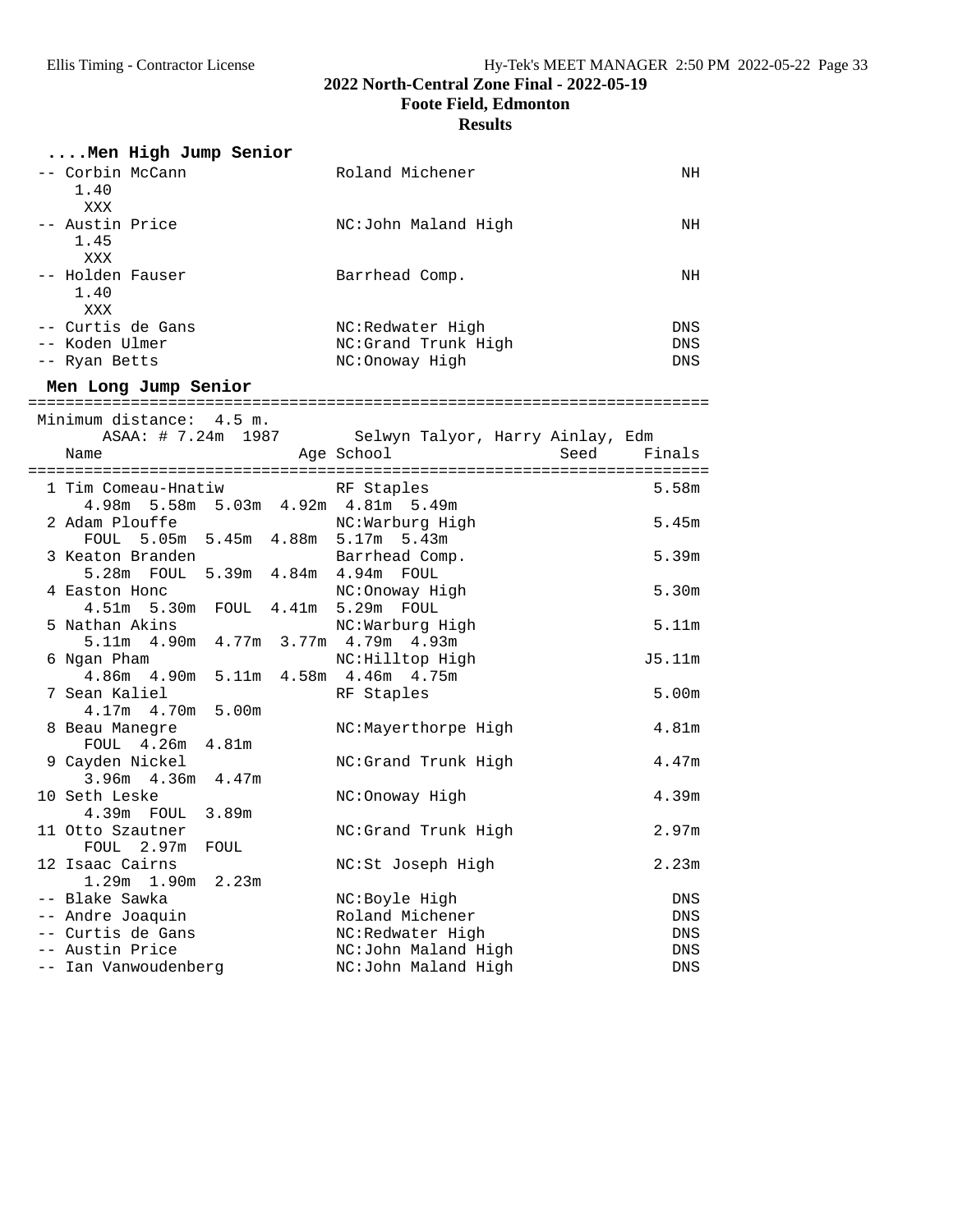**Foote Field, Edmonton**

# **Results**

### **Men Triple Jump Senior**

| Minimum distance: 9.0 m.                                          |        |
|-------------------------------------------------------------------|--------|
| ASAA: # 14.86m 2013-06-07 Aaron Hernandez, Kate Andrews           |        |
| seed Finals (Seed Finals<br>Age School<br>Name                    |        |
|                                                                   |        |
| Barrhead Comp.<br>1 Keaton Branden                                | 11.06m |
| 10.41m 10.28m 11.06m 10.52m 10.58m 10.78m                         |        |
| 2 Tim Comeau-Hnatiw RF Staples                                    | 11.01m |
| 10.08m  10.81m  11.01m  10.29m  10.02m  10.29m                    |        |
|                                                                   | 10.25m |
| 3 Sean Kaliel RF Staples<br>9.90m 9.51m 9.57m 9.97m 10.02m 10.25m |        |
| NC: Hilltop High<br>4 Ngan Pham                                   | 10.22m |
| 9.54m 9.69m 9.58m 10.15m 10.22m 10.09m                            |        |
| 5 Daniel Hunter NC: Warburg High                                  | 10.12m |
| 9.63m 9.35m FOUL FOUL 10.12m FOUL                                 |        |
| 6 Austin McLaughlin MC: Kinuso School                             | 9.77m  |
| 9.77m 9.25m 9.74m 9.20m 9.34m FOUL                                |        |
| 7 Seth Leske NC: Onoway High                                      | 9.31m  |
| 8.53m 8.60m FOUL 8.44m 8.83m 9.31m                                |        |
|                                                                   |        |
| Men Shot Put 6 kg Senior                                          |        |
|                                                                   |        |
| Minimum distance: 9.0 m.                                          |        |
| ASAA: # 15.39m 2015 Chris Andrews, Lacombe                        |        |
| Aqe School<br>Seed Finals<br>Name                                 |        |
|                                                                   |        |
| RF Staples<br>1 Blain Rinas                                       | 9.91m  |
| 8.55m FOUL 9.91m 8.71m 8.76m 9.89m                                |        |

| T RTATIL KINAR                                       | Kr plapies           |        | ラ・フエ山      |
|------------------------------------------------------|----------------------|--------|------------|
| 8.55m FOUL 9.91m 8.71m 8.76m 9.89m                   |                      |        |            |
| 2 Brad Rosendahl                                     | Morinville Comm.     |        | 9.61m      |
| 8.75m 7.11m 9.60m 9.54m 9.61m 9.58m                  |                      |        |            |
| 3 Nicholas McIntosh                   NC:Calmar High |                      | 10.37m | 9.60m      |
| 9.09m 9.55m 9.46m FOUL 9.60m FOUL                    |                      |        |            |
| 4 Thomas Oloske                                      | RF Staples           |        | 9.45m      |
| 9.45m 7.51m 8.88m 9.20m 9.18m 9.20m                  |                      |        |            |
| 5 Austin McLaughlin MC: Kinuso School                |                      |        | 9.39m      |
| 8.91m 8.50m 8.84m 8.63m 8.91m 9.39m                  |                      |        |            |
| 6 Andrew Doman                                       | NC:Boyle High        |        | 8.78m      |
| FOUL 8.00m 8.66m 8.39m 8.78m 8.49m                   |                      |        |            |
| 7 Cayden Nickel                                      | NC:Grand Trunk High  |        | 8.43m      |
| $7.98m$ 8.22m 8.43m                                  |                      |        |            |
| 8 Otto Szautner                                      | NC: Grand Trunk High |        | 6.93m      |
| $6.72m$ $6.93m$ $FOUL$                               |                      |        |            |
| 9 Victor Sanders                                     | NC:Mayerthorpe High  |        | 5.87m      |
| 5.77m 5.87m FOUL                                     |                      |        |            |
| -- Corbin McCann                                     | Roland Michener      |        | <b>DNS</b> |
| -- James Cook                                        | NC:Boyle High        |        | DNS        |
| -- Jeremy Arsenault                                  | NC:Breton High       |        | <b>DNS</b> |
| -- Andre Joaquin                                     | Roland Michener      |        | DNS        |
|                                                      |                      |        |            |
| Men Discus Throw 1.75 kg Senior                      |                      |        |            |
|                                                      |                      |        |            |

| Minimum distance: 24.0 m. |                     |            |                        |      |        |
|---------------------------|---------------------|------------|------------------------|------|--------|
|                           | ASAA: # 42.52m 2017 |            | Andreas Troschke, Olds |      |        |
| Name                      |                     | Age School |                        | Seed | Finals |
|                           |                     |            |                        |      |        |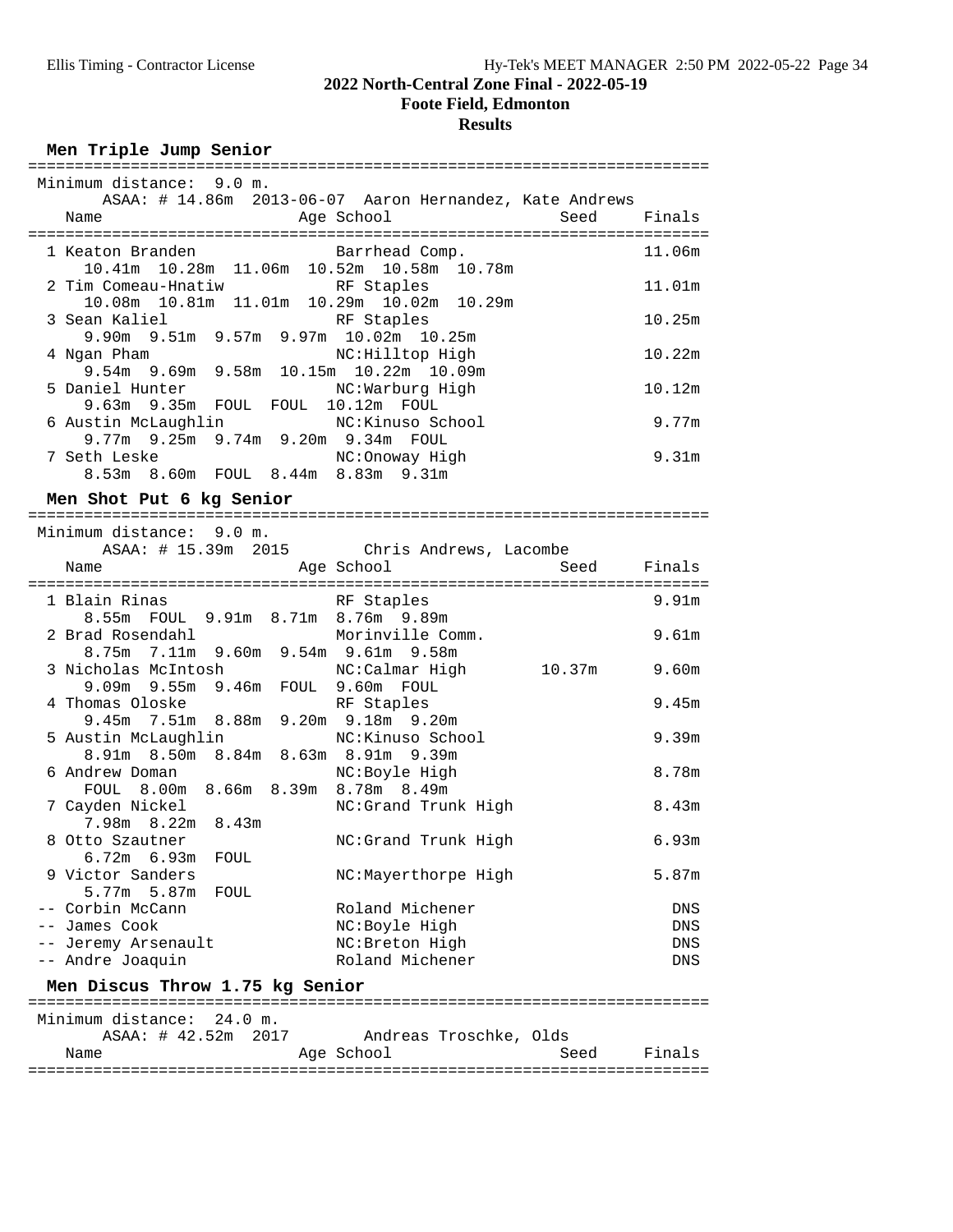**Foote Field, Edmonton**

## **Results**

| Men Discus Throw 1.75 kg Senior                                                              |        |                                                                                                |        |                                 |
|----------------------------------------------------------------------------------------------|--------|------------------------------------------------------------------------------------------------|--------|---------------------------------|
| 1 Rysten Tomlinson                                                                           | 31.17m | RF Staples                                                                                     |        | 31.17m                          |
| 2 Andrew Doman<br>x x 28.59m                                                                 |        | NC:Boyle High                                                                                  |        | 28.59m                          |
| 3 Austin McLaughlin<br>$\mathbf x$<br>$\mathbf x$<br>$\mathbf x$                             | 26.44m | NC:Kinuso School                                                                               |        | 26.44m                          |
| 4 Koren Borle<br>$X$ $X$ $X$                                                                 | 22.51m | Barrhead Comp.                                                                                 |        | 22.51m                          |
| 5 Brad Rosendahl<br>$X$ $X$ $X$                                                              | 21.51m | Morinville Comm.                                                                               |        | 21.51m                          |
| 6 Sean Kaliel<br>x x 21.40m                                                                  |        | RF Staples                                                                                     |        | 21.40m                          |
| 7 Dylan Fuller<br>x x 20.38m                                                                 |        | NC:Calmar High                                                                                 | 20.45m | 20.38m                          |
| 8 Ryan Betts<br>$X$ $X$<br>19.20m                                                            |        | NC:Onoway High                                                                                 |        | 19.20m                          |
| -- James Cook<br>-- Koden Ulmer<br>-- Ethan Diogo<br>-- Jeremy Arsenault<br>-- Corbin McCann |        | NC:Boyle High<br>NC:Grand Trunk High<br>NC:Redwater High<br>NC: Breton High<br>Roland Michener |        | DNS<br>DNS<br>DNS<br>DNS<br>DNS |
| Men Javelin Throw 800 g Senior                                                               |        |                                                                                                |        |                                 |
|                                                                                              |        |                                                                                                |        |                                 |
| Minimum distance: 30.0 m.                                                                    |        |                                                                                                |        |                                 |
| Name                                                                                         |        | ASAA: # 58.56m 1977 Nelson Stockwell, Strathmore, Cgy<br>Age School                            | Seed   | Finals                          |
| 1 Rysten Tomlinson                                                                           |        | RF Staples                                                                                     |        | 33.67m                          |
| FOUL 33.67m 30.43m<br>2 Carson Cherrington                                                   |        | Holy Redeemer                                                                                  |        | 27.95m                          |
| 27.95m 25.58m 26.93m<br>3 Andrew Doman<br>26.63m<br>27.57m                                   |        | NC:Boyle High                                                                                  |        | 27.57m                          |
| 4 Jeremy Arsenault<br>FOUL 26.24m FOUL                                                       |        | NC: Breton High                                                                                |        | 26.24m                          |
| 5 Ty Monts<br>24.27m 23.05m FOUL                                                             |        | NC: Breton High                                                                                |        | 24.27m                          |
| -- Brad Rosendahl<br>FOUL FOUL FOUL                                                          |        | Morinville Comm.                                                                               |        | FOUL                            |
| -- Austin Price<br>FOUL FOUL<br>FOUL                                                         |        | NC:John Maland High                                                                            |        | FOUL                            |
| -- Victor Sanders<br>FOUL<br>FOUL<br>FOUL                                                    |        | NC:Mayerthorpe High                                                                            |        | FOUL                            |
| -- Holden Fauser<br>FOUL FOUL<br>FOUL                                                        |        | Barrhead Comp.                                                                                 |        | FOUL                            |
| -- Seth Leske<br>FOUL FOUL<br>FOUL                                                           |        | NC:Onoway High                                                                                 |        | FOUL                            |
| -- James Cook                                                                                |        | NC:Boyle High                                                                                  |        | DNS                             |
| -- Zeth Pawlik<br>-- Austin McLaughlin                                                       |        | NC:Redwater High<br>NC:Kinuso School                                                           |        | DNS<br>DNS                      |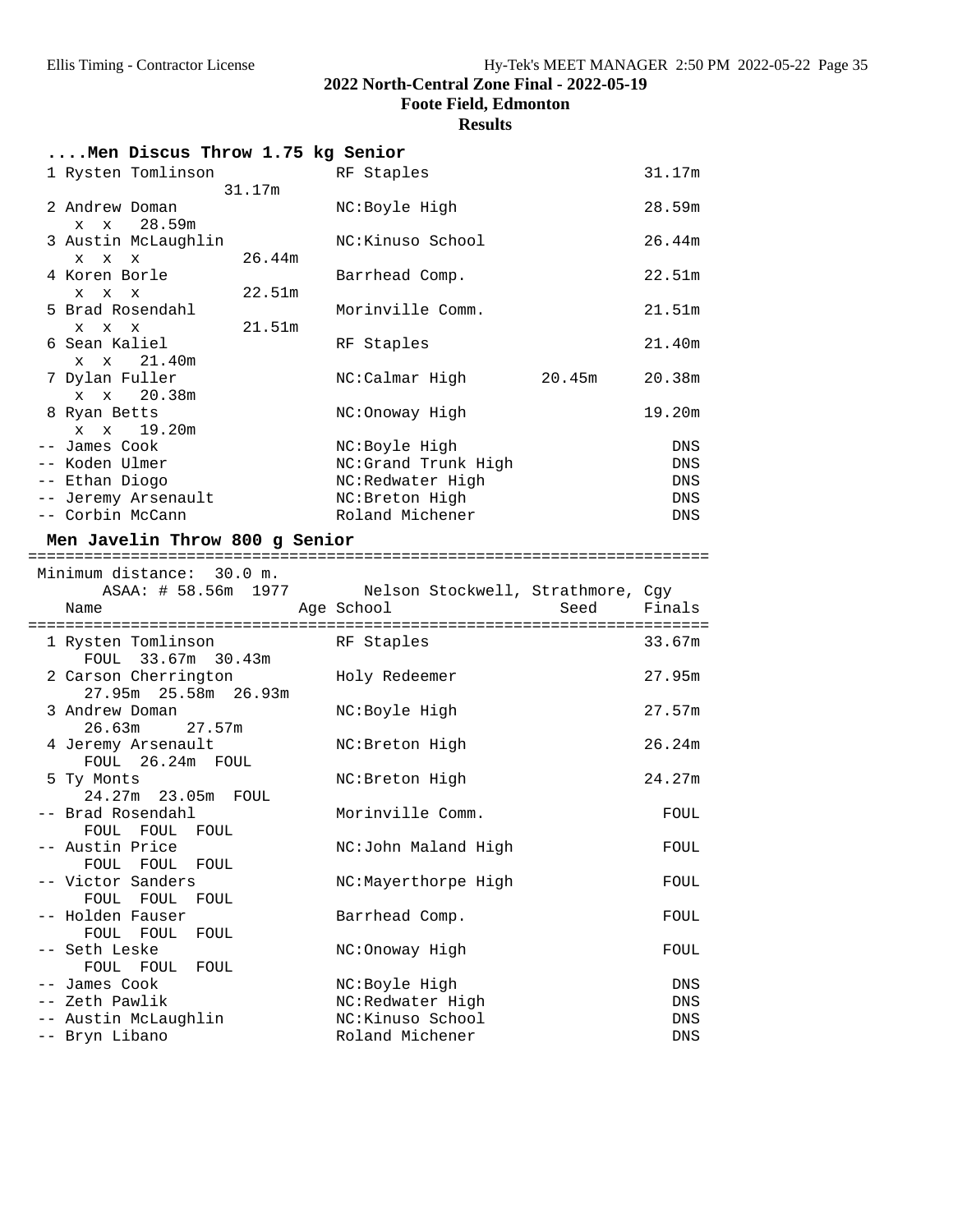**Foote Field, Edmonton**

# **Results**

| Men 300 Metre Hurdles 0.84 m Open                                                                                   |                                                                           |                    |                |
|---------------------------------------------------------------------------------------------------------------------|---------------------------------------------------------------------------|--------------------|----------------|
| 0.84 m (33 inches) hurdle height.<br>50.0 m to first hurdle, then<br>every 35.0 m thereafter (green marks).<br>Name | ASAA: # 38.31 2017-06-03 Scott Dixon, Strathcona High<br>Age School       | Seed               | Finals         |
| 1 Brady Bryanton<br>2 Nyle Doornbosch<br>Men 4x400 Metre Relay Open                                                 | NC: Breton High<br>New Sarepta Comm                                       |                    | 55.6h<br>58.3h |
| ASAA: # 3:21.30 1986                                                                                                | , North<br>Johnston, Lynch, Teague, Laxton                                |                    |                |
| School                                                                                                              |                                                                           | Seed               | Finals         |
| 1 NC:Grand Trunk High<br>'B'<br>1) Cayden Nickel 18                                                                 | 2) Dane Pequin 17                                                         |                    | 4:20.3h        |
| 3) Koden Ulmer 18<br>2 NC: Parkland Composite 'A'<br>1) Alexander Vick 17                                           | 4) Kooper Volk 16<br>2) Andrew Vander Haeghe 16                           |                    | 4:33.3h        |
| 3) Robert Preville 17<br>3 NC: Breton High 'A'<br>1) Wylie Smith 16<br>3) Brayden Thorimbert 17                     | 4) Jordan Duong 15<br>2) Ty Monts 18<br>4) Orrin Blackmore 17             |                    | 4:36.4h        |
| 4 NC: Roland. Michener Secondary<br>1) Humberto Salas Espinoza 18<br>3) Corbin McCann 19                            | ' A '<br>2) Gaij Sarty 17<br>4) Bryn Libano 18                            |                    | 4:58.9h        |
| -- NC:Grand Trunk High 'A'<br>1) Tristan Norman 17<br>3) Cordell Laackmann 16                                       | 2) Jaymes Liknes 18<br>4) Jesse Brooks 18                                 |                    | DNS            |
| Outdoor Pentathlon: #1 Men 100 Metre Dash Open Outdoor Pentathlon                                                   |                                                                           |                    |                |
| Name                                                                                                                | ASAA: # 11.26 2019-06-07 Rob Fidler, Harry Ainlay<br>Age School           | Finals             | Points         |
| 1 Levi Beckmann<br>2 Humberto Salas Espinoza Roland Michener 14.1h                                                  | Holy Redeemer                                                             | 12.9h              | 495<br>300     |
| Outdoor Pentathlon: #5 Men 800 Metre Run Open Outdoor Pentathlon                                                    |                                                                           |                    |                |
| Name                                                                                                                | Age School<br>==============================                              | Finals             | Points         |
| 1 Levi Beckmann<br>2 Humberto Salas Espinoza                                                                        | Holy Redeemer<br>Roland Michener                                          | 2:32.3h<br>2:55.2h | 468<br>257     |
| Outdoor Pentathlon: #2 Men High Jump Open Outdoor Pentathlon                                                        |                                                                           |                    |                |
| Name                                                                                                                | ASAA: # 1.81m 2016-06-04 Matthew Knoepfli, Hines Creek Comp<br>Age School | Finals             | Points         |
| 1 Levi Beckmann<br>1.30 1.35 1.40 1.45 1.50 1.55 1.60 1.65 1.70 1.73 1.76<br>Ρ<br>0<br>O<br>Ρ<br>Ρ                  | Holy Redeemer<br>O<br>O<br>O<br>XO<br>O                                   | 1.73m<br>XXX       | 569            |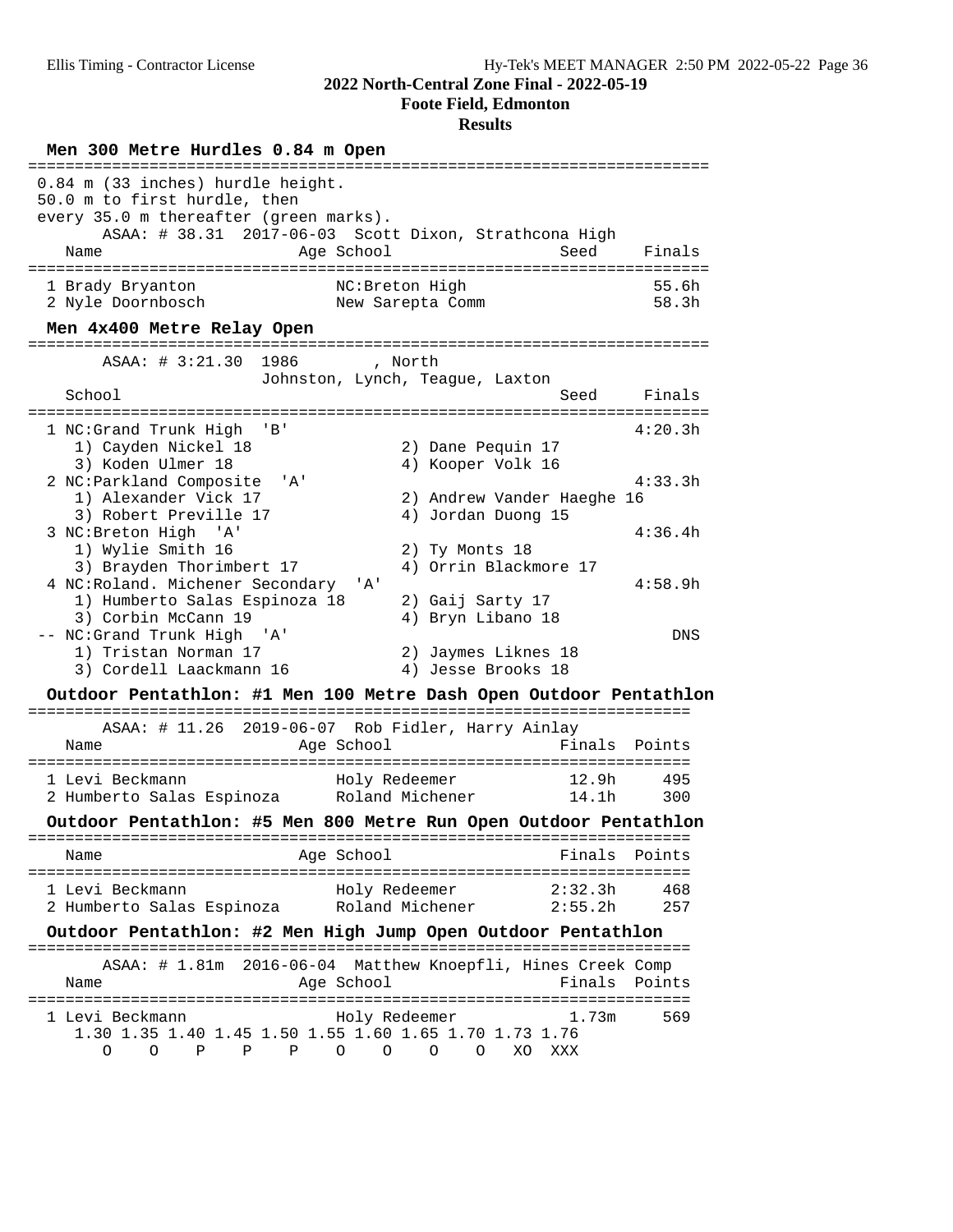# **Foote Field, Edmonton**

### **Results**

| Outdoor Pentathlon: #2 Men High Jump Open Outdoor Pentathlon<br>2 Humberto Salas Espinoza Roland Michener<br>1.30 1.35 1.40<br>O X XXX |                                                                               | 1.30 <sub>m</sub> | 250          |         |
|----------------------------------------------------------------------------------------------------------------------------------------|-------------------------------------------------------------------------------|-------------------|--------------|---------|
| Outdoor Pentathlon: #4 Men Long Jump Open Outdoor Pentathlon                                                                           |                                                                               |                   |              |         |
| Name                                                                                                                                   | ASAA: # 6.21m 2016-06-04 Matthew Knoepfli, Hines Creek Comp<br>Age School     | Finals            | Points       |         |
| 1 Levi Beckmann                                                                                                                        | Holy Redeemer                                                                 | 4.97m             | 377          |         |
| 4.95m 4.97m 4.89m<br>2 Humberto Salas Espinoza<br>$4.32m$ $4.52m$ $4.35m$                                                              | Roland Michener                                                               | 4.52m 294         |              |         |
| Outdoor Pentathlon: #3 Men Shot Put 5 kg Open Outdoor Pentathlon                                                                       |                                                                               |                   |              |         |
| Name                                                                                                                                   | ASAA: # 11.73m 2019-06-07 Ryan Evans, Lethbridge Coll<br>Age School           | Finals Points     |              |         |
| 1 Levi Beckmann                                                                                                                        | Holy Redeemer                                                                 | 10.67m            | 526          |         |
| 10.67m  10.31m  10.37m<br>2 Humberto Salas Espinoza Roland Michener<br>9.74m 9.83m 9.89m                                               |                                                                               | 9.89m             | 479          |         |
| Men Outdoor Pentathlon Open                                                                                                            |                                                                               |                   |              |         |
| Name                                                                                                                                   | ASAA: # 3037 2019-06-07 Ryan Evans, Lethbridge Coll<br>Age School             |                   | Seed Finals  | - H#    |
| 1 Levi Beckmann<br>2 Humberto Salas Espinoza Roland Michener                                                                           | Holy Redeemer                                                                 |                   | 2435<br>1580 |         |
| Heptathlon: #5 Men 400 Metre Dash Athlete Unified Heptathlon                                                                           |                                                                               |                   |              |         |
| Prorated to 75 seconds to yield pentathlon points.<br>Name                                                                             | ASAA: # 48.14 2019-06-08 Wyatt/Bola McAuley/Agunbiade, Mayert<br>Age School   | Finals Points     |              |         |
| 1 Ben/Brooklynn Mandrusiak MC:Boyle High<br>-- Isaac/Unknown Cairns/Unk MC:St Joseph High                                              |                                                                               | 2:55.3h<br>DNS    |              | 2:55.3h |
| Heptathlon: #6 Men 400 Metre Dash Partner Unified Heptathlon                                                                           |                                                                               |                   |              |         |
| Name                                                                                                                                   | ASAA: # 1:07.63  2019-06-08  Sam/Jayce Henderson/Smith, Medicin<br>Age School | Finals Points     |              |         |
| -- Isaac/Unknown Cairns/Unk     NC:St Joseph High                                                                                      |                                                                               | NΤ                |              |         |

-- Isaac (Unit Unit Unit Observed Unit Original International International International International International International International International International International International International Intern -- Ben/Brooklynn Mandrusiak